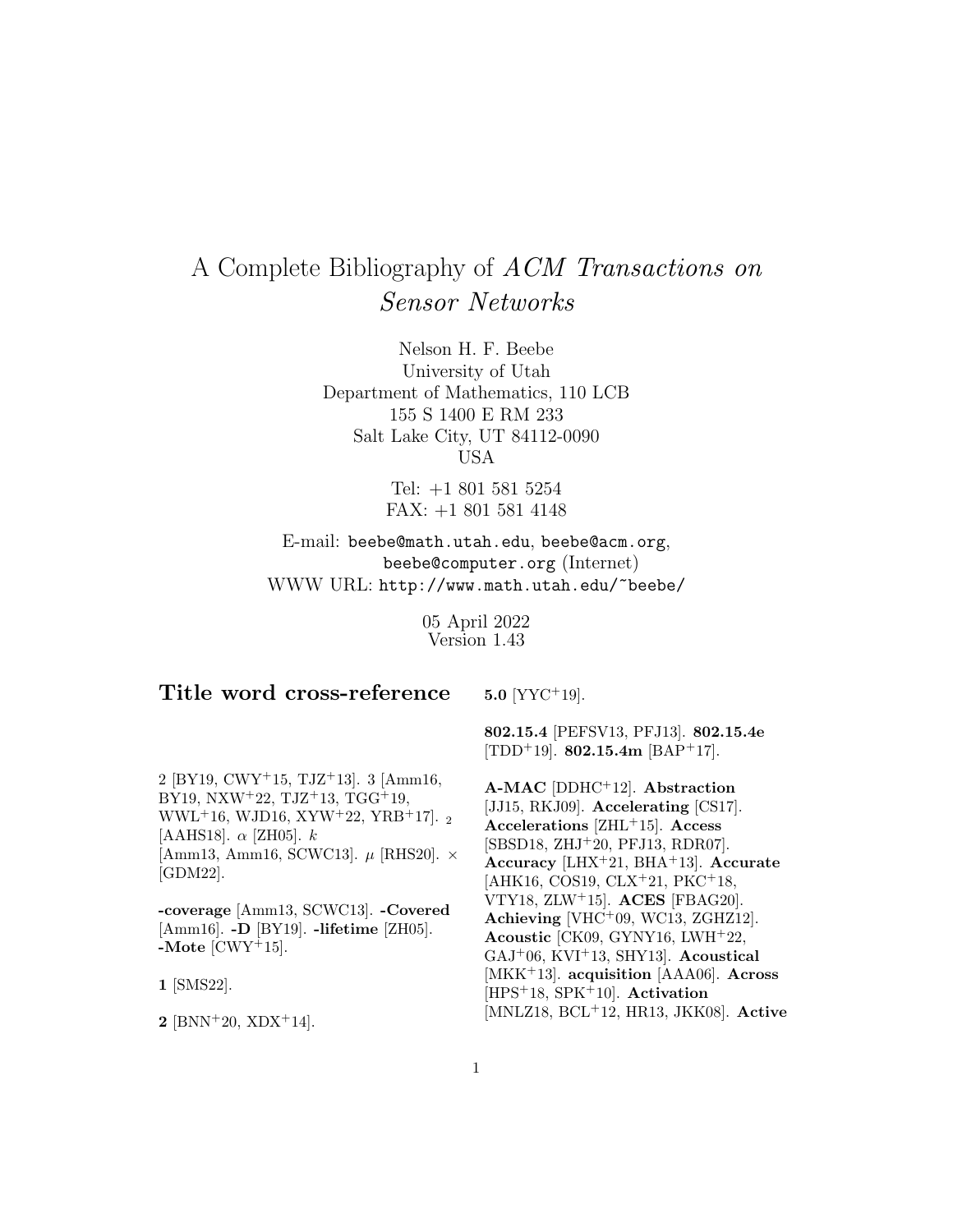[MGS<sup>+</sup>15, IW14]. **Activities** [KSR<sup>+</sup>20]. **Activity**

[Pha16, WHYC19, YYSL08, dLM14]. **Actor** [WHST16]. **Acts** [HL17]. **aCtuation** [WWB<sup>+</sup>19]. **actuator** [GRE<sup>+</sup>07, PCR13, ZVPS10]. **Ad** [CS17, CS18, VDV16, CVY09, DRC06, KPK12, LYG<sup>+</sup>13, NJS05, PR10, SS13]. **ad-hoc** [CVY09, SS13]. **Adaptation** [HL17, BCL<sup>+</sup>12, CUdVY13, EMBP12, SPK14, XTZ08]. **Adapting** [JJ15]. **Adaptive** [AKSM15, BCMY22, CRZ<sup>+</sup>20, HF17, HKG<sup>+</sup>19, KCE<sup>+</sup>20, LDZ13, LMZ<sup>+</sup>16, LC14b, LHX16, SGM08, SCWC13, YTR<sup>+</sup>22, ZCLJ14, KLJ12, KRJ09, PDMJ10, QM13, YH13]. **Adjustable** [FLS<sup>+</sup>14, MZW<sup>+</sup>19]. **Advanced** [AH14, ZYZ<sup>+</sup>19]. **Adversarial** [SYT22]. **Aerial** [HWS<sup>+</sup>20]. **After** [HBW<sup>+</sup>18]. **After-sales** [HBW<sup>+</sup>18]. **Against** [TDD<sup>+</sup>19, CKHP19, LPV<sup>+</sup>09, LWCJ14, NLD08, SYT22, WWZ<sup>+</sup>21, WC09, WC12, XBWX13, ZSJN07]. **agent** [JR08]. **Agents** [SHWW20]. **AGgregation** [YS07, ARWK19, BYD<sup>+</sup>15, CCC<sup>+</sup>21, CDR08, HMLJ17, HLN<sup>+</sup>11, LCC<sup>+</sup>17, SCL<sup>+</sup>14, WWZ<sup>+</sup>21, XAKV15, ZSZ20, CCMT09, CC11, CNMH08, ELR08, Kal10, KLJ12, MS09, NGSA08, ZJX10]. **Agreement** [YLSZ19]. **Ahead** [RS19]. **Ahead-of-time** [RS19]. **ahoi** [RHS20]. **Air** [CML<sup>+</sup>21, LWL<sup>+</sup>21, YXG<sup>+</sup>19]. **AirContour** [YXG<sup>+</sup>19]. **Algorithm** [AH20, CS17, LWX<sup>+</sup>21, CNMH08, CVY09, FKMS06, KLC13]. **algorithmic** [Su07]. **Algorithms** [TJLK14, WJD16, BLWY06, CKL<sup>+</sup>09, Dji10, MAG13, NEKK12, ZSG09]. **Alive** [BR15]. **Allocation** [HCL15, MSAJ18, YM14, ZGX<sup>+</sup>16, SC12]. **AMOC** [ZHJ<sup>+</sup>20]. **Amongst** [MSAJ18]. **Analysis** [BAP<sup>+</sup>17, BQB<sup>+</sup>11, CPL<sup>+</sup>20, CML<sup>+</sup>21, DIE14, FC18, GKRW17, LCC10, MB16, PS17, RDR07, XYW<sup>+</sup>22, ZJZ12,  $CKL+09$ , JTS09, JKS<sup>+</sup>10, PFJ13, WKA14, ZK07, ZBA07]. **Analytic** [LPR09].

**Analytics** [BIMD19, FPA<sup>+</sup>20]. **Analyzing** [LM10a, LM10b]. **anchor** [TJZ<sup>+</sup>13]. **anchor-free** [TJZ<sup>+</sup>13]. **angle** [BGJ09]. **Anisotropic** [ZLW<sup>+</sup>15, LH09]. **anomalies** [RBLP09]. **Anomaly** [DD11, IPMGL18, PC10, dLM14]. **anonymity** [YSZC13]. **Antennas** [YTB<sup>+</sup>14, ZJZ12]. **Appliance** [NZM21]. **Application** [JAC19, KKRR15, YCL<sup>+</sup>19, LHRM09, WZL08, IBS<sup>+</sup>10]. **Application-specific** [IBS<sup>+</sup>10]. **Applications** [BASM16, DLG<sup>+</sup>21, LLX<sup>+</sup>22, RFB<sup>+</sup>14, TJLK14, WJZ21, XZL<sup>+</sup>20,  $ZHL+15$ ,  $ACG+13$ ,  $CHN+13$ ,  $CCJ08$ , LM10a, LM10b, LS10, SPK<sup>+</sup>10, ZSG09]. **applying** [YPW<sup>+</sup>13]. **Apportionment** [WCV<sup>+</sup>18, WJ21]. **Approach** [CLX<sup>+</sup>21, GHZ<sup>+</sup>22, KPRH14, LDGG21, MCLM20, SBCF20, SZ19, SGB15, TCN<sup>+</sup>17, WYY<sup>+</sup>19, ABM13, EGG13, HM07b, IR12, KBD14, LS10, NJS05, Su07, VAC13, WWLX13, XRH<sup>+</sup>13, ZLGG10]. **approaches**  $[EFI<sup>+</sup>10]$ . **Approximate**  $[CG18, LCC<sup>+</sup>17]$ . **approximately** [Kal10]. **Approximation** [Dji10]. **ApproxNet** [XKW<sup>+</sup>22]. **APs** [YYXL22]. **Aquatic** [WTX<sup>+</sup>16]. **Architecture** [HBW<sup>+</sup>18, PGG<sup>+</sup>10]. **Area** [DSH16, DGS16, Hau14, LFNS14, MSAJ18, RHD17, ZZX<sup>+</sup>20, CJS11, HM07b, HR13, KNSM14, LYG<sup>+</sup>13, YSM08]. **Arms** [LJLW19]. **Arrivals** [JZL<sup>+</sup>19]. **AS-MAC** [QM13]. **as-rigid-as-possible** [ZLGG10]. **As-You-Go** [GCAK17]. **Assessment** [BAP<sup>+</sup>17, KR18]. **Assignment** [MKM<sup>+</sup>20, LWH<sup>+</sup>06, RJL<sup>+</sup>10, TP07]. **Assignments** [HBKP14]. **Assisted** [DGS16, DPB19, LLZ<sup>+</sup>22, WLZ13]. **association** [WL14]. **Assurance** [WRYL11]. **AsTAR** [YTR<sup>+</sup>22]. **Asymmetric** [KLC<sup>+</sup>16]. **asymmetry** [SAZ10, ZK07]. **Asymptotic** [VMS10]. **Asynchronous** [ELR08, HY07, LLL14, WLD10]. **ATPC** [LMZ<sup>+</sup>16]. **Attack**  $[CD21, GJT+22, TDD+19, WWZ+21].$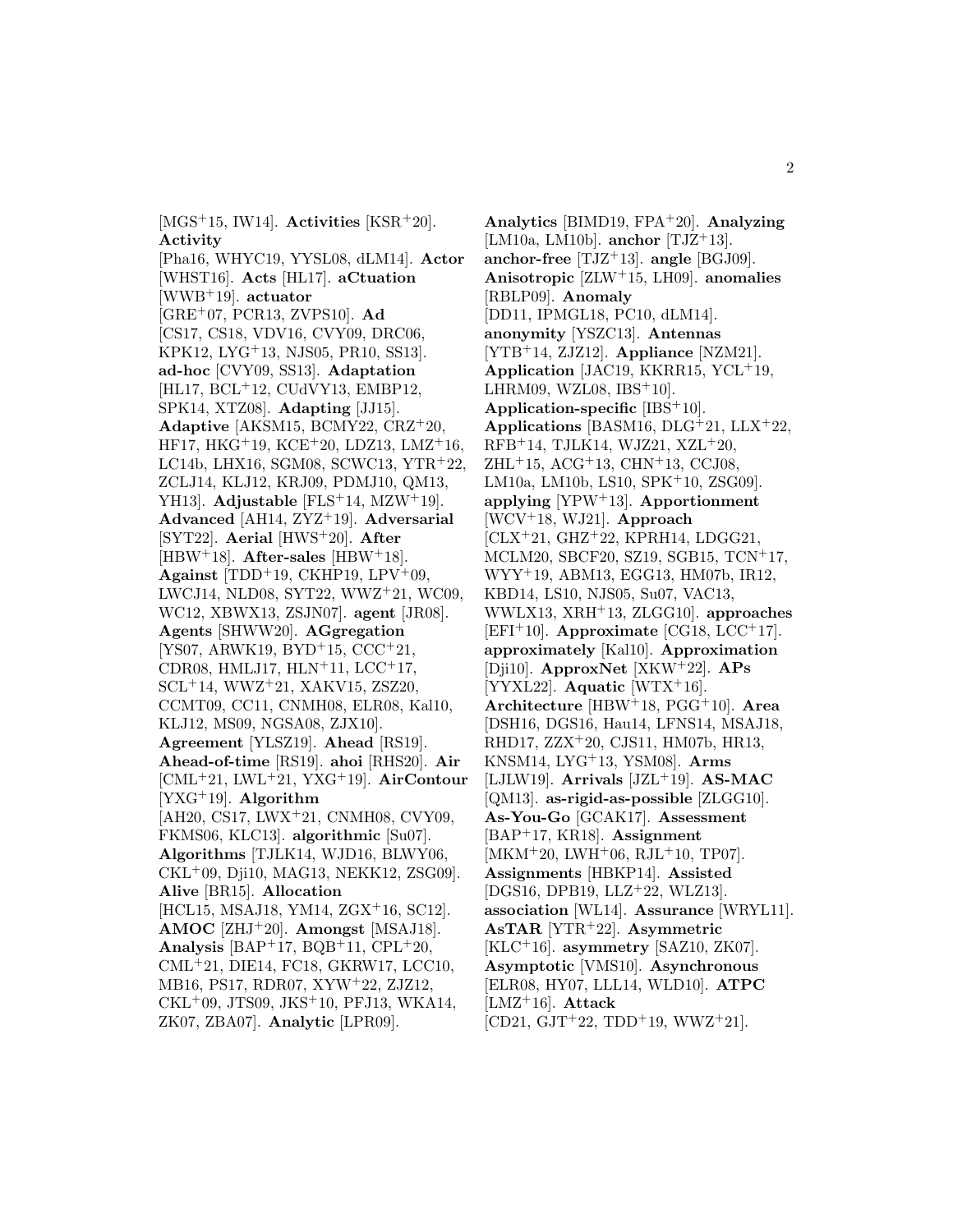**Attack-aware** [GJT<sup>+</sup>22]. **Attacks** [CKHP19, CPL<sup>+</sup>20, LWCJ14, MB16, SBCF20, CKL<sup>+</sup>09, LPV<sup>+</sup>09, NZR10, NLD08, PX13, XWDN12, ZSJN07]. **Attestation** [KBD13]. **audio** [LCH<sup>+</sup>09]. **Auditing** [TCN<sup>+</sup>17]. **Augmented** [LLZ<sup>+</sup>22, SPK14]. **Authenticated** [YLSZ19]. **Authentication** [LHZZ20, LTDZ22, NLD08, WDLN09, XWDN12, ZSJN07]. **authenticity** [ADF12]. **Authority** [AKC<sup>+</sup>18]. **Auto** [KRP15, RKRP17]. **AutoCalib** [BTR<sup>+</sup>18]. **Automated** [NLH<sup>+</sup>19]. **Automatic** [BTR<sup>+</sup>18, FBAG20]. **Autonomous** [SAK<sup>+</sup>19]. **AutoWitness** [GPL<sup>+</sup>12]. **AUVs** [RHS20]. **Availability** [ZGH<sup>+</sup>21, ADF12]. **Average** [CG18]. **Averages** [Kou18]. **avoidance** [WEC11]. **Aware** [ARWK19, BIMD19, EA15, MCLM20, RBS16, TNBG18, XXHL16, XZL<sup>+</sup>20, XKW<sup>+</sup>22, YXFL17, ZZZ<sup>+</sup>20, COS19, CCC<sup>+</sup>21, DLD09, FS13, GAJ<sup>+</sup>06, GJT<sup>+</sup>22, HR13, LDG<sup>+</sup>21, LCC10,  $MKM+20$ ,  $ZGH+21$ ,  $HBLR05$ .

**Backscatter** [ZLZ21]. **Balancing** [KKP18, LP08, LKA10]. **Band** [GTL19, SCS22]. **Bands** [SMS22]. **Bandstitched** [PKC<sup>+</sup>18]. **bandwidth** [CHN<sup>+</sup>13, CRW07, EMBP12]. **bandwidth-constrained** [CRW07]. **Barometer** [DSA<sup>+</sup>20]. **BaroSense** [DSA<sup>+</sup>20]. **Barrier** [FLS<sup>+</sup>14, CLX09]. **base** [SH09]. **Based** [AH14, BNN<sup>+</sup>20, CKHP19, EY14, GCAK17, HMLJ17, HSL<sup>+</sup>15, JAC19, KGBS18, KLC<sup>+</sup>16, Kou18, KRP15, LWCJ14, LWX<sup>+</sup>21, MDC17, MNLZ18, NGBB14, RKRP17, SMR<sup>+</sup>14, SLC<sup>+</sup>22, SUZK19, SZG<sup>+</sup>15, WJD16, WTX<sup>+</sup>16, WZZ<sup>+</sup>21, WMT<sup>+</sup>19, XCT<sup>+</sup>16, XYW<sup>+</sup>22, XWW<sup>+</sup>20, XJR<sup>+</sup>17, XDM<sup>+</sup>21, YSK<sup>+</sup>15, YRB<sup>+</sup>17, ZZZ<sup>+</sup>22, ZSZ20, ZLL<sup>+</sup>22, AAA06, BLWY06, BJW<sup>+</sup>22, CLSW12, EMBP12, GCRB12, GBS08, HSGW21, HM07a, HCXT09, JHU<sup>+</sup>13, KBD14, KKK08, KPS12, KAS<sup>+</sup>10, LWG09, LHZZ20, LL21, LTDZ22,

LND08, LHX<sup>+</sup>21, MDM<sup>+</sup>20, MS12, NEKK12, NJS05, NLH<sup>+</sup>19, PDMJ10, RS19, SW22, SGM08, SCL<sup>+</sup>19, TJZ<sup>+</sup>13, TXC<sup>+</sup>13, TBL07, VG10, VAC13, WYY<sup>+</sup>19, WZLM21, WHYC19, YH13, YXG<sup>+</sup>19, ZKS10, ZJX10, ZLZ21, ZZ21, ZDS<sup>+</sup>21, ZBA07, BHA<sup>+</sup>13]. **bases** [JLYG13]. **Bats** [DML<sup>+</sup>16]. **Battery** [CKHP19, HKG<sup>+</sup>19, SCL<sup>+</sup>19, ZLGL19, ZLGL20]. **Battery-Free** [ZLGL19, SCL<sup>+</sup>19, ZLGL20]. **Bayesian** [BT18, NP12, ORRJ12, WB17]. **beamforming** [FLJ<sup>+</sup>13]. **Beams** [TCB<sup>+</sup>14]. **Bed** [AJH<sup>+</sup>20]. **Behavior** [HL17, KGBS18, NDM<sup>+</sup>13, ZGH<sup>+</sup>21]. **Behavior-aware** [ZGH<sup>+</sup>21]. **Behavior-oriented** [NDM<sup>+</sup>13]. **Behaviors** [KSR<sup>+</sup>20]. **belief** [WL14]. **belts** [CLX09]. **benchmark** [LDH06]. **benefits** [JSBN<sup>+</sup>12]. **between** [FLFW13]. **Beyond** [YJWL13]. **Bi** [JAC19]. **Bi-dimensional** [JAC19]. **BikeGPS** [CT19]. **BikeNet** [EML<sup>+</sup>09]. **Bikes** [CT19]. **Bin** [YRB<sup>+</sup>17]. **Bin-Based** [YRB<sup>+</sup>17]. **Binary** [BQB<sup>+</sup>11, LMP14, SKM<sup>+</sup>11, SMMS09, WBS10]. **biological** [KAH<sup>+</sup>10]. **Bit** [HCL15]. **Blind** [BY19]. **BLITZ** [SDBT19]. **block** [LDH06]. **BLOW** [WWL<sup>+</sup>16]. **Blueprints** [LSW14]. **Bluetooth** [YYC<sup>+</sup>19]. **Body** [AJH<sup>+</sup>20, DSH16, DGS16, Hau14, MSAJ18, RHD17, LYG<sup>+</sup>13, VG10]. **bogus** [XWDN12]. **BOND** [MCGZ21]. **both** [HTW07]. **Bottleneck** [MCGZ21]. **bound** [ZH05]. **Boundaries** [Sch15]. **Boundary** [CS17, CS18, SSGM10, ZBA07]. **Bounds** [Bra07, JTE20, MCW<sup>+</sup>16]. **breach** [CRW07]. **Breaking** [YYXL22]. **Brick** [FC18]. **Bridging** [ZWWZ20]. **Bringing** [IHGS15]. **Broadcast** [XCC<sup>+</sup>15, ZLGL19, JROH09, NLD08, SGM08, WDLN09, XWDN12]. **broadcasting** [HM07a]. **Buffer** [WJZ21]. **buffering** [LCC10]. **bugs** [KLA<sup>+</sup>14]. **Building** [ECPC14, FPA $+20$ , KOD $+14$ , LCM21, SCL<sup>+</sup>14, YXG<sup>+</sup>19]. **Buildings**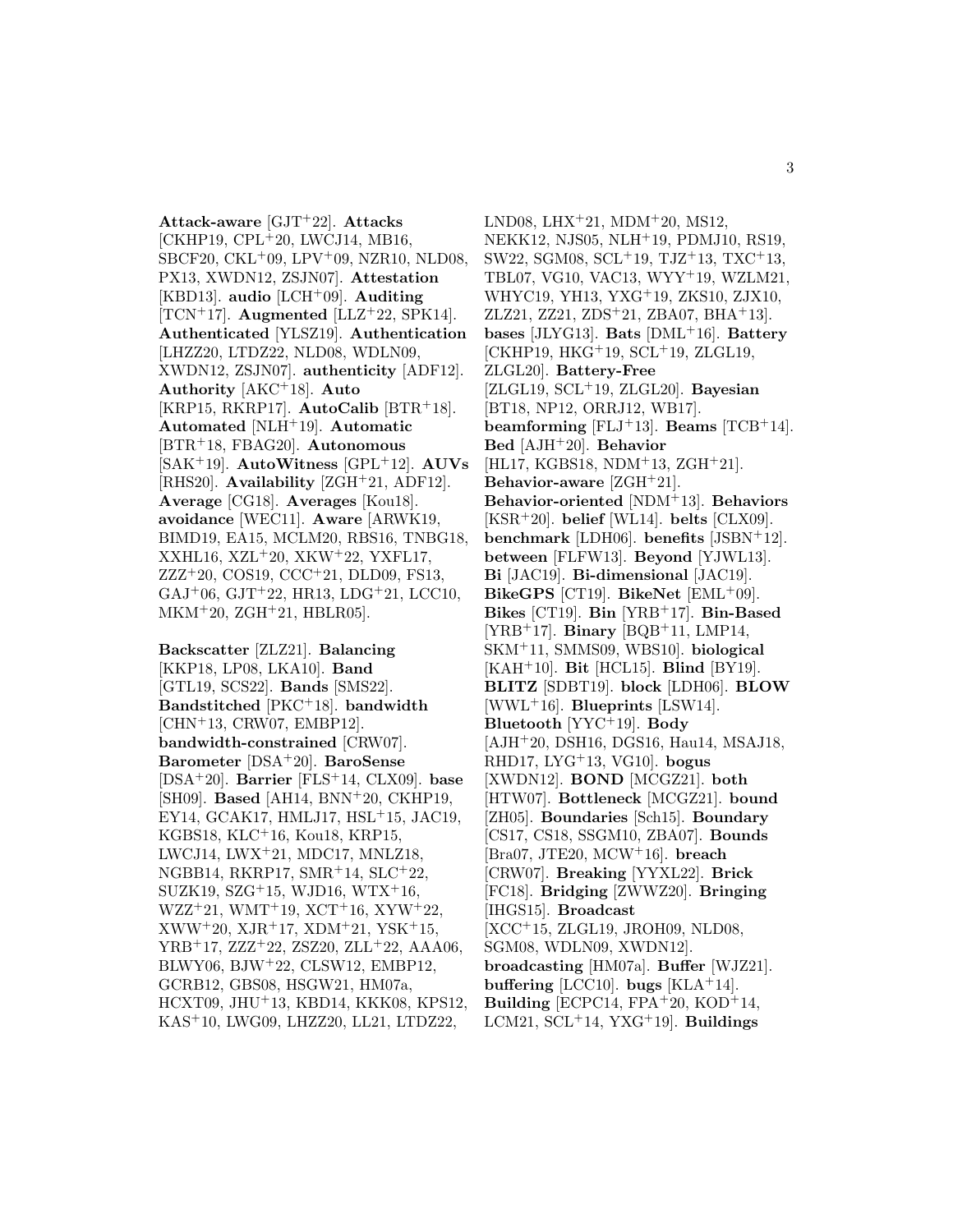$[ABC^{+}18, CHSA18, HBW^{+}18, WCV^{+}18,$ ZWWZ20]. **BuildSense** [COS19]. **BuildSys'17** [NJZ18]. **Built** [AKC<sup>+</sup>18]. **bulk** [GCRB12]. **Bytecode** [RS19].

**C4IoT** [GDM22]. **cache** [PA05]. **Caching** [XFZ<sup>+</sup>21]. **CAG** [YS07]. **Calibrating** [KNSM14]. **Calibration** [BTR<sup>+</sup>18, CML<sup>+</sup>21, DRC06, TXY<sup>+</sup>13]. **CAMA** [DRW<sup>+</sup>14]. **Camera** [BTR<sup>+</sup>18, GLQ<sup>+</sup>22, TAT14, TMAP14, CHN<sup>+</sup>13, DRC06, ES12, ELYR14, IW14, KNSM14, MCT14, SPK14, ST12, WL14, WC13]. **Cameras** [DXC<sup>+</sup>21, YRB<sup>+</sup>17, EGG13]. **Campaigns** [DD11]. **Can** [LSW14]. **cane** [HBC<sup>+</sup>09]. **canonical** [TP07]. **Canyons** [CT19]. **capabilities** [Bra07]. **capacitor** [ZGHZ12]. **capacitor-driven** [ZGHZ12]. **Capacity** [BIST18, HR13, LFW<sup>+</sup>19, ZJZ12]. **Capacity-** [HR13]. **CapNet** [SSL<sup>+</sup>19]. **Capping** [SSL<sup>+</sup>19]. **Capture**  $[DRW^+14, MDC17]$ . **Carpooling**  $[ZHZ^+16]$ . **Carries** [ZHJ<sup>+</sup>20]. **Cascaded** [RSK<sup>+</sup>21]. **Case**  $[COP<sup>+</sup>16, ZGJ<sup>+</sup>22, IV12, JKS<sup>+</sup>10, MRM09].$ **Casual** [WTC22]. **Catching** [GSW09]. **CATS** [ZGX<sup>+</sup>16]. **CDS** [FKMS06]. **Cell** [JHU<sup>+</sup>13]. **Cell-based** [JHU<sup>+</sup>13]. **Cellular** [BRR<sup>+</sup>18, ZZX<sup>+</sup>20]. **Center** [LWL<sup>+</sup>21, SSL<sup>+</sup>19]. **Centers** [CTW<sup>+</sup>15]. **Centric** [HCL15, LCM21, XDX<sup>+</sup>14, CUdVY13, LCH<sup>+</sup>09, YSM08]. **certification** [GSL10]. **Chain** [PK20]. **Chaining**  $[XZL+20]$ . **Challenges** [RDP16, RGB+17]. **Channel** [KR18, NK15, TNBG18, WZLM21, SC12, XTZ08]. **Channels** [GM14, LWH<sup>+</sup>22, VMS10, WWXY13]. **Characterization** [ZZX<sup>+</sup>20]. **Charge** [SCG<sup>+</sup>15, ZZZ<sup>+</sup>20]. **Charge-Aware** [ZZZ<sup>+</sup>20]. **Charging**  $[CHHP19, LDC+19, LXR+16, LWX+21,$ MZW<sup>+</sup>19, YWD<sup>+</sup>21, ZWY21]. **checking** [KA13]. **Chief** [Liu21]. **Child** [CJL<sup>+</sup>20]. **Children** [YRB<sup>+</sup>17]. **Chromophore**

[BNN<sup>+</sup>20]. **ciphers** [LDH06]. **City** [WJ21, XFZ<sup>+</sup>21]. **City-wide** [WJ21]. **Classification**  $[AJH<sup>+</sup>20, RSK<sup>+</sup>21, XKW<sup>+</sup>22, YRB<sup>+</sup>17].$ **classifying** [BNG12]. **Clear** [KR18]. **Clients** [XKW<sup>+</sup>22]. **Clock** [JTE20, VTY18]. **clocks** [SSC<sup>+</sup>10]. **Clothing** [SZX17]. **CloudNavi** [TGG<sup>+</sup>19]. **Clouds** [TGG<sup>+</sup>19, TTBH14]. **Cluster** [AH20, KKK08, NGBB14, HM07a, JKS<sup>+</sup>10]. **Cluster-based** [KKK08, HM07a]. **Cluster-tree** [AH20, JKS<sup>+</sup>10]. **clustered** [MZWT10, YS07]. **Clustering** [LHX<sup>+</sup>21, MB09]. **Clustering-based** [LHX<sup>+</sup>21]. **CMAC** [LFS09]. **CNN** [LTDZ22]. **CNN-based** [LTDZ22]. **CO** [AAHS18]. **coal** [LL09]. **coalition** [VAC13]. **Code** [DCBL15, PBM11, QM13]. **codebook** [ZLZ21]. **coded** [ME21]. **Codes** [DML<sup>+</sup>16, JJ15]. **Coding** [EA15, JAC19, VRSR15, WKYH17, DVS<sup>+</sup>14, KAAF13, MB09, WZL08]. **Coding-Aware** [EA15]. **Coexistence** [DSH16]. **Coexisting** [MSAJ18]. **CoHop** [WZLM21]. **Cold** [SMZ<sup>+</sup>17]. **Cold-Start** [SMZ<sup>+</sup>17]. **Collaboration** [PCPK14, SWYW21]. **Collaborative** [CRZ<sup>+</sup>20, GSL10, HM07a, KQ14, LLZ<sup>+</sup>22, LWY<sup>+</sup>21, WYY<sup>+</sup>19]. **Collaboratively** [LSW14]. **Collection** [DDA11, HLN<sup>+</sup>11, JJ15, LCLY22, WBS14, YB17, ZLGL20, GFJ<sup>+</sup>13, JHU<sup>+</sup>13, LKA10, Su07, WZL08]. **collision** [CCC<sup>+</sup>21]. **Combinatorial** [TCB<sup>+</sup>14, RR09, Su07]. **ComFor** [Amm16]. **Commercial** [WCV<sup>+</sup>18, ZZX<sup>+</sup>20]. **Communication** [BY19, CSA06, CD21, DGS16, EY14, FM15, GM14, GHZ<sup>+</sup>22, Hau14, HBW<sup>+</sup>18, ME21, PK20, RHS20, SBSD18, SMS22, SCS22, SDBT19, ZGJ<sup>+</sup>22, ZDS<sup>+</sup>21, KGGK11, KAR<sup>+</sup>14, LJY<sup>+</sup>10, PDMJ10, XLZ<sup>+</sup>07]. **communication-efficient** [KGGK11]. **Communications** [WWFX11, WLS<sup>+</sup>16, ZLZ21, SYL09].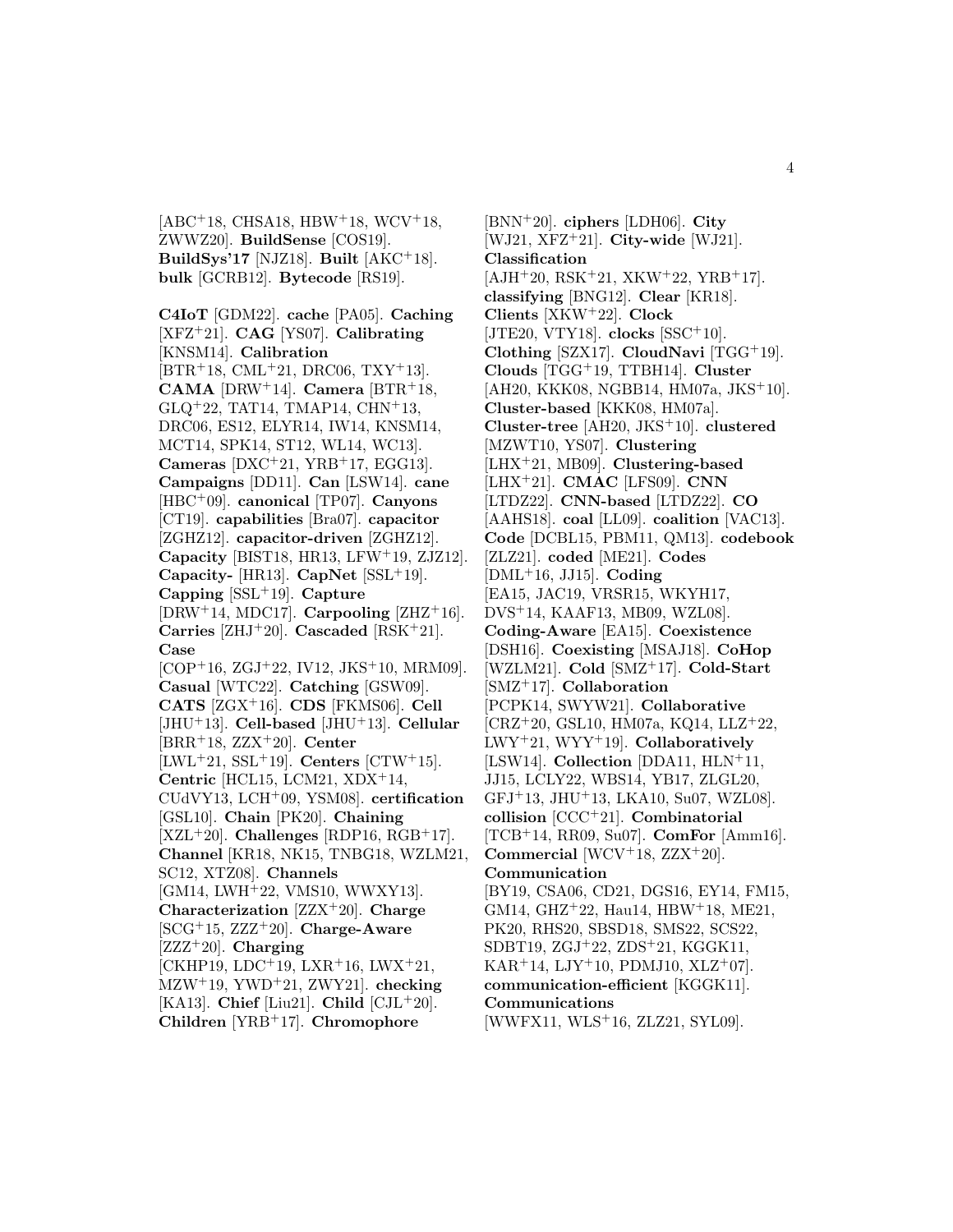**Communities** [SBSD18]. **compact** [SZG13]. **Comparative** [MPRS16, MPC<sup>+</sup>10, RBD13]. **Compensation** [BNN<sup>+</sup>20, WJZ21, XXHL16, SC12]. **Compilation** [RS19]. **Complex** [CS18, LFNS14, TJLK14, WHYC19, LWG09]. **Complex-Valued** [WHYC19]. **Complexity** [VRSR15, GJNC<sup>+</sup>14, KLA<sup>+</sup>14, MB09]. **Complexity-Constrained** [VRSR15]. **Component** [AH14]. **Component-Based** [AH14]. **components** [TLRE13]. **Composite** [Amm16]. **Composition** [FM15]. **Compression** [AKSM15, AH14, JAC19, LL16, RBD13, TCN<sup>+</sup>17, WB17, ZMVR14, HM07a, KLJ12, PKG08]. **Compressive**  $[{\rm CGB}^+19, {\rm EA}15, {\rm XAKV}15, {\rm ZLL}^+22].$ **compromise** [DLD09, PX13]. **compromises** [SZZC08]. **Compromising** [LHX<sup>+</sup>21]. **Computation** [SHWW20]. **computational** [XRS10]. **computer** [IW14]. **Computing** [LDG<sup>+</sup>21, LLX<sup>+</sup>22, SHWW20, Dji10]. **concave** [WX08]. **Concealed** [ARWK19]. **Concept** [WZL08]. **Concepts** [BASM16]. **Concurrency** [LCH<sup>+</sup>19b, LCH<sup>+</sup>20]. **Concurrent** [CP20]. **condition** [TBL07]. **condition-based** [TBL07]. **Conditioning** [CA22]. **conditions** [FT06]. **Configuration**  $[FBAG20, JZX^+20, WWXY13, XWZ^+05,$ XLZ<sup>+</sup>07]. **conflicting** [WKA14]. **Congestion** [DSA<sup>+</sup>20, KKK08, WEC11]. **Connected** [GCAK17, SBSD18, YTB<sup>+</sup>14, ZDG09]. **Connectivity** [BGMP15, ENPNF13, LWG09, TJZ<sup>+</sup>13, WJD16, CJS11, HTW07, XWZ<sup>+</sup>05]. **Connectivity-Based** [WJD16, LWG09, TJZ<sup>+</sup>13]. **Consensus** [RBS16]. **Consensus-Aware** [RBS16]. **conservation** [XWZ<sup>+</sup>05, YPW<sup>+</sup>13]. **conserving** [HLTC06, PA05]. **Considering** [PZOZ21]. **Consistency** [JM16]. **constant**

[FT06, LHRM09]. **Constrained** [DBOD<sup>+</sup>16, LDC<sup>+</sup>19, VRSR15, ZMVR14, BJW<sup>+</sup>22, CSA06, CRW07, RS19]. **Constraints** [RD16, YWD<sup>+</sup>21, GCBL06]. **Constructing** [PSB<sup>+</sup>14]. **Construction** [SCL<sup>+</sup>19, WWL<sup>+</sup>16, WJD16, PR10]. **Consumption** [JZX<sup>+</sup>20, LP08]. **Contactless** [LJLW19]. **Containing** [XWDN12]. **Contamination** [PK19]. **Content** [XFZ<sup>+</sup>21, XKW<sup>+</sup>22]. **Contention** [XKW<sup>+</sup>22, DIE14, RDR07, ZJX10]. **Contention-Aware** [XKW<sup>+</sup>22]. **contention-based** [ZJX10]. **Context** [BIMD19, KSR<sup>+</sup>20, YXFL17]. **Context-Aware** [BIMD19, YXFL17]. **Contextual** [LJW<sup>+</sup>21]. **Continuous** [LHZZ20, LTDZ22, JHU<sup>+</sup>13, WZL08]. **Contour** [YXG<sup>+</sup>19, SCWC13]. **Contour-based** [YXG<sup>+</sup>19]. **contract** [GDM22]. **Control** [GTL19, HL17, JZL<sup>+</sup>19, KCE<sup>+</sup>20, KPCB20, LWL<sup>+</sup>21, LMZ<sup>+</sup>16, PK20, WCPC20, IW14, KKK08, KRJ09, LSW06, NC10, OBB<sup>+</sup>13, SG10, WWLX13, ZCLJ14]. **Controlled** [KSMH13, PG10]. **Controlling** [BIST18]. **Convenient** [CWS<sup>+</sup>22]. **convergent** [LFS09]. **Convex** [CS18, TJLK14]. **Convolutional** [LHZZ20]. **cooled** [LWL<sup>+</sup>21]. **Cooperation** [CT19, HWS<sup>+</sup>20]. **Cooperative** [BIMD19, DSH16, DGS16, Lam15, LK09, NK14, ZGX<sup>+</sup>16, SYL09. **coordinate** [DABNR10]. **Coordinated** [YYXL22]. **coordinates** [CA06]. **Correction** [JTE20, KRP15, RKRP17, KLC13]. **Correlated** [HCL15, WKYH17, GNDC08, JP06]. **Correlation** [SUZK19, WZLM21, PKG08]. **Correlation-based** [WZLM21]. **Correlations** [LWY<sup>+</sup>21, JKK08, YS07]. **Cost** [CWS<sup>+</sup>22, COS19, CML<sup>+</sup>21, LFL<sup>+</sup>19, TAT14, ODCP13]. **Cost-aware** [COS19]. **CoUAS** [HWS<sup>+</sup>20]. **count** [NEKK12]. **Countersniper** [LNV<sup>+</sup>05].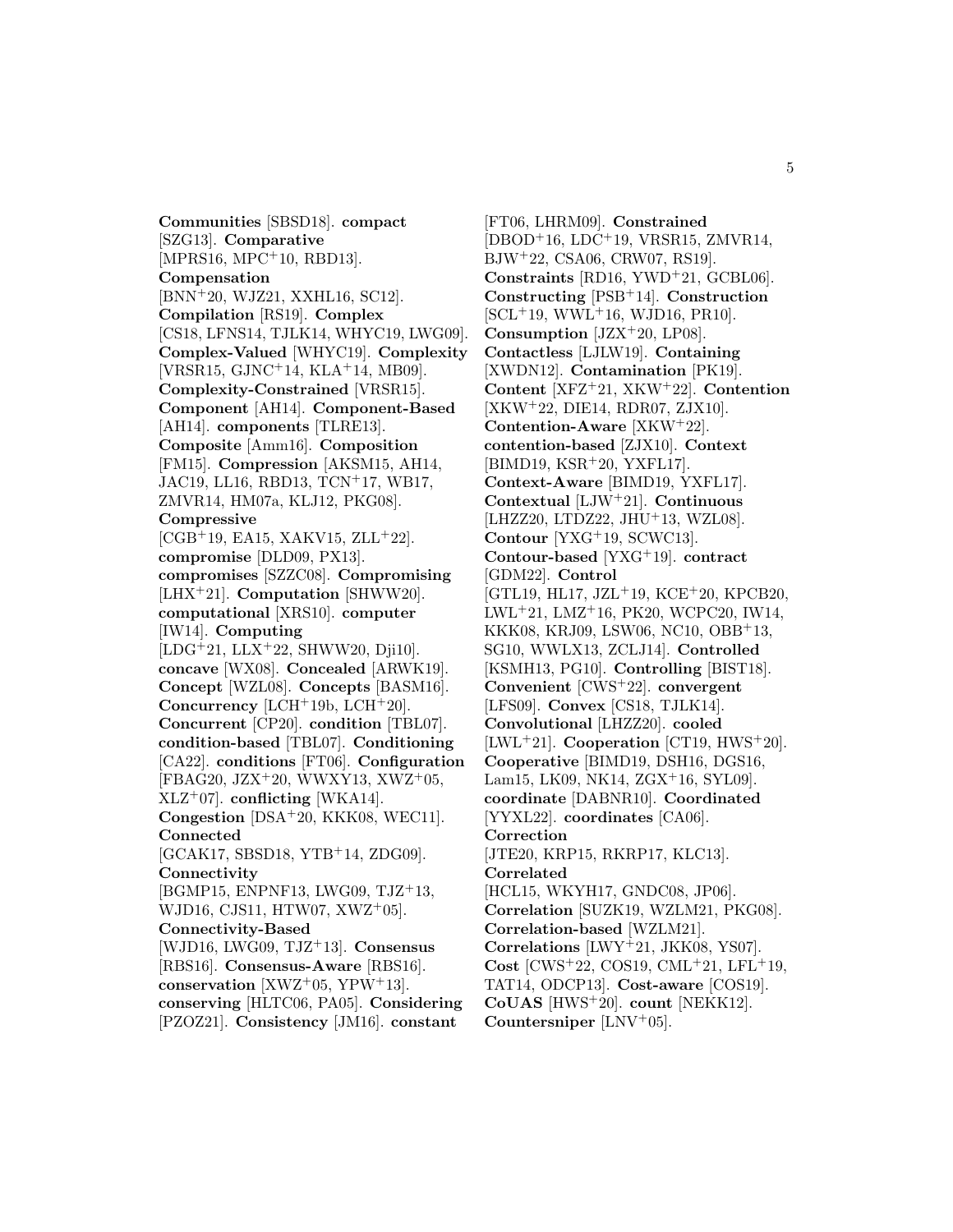**Counterstrategy** [CPL<sup>+</sup>20]. **Counting** [CG18]. **Counts** [HCL15]. **Cov** [Amm16]. **Cov-ComFor** [Amm16]. **cover** [ZDG09]. **Coverage** [CRW07, FLS<sup>+</sup>14, GM14, KQ12, Lam15, LFNS14, MZWT10, MCT14, MAG13, SAK<sup>+</sup>19, SCL<sup>+</sup>19, YTB<sup>+</sup>14, Amm13, Bra07, CGVC06, CLX09, CLH<sup>+</sup>13, CGD12, ENPNF13, HLTC06, HTW07, LP06, MRM09, SCWC13, WC13, WLZ13, XWZ<sup>+</sup>05, YYM<sup>+</sup>10, YLL13]. **coverage-preserving** [HLTC06]. **Covered** [Amm16]. **CPU** [JCZ<sup>+</sup>22]. **created** [MPC<sup>+</sup>10]. **Credential** [YLSZ19]. **criteria** [MCT14]. **Critical** [CJS11, CML<sup>+</sup>21, PSB<sup>+</sup>14, TYGW15]. **CRONOS** [SZ19]. **Cross** [CD21, GHZ<sup>+</sup>22, KPRH14, SMS22, SCS22, WXL<sup>+</sup>19, ZGJ<sup>+</sup>22]. **Cross-Layer** [KPRH14]. **Cross-Technology** [CD21, GHZ<sup>+</sup>22, WXL<sup>+</sup>19, ZGJ<sup>+</sup>22, SMS22, SCS22]. **Crowd** [HSL<sup>+</sup>15, MJS<sup>+</sup>19, SLC<sup>+</sup>22, SML18, ZZ21]. **Crowd-sensed** [SLC<sup>+</sup>22]. **Crowd-Sensing** [SML18]. **crowded** [KQ12]. **CrowdLoc**  $[BRR+18]$ . **Crowds**  $[BRR+18]$ . **Crowdsensing** [CGB<sup>+</sup>19, Kou18, LLZ<sup>+</sup>20,  $RGB+17, RFS+19, TGG+17, WYY+19,$ ZLL<sup>+</sup>22, ZGH<sup>+</sup>21]. **Crowdsourcer** [LLZ<sup>+</sup>20]. **Crowdsourcing** [DSA<sup>+</sup>20, MKM<sup>+</sup>20, PZOZ21]. **CSI** [WHYC19]. **CTP** [GFJ<sup>+</sup>13]. **Current** [AMTH<sup>+</sup>17, BJR15]. **Curve** [WWL<sup>+</sup>16, WJD16]. **cuts** [SST08]. **Cyber**  $[KSR<sup>+</sup>20, SJH<sup>+</sup>18, SDX<sup>+</sup>20].$ **Cyber-Physical** [SJH<sup>+</sup>18, SDX<sup>+</sup>20]. **Cycle** [GLS<sup>+</sup>14, Pha16, XCC<sup>+</sup>15, PEFSV13, SPK14, WWLX13]. **Cycled** [Amm16, BGMP15, LCH<sup>+</sup>19b, SSC<sup>+</sup>10, YH13]. **Cycling** [LLL14, NK15, ZZZ<sup>+</sup>20, JCC<sup>+</sup>13]. **cyclist** [EML<sup>+</sup>09].

**D** [Amm16, TJZ<sup>+</sup>13, BY19, NXW<sup>+</sup>22,  $TJZ+13$ ,  $TGG+19$ ,  $WWL+16$ ,  $WJD16$ , XYW<sup>+</sup>22, YRB<sup>+</sup>17]. **D-** [Amm16]. **D/**

[TJZ<sup>+</sup>13]. **D2D** [WYY<sup>+</sup>19]. **DAML** [ZSZ20]. **Data** [ARWK19, AAHS18, ADF12, BYD<sup>+</sup>15, CTW<sup>+</sup>15, DD11, DDA11, EA15,  $GJT+22$ ,  $GZZ+14$ , HMLJ17, HBKP14, HLN<sup>+</sup>11, HL17, HCL15, JZL<sup>+</sup>19, KYM17, LWL<sup>+</sup>21, LLX<sup>+</sup>14, LWCJ14, LC14a,  $LLZ+20$ , LCM21, LCLY22, PSB+14, SSL+19,  $SH<sup>+</sup>18$ , SZ19, SCL<sup>+</sup>14, SLC<sup>+</sup>22, SXD<sup>+</sup>15, SG11, SWYW21, TCN<sup>+</sup>17, WRYL11, WWZ<sup>+</sup>21, WJ21, WBS14, XAKV15, YB17, ZGX<sup>+</sup>16, ZSZ20, ZLL<sup>+</sup>22, ZLGL20, Amm13, AAA06, CDGC12, CCMT09, CC11, CNMH08, CGD12, CUdVY13, FLJ<sup>+</sup>13, GCBL06, GNDC08, JHU<sup>+</sup>13, JP06, Kal10, KBD13, KLJ12, KLA<sup>+</sup>14, KVI<sup>+</sup>13, LM10a, LM10b, LKA10, LK09, MDC<sup>+</sup>09, NRC<sup>+</sup>09, NP12, NDM<sup>+</sup>13, ORRJ12, PA05, PH10, RKW<sup>+</sup>06, SG10, TXY<sup>+</sup>13, TJWK13, WL14, WZL08, WLD10, ZKS10, ZJX10, ZSJN07]. **Data-Anomaly** [DD11]. **Data-Centric** [HCL15, LCM21, CUdVY13]. **Data-driven** [LC14a, WJ21]. **data-rate** [LM10a, LM10b]. **datasets** [SGG10]. **DCS** [CUdVY13]. **Deadline** [YWD<sup>+</sup>21]. **Dealing** [NZR10]. **Decentralized** [HLTC06, KRJ09, VDV16]. **Decode** [ZDS<sup>+</sup>21]. **Decomposition** [AAHS18]. **Dedicated** [LZN19]. **Deep** [BNPR20, CLX<sup>+</sup>21, LWL<sup>+</sup>21, LTDZ22, SYT22, XFZ<sup>+</sup>21]. **DeepHeart** [CLX<sup>+</sup>21]. **DeepMTD** [SYT22]. **Defending** [LWCJ14, XTZ08]. **Defense** [SYT22]. **DeFFusion** [LTDZ22]. **Delay** [DBOD<sup>+</sup>16, KPK12, PS17, VRSR15, WXL<sup>+</sup>19, WWLX13]. **delays** [LWSL12]. **Delivery** [KLC<sup>+</sup>16, PSB<sup>+</sup>14, WXL<sup>+</sup>19, PH10]. **demand** [KPB<sup>+</sup>08]. **Democratizing** [AKC<sup>+</sup>18]. **dense** [NEKK12]. **denser** [JSBN<sup>+</sup>12]. **density** [CJS11]. **Dependable** [TNBG18, WRYL11]. **Depleting** [CPL<sup>+</sup>20]. **deployed** [Amm13]. **deploying** [GRE<sup>+</sup>07]. **Deployment** [DLD09, GCAK17, DEM<sup>+</sup>12, JSBN<sup>+</sup>12, KC14, LN05, MPS10, OBB<sup>+</sup>13, RR09, SCWC13]. **Deployment-aware**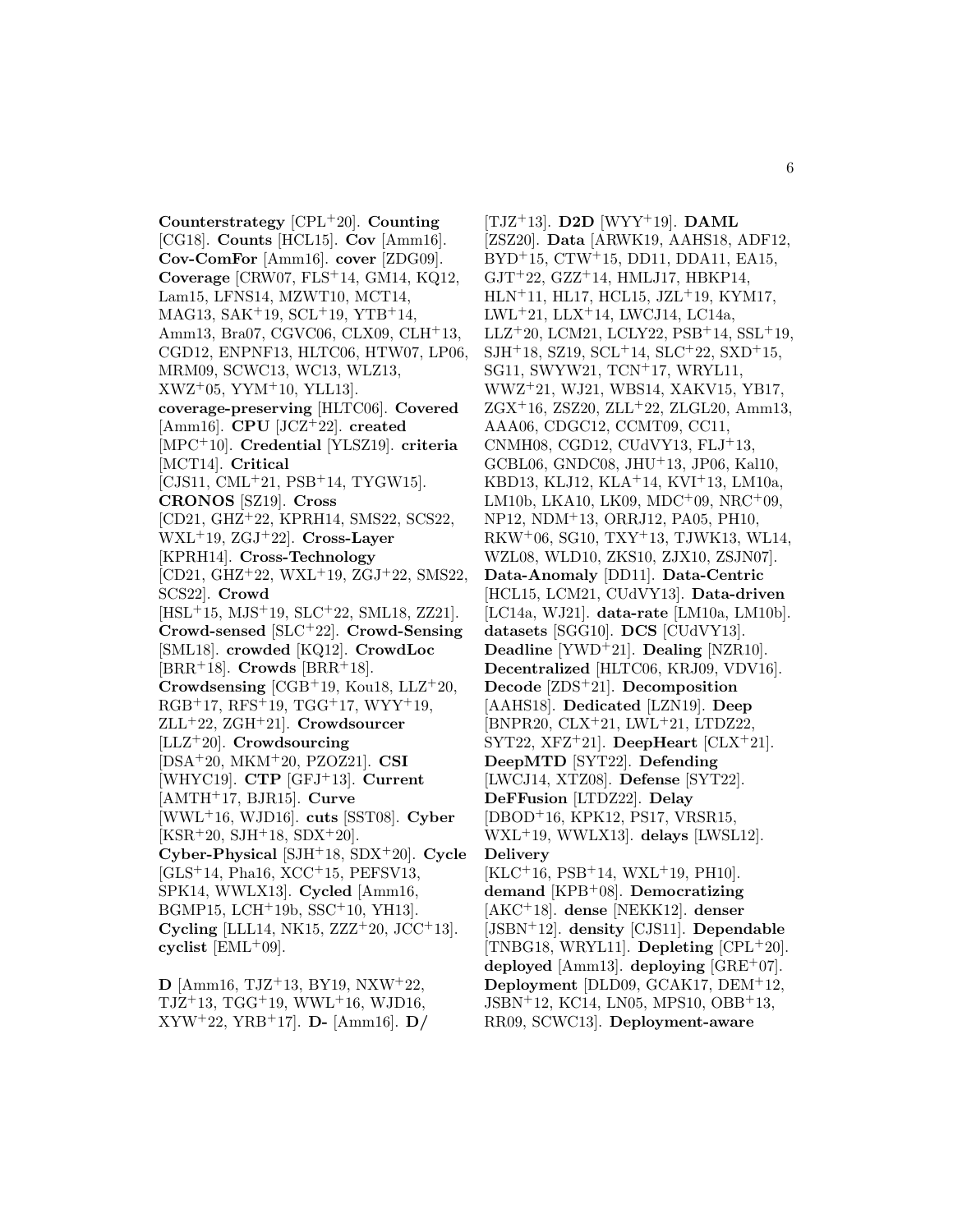[DLD09]. **deprivation** [SZZC08]. **Depth** [YRB<sup>+</sup>17]. **derived** [KLC13]. **Design** [BR15, CPP<sup>+</sup>17, DEM<sup>+</sup>12, FC18, GKRW17, HBC<sup>+</sup>09, LCH<sup>+</sup>09, OBB<sup>+</sup>13, ODCP13, PDP<sup>+</sup>17, RFB<sup>+</sup>14, XDX<sup>+</sup>14, ZWY21, CK09, TBL07, ZSG09]. **Designing** [COP<sup>+</sup>16, SBSD18]. **designs** [RR09]. **Detecting**  $[GZZ^+14, SST08, YRB^+17]$ . **Detection** [AJH<sup>+</sup>20, ARWK19, BNPR20, CS17, CS18, CA22, DD11, DSA<sup>+</sup>20, HSL<sup>+</sup>15, IPMGL18, LZZ<sup>+</sup>15, MNLZ18, NXW<sup>+</sup>22, PTDD16, Sch15, SDC10,  $XWW+20$ , Bra07, CGVC06, KBD14, KC14, KPK12, LPR09, NP12, PC10, TXC<sup>+</sup>13, TTBH14, WEC11, WRS10, ZDW<sup>+</sup>10, dLM14, SGG10]. **detector**  $[GAJ^+06]$ . **determine**  $[RMB^+10]$ . **Determining** [IPMGL18]. **Deterministic** [BDO14, BQB<sup>+</sup>11, SC15, SB16]. **Developing** [SMR<sup>+</sup>14, GRE<sup>+</sup>07]. **Development** [DLG<sup>+</sup>21, ODCP13]. **Device** [JCZ<sup>+</sup>22, ME21, SWYW21]. **Device-to-device** [ME21]. **Devices**  $[GDM22, HPS<sup>+</sup>18, JZX<sup>+</sup>20, LDG<sup>+</sup>21,$  $LWX+21$ ,  $MDM+20$ ,  $RS19$ ,  $SDX+20$ ,  $XWW+20, XJR+17, KNSM14, MKK+13].$ **Diagnosis** [YSK<sup>+</sup>15]. **Diagnostic** [SEZA13]. **Diary** [FSSR15]. **DICTUM** [WWB<sup>+</sup>19]. **differences** [XRS10]. **Differentiating** [KR18]. **diffusion** [Gel07, NGSA08]. **Digraphs** [KKRR15]. **Dimensional** [Amm16, JAC19]. **Dimensioning** [JKS<sup>+</sup>10]. **Direct** [Den09]. **Directed** [JROH09, EFI<sup>+</sup>10]. **Directional** [YTB<sup>+</sup>14, ZJZ12]. **Directions** [AMTH<sup>+</sup>17]. **Discovery** [MJS<sup>+</sup>19, ZHL<sup>+</sup>15, ZGH<sup>+</sup>21, ZVPS10]. **Discrete** [KKP18]. **DISH** [TDD<sup>+</sup>19]. **Disjoint** [HSD16]. **disk** [FKMS06]. **Dispatching** [MCLM20]. **Disruptive** [PS17, SXD<sup>+</sup>15]. **dissemination** [FLJ<sup>+</sup>13]. **Distance** [HMLJ17, KASD09, SS13, YJWL13]. **Distance-Based** [HMLJ17].

**distance-sensitive** [KASD09]. **distances** [XRS10]. **distortion** [GCBL06, VMS10]. **Distributed** [AH20, AHK16, BYD<sup>+</sup>15, BJR15, BIST18, CVY09, CPH06, DRC06, HTW07, JJ15, LED20, LWSL12, LH09, LWCJ14, SZG13, SGB15, VRSR15, WL14, WBS10, WWL<sup>+</sup>16, YM14, YLL13, ZLL+22, ABM13, CNMH08, ELYR14, FS13, FKMS06, GJNC<sup>+</sup>14, KC14, KASD09, PG09, TMAP14, WC09, WC12,  $ZVPS10, ZSJ06, TDD+19, WWB+19$ . **Distribution** [CTW<sup>+</sup>15, PK19, SPK<sup>+</sup>10, ZW05]. **distributions** [SZG13]. **Districts** [ZZX<sup>+</sup>20]. **diversity** [KAR<sup>+</sup>14]. **Division** [ZYZ<sup>+</sup>19]. **DNN** [JYB<sup>+</sup>21]. **DOA** [BY19]. **DOA/Symbols** [BY19]. **Does** [RSK<sup>+</sup>21]. **Dominating** [SCL<sup>+</sup>19]. **Doorway** [GKRW17]. **Doppler** [KAS<sup>+</sup>10]. **Downtime** [SXD<sup>+</sup>15]. **Downward** [IIPK20, KLC<sup>+</sup>16, KJP<sup>+</sup>15]. **Drift** [KRP15, RKRP17]. **Driven** [PK19, SZ19, JLZL19, LC14a, SPK<sup>+</sup>10, SLC<sup>+</sup>22, WJ21, ZGHZ12]. **Driver** [ZGH<sup>+</sup>21]. **Drivers** [XWW<sup>+</sup>20]. **Driving** [BNPR20]. **Drones** [SAK<sup>+</sup>19]. **droplet** [LCC<sup>+</sup>13]. **Drowsiness** [XWW<sup>+</sup>20]. **DrunkWalk** [CRZ<sup>+</sup>20]. **Dual** [ZLZ21]. **Dual-codebook-based** [ZLZ21]. **DualMOP** [KJP<sup>+</sup>15]. **During** [CGB<sup>+</sup>19, JYB<sup>+</sup>21]. **Duty** [Amm16, BGMP15, GLS<sup>+</sup>14, LLL14, LCH<sup>+</sup>19b, PEFSV13, Pha16,  $XCC+15$ ,  $ZZZ+20$ , JCC<sup>+</sup>13, SSC<sup>+</sup>10, SPK14, WWLX13, YH13]. **Duty-Cycle** [GLS<sup>+</sup>14, Pha16, PEFSV13, WWLX13]. **Duty-Cycled** [Amm16, BGMP15, LCH<sup>+</sup>19b, SSC<sup>+</sup>10, YH13]. **Duty-Cycling** [LLL14]. **DutyCon** [WWLX13]. **dWatch** [XWW<sup>+</sup>20]. **Dynamic** [AHK16, CQDW21, DD11, FM15, GM14, GDM22, Lam15, LDG<sup>+</sup>21, MDM<sup>+</sup>20, ME21, NC10, RKW<sup>+</sup>06, SBSD18, SGB15, WRYL11, WB17, WJZ21, YLSZ19, ZKS10,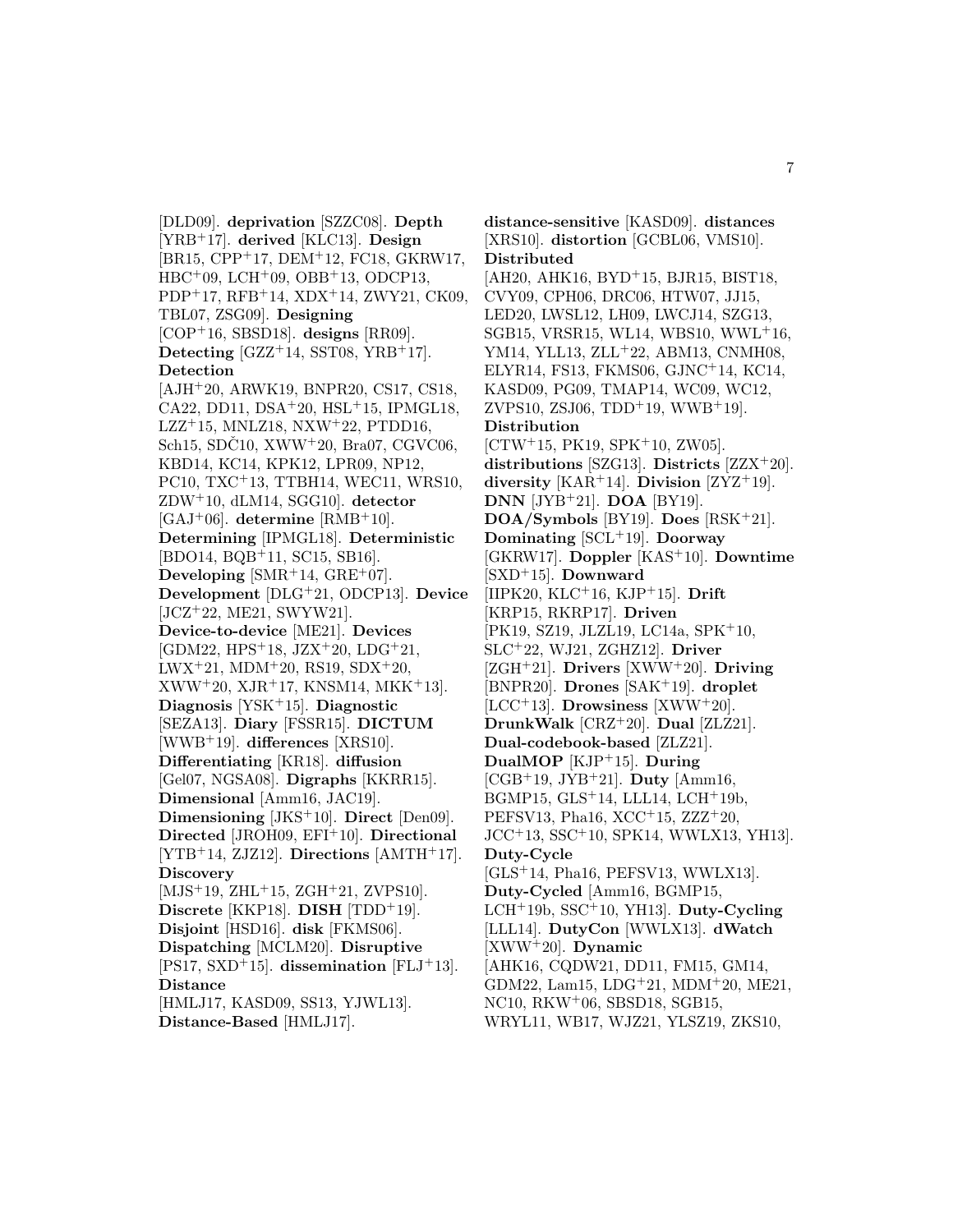ZYZ<sup>+</sup>19, IR12, KBD14, WWLX13]. **Dynamically** [SML18].

**Each** [CWS<sup>+</sup>22]. **Early** [JYB<sup>+</sup>21]. **earthquake** [TXC<sup>+</sup>13]. **eavesdropping** [PX13]. **economic** [ELYR14]. **ECPC** [SXD<sup>+</sup>15]. **ECT** [WXL<sup>+</sup>19]. **eDeepSave** [JYB<sup>+</sup>21]. **Edge**  $[JYB+21, LLZ+22, LDG+21, LLX+22,$ ME21, SHWW20, XZL<sup>+</sup>20, XFZ<sup>+</sup>21]. **Edge-assisted** [LLZ<sup>+</sup>22]. **Edge-coded** [ME21]. **Edge-Computing-Supported** [SHWW20]. **Editor** [Liu21]. **Editor-in-Chief** [Liu21]. **Editorial** [Liu21]. **Effect** [DRW<sup>+</sup>14, MDC17]. **Efficiency**  $[LFW<sup>+</sup>19, XCC<sup>+</sup>15, FLFW13, SYL09,$ VAC13, WIF<sup>+</sup>11]. **Efficient** [Amm16, CCMT09, CA22, DRW<sup>+</sup>14, DCBL15, DML<sup>+</sup>16, EA15, GNDC08, HSGW21, HBKP14, IIPK20, KLC<sup>+</sup>16, LED20, LWM<sup>+</sup>21, LHX<sup>+</sup>21, MCLM20, NGBB14, NZLH15, PBM11, PCPK14, SDBT19, VPB<sup>+</sup>20, WTX<sup>+</sup>16, WLS<sup>+</sup>16, WMT<sup>+</sup>19, XXHL16, YB17, ZSKH08, AH20, CNMH08, CLH<sup>+</sup>13, CGD12, DDHC<sup>+</sup>12,  $FLJ+13$ , GCRB12, GCBL06, GFJ+13,  $HKL+06$ , JCC<sup>+</sup>13, KPB<sup>+</sup>08, KGGK11, KW09, LPV<sup>+</sup>09, LDZ13, LWY<sup>+</sup>21, LFS09, MP10, NLH<sup>+</sup>19, Su07, TJWK13, TBL07, VG10, WEC11, WBS10, WLD10, WLW<sup>+</sup>20, ZLZ21, ZLGL20, ELR08, ZSJ06]. **EH**  $[AMAT+18]$ . **EH-WSNs**  $[AMAT+18]$ . **eigenvector** [CLS12]. **Electrical** [VTY18]. **Electromagnetic** [LTY18]. **Elements** [DDA11]. **elephants** [GSW09]. **Elliptical** [RBLP09]. **Embedded** [CBSA18, DCBL15, JZX<sup>+</sup>20, XKW<sup>+</sup>22, IV12, LJY<sup>+</sup>10, MKK<sup>+</sup>13, SSC<sup>+</sup>10]. **Emotion** [JLZL19, SMZ<sup>+</sup>17]. **Emotion-driven** [JLZL19]. **Empirical** [DGS16, GKRW17, SDTL10]. **Empowered** [KCE<sup>+</sup>20]. **Emstar** [GRE<sup>+</sup>07]. **Emulation** [HSSS17, ZGJ<sup>+</sup>22]. **Enable** [HWS<sup>+</sup>20]. **Enabled** [DSH16, KOD+14, WWZ+21].

**Enabling**  $[CWS^+22, DXC^+21, LJW^+21,$ MNLZ18, PHKK17, SMS22, SCS22]. **Encode** [WKYH17]. **Encoding** [SMS22]. **encrypted** [CCMT09]. **Encryption** [TCN<sup>+</sup>17]. **End** [YSK<sup>+</sup>15, WWLX13]. **end-to-end** [WWLX13]. **Energy** [AMAT<sup>+</sup>18, AH20, Amm16, BDO14, BASM16, CBSA18, CKHP19, CCC<sup>+</sup>21,  $CPL+20$ , DBOD<sup>+</sup>16, DML<sup>+</sup>16, EA15, ECPC14, FLJ<sup>+</sup>13, FBAG20, HSSS17,  $JZL+19$ ,  $JCC+13$ ,  $KOD+14$ ,  $KLC+16$ , KPB<sup>+</sup>08, KW09, LPV<sup>+</sup>09, LED20, LLL14, LWY<sup>+</sup>21, LWM<sup>+</sup>21, LFW<sup>+</sup>19, MDM<sup>+</sup>20, NZLH15, NZM21, PA05, SPK<sup>+</sup>10, SDBT19, TCN<sup>+</sup>17, TJWK13, TBL07, VAC13, WEC11, WLD10, WTX<sup>+</sup>16, WCV<sup>+</sup>18, WJ21, XCC<sup>+</sup>15, XXHL16, YTR<sup>+</sup>22, YXFL17, YB17, ZLYW19, ZZZ<sup>+</sup>20, ZLZ21, ZWY21, ZMVR14, ABM13, CNMH08, CLH<sup>+</sup>13, CGD12, FLFW13, GAJ<sup>+</sup>06, HKL<sup>+</sup>06, HLTC06, HR13, Kal10, LP08, LDZ13, LFS09, SYL09, SGM08, SS13, Su07, SC12, WBS10, WIF<sup>+</sup>11, XWZ<sup>+</sup>05,  $YPW^+13$ , ZGHZ12, MGS<sup>+</sup>15]. **energy-aware** [GAJ<sup>+</sup>06, HR13]. **Energy-collision-aware** [CCC+21]. **Energy-conserving** [PA05, HLTC06]. **Energy-Delay** [DBOD+16]. **Energy-Depleting** [CPL<sup>+</sup>20]. Energy-driven [SPK<sup>+</sup>10]. **Energy-Efficient**  $[Amm16, DML<sup>+</sup>16, EA15, KLC<sup>+</sup>16, LED20,$ LWM<sup>+</sup>21, NZLH15, SDBT19, WTX<sup>+</sup>16, XXHL16, YB17, AH20, FLJ<sup>+</sup>13, JCC<sup>+</sup>13,  $KPB+08$ ,  $KW09$ ,  $LPV+09$ ,  $LWY+21$ , TJWK13, TBL07, WEC11, WLD10, ZLZ21, CNMH08, CLH $+13$ , CGD12, HKL $+06$ , LDZ13, LFS09, WBS10]. **Energy-Fairness** [LLL14]. **Energy-Harvesting** [AMAT<sup>+</sup>18,  $JZL+19$ ,  $CCC+21$ ,  $MDM+20$ ,  $MGS+15$ ]. **Energy-Optimal** [BDO14]. **Energy-Saving** [YXFL17, SGM08]. **Enhanced** [SJH<sup>+</sup>18, ZYZ<sup>+</sup>19]. **Enhancing**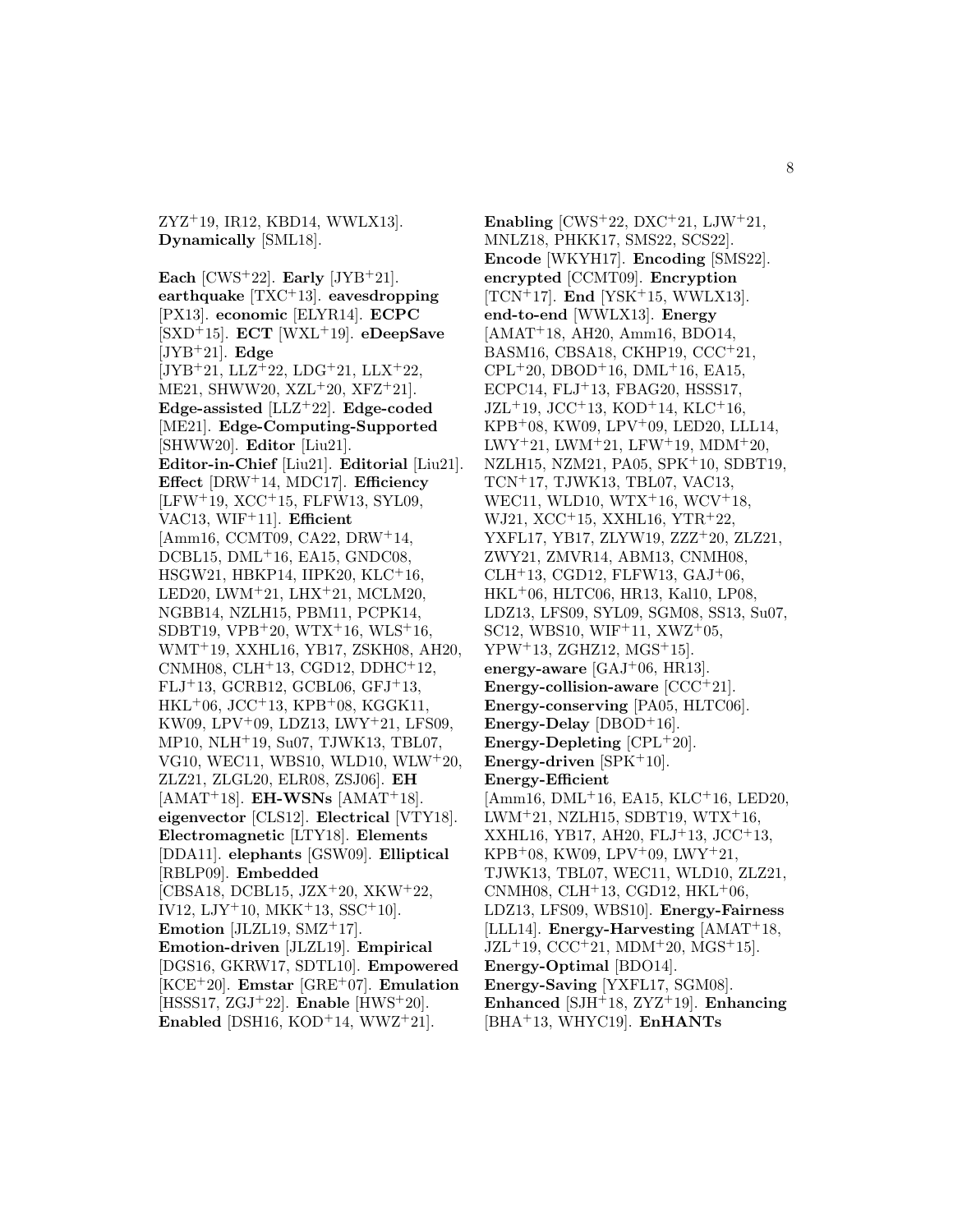[MGS<sup>+</sup>15]. **Enlargement** [PTDD16]. **ensuring** [HTW07]. **Entropy** [RKRP17]. **Entropy-Based** [RKRP17]. **EnviroMic** [LCH<sup>+</sup>09]. **Environment** [AKC<sup>+</sup>18,  $JYB+21, LFNS14, WTX+16, GRE+07$ . **Environmental** [DD11, Kou18, ACG<sup>+</sup>13, IBS<sup>+</sup>10, ORRJ12]. **Environments** [GM14, GKRW17, HSSS17, MNLZ18, XCT<sup>+</sup>16, KMS<sup>+</sup>10, WX08]. **epidemic** [DLD09]. **equal** [MPC<sup>+</sup>10]. **equally** [NCV10]. **Erasure** [DML<sup>+</sup>16]. **Erasure-Resilient** [VRSR15]. **Error** [PPM15, VRSR15, AAA06]. **error-based** [AAA06]. **Error/Erasure** [VRSR15]. **Error/Erasure-Resilient** [VRSR15]. **Errors** [GZZ<sup>+</sup>14, GHZ<sup>+</sup>22]. **establishment** [HM07b]. **Estimating** [GLQ<sup>+</sup>22, Kou18]. **Estimation** [BY19,  $CLX+21$ ,  $DSA+20$ , KYM17, KRP15, SMR<sup>+</sup>14, WWL15, ZGJ<sup>+</sup>22, BKM<sup>+</sup>12, CK09, FS13, KQ12, LWSL12, SAZ10, SC12, VMS10, WLW12]. **Estimation-Based** [KRP15]. **Estimator** [WZZ<sup>+</sup>21]. **Euclidean** [CLS12, KA13]. **evaluation** [HBC<sup>+</sup>09, KA13, LPR09, LCH<sup>+</sup>09, ODCP13, RBD13, SCWC13]. **Event** [CA22, ES12, IPMGL18, SDBT19, WJZ21, ZHCA17, KPK12]. **Event-Triggered** [SDBT19]. **events** [YYM<sup>+</sup>10]. **Every** [HCL15]. **Everywhere** [Kal10]. **Evolution** [CQDW21, KKRR15, PCR13]. **Evolving** [GDM22]. **Examples** [SYT22]. **Execution** [MDM<sup>+</sup>20]. **Exercise** [MNLZ18]. **Exergames** [COP<sup>+</sup>16]. **Exit** [JYB<sup>+</sup>21]. **experience** [EML<sup>+</sup>09]. **Experiences** [BASM16, CPP<sup>+</sup>17, LGTL19, OBB<sup>+</sup>13]. **experimental** [PG09]. **Experimentation** [MGS<sup>+</sup>15]. **Exploiting**  $[BNN+20, LCH+19b, LWH+22, SSL+19,$ VTY18, WXL<sup>+</sup>19]. **Exploring** [MCGZ21]. **exponents** [VMS10]. **exposure** [Dji10]. **Extending**  $[CWY^+15, HKG^+19]$ . **Extraction** [PCPK14].

**Face** [LHX<sup>+</sup>21, HBLR05]. **Face-Aware** [HBLR05]. **Facts** [LGTL19]. **Fading** [GM14]. **Failure** [BCMY22, KBD14]. **Fair** [LDC<sup>+</sup>19]. **Fairness** [LLL14]. **false** [CDGC12, ZSJN07]. **Familiarity** [PZOZ21]. **FAR** [HBLR05]. **Fast** [BLGS19, MZW<sup>+</sup>19, PKC<sup>+</sup>18]. **Fault** [COS19, CHSA18, JTE20, LMP14, NRC<sup>+</sup>09, NP12]. **Fault-Tolerant** [LMP14, COS19]. **faults** [SGG10]. **Faulty**  $[GZZ^+14]$ . **Feasibility** [BAP<sup>+</sup>17]. **Feature** [LTDZ22]. **features** [LC14a]. **Fi** [ZZZ<sup>+</sup>22]. **Fidelity** [CTW<sup>+</sup>15]. **Field** [ZYZ<sup>+</sup>19, Dji10, MRM09, WLZ13, WLW12, XRH<sup>+</sup>13, ZW05, ZSG09. **Fields** [TJLK14]. **Filling** [WWL<sup>+</sup>16, WJD16]. **filtering** [CDGC12]. **Filters** [TCB<sup>+</sup>14]. **Fine** [MB16]. **Fine-Grained** [MB16]. **Fingerprinting** [BRR<sup>+</sup>18, JCZ<sup>+</sup>22, LDGG21, WTC22]. **Fingerprints** [KK15, LXY<sup>+</sup>22]. **finite** [ENPNF13]. **FIRST** [RFS<sup>+</sup>19]. **Fit** [RSK<sup>+</sup>21]. **Flash** [LLX<sup>+</sup>14]. **Flash-Optimized** [LLX<sup>+</sup>14]. **flat** [CK13]. **Flexibility** [BSI<sup>+</sup>15]. **Flood** [IIPK20]. **Flooding** [BLGS19]. **Flow** [PK19, SZG<sup>+</sup>15, KPS12]. **Flow-Based** [SZG<sup>+</sup>15]. **Flux** [SML18]. **Flying** [CPP<sup>+</sup>17]. **Fog** [BIMD19]. **Follower** [XDM<sup>+</sup>21]. **Following** [WPL+16]. **Food** [PK20]. **Footprinting** [WJ21]. **Footprints**  $[WCV^{+}18, ZZX^{+}20]$ . **Force**  $[EFI^{+}10]$ . **Force-directed** [EFI<sup>+</sup>10]. **Forecasting** [CTW<sup>+</sup>15, LL21]. **Forests** [DPB19]. **formation** [VAC13]. **Forward** [KKRR15]. **Forward-Secure** [KKRR15]. **Forwarding** [Amm16, Den09, LCH<sup>+</sup>19b, WBS14, HCXT09, LFS09, SGM08]. **Framework** [Amm16, DBOD<sup>+</sup>16, FM15, GDM22, HBKP14, LZN19, NK14, NZLH15, RFS<sup>+</sup>19, SJH<sup>+</sup>18, SLC<sup>+</sup>22, SUZK19, VPB<sup>+</sup>20, CA06, CC11, CGD12, GBS08, HZGS05, KBD13, KT11, MS09, SPK14]. **Free**  $[LWL+21, Sch15, WHST16, ZLW+15,$ ZLGL19, GJT $+22$ , HCXT09, SCL $+19$ ,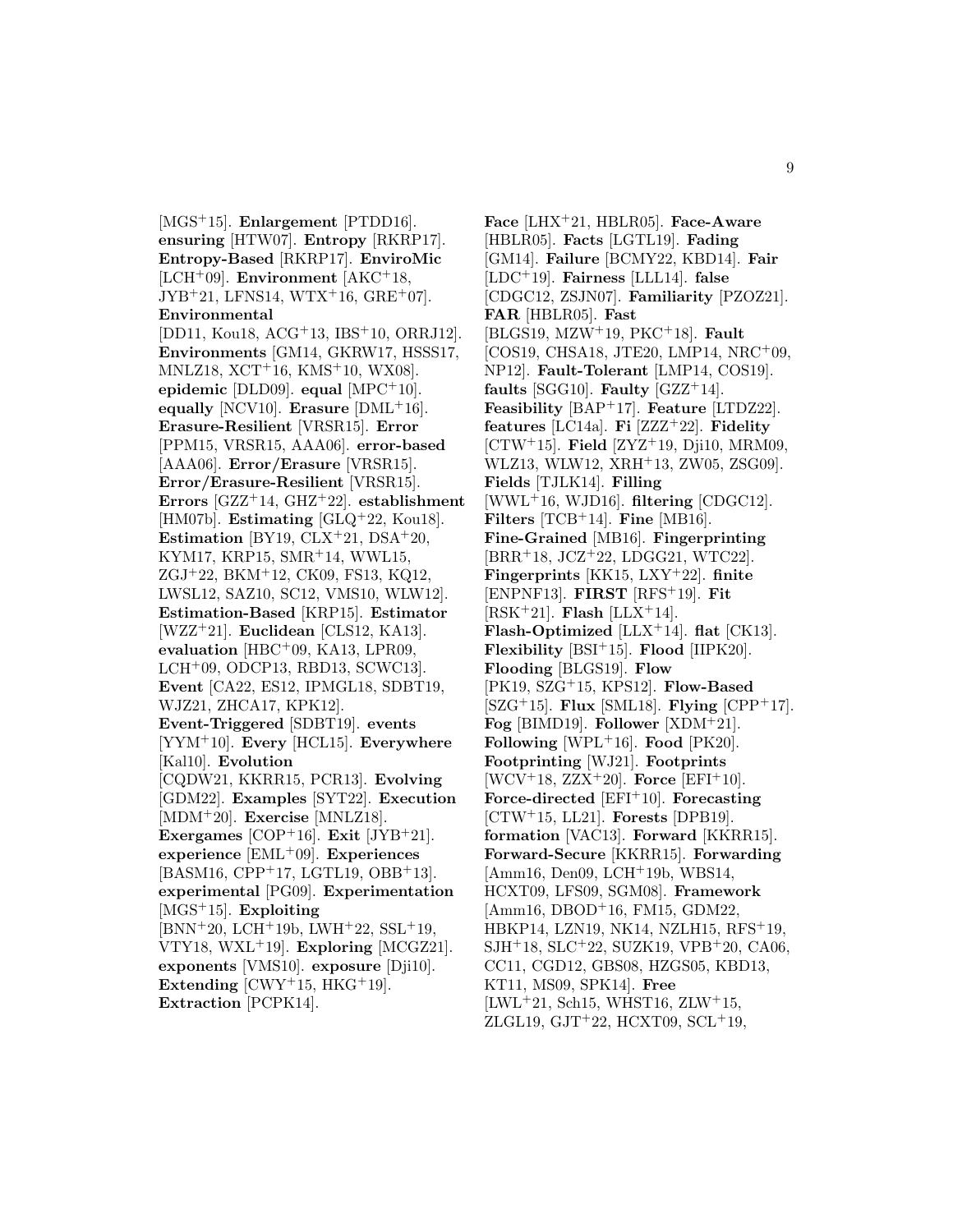TJZ<sup>+</sup>13, WTC22, ZLGL20]. **Free-cooled** [LWL<sup>+</sup>21]. **Frequency** [LWCJ14, ACG<sup>+</sup>13]. **Frequency-Based** [LWCJ14]. **ftTRACK** [LMP14]. **Full** [SCL<sup>+</sup>19, WC13]. **full-view** [WC13]. **Fusion** [HPS<sup>+</sup>18, HBKP14, LTDZ22, MCW<sup>+</sup>16,  $TXC+13$ ,  $ZDW+10$ ,  $RKW+06$ ,  $TXY+13$ . **Fusion-based** [TXC<sup>+</sup>13]. **Future** [AMTH<sup>+</sup>17, RKW<sup>+</sup>06]. **Fuzzy** [YRB<sup>+</sup>17]. **Gains** [IPMGL18]. **Gait**  $[XYW+22, XJR+17, ZZZ+22, XJR+17].$ **Gait-Based** [XJR<sup>+</sup>17, ZZZ<sup>+</sup>22]. **Gait-Key** [XJR<sup>+</sup>17]. **GaitSense** [ZZZ<sup>+</sup>22]. **GaitTracker** [XYW<sup>+</sup>22]. **Game**  $[CPL+20, DSH16, DBOD+16, ABM13,$ VAC13, YLL13]. **Game-Theoretic** [CPL<sup>+</sup>20, VAC13]. **Gathering** [EA15, HCL15, Amm13, CGD12, GCBL06, GNDC08, Kal10, WLD10]. **Gauss** [KLC13]. **Gaussian** [ORRJ12, WZZ<sup>+</sup>21]. **General** [LZN19, CLX09]. **Generation**  $[LWH<sup>+</sup>22, PKC<sup>+</sup>18, XJR<sup>+</sup>17, ELYR14].$ **Generic** [LZZ<sup>+</sup>15, ZHL<sup>+</sup>15]. **Genus** [WJD16]. **Geographic** [LFL<sup>+</sup>19, WS14, ZSKH08]. **Geomagnetic** [WTC22]. **Geomagnetism** [WMT<sup>+</sup>19]. **geometric** [ABM06, NEKK12]. **geometry** [XRS10]. **Geospatial** [KRP15]. **Gesture** [YXG<sup>+</sup>19]. **GHz** [SMS22, SCS22]. **GINSENG** [OBB<sup>+</sup>13]. **Go** [GCAK17, SYOY12]. **goals** [LHRM09]. **Gossip** [SZG11]. **GPFS** [LL21]. **GPIO** [JZX<sup>+</sup>20]. **GPS**  $[CT19, FSSR15, GPL<sup>+</sup>12, JCC<sup>+</sup>13].$ **gradient** [HCXT09]. **gradient-based** [HCXT09]. **Grained** [MB16]. **Graph** [LL21, WYY<sup>+</sup>19, ELYR14, NEKK12, ZBA07]. **Graph-based** [LL21, WYY<sup>+</sup>19]. **Graphical** [WZZ<sup>+</sup>21]. **graphs** [FKMS06]. **Grayspaces** [BAP<sup>+</sup>17]. **greedy** [KT11]. **Green** [SBSD18]. **Greenifying** [ABC<sup>+</sup>18]. **GreenLocs** [NZLH15]. **Grid** [VTY18, WWZ<sup>+</sup>21, RR09]. **grid-group**

[RR09]. **Grids** [KKP18]. **Group** [LND08, CLS12, MPS10, RR09]. **Group-based** [LND08]. **grouping** [RKJ09]. **Guarantee** [SCL<sup>+</sup>19]. **Guaranteed** [WS14]. **guaranteeing** [CLX09]. **guarantees** [WWLX13]. **guided** [BJW<sup>+</sup>22]. **H**  $[CRZ+20]$ . **H-DrunkWalk**  $[CRZ+20]$ . **handover** [ELYR14]. **Handovers** [JYB<sup>+</sup>21]. **Harmonium** [PKC<sup>+</sup>18]. **Harvesting** [AMAT<sup>+</sup>18, BASM16, FBAG20, HSSS17, JZL<sup>+</sup>19, YTR<sup>+</sup>22, ZZZ<sup>+</sup>20, ZWY21, CCC<sup>+</sup>21, MDM<sup>+</sup>20, MGS<sup>+</sup>15]. **Hazards** [PDP<sup>+</sup>17]. **HDACS** [XAKV15]. **healing** [PMST12]. **Health** [BWCW14]. **Heart** [CLX<sup>+</sup>21]. **Heartbeat** [KAH<sup>+</sup>10]. **Heat** [SZX17]. **Heterogeneity** [ZZZ<sup>+</sup>20, Amm13]. **Heterogeneous**  $[CRZ+20, LWY+21, LFW+19, SGB15,$ SWYW21, TYGW15, BCL<sup>+</sup>12, GRE<sup>+</sup>07, LP06, LPR09, LSW06, RKJ09]. **Heterogeneous-device** [SWYW21]. **Hidden** [MCGZ21, LCC<sup>+</sup>13]. **Hierarchical** [SZG11, XAKV15, IV12, LDZ13]. **High** [CTW<sup>+</sup>15, KKP18, MNLZ18, PDP<sup>+</sup>17, PCPK14, RKRP17, WJD16, YSK<sup>+</sup>15, ACG<sup>+</sup>13, GBS08]. **High-** [RKRP17]. **High-End** [YSK<sup>+</sup>15]. **High-Fidelity**  $[CTW+15]$ . **high-frequency**  $[ACG+13]$ . **High-Level** [PDP<sup>+</sup>17]. **High-Mobility** [MNLZ18]. **High-Rate** [PCPK14]. **Histograms** [CG18]. **Hoc** [CS17, CS18, VDV16, CVY09, DRC06, KPK12, LYG<sup>+</sup>13, NJS05, PR10, SZ19, SS13]. **Holistic** [DLG<sup>+</sup>21, LCC<sup>+</sup>17]. **Home** [HPS<sup>+</sup>18, LL21, LSW14]. **homogeneous** [MPS10]. **Hop** [DGS16, GTL19, NEKK12, ZSJN07]. **hop-by-hop** [ZSJN07]. **hop-count-based** [NEKK12]. **Hopping** [TNBG18, WZLM21]. **Human** [Hau14, LL21, YXFL17, ZZZ<sup>+</sup>22, ZHJ<sup>+</sup>20, YSM08]. **human-centric** [YSM08]. **Human-related** [ZHJ<sup>+</sup>20]. **humans** [GJNC<sup>+</sup>14]. **hUmidity** [WWB<sup>+</sup>19]. **HVAC**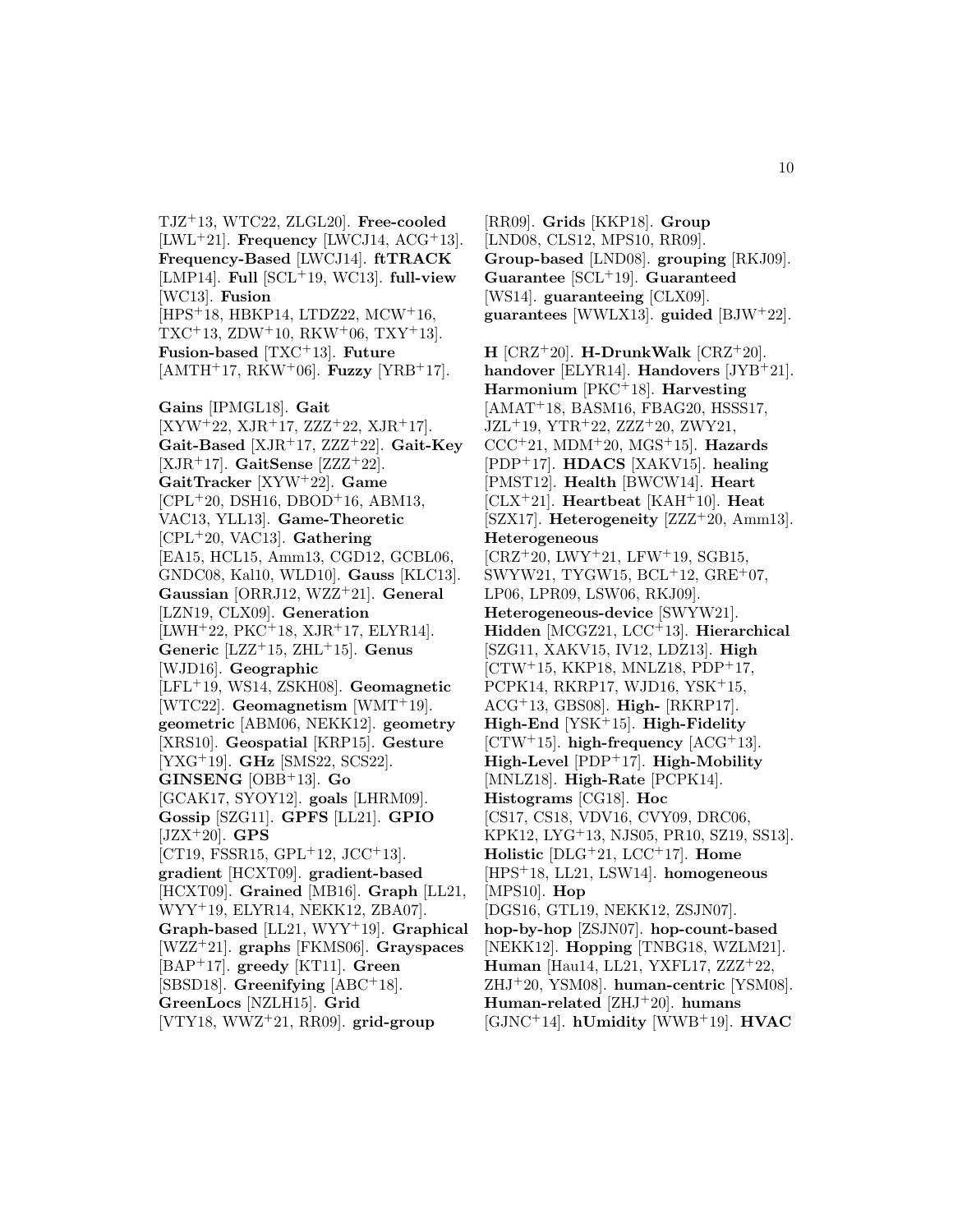[ABC<sup>+</sup>18]. **Hybrid** [AKSM15, ZLYW19, ES12, HBC<sup>+</sup>09, PFJ13]. **hypothesis** [AAA06].

**IdealVolting** [KBW16]. **Identification**  $[{\rm CWS}_{22}, {\rm CRY}_{10}, {\rm HPS}_{18}, {\rm HSL}_{15},$ KGBS18, NZLH15, WLW<sup>+</sup>20, ZZZ<sup>+</sup>22, ZHJ<sup>+</sup>20]. **Identifying** [CJL<sup>+</sup>20]. **iDiary** [FSSR15]. **IEEE** [BAP<sup>+</sup>17, PEFSV13, PFJ13, RDR07, TDD<sup>+</sup>19]. **Image** [LLZ<sup>+</sup>22, NLH<sup>+</sup>19]. **Image-based** [NLH<sup>+</sup>19]. **imagers** [KAH<sup>+</sup>10]. **Images** [LDGG21]. **Impact** [Amm13, NCV10, PKG08]. **implementation** [GAJ<sup>+</sup>06, LCH<sup>+</sup>09, TBL07]. **Implementing** [MWS08]. **Improve** [KSR<sup>+</sup>20]. **Improved** [RS19, SS13, FKMS06]. **improvement** [ZJZ12]. **Improving** [KCPC13, LN05, MDC17]. **In-Air** [YXG<sup>+</sup>19]. **In-Bed** [AJH<sup>+</sup>20]. **In-Network** [BJR15, ELR08, KBD13]. **In-situ** [WLW12, WWL15]. **Inaudible** [LWH<sup>+</sup>22]. **Incentive**  $[LLZ+20, RDP16, YCL+19, ZZ21].$ **Incidents** [MSB17]. **Incremental** [PPM15, PBM11]. **Indexing** [LLX<sup>+</sup>14, HZGS05]. **Indoor**  $[LZZ+15, LJW+21, NLH15, NLH+19,$ PKC<sup>+</sup>18, TAT14, TGG<sup>+</sup>17, TGG<sup>+</sup>19,  $WMT+19$ ,  $XCT+16$ ,  $XDM+21$ ]. **Indoor-Outdoor** [TGG<sup>+</sup>17]. **Indoor/Outdoor** [LZZ<sup>+</sup>15]. **Induction** [JCZ<sup>+</sup>22]. **inequality** [YJWL13]. **inertia** [YPW<sup>+</sup>13]. **Inertial** [MNLZ18, XYW<sup>+</sup>22]. **Inexpensive** [RHS20]. **Inference** [JYB<sup>+</sup>21, SUZK19]. **Inferring** [SZX17]. **Information** [CDGC12, GLQ<sup>+</sup>22, HLN<sup>+</sup>11, RGB<sup>+</sup>17, RFS<sup>+</sup>19, BKS13, BGJ09, KVI<sup>+</sup>13, MS09, ORRJ12, SSGM10, Su07]. **information-seeking** [KVI<sup>+</sup>13]. **Information-theoretic** [CDGC12]. **informative** [KGGK11]. **Infrastructure** [COS19, MWS08]. **initialization** [LYG<sup>+</sup>13].

**initiated** [DDHC<sup>+</sup>12]. **injection** [ZSJN07]. **InPhase** [SW22]. **insertion** [XWDN12]. **Inspired** [HL17]. **instantiation** [ZCLJ14]. **Insulation** [SZX17]. **Integrated** [XWZ<sup>+</sup>05, HKL<sup>+</sup>06]. **Integrity** [IPMGL18, WRYL11, GBS08]. **Intelligent** [HL17, SWYW21, ZDS<sup>+</sup>21]. **Intensity**  $[XCT<sup>+</sup>16]$ . **Intensity-Based**  $[XCT<sup>+</sup>16]$ . **Interaction** [PHKK17, SSC<sup>+</sup>10]. **Interactions** [CJL<sup>+</sup>20, SDX<sup>+</sup>20]. **Interactive** [COP<sup>+</sup>16, KLA<sup>+</sup>14]. **Intercepting** [BH21]. **Interference** [MSAJ18, TNBG18, BNG12, XTZ08, ZCLJ14]. **Interference-Aware** [TNBG18]. **Interleaved** [ZSJN07]. **Intermittent** [MDM<sup>+</sup>20]. **Internet** [BJW<sup>+</sup>22, CQDW21, MGS<sup>+</sup>19, YTR<sup>+</sup>22, ZLYW19, ZDS<sup>+</sup>21]. **interpolation** [LS10]. **interrelational** [RKJ09]. **Intervals** [ZGX<sup>+</sup>16]. **Introduction** [NJZ18, Zha05]. **Intrusive** [NZM21]. **Inverted** [ABC<sup>+</sup>18]. **Involved** [ZWWZ20]. **IODetector** [LZZ<sup>+</sup>15]. **IONavi** [TGG<sup>+</sup>17]. **IoT** [DLG<sup>+</sup>21, GDM22, HBW<sup>+</sup>18, KCE<sup>+</sup>20,  $LDG+21$ ,  $LLX+22$ ,  $LCH+19b$ ,  $LCM21$ , SBCF20, SHWW20, SWYW21, WXL<sup>+</sup>19, WWZ<sup>+</sup>21, WZZ<sup>+</sup>21, XZL<sup>+</sup>20, YYC<sup>+</sup>19]. **IoT-Empowered** [KCE<sup>+</sup>20]. **IoT-enabled** [WWZ<sup>+</sup>21]. **IoV** [XFZ<sup>+</sup>21]. **IR** [TAT14]. **irregular** [CK13]. **irregularity** [ZHKS06]. **Irrigation** [WWB<sup>+</sup>19, WCPC20]. **iSelf** [SMZ<sup>+</sup>17]. **iSleep** [CPX<sup>+</sup>20]. **Issue** [NJZ18].

#### **Jamming**

 $[CD21, CPL<sup>+</sup>20, TDD<sup>+</sup>19, LPV<sup>+</sup>09, SDČ10].$ **Joint** [Amm13, BY19, KSR<sup>+</sup>20, KPCB20, TCN<sup>+</sup>17]. **JVM** [RS19].

**Kamada** [CS17]. **Kawai** [CS17]. **kernel** [NJS05]. **kernel-based** [NJS05]. **Key** [KKRR15, LWH<sup>+</sup>22, MPS10, PCPK14, RR09, XJR<sup>+</sup>17, YLSZ19, HM07b, LYG<sup>+</sup>13, LN05, LND08, MWS08, TP07, WDLN09, XJR<sup>+</sup>17]. **knowledge** [LN05]. **Known**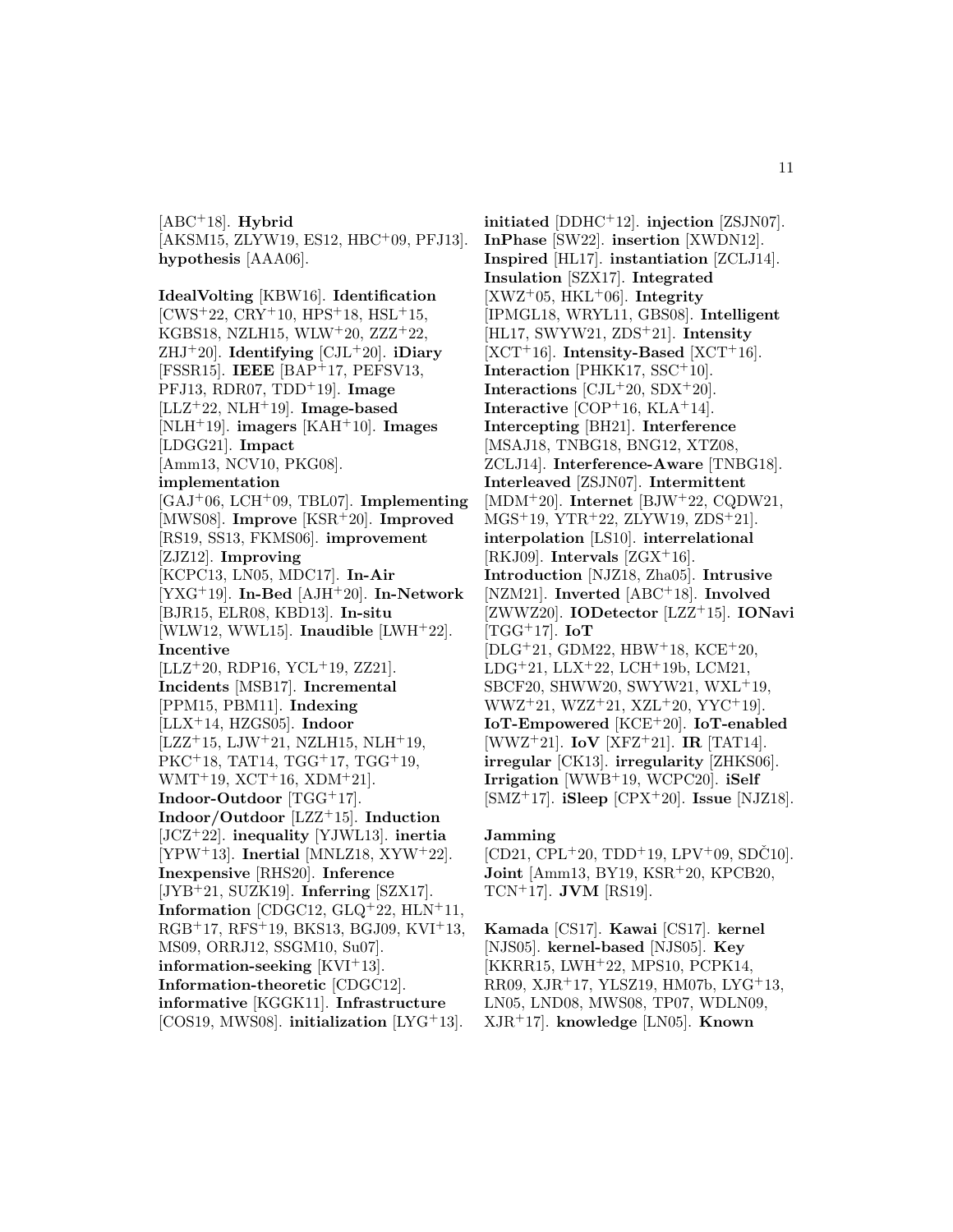#### [LGTL19].

**Labeling** [SMZ<sup>+</sup>17]. **Lane** [BNPR20]. **LaPS** [DPB19]. **Large** [LGTL19, LXR<sup>+</sup>16, MCGZ21, TJLK14, VRSR15, WS14, ZHZ<sup>+</sup>16, CJS11, CDR08, HBLR05, HM07b, KSMH13, KPB<sup>+</sup>08, LWG09, MB09, PCR13, PH10, TJZ<sup>+</sup>13, ZH05, ZSJ06]. **Large-Scale**  $[LXR+16, TJLK14, VRSR15, WS14, ZHZ+16,$ LGTL19, MCGZ21, CDR08, HBLR05, HM07b, KSMH13, KPB<sup>+</sup>08, LWG09, MB09, PCR13, PH10, TJZ<sup>+</sup>13, ZSJ06]. **Latency** [BYD<sup>+</sup>15, CCC<sup>+</sup>21, SDBT19, XCC<sup>+</sup>15, ZLGL20, LP08, WRS10]. **Latency-efficient** [ZLGL20]. **Latent** [LWY<sup>+</sup>21]. **Layer**  $[KPRH14, LCM21, DDHC<sup>+</sup>12, HWT<sup>+</sup>11,$ LPV<sup>+</sup>09, LFS09]. **Layers** [KPRH14]. **LeaD** [ZDS<sup>+</sup>21]. **Leader** [XDM<sup>+</sup>21]. **Leader-Follower** [XDM<sup>+</sup>21]. **Leakage** [PK19]. **LEAP** [ZSJ06]. **Learn** [ZDS<sup>+</sup>21]. **Learning** [BT18, CLX<sup>+</sup>21, CQDW21, CPL<sup>+</sup>20, FBAG20, LWL<sup>+</sup>21, LL21, LWY<sup>+</sup>21, LC14b, LWX<sup>+</sup>21, SMZ<sup>+</sup>17, ZZ21, ZSZ20, NJS05]. **Learning-Based** [LWX<sup>+</sup>21, ZZ21]. **Least** [SZZC08]. **Leds** [TAT14]. **length** [QM13]. **Level** [PDP<sup>+</sup>17, VDV16, ZGJ<sup>+</sup>22, CT19, CRY<sup>+</sup>10, CK13, TXY<sup>+</sup>13, KBD13]. **Levels** [SZX17]. **Leveraging** [BIMD19, Hau14, LS10, YS07]. **Lexicographic** [YM14]. **LiDAR** [DPB19]. **LiDAR-assisted** [DPB19]. **Lifelogging** [JLZL19]. **Lifetime** [RD16, SCL<sup>+</sup>14, DD09, IR12, JTS09, LHRM09, LKA10, WRS10, YLL13, ZH05]. **lifetime-maximized** [YLL13]. **Light**  $[XCT+16]$ . **Lighting**  $[KCE+20]$ . **Lightweight** [SC15, WS14]. **like** [AH20]. **likelihood** [WKA14]. **Limit** [YYXL22]. **Limits** [LCH<sup>+</sup>20]. **Linear** [JAC19]. **Link** [LC14b, MB16, PS17, ZGJ<sup>+</sup>22, BKM<sup>+</sup>12, DDHC<sup>+</sup>12, KCPC13, LPV<sup>+</sup>09, LC14a, SAZ10]. **link-layer** [LPV<sup>+</sup>09]. **Links** [CD21, PS17, WKYH17, ZK07, ZSKH08].

**LIPS** [XCT<sup>+</sup>16]. **LMS** [PPM15]. **Load** [KKP18, NZM21, LKA10]. **local** [BGJ09]. **Localisation** [BCMY22]. **Localization** [AHK16, BGJ09, EY14, GYNY16, KVI<sup>+</sup>13,  $LXY+22$ ,  $LDGG21$ ,  $NLH+19$ ,  $PKC+18$ , RHS20, SW22, SLC<sup>+</sup>22, WMT<sup>+</sup>19, ZLW<sup>+</sup>15, ZBA07, BLWY06, CKL<sup>+</sup>09, CVY09, CPH06, CLS12, EFI<sup>+</sup>10, JR08, JCC<sup>+</sup>13, KQ14, KMS<sup>+</sup>10, LP05, LWG09, LK09, LH09, NEKK12, NJS05, PG09, TJZ<sup>+</sup>13, WX08, XBWX13, XRS10, YJWL13, ZLGG10, ZGT11]. **Localized** [LSW06, MS12, PR10]. **Localizing** [CT19, SCG<sup>+</sup>15, ZYZ<sup>+</sup>19, ST12]. **Locating** [GPL<sup>+</sup>12]. **Location** [PZOZ21, Sch15, TAT14, TYGW15, GSL10, SSGM10]. **Location-Free** [Sch15]. **Locations** [LSW14, KGGK11]. **logical** [CA06]. **Logistics** [NXW<sup>+</sup>22]. **Long** [Pha16, XDX<sup>+</sup>14, VHC<sup>+</sup>09, ZGHZ12]. **Long-Range** [Pha16]. **Long-Term** [XDX<sup>+</sup>14, VHC<sup>+</sup>09, ZGHZ12]. **longitudinal** [KPS12]. **LoRa** [LGTL19, LDGG21, SMS22, SCS22]. **LoRaWAN** [GJT<sup>+</sup>22]. **Loss** [MB16, CK13]. **Lossless** [LL16]. **Lossy** [HSD16, KPCB20, LL16, ZMVR14, ZSKH08]. **Low** [BYD<sup>+</sup>15, BLGS19, CWS<sup>+</sup>22, CT19, CML<sup>+</sup>21, DRW<sup>+</sup>14, DRC17, GLS<sup>+</sup>14, GJNC<sup>+</sup>14, HSD16, KPCB20, LFL<sup>+</sup>19, LCH<sup>+</sup>20, MB09, ME21, RKRP17, RHS20, SDBT19, TAT14, WZLM21, WS14,  $XWW+20, XCC+15, CHN+13, CRY+10,$ DDHC<sup>+</sup>12, IV12, LM10a, LM10b, MDC<sup>+</sup>09, ODCP13, PH10, SDTL10, ZK07]. **low-bandwidth** [CHN<sup>+</sup>13]. **Low-complexity** [GJNC<sup>+</sup>14, MB09]. **Low-Cost** [CWS<sup>+</sup>22, CML<sup>+</sup>21, LFL<sup>+</sup>19, TAT14, ODCP13]. **Low-Duty-Cycle**  $[XCC<sup>+</sup>15]$ . **Low-Latency**  $[BYD<sup>+</sup>15]$ . **Low-level** [CT19, CRY<sup>+</sup>10]. **Low-Power** [BLGS19, DRW<sup>+</sup>14, DRC17, HSD16, KPCB20, XWW<sup>+</sup>20, ME21, RHS20, WZLM21, DDHC<sup>+</sup>12, IV12, ODCP13, PH10, SDTL10, ZK07]. **Low-Precision** [RKRP17].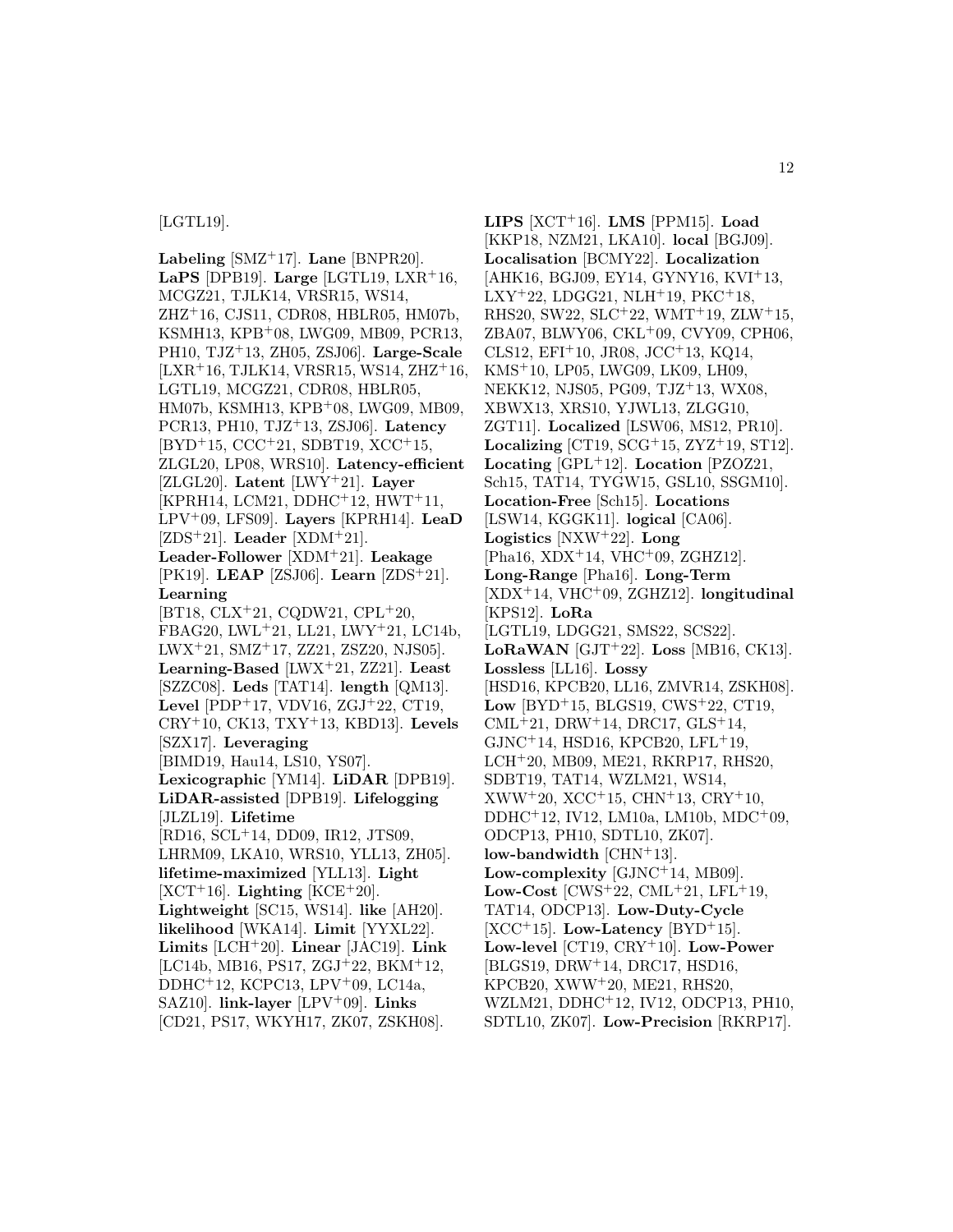**Low-Stretch-Guaranteed** [WS14]. **Lower** [KPRH14]. **LR** [LED20]. **LR-WPANs** [LED20]. **LT** [JJ15].

#### **MAC**

[DBOD<sup>+</sup>16, DDHC<sup>+</sup>12, GCRB12, HF17, LM10a, LM10b, LPV<sup>+</sup>09, LFS09, LHX16, NGBB14, QM13, RDR07, SC15, YH13]. **Machine** [HCL15, ZSZ20]. **Machine-to-Machine** [HCL15]. **macroscopic** [KLC13]. **Magnetic** [JCZ<sup>+</sup>22]. **Maintaining** [LXR<sup>+</sup>16]. **Maintenance** [CHSA18, HBW<sup>+</sup>18, SB16, TBL07]. **Malicious** [ARWK19, WWZ<sup>+</sup>21]. **Management** [ECPC14, KOD<sup>+</sup>14, LCH<sup>+</sup>19a, SBCF20, TAT14, ZLYW19, ZHJ<sup>+</sup>20, JLYG13, LYG<sup>+</sup>13, NDM<sup>+</sup>13, WECC07]. **Managing** [PCR13, SHY13]. **Manipulation** [SBCF20]. **Map** [LSW14]. **Mapping** [LCC<sup>+</sup>13, EML<sup>+</sup>09]. **Markov** [KCPC13]. **Massive** [BY19]. **Matrices** [YB17]. **MAV** [CRZ<sup>+</sup>20]. **Max** [YM14, YSM08]. **Max-Min** [YM14]. **maximized** [YLL13]. **Maximizing** [ZGX<sup>+</sup>16, IR12]. **Maximum** [RKRP17, SCL<sup>+</sup>14, WKA14, NP12]. **MC** [XDX<sup>+</sup>14]. **MCRT** [WWFX11]. **MDF** [Den09]. **Measure** [LJLW19, IR12]. **Measurement** [BNN<sup>+</sup>20, DXL<sup>+</sup>15, GCAK17, LGTL19, WWL15, XYW<sup>+</sup>22]. **Measurements** [SUZK19, YJWL13]. **Measuring** [CLX09]. **Mechanism** [YCL<sup>+</sup>19, ZZ21]. **Mechanisms** [BIST18, LLZ<sup>+</sup>20, RDP16, SZX17, ZSJ06]. **medical** [NDM<sup>+</sup>13]. **medium** [Gel07]. **meeting** [LHRM09]. **Memento** [JLZL19]. **Mesh** [YYC<sup>+</sup>19]. **Method** [GYNY16, AAA06, XRS10]. **Methods**  $[ZZZ^+20, \text{CDR08}, \text{KKP}^+07, \text{SGG10}].$ **metric** [DRC06]. **Metrics** [RFB<sup>+</sup>14, SS13]. **mice** [GSW09]. **micro** [JC12]. **micro-solar** [JC12]. **Middleware** [ZYZ<sup>+</sup>19]. **Milestones** [YYC<sup>+</sup>19]. **Millimeter** [BY19, YPZ<sup>+</sup>17].

**MIMO** [BY19, NK14, YYXL22]. **Min** [YM14]. **mine** [LL09]. **Minimal** [COS19, GLQ<sup>+</sup>22]. **Minimalistic** [CPP<sup>+</sup>17]. **Minimum** [CCC<sup>+</sup>21, WWXY13, XLZ<sup>+</sup>07, XCC<sup>+</sup>15, Dji10, FKMS06, Kal10]. **Mining** [WWZ<sup>+</sup>21, KLA<sup>+</sup>14]. **Miscontrol** [PTDD16]. **Missing** [WLW<sup>+</sup>20]. **mission** [EMBP12, RJL<sup>+</sup>10]. **mission-oriented** [EMBP12]. **Mitigating** [NLD08]. **Mitigation** [CD21, MSAJ18]. **Mixed** [Lam15]. **Mixing** [KKRR15]. **mobicast** [HBLR05]. **Mobile** [AHK16, CGB<sup>+</sup>19, CS17, DRC17, DDA11, JYB<sup>+</sup>21, KCE<sup>+</sup>20, Kou18, LLZ<sup>+</sup>22, LLX<sup>+</sup>22, LXR<sup>+</sup>16, LWX<sup>+</sup>21, MKM<sup>+</sup>20, RD16, RGB<sup>+</sup>17, RFS<sup>+</sup>19, SML18,  $SZG+15$ , TGG+17, VDV16, WPL+16,  $WYY<sup>+</sup>19, WHST16, XWW<sup>+</sup>20, XZL<sup>+</sup>20,$ YWD<sup>+</sup>21, ZHL<sup>+</sup>15, ZZ21, ZLL<sup>+</sup>22, Bra07, CSA06,  $EML+09$ , FLFW13, KKP<sup>+</sup>07, KNSM14, KAS<sup>+</sup>10, LCC<sup>+</sup>13, RMB<sup>+</sup>10, SZZC08, WRS10, WLZ13]. **Mobility** [Hau14, MNLZ18, NGBB14, ZWWZ20, Amm13]. **Mode** [XDM<sup>+</sup>21]. **Model** [MZW<sup>+</sup>19, RBS16, SLC<sup>+</sup>22, YXG<sup>+</sup>19, ZWWZ20, DIE14, Gel07, KT11, KLC13, KA13, MS09, TP07, ZCLJ14]. **model-derived** [KLC13]. **Model-driven** [SLC<sup>+</sup>22]. **Modeling** [DRW<sup>+</sup>14, ECPC14, JP06, KGBS18, PFJ13, PS17, WRS10, BJW<sup>+</sup>22, CDGC12, CK13, DLD09, KA13, NP12, SYOY12, WWB<sup>+</sup>19]. **Modelling** [KSR<sup>+</sup>20]. **Models** [DD11, WZZ<sup>+</sup>21, ZHKS06, Bra07, KCPC13, NEKK12, SG08, JTS09]. **Modern** [IHGS15]. **Modes** [KJP<sup>+</sup>15, RMB<sup>+</sup>10]. **Modules** [JCZ<sup>+</sup>22]. **Moisture** [WWL15, WLW12]. **Monitor** [BCMY22]. **Monitoring** [AMTH<sup>+</sup>17, BWCW14, COS19, CPX<sup>+</sup>20, CML<sup>+</sup>21, DD11, DML<sup>+</sup>16, NZM21, PK19,  $SZG+15$ , TPM $+17$ , WTX $+16$ , XDX $+14$ ,  $YPZ^+17$ , ZHCA17, ACG<sup>+</sup>13, DEM<sup>+</sup>12, GSW09, HBC<sup>+</sup>09, IBS<sup>+</sup>10, LL09, OBB<sup>+</sup>13, YYM<sup>+</sup>10]. **Mortar** [FPA<sup>+</sup>20]. **Mote** [CWY<sup>+</sup>15]. **motifs** [dLM14]. **Motion**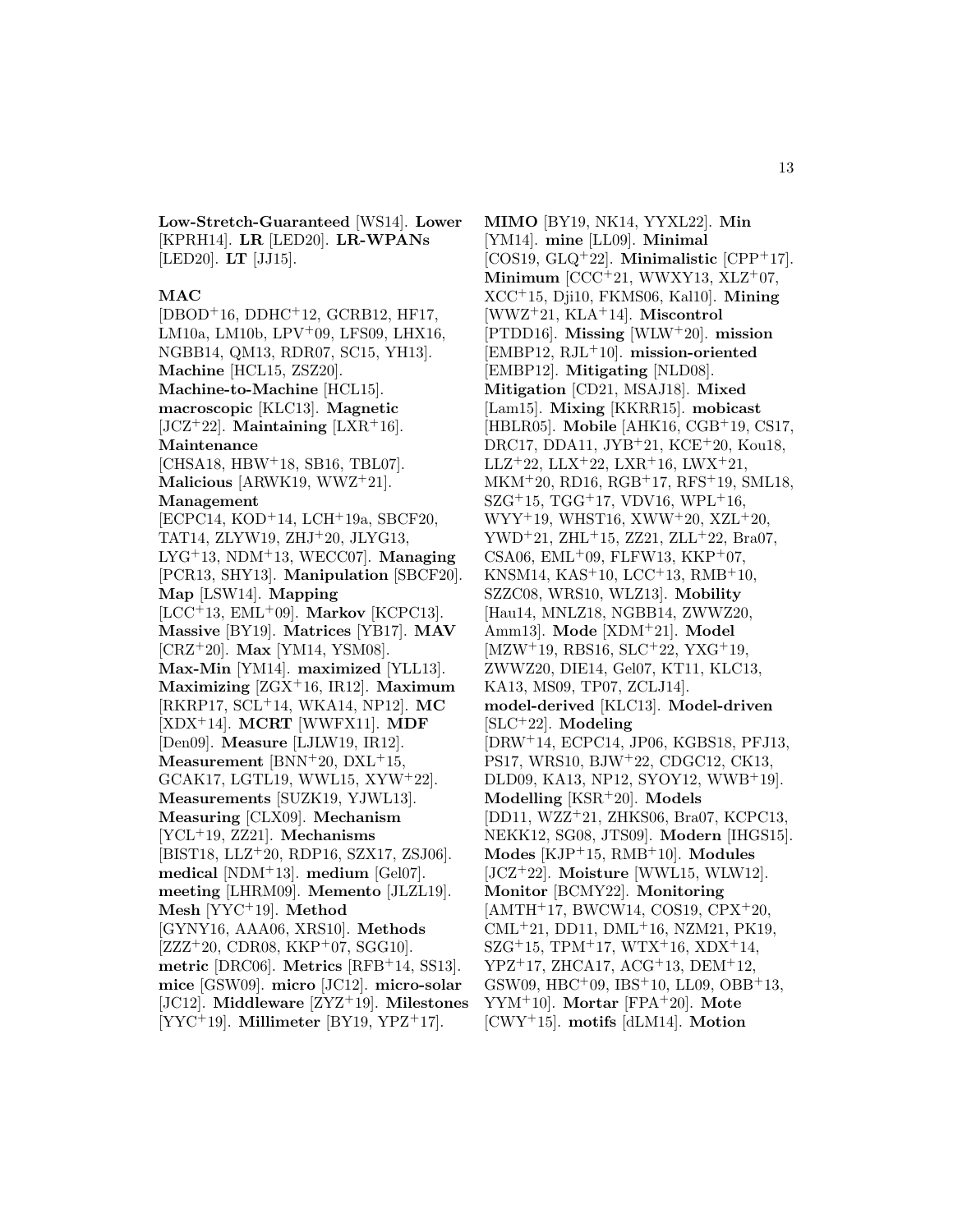[AJH<sup>+</sup>20]. **Motions** [YXFL17]. **Motivating** [ $LLZ+20$ ]. **Movement** [ $ZHJ+20$ ,  $WIF+11$ ]. **Moving** [SYT22, WC09, WC12]. **MU** [YYXL22]. **MU-MIMO** [YYXL22]. **Mules** [SG11, KVI<sup>+</sup>13, SG10]. **Multi**  $[GTL19, LLX+22, RSK+21, SZ19, WZZ+21,$ XZL<sup>+</sup>20, YWD<sup>+</sup>21, MCT14]. **multi-camera** [MCT14]. **Multi-Hop** [GTL19]. **Multi-node** [YWD<sup>+</sup>21]. **Multi-scale** [RSK<sup>+</sup>21]. **Multi-Sensor** [SZ19]. **Multi-source** [LLX<sup>+</sup>22]. **Multi-task** [WZZ<sup>+</sup>21]. **Multi-Tier** [XZL<sup>+</sup>20]. **Multicamera** [dLM14, GJNC<sup>+</sup>14]. **Multicast** [LFW<sup>+</sup>19]. **Multichannel**  $[WWFX11, WLS<sup>+</sup>16, GCRB12].$ **Multichannels** [MDC17]. **Multicluster** [LCH<sup>+</sup>19a]. **multicriteria** [SS13]. **multidimensional** [CPH06]. **multigroup** [HM07b]. **multihop** [ADF12, Gel07, KW09, PDMJ10, VMS10, Den09]. **Multihop/Direct** [Den09]. **Multilevel** [LZAH<sup>+</sup>15, KCPC13]. **multimedia** [DIE14]. **Multimode** [XDX<sup>+</sup>14]. **multiobjective** [WC12]. **Multipath** [HSD16, SHY13, YH13]. **Multiple**  $[BWCW14, BQB+11, KJP+15, LXR+16,$ MCW<sup>+</sup>16, SHWW20, SKM<sup>+</sup>11, EGG13, PFJ13]. **Multiple-Target** [SKM<sup>+</sup>11]. **multiquery** [ZKS10]. **Multiresolution** [SZG11]. **multiroot** [ZKS10]. **Multisensor**  $[KCE<sup>+</sup>20]$ . **Multiswimmer**  $[COP<sup>+</sup>16]$ . **Multitask** [HBKP14]. **Muscle** [MNLZ18]. **Mutual** [CWS<sup>+</sup>22]. **MyoVibe** [MNLZ18]. **Nanosensor** [ZHCA17]. **Natural** [LTY18].

**Navigate** [DXC<sup>+</sup>21]. **Navigation**  $[CRZ+20, LR05, TGG+17, TGG+19,$ XDM<sup>+</sup>21, KAS<sup>+</sup>10]. **Near** [BCMY22, JKK08, LKA10, SB16]. **Near-lifetime-optimal** [LKA10]. **Near-Optimal** [SB16, JKK08]. **Necessary** [WKYH17]. **Neighbor** [ZHL<sup>+</sup>15]. **Neighborhood** [JM16]. **Neighbour** [HSD16]. **Neighbour-Disjoint** [HSD16].

**nest** [KAH<sup>+</sup>10]. **Net** [KKP18]. **Net-Load** [KKP18]. **Network** [BJR15, BH21, BASM16, BQB<sup>+</sup>11, CS17, DRC17, EA15, JTE20, KOD<sup>+</sup>14, KAAF13, KK15, KJP<sup>+</sup>15, LCH<sup>+</sup>19a, LZAH<sup>+</sup>15, LFL<sup>+</sup>19, MPRS16, PHKK17, Sch15, TPM<sup>+</sup>17, VPB<sup>+</sup>20, VDV16, WKYH17, WB17, WZZ<sup>+</sup>21, WHST16, XFZ<sup>+</sup>21, BLWY06, BNG12, CK09, CSA06, CRY<sup>+</sup>10, CLS12, DEM<sup>+</sup>12, ELR08, EGG13, ES12,  $GAJ+06$ ,  $HKL+06$ , HBC<sup>+</sup>09, HTW07, HR13, IBS<sup>+</sup>10, KBD13, KT11, KVI<sup>+</sup>13, KASD09, KNSM14, LP08,  $LPV+09$ ,  $LCH+09$ ,  $MCT14$ , NJS05, NRC<sup>+</sup>09, NP12, ORRJ12, TLRE13, TBL07, WZL08, ZLGG10, ZSG09, ZGT11, ZGHZ12]. **Network-Level** [VDV16]. **Networked** [DCBL15, GM14, MGS<sup>+</sup>15, MKK<sup>+</sup>13, ZCLJ14]. **Networking** [CBSA18, CKHP19, CQDW21, LCM21, ZMVR14]. **Networks** [AMTH<sup>+</sup>17, AMAT<sup>+</sup>18, AKSM15, Amm16, AH14, AHK16, BYD<sup>+</sup>15, BGMP15, BAP<sup>+</sup>17, BCMY22, BNPR20, BIMD19, BLGS19, BSI<sup>+</sup>15, BR15, CBSA18, CCC<sup>+</sup>21, CS18, DPB19, DRW<sup>+</sup>14, DDA11, DSH16, DGS16, DBOD<sup>+</sup>16, DML<sup>+</sup>16, EA15, EY14, GLS<sup>+</sup>14, GCAK17, GTL19, GZZ<sup>+</sup>14, HF17, HMLJ17, HSGW21, HBKP14, Hau14, HSD16, HCL15, IPMGL18, JJ15, JM16, KYM17, KPRH14, KLC<sup>+</sup>16, KPCB20, KKRR15, KRP15, Lam15, LMP14, LCH<sup>+</sup>19a, LLL14, LL16, LCC<sup>+</sup>17, LHZZ20, LXR<sup>+</sup>16, LZAH<sup>+</sup>15, LMZ<sup>+</sup>16, LWM<sup>+</sup>21, LWCJ14, LHX16, LCH<sup>+</sup>19b, LZN19, LFW<sup>+</sup>19, LCH<sup>+</sup>20, MCGZ21, MB16, MSB17, MSAJ18, NGBB14, NK15, NK14, PK19, PPM15, PDP<sup>+</sup>17, PTDD16, PS17, PSB<sup>+</sup>14, PCPK14, RFB<sup>+</sup>14, RBS16, RHD17, RHS20, RD16, SSL<sup>+</sup>19, SBCF20, SZG11, SCL<sup>+</sup>14, SB16,  $SCL+19$ ,  $SXD+15$ ,  $SGB15$ ,  $SGI1$ ,  $SZG+15$ , TJLK14, TCN<sup>+</sup>17, TNBG18, TYGW15, TDD<sup>+</sup>19, VPB<sup>+</sup>20, VRSR15, VDV16]. **Networks** [WWFX11, WPL<sup>+</sup>16, WB17, WYY<sup>+</sup>19,

WXL<sup>+</sup>19, WZLM21, WS14, WBS14,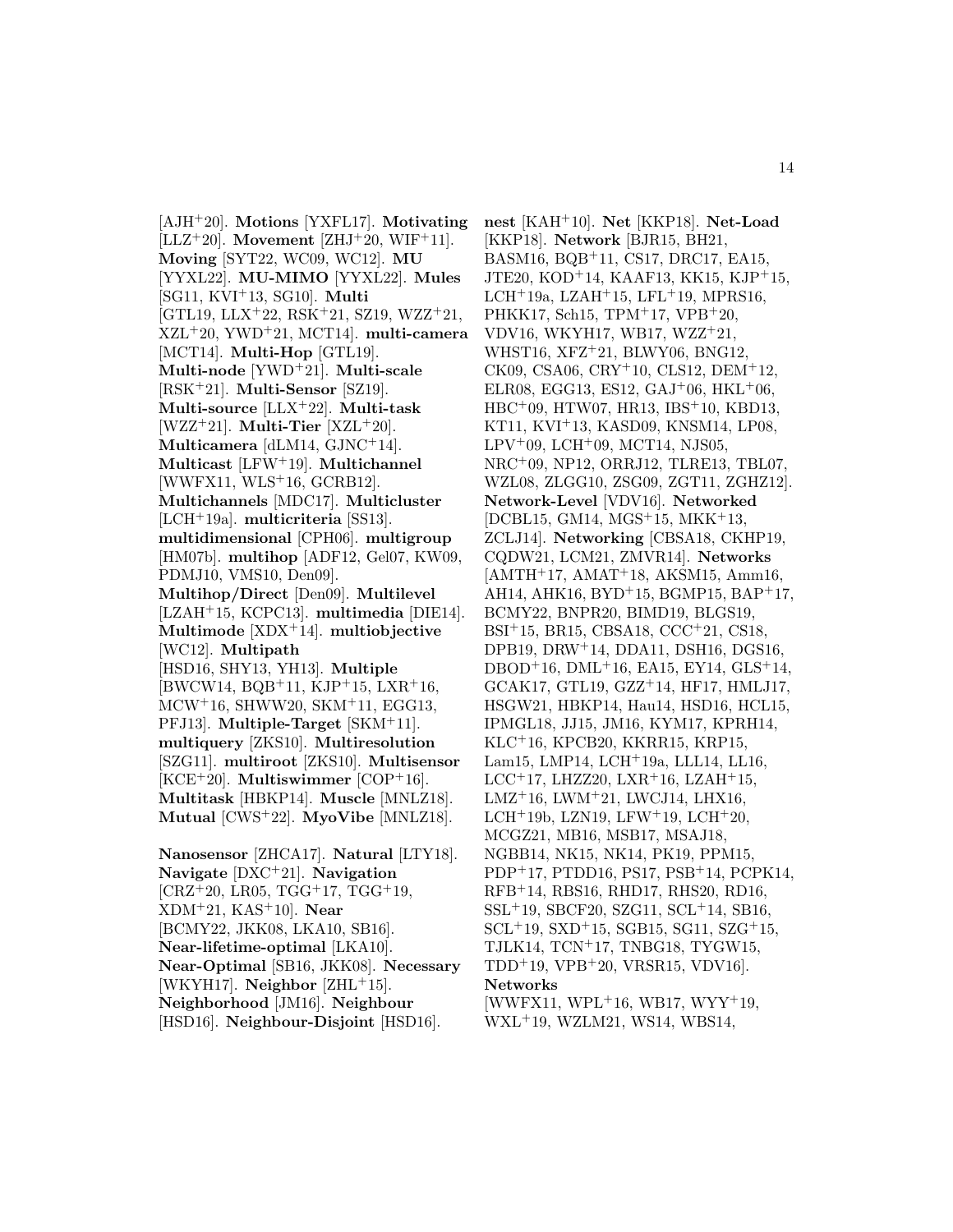$WLS<sup>+</sup>16$ ,  $XDX<sup>+</sup>14$ ,  $XCC<sup>+</sup>15$ ,  $XXHL16$ , XZL<sup>+</sup>20, YM14, YTB<sup>+</sup>14, YB17, ZHCA17,  $ZLW+15$ ,  $ZHZ+16$ ,  $ZLZ21$ ,  $ZWY21$ ,  $ZLGL19$ , ZLGL20, Amm13, ADF12, BKM<sup>+</sup>12, BCL<sup>+</sup>12, BKS13, BHA<sup>+</sup>13, Bra07, BGJ09, CJS11, CA06, CDGC12, CGVC06, CYS<sup>+</sup>10, CCMT09, CC11, CLSW12, CNMH08, CLH<sup>+</sup>13, CHN<sup>+</sup>13, CRW07, CVY09, CDR08, CGD12, CK13, CPH06, CCJ08, DLD09, Den09, DRC06, DD09, DABNR10, DIE14, ELR08, ENPNF13, ELYR14, EMBP12, FLJ<sup>+</sup>13, FT06, FLFW13, GCRB12, GSW09, GBS08, GSL10, GRE<sup>+</sup>07, GFJ<sup>+</sup>13, GNDC08, HZGS05, HM07a, HWT<sup>+</sup>11, HTC<sup>+</sup>10, HY07, HBLR05, HLTC06, HM07b, HCXT09, IW14, IR12, IV12, JKK08, JC12, JHU<sup>+</sup>13, JLYG13, JP06, JKS<sup>+</sup>10, JROH09, Kal10, KBD14, KXTZ09, KKP<sup>+</sup>07, KC14, KQ12, KQ14, KKK08, KPK12, KLJ12, KAAF13, KLA<sup>+</sup>14, KRJ09, KSMH13, KPB<sup>+</sup>08, KW09]. **networks**

[KAR<sup>+</sup>14, KMS<sup>+</sup>10, KA13, LDH06, LP05, LP06, LPR09, LWG09, LKA10, LR05, LSW06, LL09, LDZ13, LYG<sup>+</sup>13, LWSL12, LS10, LH09, LCC10, LN05, LWH<sup>+</sup>06, LND08, LFS09, MZWT10, MB09, MWS08, MS09, MPS10, MDC<sup>+</sup>09, MP10, MS12, MPC<sup>+</sup>10, MAG13, NGSA08, NEKK12, NLD08, NC10, ODCP13, PDMJ10, PG10, PGG<sup>+</sup>10, PBM11, PEFSV13, PG09, PC10, PKG08, PR10, PMST12, PCR13, PA05, PH10, QM13, RBLP09, RKW<sup>+</sup>06, RBD13, RJL<sup>+</sup>10, RR09, SYL09, SAZ10, SZG13, SSGM10, SGM08, SPK<sup>+</sup>10, SCWC13, SH09, SPK14, ST12, SS13, SST08, SYOY12, SZZC08, SDC10, Su07, SG08, SG10, SC12, SEZA13, TP07, TJZ<sup>+</sup>13, TXC<sup>+</sup>13, TXY<sup>+</sup>13, TJWK13, TMAP14, TYD<sup>+</sup>07, VMS10, VG10, VAC13, WECC07, WEC11, WL14, WZL07, WZL08, WDLN09, WBS10, WLD10, WRS10, WC13, WWLX13, WWXY13, XBWX13, XWZ<sup>+</sup>05,  $XLZ+07$ , XWDN12, XTZ08, XRH $+13$ . **networks** [YSZC13, YS07, YVS07, ZSKH08, ZH05, ZKS10, ZJX10, ZJZ12, ZVPS10,

ZHKS06, ZDG09, ZSJ06, ZSJN07, ZDW<sup>+</sup>10]. **Neural** [BNPR20, LHZZ20]. **Node**  $[ARWK19, BCMY22, CWY<sup>+</sup>15, CPP<sup>+</sup>17,$ CS18, MB16, YSK<sup>+</sup>15, CVY09, CPH06, DLD09, JTS09, LK09, PX13, YWD<sup>+</sup>21]. **Nodes** [GZZ<sup>+</sup>14, KBW16, MCGZ21, HR13, MPS10, SSC<sup>+</sup>10]. **noisy** [YJWL13]. **Non** [BT18, CS18, DSH16, KNSM14]. **Non-Bayesian** [BT18]. **Non-Convex** [CS18]. **Non-Cooperative** [DSH16]. **non-overlapping** [KNSM14]. **nonhomogeneous** [MRM09]. **Nonlinear** [MZW<sup>+</sup>19, LK09]. **Nonlinearities** [PPM15, LWSL12]. **nonuniform** [KC14]. **Novel** [YLSZ19, CGD12].

**Object** [EGG13, HPS<sup>+</sup>18, LJLW19, XKW<sup>+</sup>22, ABM06, KASD09]. **Objectives** [BWCW14]. **Objects** [BQB<sup>+</sup>11, NXW<sup>+</sup>22]. **Oblivious** [KCE<sup>+</sup>20]. **Observation** [BT18]. **observations** [WKA14]. **observer** [CSA06]. **Obstacle** [ZVPS10]. **Obstacles** [TCB<sup>+</sup>14]. **occlusions** [EGG13]. **Occupancy** [AAHS18, ECPC14]. **Occupant** [HPS<sup>+</sup>18]. **occurring** [LWSL12]. **off** [FLFW13, WRS10]. **Offloading** [BJW<sup>+</sup>22, SHWW20]. **Older** [ABC<sup>+</sup>18]. **on-demand** [KPB<sup>+</sup>08]. **On-Object** [HPS<sup>+</sup>18]. **One** [ABC<sup>+</sup>18, GTL19, RSK<sup>+</sup>21, SAZ10]. **One-Hop** [GTL19]. **one-way** [SAZ10]. **Online** [CGB<sup>+</sup>19, IW14, LL21, LC14b, LCLY22, MKM<sup>+</sup>20, MCT14]. **OPCIO** [JZX<sup>+</sup>20]. **Open** [FPA<sup>+</sup>20, WLW<sup>+</sup>20]. **OpenCarrier** [YYXL22]. **Operation** [HKG<sup>+</sup>19, RFB<sup>+</sup>14, ZGHZ12]. **Opportunistic** [GLS<sup>+</sup>14, HSGW21, LCH<sup>+</sup>19b, LFL<sup>+</sup>19, MSAJ18, WYY<sup>+</sup>19, WBS14]. **OPTICS** [WCPC20]. **Optimal**

[BGMP15, BDO14, DSH16, HBKP14, JZL<sup>+</sup>19, JR08, KC14, KYM17, KKP18, LWH<sup>+</sup>06, MGS<sup>+</sup>19, SB16, SH09, SZG<sup>+</sup>15, WC09, WC12, WLW12, YM14, JKK08,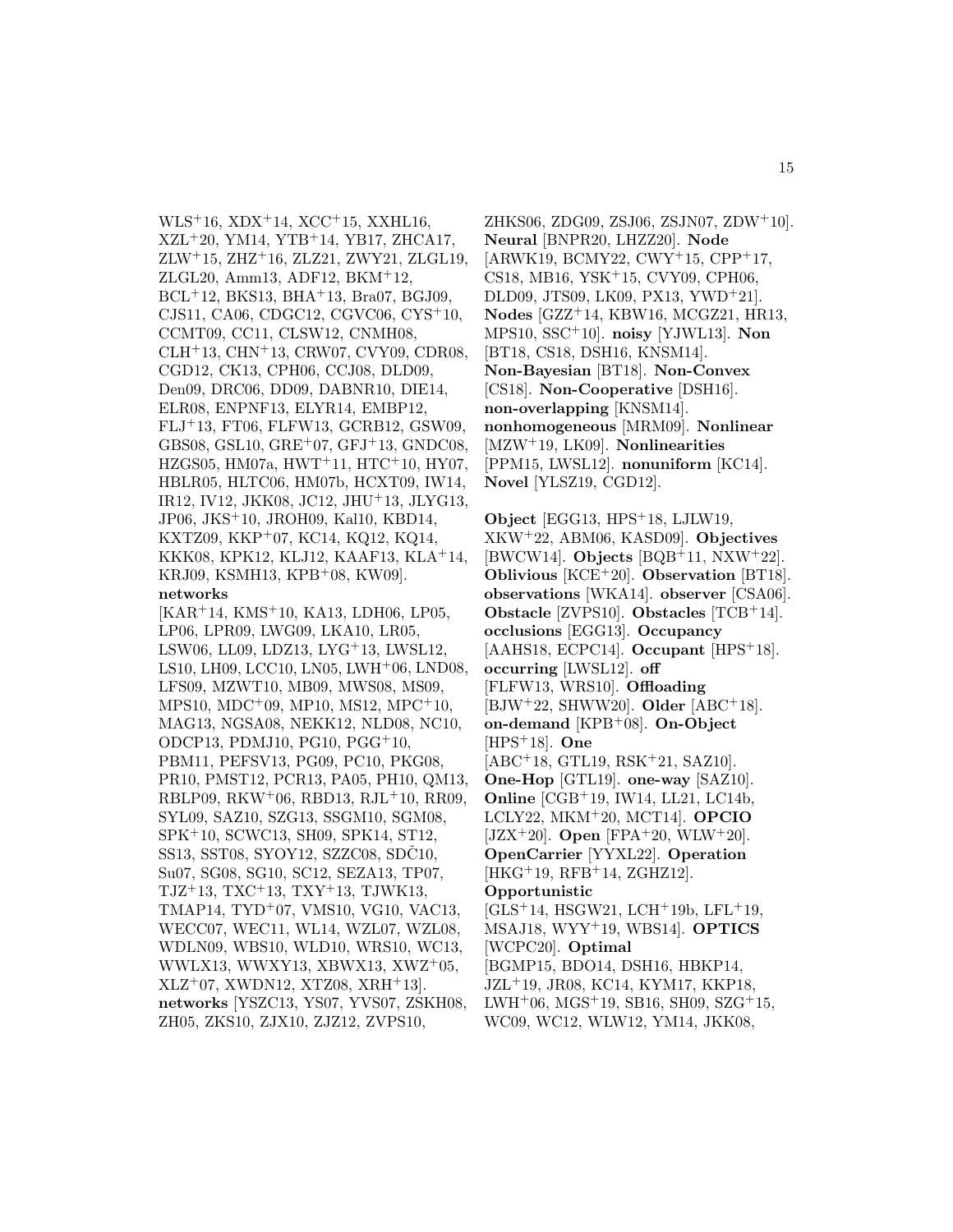Kal10, KPK12, LKA10, SC12, ZW05]. **Optimally** [LP08]. **Optimization**  $[CGB+19, DBOD+16, KPRH14, PDP+17,$ ABM13, CSA06, PEFSV13]. **Optimized** [Lam15, LLX<sup>+</sup>14, MB09]. **OPTimizing**  $[WCPC20, DCBL15, HWT+11, JZX+20,$ RD16, RFS<sup>+</sup>19, TLRE13, WIF<sup>+</sup>11, XCC<sup>+</sup>15]. **order** [WJZ21]. **organized** [KSMH13]. **organizing** [CNMH08]. **Oriented** [YCL<sup>+</sup>19, EMBP12, NDM<sup>+</sup>13]. **Other** [CWS<sup>+</sup>22]. **Our** [LJLW19]. **Out-of-Band** [GTL19]. **Out-of-order** [WJZ21]. **outages** [GPL<sup>+</sup>12]. **Outdoor** [CML<sup>+</sup>21, LZZ<sup>+</sup>15, LDGG21, TGG<sup>+</sup>17, KMS<sup>+</sup>10]. **outlier** [YJWL13]. **outliers** [XBWX13]. **overcomplete** [JLYG13]. **overhearing** [JROH09]. **overlapping** [KNSM14, WWXY13]. **Overload** [WECC07]. **Own** [LSW14].

**Packages** [NXW<sup>+</sup>22]. **Packet** [KLC<sup>+</sup>16, MB16, WXL<sup>+</sup>19, Gel07, LFS09, PX13, XWDN12, KBD13]. **Packet-Level** [KBD13]. **Packet-Loss** [MB16]. **pairwise** [HM07b]. **Parameter** [DBOD<sup>+</sup>16]. **Parameters** [Kou18, HWT<sup>+</sup>11]. **Parking** [ZGH<sup>+</sup>21]. **Partial** [WZL08, CJS11]. **Participant** [CGB<sup>+</sup>19, YCL<sup>+</sup>19]. **Participatory** [RDP16]. **Partitioning** [TJLK14, HM07b]. **Passive** [CWY<sup>+</sup>15]. **Path** [DSA<sup>+</sup>20, MRM09, SCL<sup>+</sup>14, SG11, CSA06, CK13]. **path-constrained** [CSA06]. **Paths** [TCB<sup>+</sup>14, Dji10]. **Patterns** [KGBS18, BNG12]. **Payload** [SMS22]. **PC** [KPCB20]. **PC-RPL** [KPCB20]. **PDA** [HLN<sup>+</sup>11]. **Pedometer** [WTC22]. **Pedometer-free** [WTC22]. **Penetration** [KKP18]. **Performance** [BAP<sup>+</sup>17, KA13, LZAH $+15$ , MDC17, PDP $+17$ , ZMVR14, CKL<sup>+</sup>09, ODCP13, WZL08]. **period** [RDR07]. **Periodic** [HMLJ17, YYM<sup>+</sup>10]. **periodical** [CLSW12]. **Perishable** [PK20]. **Perpetually** [LXR<sup>+</sup>16]. **Persistence** [SXD<sup>+</sup>15]. **Person** [KGBS18]. **Perspective**

[LZAH<sup>+</sup>15]. **perturbation** [ZGT11]. **Phase** [SW22]. **Phase-based** [SW22]. **Phases** [MZW<sup>+</sup>19]. **Phenomena** [AHK16, TTBH14]. **phenomenon** [HR13]. **Phones** [YXFL17,  $RMB+10$ ]. **Photographing** [YXFL17]. **Physical**  $[KSR<sup>+</sup>20, SJH<sup>+</sup>18, SDX<sup>+</sup>20, ZGJ<sup>+</sup>22,$ HWT<sup>+</sup>11, YSM08]. **physical-layer** [HWT<sup>+</sup>11]. **Physical-Level** [ZGJ<sup>+</sup>22]. **Physiological** [VG10]. **PIP** [GCRB12]. **Pipelines** [PK19, LCC<sup>+</sup>13]. **PLA** [KBD13]. **Place** [NZLH15]. **Placement** [BCMY22, BWCW14, DPB19, DXL<sup>+</sup>15, XZL<sup>+</sup>20, GCBL06, JR08, PA05, SH09, WC09, WC12, WLW12]. **placements** [KGGK11]. **Placing** [LFNS14]. **Planes** [GTL19]. **Planning** [PZOZ21, SG11, WIF<sup>+</sup>11]. **Platform** [CPP<sup>+</sup>17, SML18, CHN<sup>+</sup>13]. **Platforms** [LLX<sup>+</sup>14, SWYW21]. **Point** [TGG<sup>+</sup>19, CRY<sup>+</sup>10]. **Policies** [BIST18, JKK08]. **policy** [MS12]. **policy-based** [MS12]. **Portable** [FPA<sup>+</sup>20]. **Pose** [LL21]. **POSE.R** [HSGW21]. **position** [CK09]. **Positioning** [PTDD16, XCT<sup>+</sup>16]. **Positive** [CKHP19]. **Possible** [TCB<sup>+</sup>14, ZLGG10]. **Post** [SZ19]. **Post-hoc** [SZ19]. **posteriori** [NP12]. **potential** [XRH<sup>+</sup>13]. **Power** [BLGS19, CKHP19, DRW<sup>+</sup>14, DRC17, GCBL06, HSD16, JZX<sup>+</sup>20, KLC<sup>+</sup>16, KPCB20, KR18, LDC<sup>+</sup>19, LMZ<sup>+</sup>16, LCH<sup>+</sup>20, MGS<sup>+</sup>19, SSL<sup>+</sup>19, TPM<sup>+</sup>17,  $XWW+20, YSK+15, CSA06, DDHC+12,$ IV12, JC12, KT11, LCC10, MDC<sup>+</sup>09, ME21, ODCP13, PH10, RHS20, SSC<sup>+</sup>10, SDTL10, WWXY13, WZLM21, XLZ<sup>+</sup>07, ZK07]. **power-aware** [LCC10]. **Power-Based** [KLC<sup>+</sup>16, YSK<sup>+</sup>15]. **Power-efficient** [GCBL06]. **Power-Positive** [CKHP19]. **Powered** [YM14, ZHCA17, ZLZ21]. **Powerline** [LTY18]. **PPG** [CLX<sup>+</sup>21]. **Practical** [CLSW12, SMR<sup>+</sup>14, ZSZ20, JC12]. **Practice**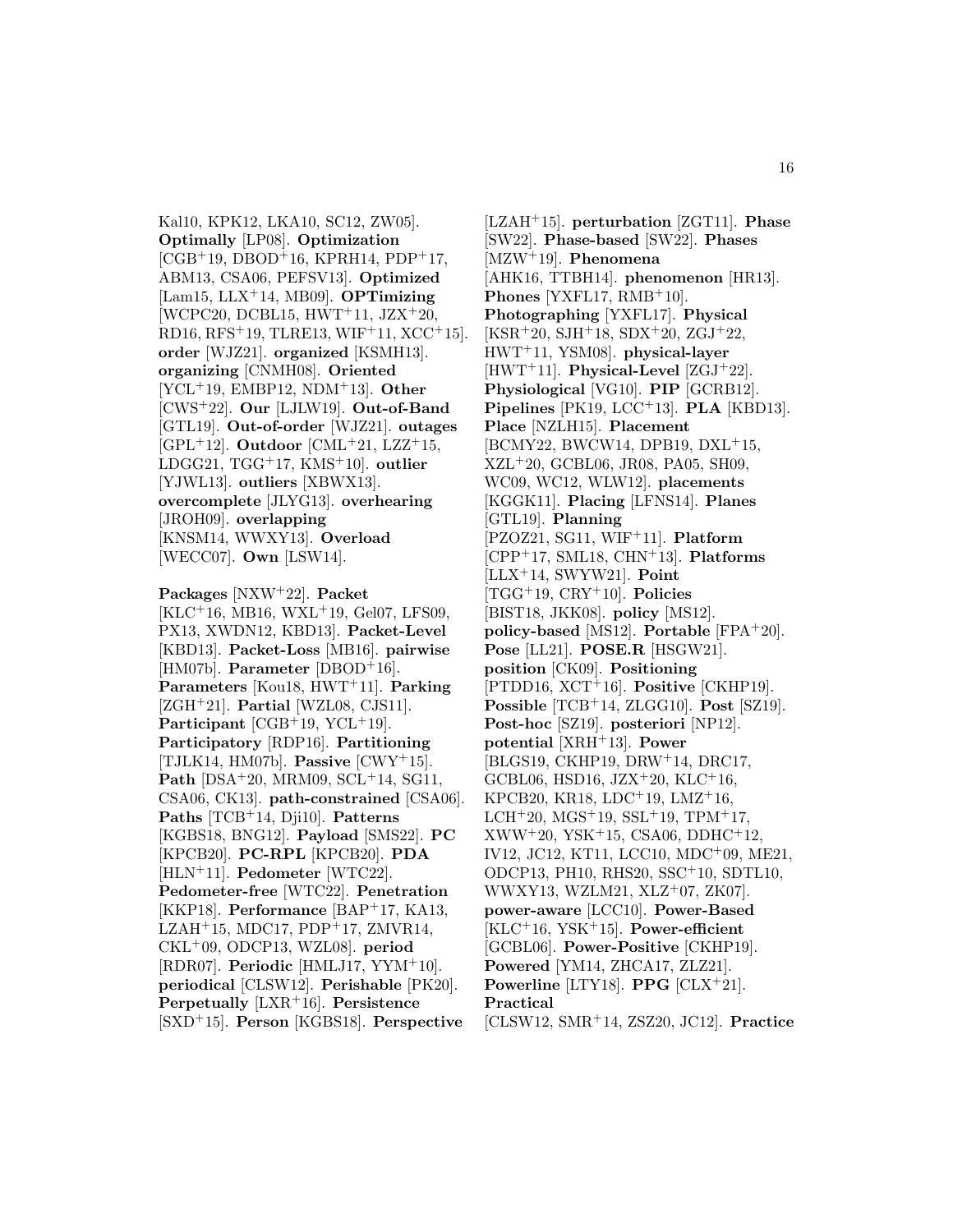[ZWWZ20, KXTZ09]. **Pre** [WBS14]. **Pre-Forwarding** [WBS14]. **Precision** [RKRP17]. **Prediction** [AAHS18, BJR15, ECPC14, HSGW21, JAC19, KSR<sup>+</sup>20, LC14b, AAA06, ELR08, ES12, LC14a, SYOY12]. **Prediction-based** [HSGW21]. **predictive** [SPK14]. **predistribution** [HM07b, LN05, LND08, MPS10, RR09, TP07]. **Preprocess** [LLZ<sup>+</sup>20]. **Presence** [GM14, YRB<sup>+</sup>17, EGG13]. **Preserving** [HLN<sup>+</sup>11, MJS<sup>+</sup>19, SJH<sup>+</sup>18, SXD<sup>+</sup>15, CC11, HLTC06, LHX $+21$ , WWZ $+21$ ]. **prevalence** [SGG10]. **Prevention** [MSB17]. **Price** [ZZ21]. **Primitive** [SC15]. **Principal** [AH14]. **prioritized** [DIE14]. **Privacy**  $[HLN+11, LHX+21, MJS+19, SJH+18,$ WWZ<sup>+</sup>21, CYS<sup>+</sup>10, CC11, KXTZ09, PX13]. **Privacy-Preserving** [HLN<sup>+</sup>11, MJS<sup>+</sup>19, SJH<sup>+</sup>18, LHX<sup>+</sup>21, WWZ<sup>+</sup>21, CC11]. **privilege** [SZZC08]. **Probabilistic** [GHZ<sup>+</sup>22]. **probability** [SGM08]. **probability-based** [SGM08]. **Probing** [NK15]. **Problem** [GYNY16, WZL07]. **problems** [CRW07]. **processes** [ORRJ12]. **Processing** [VPB<sup>+</sup>20, ORRJ12, SPK<sup>+</sup>10, ZKS10]. **Processor** [FC18]. **Profit** [CGB<sup>+</sup>19]. **Programming** [SG08, BLWY06, IR12]. **Progressively** [DVS<sup>+</sup>14]. **projection** [LK09]. **propagation** [WL14]. **Properties** [GLQ<sup>+</sup>22, MZWT10]. **Property** [JLYG13, GPL<sup>+</sup>12]. **proportional** [YYM<sup>+</sup>10]. **proportional-share** [YYM<sup>+</sup>10]. **Prospect** [SBCF20]. **Protect** [CKHP19]. **protection** [WZL07]. **Protocol** [HF17, KPRH14, LHX16, WS14, XJR<sup>+</sup>17, YLSZ19, ZSZ20, GFJ<sup>+</sup>13, HCXT09, LFS09, PDMJ10, PG10, PFJ13, ZCLJ14]. **Protocols** [MDC17, ME21, NGBB14, HLTC06, HTW07, LM10a, LM10b, LPV<sup>+</sup>09, LR05, YH13]. **Prototyping**  $[MGS^+15, LJY^+10]$ . **provably** [CCMT09]. **Provenance** [WB17].

**providing** [LHRM09]. **Provisioning** [LLX<sup>+</sup>22, LCLY22, SGB15]. **Proximity** [LJW<sup>+</sup>21, SKM<sup>+</sup>11, SMMS09]. **public** [MWS08, WDLN09]. **public-key** [MWS08]. **Publishing** [SJH<sup>+</sup>18]. **Pulse** [PKC<sup>+</sup>18]. **purposeful** [Amm13]. **Pushing** [LCH<sup>+</sup>20]. **PV** [KKP18].

**QA** [MCLM20]. **QA-Share** [MCLM20]. **QoE** [LDG<sup>+</sup>21]. **QoE-aware** [LDG<sup>+</sup>21]. **QoS** [MCLM20, Pha16, RHD17, RD16, XZL+20]. **QoS-Aware** [MCLM20, XZL<sup>+</sup>20]. **Quality**  $[AMTH<sup>+</sup>17, CPX<sup>+</sup>20, CML<sup>+</sup>21, DXL<sup>+</sup>15,$ LC14b, MKM<sup>+</sup>20, RGB<sup>+</sup>17, RFS<sup>+</sup>19, SGB15,  $YYM+10$ ,  $YCL+19$ ,  $ZGJ+22$ ,  $BKM+12$ , BKS13, CLX09, LHRM09, LC14a, MCT14].

**Quality-aware** [MKM<sup>+</sup>20]. **Quality-of-Service** [SGB15]. **Quality-Oriented** [YCL<sup>+</sup>19]. **Quantitative** [WZLM21]. **Quantization** [SC12]. **quasi** [NCV10]. **quasi-equally** [NCV10]. **Queec** [LDG<sup>+</sup>21]. **Query**  $[CYS+10, FC18, VPB+20].$ 

**Radar** [RSK<sup>+</sup>21]. **Radiated** [JCZ<sup>+</sup>22]. **Radiation** [LTY18, LDC<sup>+</sup>19]. **radii** [ZDG09]. **Radio** [BKM<sup>+</sup>12, KAR<sup>+</sup>14, MGS<sup>+</sup>19, WHYC19, GPL<sup>+</sup>12, JCC<sup>+</sup>13, ODCP13, XTZ08, ZHKS06]. **Radio-based** [WHYC19]. **radioactive** [CRY<sup>+</sup>10]. **Radios** [PHKK17]. **Radius** [BGMP15, BCL<sup>+</sup>12]. radon [JLYG13]. **Random**  $[JZL^+19,$ KKRR15, YB17, CGD12, CUdVY13, Gel07, HY07, NEKK12, NZR10, ZW05]. **randomly** [LWSL12]. **Range** [CWY<sup>+</sup>15, Pha16, WHST16, ZLW<sup>+</sup>15, PR10]. **Range-Extending** [CWY<sup>+</sup>15]. **Range-Free** [WHST16, ZLW<sup>+</sup>15]. **Ranges** [FLS<sup>+</sup>14]. **Ranging** [CP20, SW22, JCC<sup>+</sup>13, MKK<sup>+</sup>13]. **Rapid**  $[DLG+21, LJY+10]$ . **RaPTEX**  $[LJY+10]$ . **Rate** [CLX<sup>+</sup>21, JZL<sup>+</sup>19, PCPK14, YM14, LM10a, LM10b, LWH<sup>+</sup>06, PG10].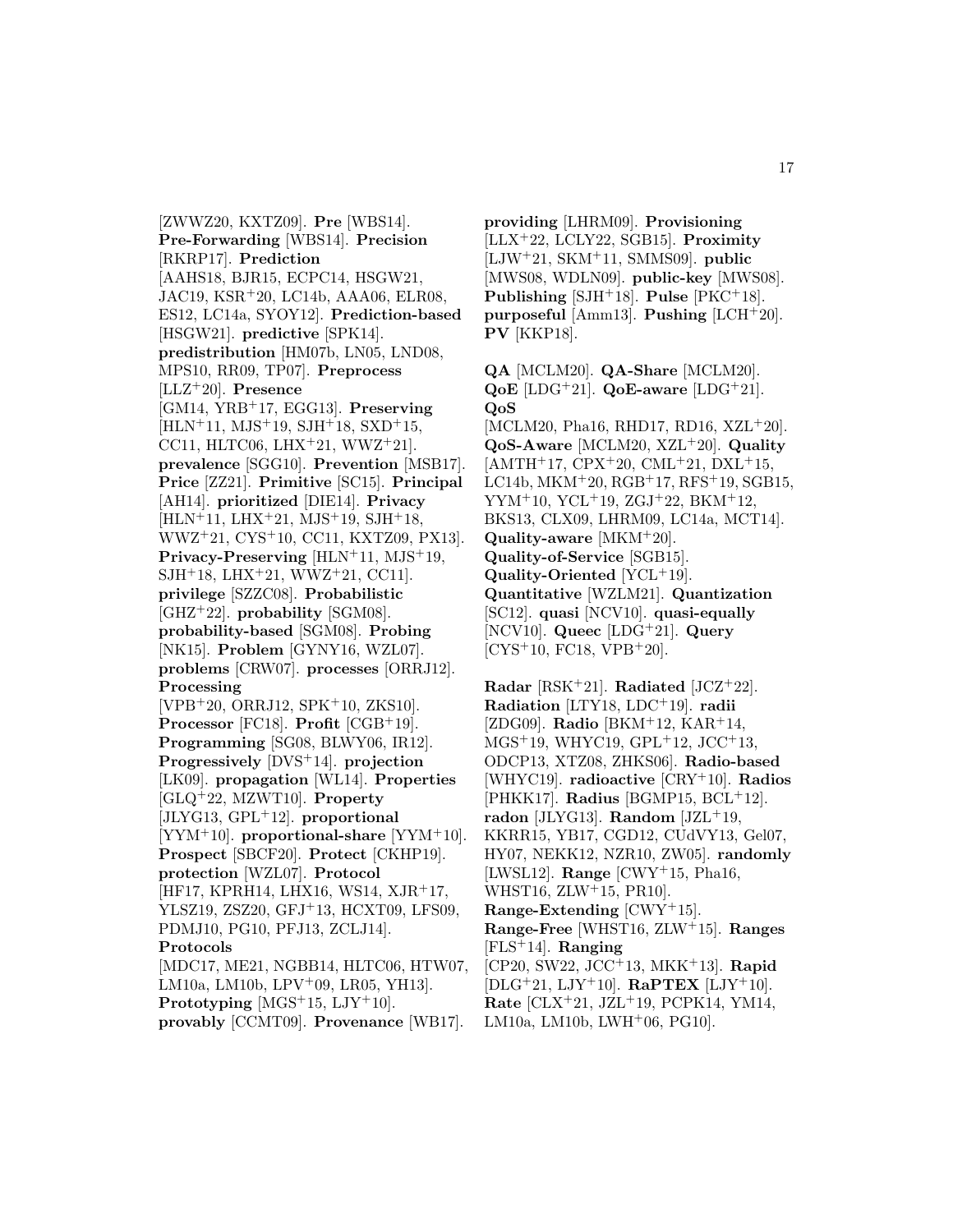**Rate-controlled** [PG10]. **RCRT** [PG10]. **REACH** [CWY<sup>+</sup>15]. **Reactive**  $[CD21, SDC10]$ . **Read**  $[CWS^+22]$ . **Real** [BCMY22, DRC17, GKRW17, KPCB20, LJW<sup>+</sup>21, ORRJ12, WWFX11, WHYC19, XRH<sup>+</sup>13, ZJX10, LWH<sup>+</sup>06, SGG10, SHY13, WWXY13]. **Real-Time** [DRC17, WWFX11,  $BCMY22, LJW^+21, ORRJ12, XRH^+13,$ ZJX10, LWH<sup>+</sup>06, WWXY13]. **Real-World** [GKRW17, SGG10]. **Realistic** [HSSS17, SAK<sup>+</sup>19]. **Reality** [LLZ<sup>+</sup>22]. **Receiver** [HF17, DDHC<sup>+</sup>12]. **receiver-initiated** [DDHC<sup>+</sup>12]. **Receiver-Synchronized** [HF17]. **Rechargeable** [LXR<sup>+</sup>16, SCG<sup>+</sup>15, JKK08]. **Recognition** [LLZ<sup>+</sup>22, LHX<sup>+</sup>21, WHYC19, YXG<sup>+</sup>19, SSGM10, YYSL08]. **Reconfigurable** [SML18, TLRE13]. **Reconfiguration** [HKG<sup>+</sup>19, KKP<sup>+</sup>07, SGB15]. **reconstruction** [NCV10]. **Recovery** [PKC<sup>+</sup>18, PX13]. **redistribution** [TJWK13]. **Reducing** [WXL<sup>+</sup>19]. **Redundancy** [CGVC06, LS10]. **reference** [ABM06]. **refined** [DVS<sup>+</sup>14]. **Reflection** [EY14]. **Regions** [SMR<sup>+</sup>14]. **Regulations** [Pha16]. **Regulator** [HSL<sup>+</sup>15]. **Reinforcement** [FBAG20, LWL<sup>+</sup>21, LWX<sup>+</sup>21]. **rekeying** [CLSW12]. **Related** [RFB<sup>+</sup>14, ZHJ<sup>+</sup>20]. **Relay** [DGS16, GCAK17, NK15]. **Relay-Assisted** [DGS16]. **Reliability** [KYM17, KBD13]. **Reliable** [DRC17, KLC<sup>+</sup>16, KBW16, LED20, MP10, PH10, XWW<sup>+</sup>20, GFJ<sup>+</sup>13, KAAF13, KAR<sup>+</sup>14, PG10, IIPK20]. **Relocatable** [DCBL15]. **Relocation** [WHST16]. **Remote** [YSK<sup>+</sup>15]. **Repeatable** [HSSS17]. **replication** [CUdVY13]. **report** [FLFW13]. **Representations** [SZG11]. **reproduction** [HR13]. **reprogramming** [KPB<sup>+</sup>08, KW09, MP10, TLRE13]. **Reputation** [GBS08]. **Reputation-based** [GBS08]. **Research**

[AMTH<sup>+</sup>17, RDP16, RGB<sup>+</sup>17]. **Reservoirs** [DXL<sup>+</sup>15]. **Residential** [TPM<sup>+</sup>17]. **Residual** [XFZ<sup>+</sup>21]. **Resilience** [IPMGL18, JTE20]. **Resilient** [HSGW21, KMS<sup>+</sup>10, SC15, VRSR15]. **Resource** [BJW<sup>+</sup>22, HBKP14, HCL15, LCLY22,  $NLH+19$ , RS19, VPB $+20$ , NDM $+13$ ]. **Resource-constrained** [BJW<sup>+</sup>22, RS19]. **Resource-efficient** [NLH<sup>+</sup>19]. **Response** [MSB17]. **Results** [ENPNF13, PG09]. **Reuse** [BT18]. **Review** [AMAT<sup>+</sup>18, KOD<sup>+</sup>14]. **Revolving** [NXW<sup>+</sup>22]. **REWIMO** [DRC17]. **RF**  $[KAS<sup>+</sup>10, SMR<sup>+</sup>14, SCL<sup>+</sup>19, ZHJ<sup>+</sup>20].$ **RF-AMOC** [ZHJ<sup>+</sup>20]. **RF-based** [SCL<sup>+</sup>19]. **RFID** [NXW<sup>+</sup>22, WLW<sup>+</sup>20, ZHJ<sup>+</sup>20]. **RFSense** [SMR<sup>+</sup>14]. **rigid** [ZLGG10]. **RLC** [LWX<sup>+</sup>21]. **RNNs** [RSK<sup>+</sup>21]. **Road** [DSA<sup>+</sup>20, SMR<sup>+</sup>14, SMR<sup>+</sup>14]. **Road-RFSense** [SMR<sup>+</sup>14]. **Robin** [SC15]. **Robots** [LFNS14, TAT14, WTX<sup>+</sup>16]. **Robust**  $[CQDW21, KGGK11, LXY<sup>+</sup>22, LFL<sup>+</sup>19,$ MGS<sup>+</sup>19, PPM15, PKC<sup>+</sup>18, PG09, XBWX13, DABNR10, GFJ<sup>+</sup>13, NGSA08, LP05]. **robustness** [CKL<sup>+</sup>09]. **Room** [ABC<sup>+</sup>18, AAHS18]. **rooms** [YPW<sup>+</sup>13]. **Round** [SC15]. **Route** [IIPK20]. **Routing**  $[ARWK19, GLS<sup>+</sup>14, KPCB20, KJP<sup>+</sup>15,$ LFL<sup>+</sup>19, WS14, BGJ09, CA06, IV12, KT11, KLC13, KSMH13, LP08, PKG08, SZG13, TYD<sup>+</sup>07, XRH<sup>+</sup>13, YH13, ZSKH08, HBLR05]. **Routing-Aware** [ARWK19]. **RPL** [IIPK20, KPCB20, KJP<sup>+</sup>15]. **RSA** [CLSW12]. **RSSI** [BHA<sup>+</sup>13]. **RSSI-based** [BHA<sup>+</sup>13]. **RT** [LCH<sup>+</sup>19a]. **RT-WiFi** [LCH<sup>+</sup>19a]. **Rulers** [LJLW19]. **rules**  $[ZDW^+10]$ .

**S** [GDM22]. **Safety** [BSI<sup>+</sup>15]. **sales** [HBW<sup>+</sup>18]. **Sampling** [BNG12, WWL15, ZGX<sup>+</sup>16, ACG<sup>+</sup>13,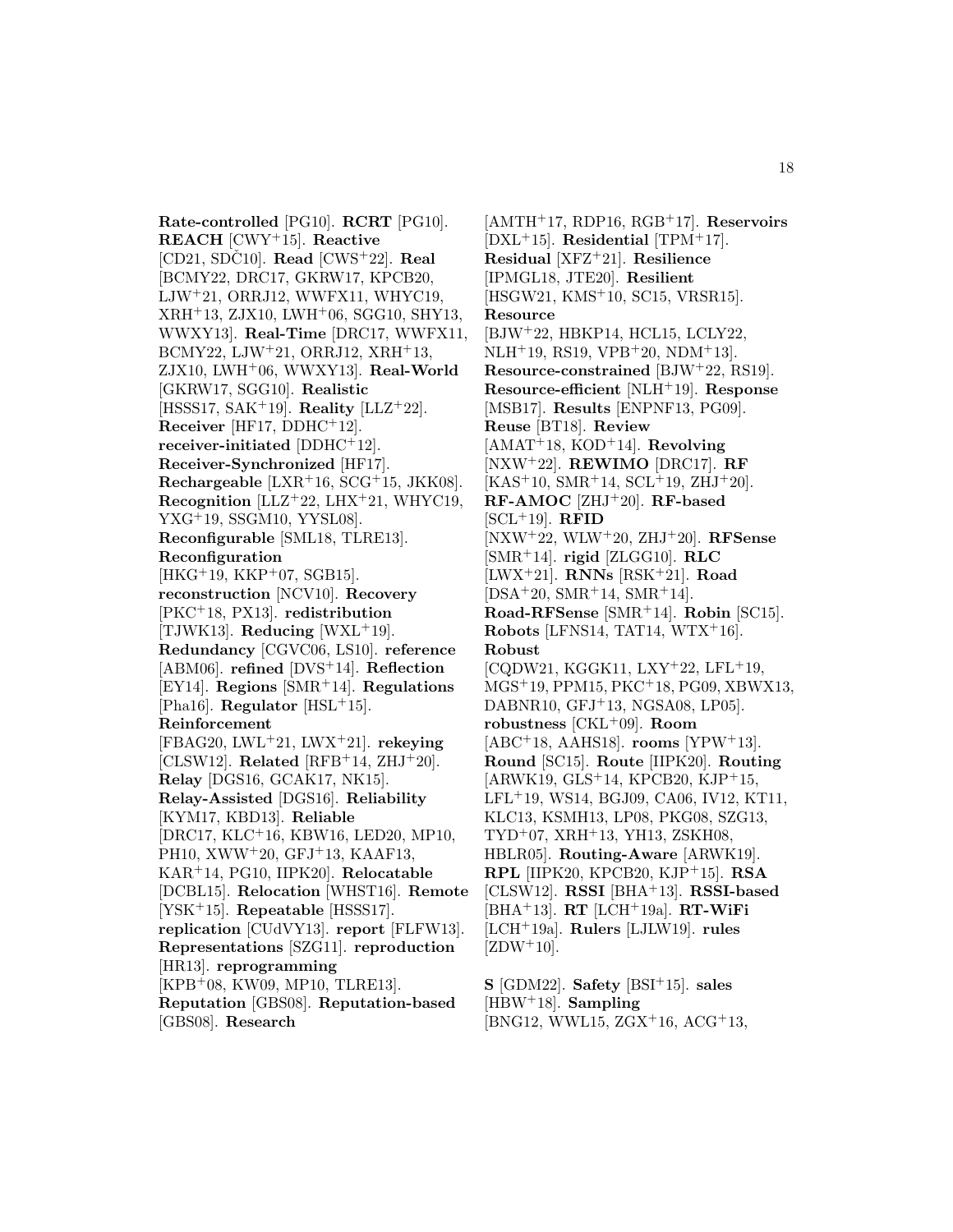GSW09, KRJ09, LS10, LWH<sup>+</sup>06, WLD10]. **sampling-interpolation** [LS10]. **SARA** [BCL<sup>+</sup>12]. **Satellite** [LDGG21]. **SateLoc** [LDGG21]. **Saturation** [PPM15]. **Saving** [JYB<sup>+</sup>21, YXFL17, SGM08]. **Scalable**  $[AAHS18, CA06, WWL<sup>+</sup>16, WZZ<sup>+</sup>21,$ WCV<sup>+</sup>18, GCRB12, GJNC<sup>+</sup>14]. **Scale**  $[BTR+18, LXR+16, TJLK14, VRSR15,$ WS14, ZHZ<sup>+</sup>16, ZZX<sup>+</sup>20, CDR08, HBLR05, HM07b, KSMH13, KPB<sup>+</sup>08, LWG09, LGTL19, MCGZ21, MB09, PCR13, PH10, RSK<sup>+</sup>21, TJZ<sup>+</sup>13, ZSJ06, WCPC20]. **Scaling** [LFW<sup>+</sup>19, CPH06]. **SCANet** [LHZZ20]. **Scanning** [NXW<sup>+</sup>22]. **Schedules** [PSB<sup>+</sup>14]. **Scheduling** [AH20, BYD<sup>+</sup>15,  $CCC+21, KYM17, LED20, MZW+19,$ TYGW15, WWL15, YWD<sup>+</sup>21, YTR<sup>+</sup>22, ZGX<sup>+</sup>16, ZLGL19, ZLGL20, CNMH08, FS13, LDZ13, SG10, TYD<sup>+</sup>07, YYM<sup>+</sup>10]. **Scheme** [LHX<sup>+</sup>21, YXFL17, CLSW12, KLJ12, KT11, RR09, WDLN09]. **Schemes** [AH14, ZMVR14, CDGC12, LCC10]. **SDCN** [LCM21]. **SDP** [GYNY16]. **search** [YSM08]. **Searchable** [FSSR15]. **Secret** [LWH<sup>+</sup>22, PCPK14, XJR<sup>+</sup>17]. **Secure** [DABNR10, HM07b, KKRR15, LYG<sup>+</sup>13, PTDD16, VTY18, WRYL11, ZSZ20, CCMT09]. **Securing** [SDX<sup>+</sup>20]. **Security** [GDM22, MS09, MSB17, PDP<sup>+</sup>17, CC11,  $CKL+09$ , VG10, ZSJ06. **Security-by-contract** [GDM22]. **seed** [TP07]. **seeking** [KVI<sup>+</sup>13]. **segmentation** [YYSL08]. **Segmenting** [ABM06, ZSG09]. **Seidel** [KLC13]. **Selection** [CGB<sup>+</sup>19, MGS<sup>+</sup>19, NK15, MCT14, NP12, TMAP14]. **Selective** [TDD<sup>+</sup>19, NZR10]. **Self** [BR15, HL17, PMST12, ST12, ZHCA17, ZWY21, CNMH08, KSMH13, WZL07]. **Self-Adaptation** [HL17]. **Self-healing** [PMST12]. **Self-localizing** [ST12]. **self-organized** [KSMH13]. **self-organizing** [CNMH08]. **Self-Powered** [ZHCA17]. **self-protection** [WZL07]. **Self-Sufficient** [BR15]. **Self-sustainable** [ZWY21]. **Semi**

[NZM21]. **Semi-supervised** [NZM21]. **Semidefinite** [BLWY06]. **SEMON** [ZHCA17]. **SenCS** [LJW<sup>+</sup>21]. **SenseCode** [KAAF13]. **sensed** [SLC<sup>+</sup>22]. **SenseLens** [CA22]. **Sensing**  $[BIMD19, GLQ<sup>+</sup>22, HSGW21, HSL<sup>+</sup>15,$ LWY<sup>+</sup>21, LZN19, LJLW19, LCM21, MJS<sup>+</sup>19, PK20, RDP16, SMR<sup>+</sup>14, SML18, SUZK19, SYT22, SDBT19, WWL15, XAKV15, YSK<sup>+</sup>15, YCL<sup>+</sup>19, ZZ21, ZLL<sup>+</sup>22, EML<sup>+</sup>09, KPS12, NDM<sup>+</sup>13, PDMJ10, SPK14, WKA14, WLW12, ZCLJ14]. **Sensing-Based** [SMR<sup>+</sup>14]. **sensitive** [KASD09, WJZ21]. **Sensor**  $[AMTH<sup>+</sup>17, AMAT<sup>+</sup>18, AKSM15, Amm16,$ AH14, AHK16, AAHS18, BYD<sup>+</sup>15, BGMP15, BCL<sup>+</sup>12, BAP<sup>+</sup>17, BCMY22, BIMD19, BASM16, BWCW14, BSI<sup>+</sup>15, BR15, BQB<sup>+</sup>11, COS19, CWY<sup>+</sup>15, CTW<sup>+</sup>15, CPP<sup>+</sup>17, CCC<sup>+</sup>21, CML<sup>+</sup>21, CLS12, DPB19, DDA11, DBOD<sup>+</sup>16, DML<sup>+</sup>16, DXL<sup>+</sup>15, EA15, EY14, GLS<sup>+</sup>14, GLQ<sup>+</sup>22, GTL19, GZZ<sup>+</sup>14, HF17, HPS<sup>+</sup>18, HMLJ17, HSGW21, HBKP14, IPMGL18, JJ15, JM16, JTS09, KPRH14, KOD<sup>+</sup>14, KKRR15, KK15, KBW16, KRP15, Lam15, LMP14, LLX<sup>+</sup>14, LLL14, LL16, LCC<sup>+</sup>17, LHZZ20, LXR<sup>+</sup>16, LZAH<sup>+</sup>15, LMZ<sup>+</sup>16, LWM<sup>+</sup>21, LHX16, LZN19, LFW<sup>+</sup>19, MCGZ21, MB16, MSB17, MPRS16, MNLZ18, MCW<sup>+</sup>16, NGBB14, NK15, NK14, NRC<sup>+</sup>09, NP12, PK19, PPM15, PHKK17, PDP<sup>+</sup>17, PTDD16, PX13, PSB<sup>+</sup>14, PCPK14, RFB<sup>+</sup>14, RBS16, RHS20, RD16, RJL<sup>+</sup>10, SSL<sup>+</sup>19, SZG11, SZ19,  $SCL+14$ , SGG10, SB16,  $SCL+19$ ,  $SXD+15$ , SGB15, SG11, SZG<sup>+</sup>15, TJLK14, TPM<sup>+</sup>17]. **Sensor** [TNBG18, TYGW15, TCB<sup>+</sup>14, VPB<sup>+</sup>20, VRSR15, WX08, WRYL11, WWFX11, WPL<sup>+</sup>16, WB17, WS14, WBS14, WLS<sup>+</sup>16, WHST16, XDX<sup>+</sup>14, XCC<sup>+</sup>15, XXHL16, YM14, YB17, ZLW<sup>+</sup>15, ZWY21, ZGT11, ZLGL19, ZLGL20, ZMVR14, Amm13, AAA06, ADF12, BKM<sup>+</sup>12, BKS13, BLWY06, BHA<sup>+</sup>13, BNG12, BGJ09, CJS11,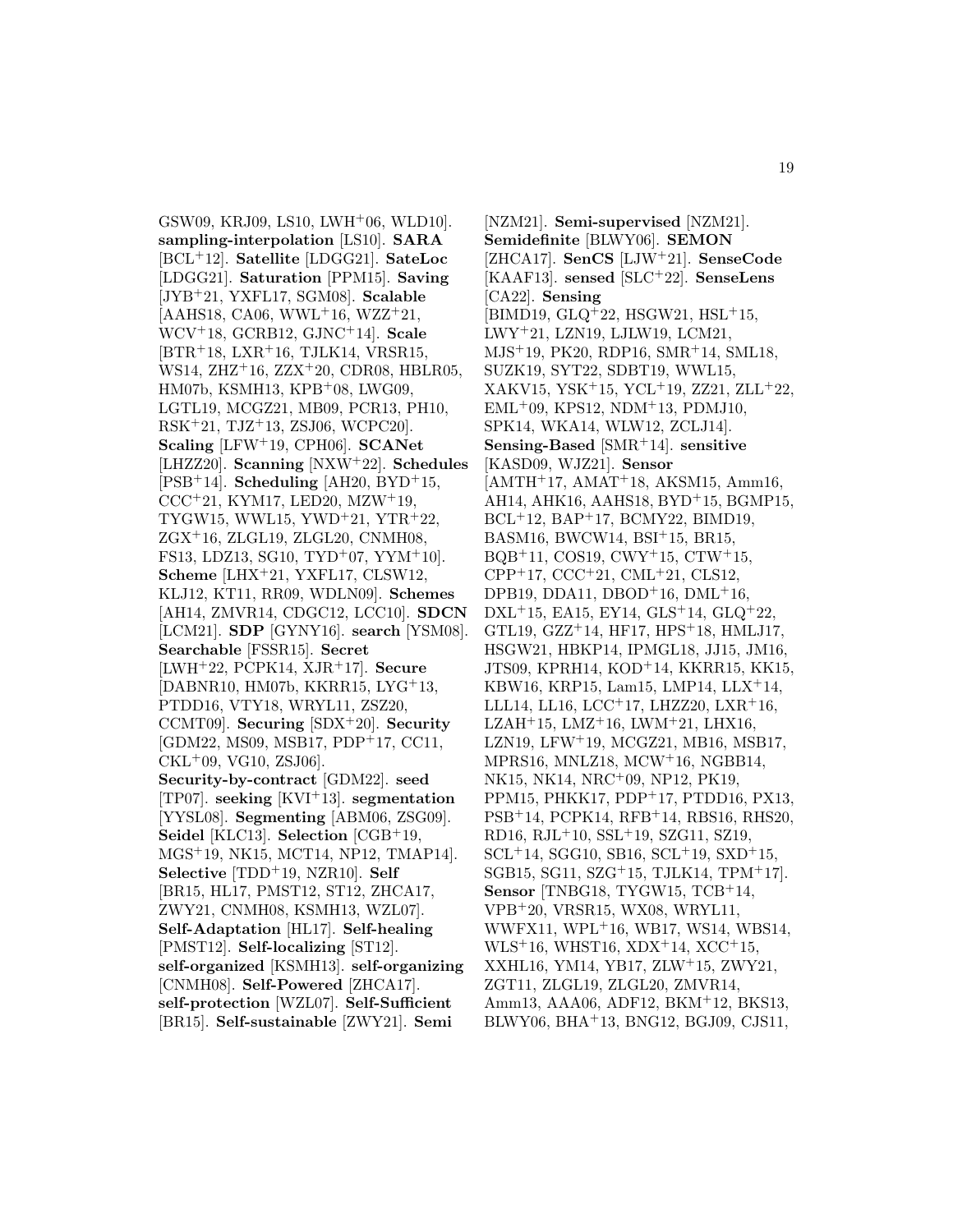CA06, CDGC12, CGVC06, CYS<sup>+</sup>10, CCMT09, CK09, CSA06, CC11, CLSW12, CNMH08, CLH<sup>+</sup>13, CHN<sup>+</sup>13, CRW07, CRY<sup>+</sup>10, CDR08, CGD12, CK13, CPH06, CCJ08, DLD09, Den09, DD09, Dji10, DABNR10, DIE14, DEM<sup>+</sup>12, ELR08, EFI<sup>+</sup>10, EGG13, ENPNF13, EMBP12, FLJ<sup>+</sup>13, FS13, FLFW13, GCRB12, GSW09, GBS08, GCBL06, GSL10, GRE<sup>+</sup>07, GFJ<sup>+</sup>13,  $GAJ+06$ , GNDC08, HZGS05, HKL+06, HM07a, HWT<sup>+</sup>11, HBC<sup>+</sup>09, HTC<sup>+</sup>10, HY07, HBLR05, HLTC06, HTW07, HM07b, HCXT09, HR13, IR12, IBS<sup>+</sup>10, JKK08, JC12, JHU<sup>+</sup>13, JLYG13, JP06, JSBN<sup>+</sup>12, JR08, JKS<sup>+</sup>10, JROH09, Kal10, KBD13, KBD14]. **sensor**

[KXTZ09, KKP<sup>+</sup>07, KC14, KQ12, KQ14, KKK08, KPK12, KLJ12, KT11, KAAF13, KLA<sup>+</sup>14, KRJ09, KVI<sup>+</sup>13, KSMH13, KPB<sup>+</sup>08, KGGK11, KASD09, KW09, KAS<sup>+</sup>10, KAR<sup>+</sup>14, KMS<sup>+</sup>10, KA13, LP08, LCC<sup>+</sup>13, LDH06, LPV<sup>+</sup>09, LP05, LP06, LPR09, LWG09, LKA10, LR05, LSW06, LL09, LDZ13, LWSL12, LS10, LH09, LCC10, LN05, LWH<sup>+</sup>06, LND08, LFS09, LCH<sup>+</sup>09, MZWT10, MB09, MWS08, MRM09, MS09, MPS10, MDC<sup>+</sup>09, MP10, MS12, MKK<sup>+</sup>13, MPC<sup>+</sup>10, MAG13, NGSA08, NEKK12, NJS05, NZR10, NLD08, NC10, NCV10, ODCP13, ORRJ12, PDMJ10, PG10, PGG<sup>+</sup>10, PBM11, PEFSV13, PG09, PC10, PKG08, PMST12, PCR13, PA05, PH10, QM13, RBLP09, RKW<sup>+</sup>06, RBD13, RR09, SYL09, SAZ10, SZG13, SSGM10, SSC<sup>+</sup>10, SGM08, SPK<sup>+</sup>10, SCWC13, SH09, SST08, SYOY12, SZZC08, SDC10, Su07, SG08, SG10, SC12, SEZA13, TP07, TLRE13]. **sensor** [TJZ<sup>+</sup>13, TXC<sup>+</sup>13, TXY<sup>+</sup>13, TJWK13, TBL07, TYD<sup>+</sup>07, VMS10, VG10, VAC13, WECC07, WEC11, WZL07, WZL08, WDLN09, WBS10, WLD10, WRS10, WIF<sup>+</sup>11, WC13, WWLX13, WLZ13, WWXY13, WLW12, XBWX13, XWZ<sup>+</sup>05, XLZ<sup>+</sup>07, XWDN12, XTZ08, XRH<sup>+</sup>13,

YH13, YSZC13, YYM<sup>+</sup>10, YS07, YVS07, ZSKH08, ZH05, ZKS10, ZLGG10, ZJX10, ZJZ12, ZVPS10, ZHKS06, ZDG09, ZSJ06, ZSJN07, ZSG09, ZDW<sup>+</sup>10]. **sensor-actuator** [GRE<sup>+</sup>07]. **Sensor-Based** [MNLZ18, LHZZ20]. **Sensor-mission**  $[RJL+10]$ . **SensorFly**  $[CPP+17]$ . **Sensorless** [ZHCA17]. **Sensornets** [IHGS15]. **Sensors** [FLS<sup>+</sup>14, FBAG20, KCE<sup>+</sup>20, LFNS14, LWY<sup>+</sup>21, LSW14, Pha16, RKRP17, SCG<sup>+</sup>15, SKM<sup>+</sup>11, ZLYW19, Bra07, CLX09, DVS<sup>+</sup>14, KC14, KAH<sup>+</sup>10, RKJ09, SMMS09, WC09, WC12, ZW05, ZBA07]. **SensorScope** [IBS<sup>+</sup>10]. **Sensory** [LCM21]. **Separation** [BNN<sup>+</sup>20]. **sequence** [KBD14]. **sequence-based** [KBD14]. **Series** [AAHS18, LLX<sup>+</sup>14]. **SeRLoc** [LP05]. **Service**  $[LZZ+15, LLX+22, SGB15, TGG+17,$  $TGG+19$ ,  $XZL+20$ ,  $ZHZ+16$ ,  $KASD09$ ]. **Services** [FM15]. **Sets** [SCL<sup>+</sup>19]. **SGF** [HCXT09]. **Shape** [KGBS18, LWG09]. **share** [YYM<sup>+</sup>10, MCLM20]. **Shared** [CT19, LWH<sup>+</sup>22, Pha16, VPB<sup>+</sup>20, XJR<sup>+</sup>17]. **Sharing** [HBW<sup>+</sup>18, MCLM20,  $ZGX$ <sup>+</sup>16, ZKS10, ZGHZ12]. **shift** [KAS<sup>+</sup>10]. **shift-based** [KAS<sup>+</sup>10]. **short** [WDLN09]. **short-term** [WDLN09]. **Shortest** [SCL<sup>+</sup>14]. **ShortPK** [WDLN09]. **SHuffling** [TDD<sup>+</sup>19]. **Sifting** [YJWL13]. **Sign** [YPZ<sup>+</sup>17]. **Signal**  $[CA22, JAC19, CKL<sup>+</sup>09, NCV10, SPK<sup>+</sup>10].$ **Signals** [CLX<sup>+</sup>21, FSSR15, JCZ<sup>+</sup>22]. **signature** [CLSW12]. **Silence** [YSK<sup>+</sup>15]. **Similarity** [LJW<sup>+</sup>21]. **Simple** [LSW14, FKMS06]. **simulation** [KCPC13]. **Simulators** [MPRS16]. **Single** [KJP<sup>+</sup>15]. **sink** [SZZC08]. **Sinks** [RD16]. **situ** [TLRE13, WLW12, WWL15]. **Size** [LJLW19, RSK<sup>+</sup>21]. **Sizing** [WJZ21]. **Skeletal** [XYW<sup>+</sup>22]. **Sleep**  $[CPX + 20, NK15, YPZ + 17, NC10].$ **Sleep-Wake** [NK15]. **sleeping** [HY07, YH13]. **Slotted** [TNBG18]. **Smart**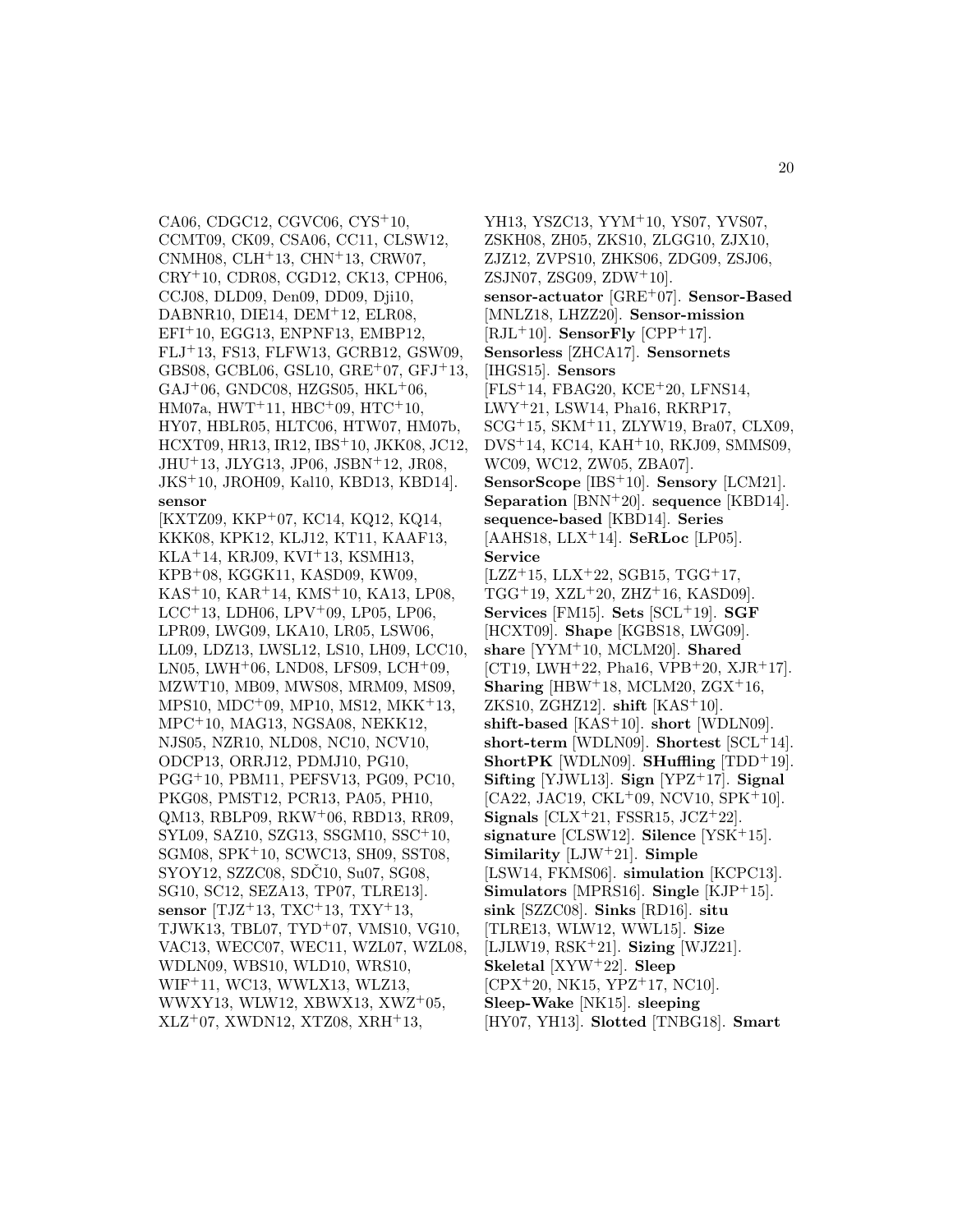[CHSA18, HPS<sup>+</sup>18, HBW<sup>+</sup>18, KCE<sup>+</sup>20, KYM17, KKP18, LL21, LSW14, NZM21, PK20, SBSD18, WWZ<sup>+</sup>21, XFZ<sup>+</sup>21, YXFL17, CHN<sup>+</sup>13, ELYR14, ST12, TMAP14, WL14]. **Smartphone**  $[BNN+20, CPX+20, XDM+21, HSL+15,$ PHKK17, WTX<sup>+</sup>16]. **Smartphone-Based**  $[BNN+20, XDM+21, HSL+15, WTX+16].$ **Smartphones** [BNPR20, SMZ<sup>+</sup>17]. **SmartRoad** [HSL<sup>+</sup>15]. **smoothness** [MCT14]. **snapshot** [JHU<sup>+</sup>13]. **Social** [BT18, CA22, SDX<sup>+</sup>20, WKA14]. **Socially** [DSH16]. **Socio** [ELYR14]. **Socio-economic** [ELYR14]. **Sociopsychological** [RBS16]. **SOCP** [GYNY16]. **Soft** [BT18]. **Software** [DCBL15, PHKK17, GRE<sup>+</sup>07, PCR13]. **Soil** [WWL15, WLW12]. **Solar** [BJR15, BIST18, YM14, JC12]. **Solar-Powered** [YM14]. **solution** [YH13]. **Solutions** [HBKP14, VG10, ZHKS06]. **SonicDoor** [KGBS18]. **Source** [GYNY16, LLX<sup>+</sup>22, MB09, PX13, YSZC13]. **source-optimized** [MB09]. **sources** [CRY<sup>+</sup>10]. **Space** [GKRW17, WWL<sup>+</sup>16, WJD16, ABM06]. **spaced** [NCV10]. **spanner** [PR10]. **spanners** [SS13]. **Sparse** [WWL15, YB17, Kal10, KVI<sup>+</sup>13, GSW09]. **sparsely** [Amm13]. **Spatial** [Kou18, LXY<sup>+</sup>22, PZOZ21, SZG11, JKK08, PKG08, SZG13, YS07]. **Spatial-Temporal** [LXY<sup>+</sup>22]. **spatially** [JP06]. **Spatio** [CUdVY13, LKA10]. **Spatio-temporal** [CUdVY13, LKA10]. **Spatiotemporal** [DD11, XFZ<sup>+</sup>21]. **Special** [NJZ18]. **specific** [IBS<sup>+</sup>10]. **spectral** [LS10]. **Spectrum** [LZN19, MSAJ18, SBSD18]. **Speech** [HL17]. **Speed** [SG10, WTC22]. **SpO** [BNN<sup>+</sup>20]. **spread** [DLD09]. **spreading** [QM13]. **stability** [PFJ13]. **Stable** [LZAH<sup>+</sup>15]. **Stack** [KPRH14, RS19]. **Stack-based** [RS19]. **STARR** [CUdVY13]. **STARR-DCS** [CUdVY13]. **Start** [SMZ<sup>+</sup>17]. **state** [HCXT09, LWSL12].

**state-free** [HCXT09]. **Static** [LWM<sup>+</sup>21, Den09, LN05]. **station** [SH09]. **Statistical** [PC10, IR12, KA13]. **statistically** [YSZC13]. **Staying** [BR15]. **Stealthy** [BH21]. **Steiner** [SB16]. **Stochastic** [LP06, KT11, PG09, YYM<sup>+</sup>10]. **stolen** [GPL<sup>+</sup>12]. **Storage**  $[LLX+14, LWCJ14, WRYL11, ZLL+22,$ CUdVY13, LCH<sup>+</sup>09, MDC<sup>+</sup>09, ZGHZ12]. **storage-centric** [LCH<sup>+</sup>09]. **Strategies** [LWM<sup>+</sup>21]. **Stream** [KYM17, LHZZ20]. **Street** [CT19]. **strength** [CKL+09]. **Stretch** [WS14]. **Strip** [LFL<sup>+</sup>19]. **strong** [YSZC13]. **Structural** [BWCW14, ACG<sup>+</sup>13]. **Structure** [NXW<sup>+</sup>22, GCBL06]. **structures** [ABM06].  $sTube [HBW<sup>+</sup>18]$ . **Studies**  $[DXL<sup>+</sup>15]$ . **Study** [COP<sup>+</sup>16, DGS16, LGTL19, MPRS16, KPS12, MPC<sup>+</sup>10, SDTL10, YPW<sup>+</sup>13]. **Sub** [SMS22]. **Sub-1** [SMS22]. **subject** [LWSL12]. **Sufficient** [BR15]. **summarization** [dLM14]. **Superposition** [MZW<sup>+</sup>19]. **supervised** [NZM21]. **Supplied** [ZLYW19]. **Supply** [PK20]. **Support** [IIPK20, NGBB14]. **Supported** [SHWW20]. **Supporting** [KJP<sup>+</sup>15]. **Surface** [CK13, EY14, WJD16]. **Surface-level** [CK13]. **Surface-Reflection-Based** [EY14]. **Surveillance** [DXC<sup>+</sup>21, TYGW15, GAJ<sup>+</sup>06, HKL<sup>+</sup>06, VHC<sup>+</sup>09]. **Survey**  $[CML+21, DDA11, LDH06, LWM+21,$ RHD17, RDP16, RGB<sup>+</sup>17, YYC<sup>+</sup>19, BKM<sup>+</sup>12, RBD13, SG08]. **Survivability** [TYGW15]. **Survivability-Heterogeneous** [TYGW15]. **Sustainability** [KYM17]. **Sustainable** [YTR<sup>+</sup>22, DEM<sup>+</sup>12, ZWY21]. **Swarm** [CRZ<sup>+</sup>20]. **Switching** [BT18]. **Symbols** [BY19]. **sync** [YVS07]. **Synchronization** [BDO14, GJT<sup>+</sup>22, JTE20, SZ19, VTY18, VDV16, XXHL16, CLS12, SSC<sup>+</sup>10, YVS07]. **Synchronization-free** [GJT<sup>+</sup>22]. **Synchronized** [HF17]. **Synchronous**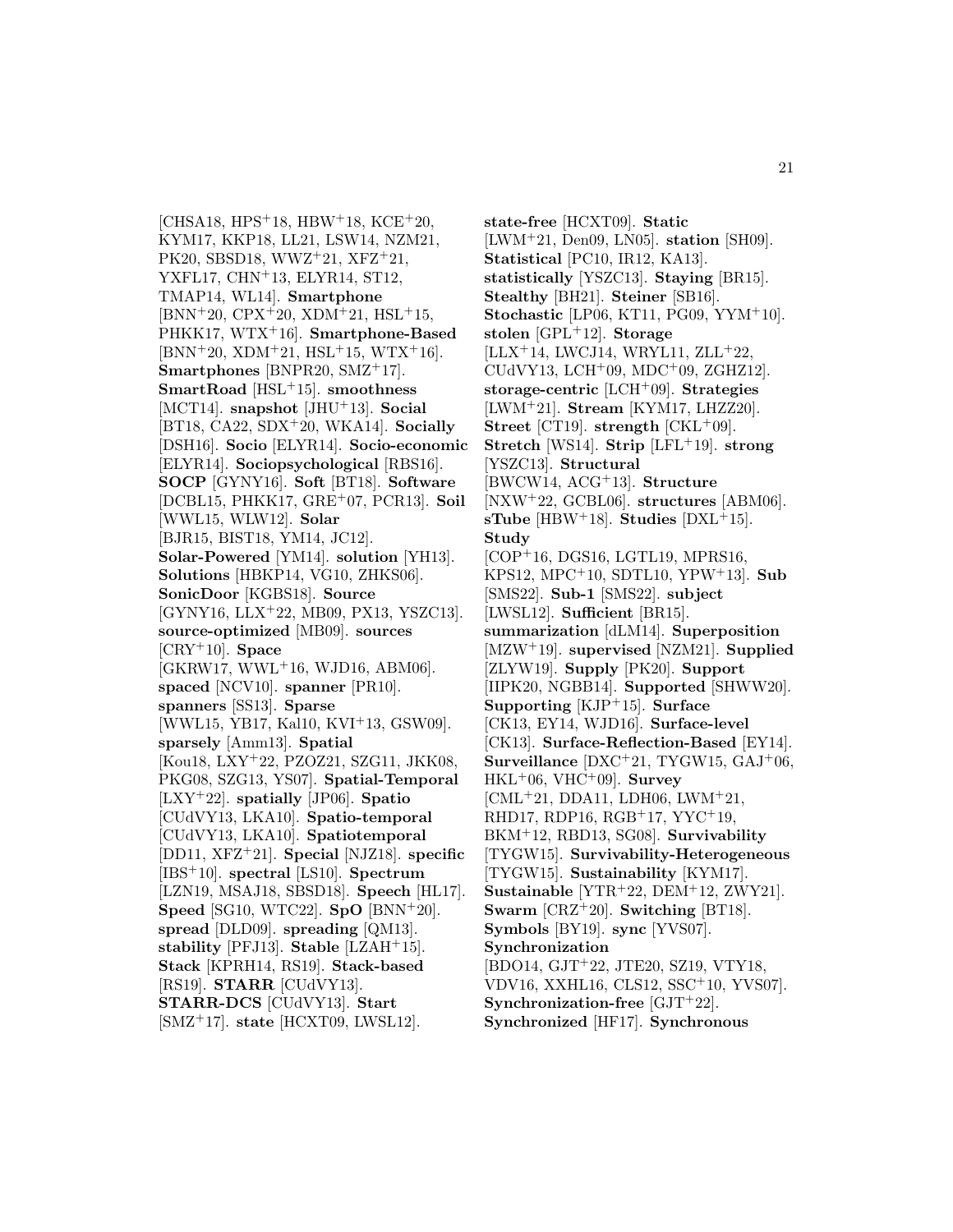[LHX16, MDC17]. **Synopsis** [NGSA08]. **System**

 $[AJH<sup>+</sup>20, BR15, CPX<sup>+</sup>20, CTW<sup>+</sup>15, CA22,$ DLG<sup>+</sup>21, HKG<sup>+</sup>19, JLZL19, KCE<sup>+</sup>20, KGBS18, LL21, MSB17, NZM21, SMR<sup>+</sup>14,  $TXY+13$ , WLW<sup>+</sup>20, WCV<sup>+</sup>18, WJ21,  $XCT+16$ ,  $XWW+20$ ,  $XKW+22$ ,  $ZGH+21$ ,  $ACG+13$ , DABNR10, EML+09, HKL+06,  $LNV^+05$ , OBB<sup>+</sup>13, ODCP13. **System-level** [TXY<sup>+</sup>13]. **Systems** [BY19, DCBL15, GKRW17, HWS<sup>+</sup>20, JZL<sup>+</sup>19, KOD<sup>+</sup>14, MJS<sup>+</sup>19, NXW<sup>+</sup>22, RFS<sup>+</sup>19, SJH<sup>+</sup>18, SBSD18, SZG<sup>+</sup>15, SDBT19, YSK<sup>+</sup>15, ZZZ<sup>+</sup>20, LJY<sup>+</sup>10,  $NZR10$ ,  $NDM+13$ .

**Tag**  $[CWS^+22, WLW^+20, ZHJ^+20]$ . **Tagged** [NXW<sup>+</sup>22]. **Tags** [CWS<sup>+</sup>22, MGS<sup>+</sup>15]. **Taming** [GHZ<sup>+</sup>22]. **Target** [LMP14, SAK<sup>+</sup>19, SMMS09, SKM<sup>+</sup>11, SYT22, Bra07, LPR09, MS12, WBS10, WRS10, YLL13, ZDW<sup>+</sup>10]. **Targets** [WPL<sup>+</sup>16, KQ12, WC09, WC12]. **TARS** [HF17]. **TAS** [LHX16]. **TAS-MAC** [LHX16]. **Task** [BJW<sup>+</sup>22, MDM<sup>+</sup>20,  $MKM<sup>+</sup>20, PZOZ21, YTR<sup>+</sup>22, WZZ<sup>+</sup>21$ . **Task-based** [MDM<sup>+</sup>20]. **Tasks** [ZGX<sup>+</sup>16, IW14]. **Taxi** [MCLM20]. **Taxi-Sharing** [MCLM20]. **Taxicab**  $[ZHZ^+16]$ . **TDMA** [AH20, GCRB12, NGBB14]. **TDMA-Based** [NGBB14, GCRB12]. **Team** [LFNS14]. **Technique** [HMLJ17, YS07]. **Techniques** [IHGS15, KLA<sup>+</sup>14, MKK<sup>+</sup>13]. **Technology** [CD21, GHZ<sup>+</sup>22, WXL<sup>+</sup>19, ZGJ<sup>+</sup>22, SMS22, SCS22]. **Temperature** [CTW<sup>+</sup>15, XXHL16]. **Temperature-Aware** [XXHL16]. **Temporal** [KXTZ09, LLX<sup>+</sup>14, LL16, LXY<sup>+</sup>22, LC14b, CUdVY13, LKA10, YS07]. **Tenet** [PGG<sup>+</sup>10]. **Term** [XDX<sup>+</sup>14, VHC<sup>+</sup>09, WDLN09, ZGHZ12]. **Terra** [BSI<sup>+</sup>15]. **terrain** [CK13]. **Testbed**

[FPA<sup>+</sup>20]. **Testing** [IHGS15, AAA06]. **Text**

[FSSR15]. **Text-Searchable** [FSSR15]. **Their** [LSW14]. **Theoretic** [CPL<sup>+</sup>20, SBCF20, CDGC12, VAC13]. **Theory** [DBOD<sup>+</sup>16, NEKK12, ZWWZ20, ABM13, CCJ08, DLD09, JC12, ZBA07, KXTZ09, PG09]. **Thermal** [FS13, YPW<sup>+</sup>13]. **Thermal-aware** [FS13]. **Things** [BJW<sup>+</sup>22, CQDW21,  $MGS$ <sup>+</sup>19, YTR<sup>+</sup>22, ZLYW19, ZDS<sup>+</sup>21]. **Threat** [BJW<sup>+</sup>22]. **Threat-modeling-guided** [BJW<sup>+</sup>22]. **Three** [Amm16]. **Three-Dimensional** [Amm16]. **threshold** [ZDW<sup>+</sup>10]. **throughput** [FT06]. **Tier**  $[XZL+20]$ . **Tiered** [WHST16, PGG<sup>+</sup>10]. **Tight** [YVS07]. **Time** [ABC<sup>+</sup>18, AAHS18, DRC17, GM14, LLX<sup>+</sup>14, Pha16, PSB<sup>+</sup>14, SCG<sup>+</sup>15, TNBG18, WWFX11, WLW<sup>+</sup>20, WJZ21, XXHL16, BCMY22, Gel07, HZGS05, LJW<sup>+</sup>21, LWSL12, LWH<sup>+</sup>06, NC10, ORRJ12, RS19, VMS10, WWXY13, XRH<sup>+</sup>13, YVS07, ZJX10]. **Time-Critical** [PSB<sup>+</sup>14]. **Time-efficient** [WLW<sup>+</sup>20]. **Time-sensitive** [WJZ21]. **Time-Series** [LLX<sup>+</sup>14]. **Time-Slotted** [TNBG18]. **Time-Varying** [GM14, VMS10]. **Timestamping** [GJT<sup>+</sup>22]. **Timestamps** [LTY18]. **timing** [TXC<sup>+</sup>13]. **Tiny** [YVS07]. **Tiny-sync** [YVS07]. **TinyLink** [DLG<sup>+</sup>21]. **toad** [HBC<sup>+</sup>09]. **TOC** [SCG<sup>+</sup>15]. **Tolerant** [LMP14, COS19]. **tolerating** [GPL<sup>+</sup>12, SZZC08]. **Tones** [SHY13]. **tool** [LJY<sup>+</sup>10]. **tools** [JTS09]. **topologies** [NCV10]. **Topology** [CQDW21, KPCB20,  $LFL+19$ ,  $RFB+14$ ,  $LSW06$ . **Topology-Related** [RFB<sup>+</sup>14]. **Touchscreen** [CJL<sup>+</sup>20]. **trace** [YYSL08]. **tracing** [SEZA13]. **trackability** [CCJ08]. **Tracking** [BQB<sup>+</sup>11, GKRW17, LMP14, SKM<sup>+</sup>11, WPL<sup>+</sup>16, WCV<sup>+</sup>18, XYW<sup>+</sup>22, YXFL17,  $ZYZ^+19$ , BHA<sup>+</sup>13, EGG13, GJNC<sup>+</sup>14, GPL<sup>+</sup>12, KASD09, KAS<sup>+</sup>10, MS12, SMMS09, TMAP14, TTBH14, WBS10]. **Trade** [FLFW13, ZZX<sup>+</sup>20, WRS10].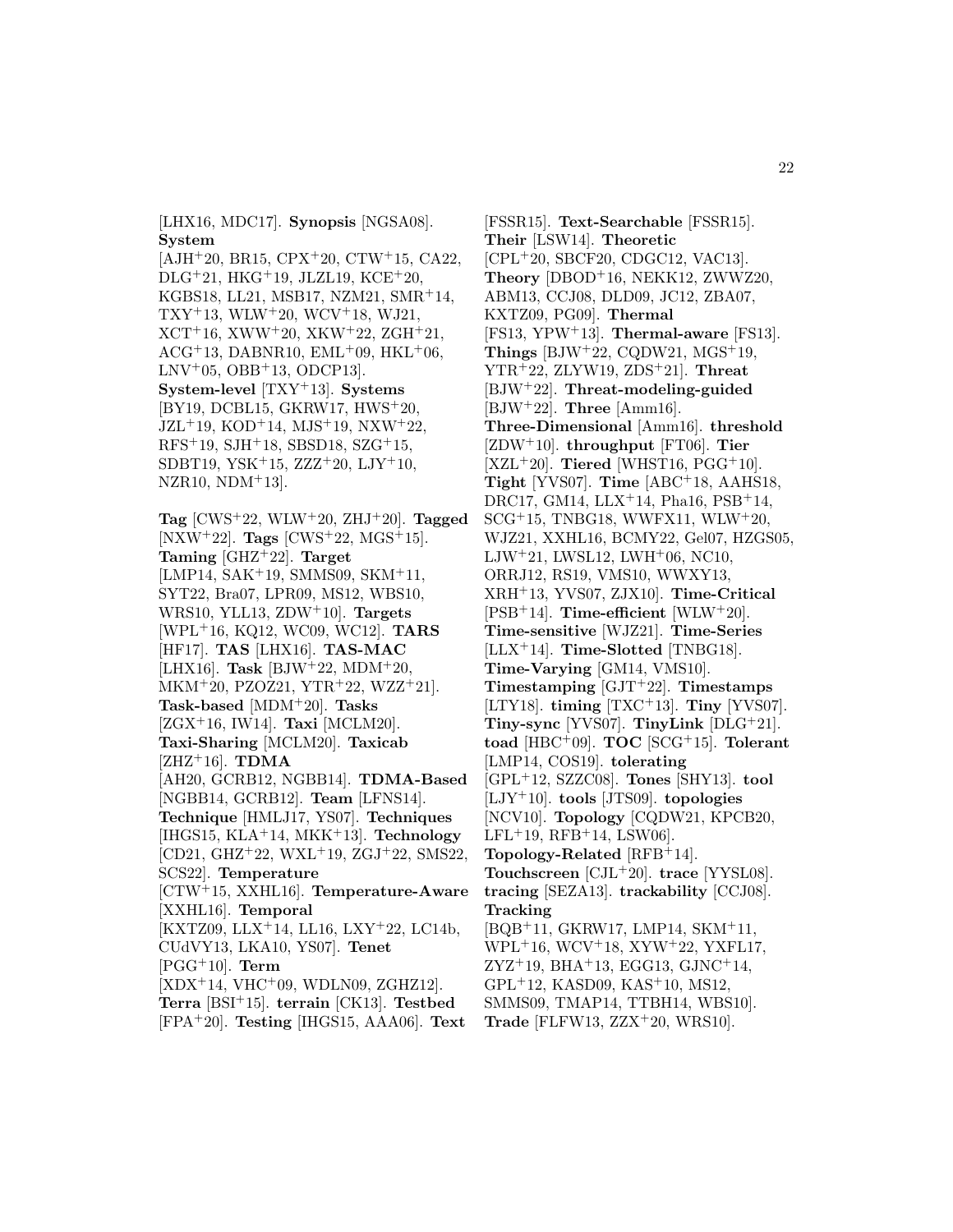**Trade-off** [FLFW13, WRS10]. **Traffic**  $[BTR+18, DSA+20, HF17, HSL+15, IIPK20,$ LHX16, SMR<sup>+</sup>14, SYOY12, WECC07]. **Traffic-Adaptive** [HF17, LHX16]. **Trail** [KASD09]. **Trajectory** [SLC<sup>+</sup>22]. **Transfer** [BASM16, LDC<sup>+</sup>19, SZX17, SMZ<sup>+</sup>17, GCRB12]. **Transferable** [AAHS18]. **Transition** [SLC<sup>+</sup>22]. **Transmission**  $[KLC+16, KPCB20, LMZ+16, LCH+20,$ MDC17, MGS<sup>+</sup>19, WXL<sup>+</sup>19, GCBL06, PR10, WWXY13]. **Transmission-Based** [MDC17]. **Transmissions** [YYXL22]. **Transmit** [KR18]. **transport** [HR13, PG10]. **transportation** [RMB<sup>+</sup>10]. **trap** [CLH<sup>+</sup>13]. **travel** [Gel07]. **Tree** [JJ15, SB16, AH20, GFJ<sup>+</sup>13, JKS<sup>+</sup>10]. **Trees** [CHSA18, SCL<sup>+</sup>14]. **Trends** [AMTH<sup>+</sup>17]. **triangle** [YJWL13]. **Triggered** [SDBT19]. **Tropical** [LWL<sup>+</sup>21]. **Troubleshooting** [KLA<sup>+</sup>14]. **True** [CA22]. **Trust** [BJW<sup>+</sup>22, RBS16, SBCF20, LYG<sup>+</sup>13]. **Trust-based** [BJW<sup>+</sup>22]. **trusted** [HTC<sup>+</sup>10]. **Truth** [MJS<sup>+</sup>19, ZGH<sup>+</sup>21]. **TSCH** [TDD<sup>+</sup>19]. **tunnels** [MPC<sup>+</sup>10]. **Turf** [WWB<sup>+</sup>19]. **TV** [BAP<sup>+</sup>17]. **Two** [DGS16, GCAK17, LHZZ20, WHST16]. **Two-Connected** [GCAK17]. **Two-Hop** [DGS16]. **Two-stream** [LHZZ20]. **Two-Tiered** [WHST16]. **Type** [MGS<sup>+</sup>19].  $types$  [NRC<sup>+</sup>09].

**UAVs** [KVI<sup>+</sup>13]. **Ubiquitous** [TGG<sup>+</sup>19, ZZZ<sup>+</sup>22]. **Ultra** [CP20, MDC<sup>+</sup>09, PKC<sup>+</sup>18]. **Ultra-low** [MDC<sup>+</sup>09]. **Ultra-wideband** [CP20]. **unattended** [PMST12]. **Uncontrollable** [RD16]. **Underground** [LL09]. **Understanding** [YCL<sup>+</sup>19]. **Undervolting** [KBW16]. **Underwater** [EY14, HF17, RHS20, SHY13]. **Unfolding** [CS18]. **Unit** [IHGS15, FKMS06]. **Units** [XYW<sup>+</sup>22]. **Unknown** [LGTL19]. **Unmanned** [HWS<sup>+</sup>20]. **Unobtrusive** [CPX<sup>+</sup>20]. **unreliability** [ZK07].

**Unreliable** [WKYH17]. **Unsupervised** [SLC<sup>+</sup>22, TPM<sup>+</sup>17]. **Update** [DCBL15, PBM11]. **Uplink** [YYXL22]. **upper** [ZH05]. **Urban** [DXL<sup>+</sup>15, MCLM20, ZZX<sup>+</sup>20, ZWWZ20, LNV<sup>+</sup>05]. **usable** [VG10]. **Usage** [Pha16, TPM<sup>+</sup>17]. **User** [XDX<sup>+</sup>14, YYXL22, YYSL08]. **User-Centric** [XDX<sup>+</sup>14]. **user-trace** [YYSL08]. **Users** [CJL<sup>+</sup>20, LLZ<sup>+</sup>20]. **Using** [AMTH<sup>+</sup>17, BQB<sup>+</sup>11, DSA<sup>+</sup>20, DML<sup>+</sup>16, KR18, LTDZ22, LDGG21, LZN19, MDC17, PHKK17, PCPK14, RKRP17, RMB<sup>+</sup>10, SZX17, SMZ<sup>+</sup>17, SZG<sup>+</sup>15, TPM<sup>+</sup>17, TAT14, WTX<sup>+</sup>16, WB17, WHYC19, WWL15, XAKV15, YPZ<sup>+</sup>17, YB17, ZGH<sup>+</sup>21, BNPR20, CHSA18, CRY<sup>+</sup>10, DLD09, EGG13, FLJ<sup>+</sup>13, HR13, JYB<sup>+</sup>21, KCPC13,  $KLA+14$ ,  $KVI+13$ ,  $KNSM14$ ,  $LCC+13$ , LK09, LFS09, LC14a, MS12, ORRJ12, RR09, SZG13, SPK14, SYOY12, WL14, XRS10, ZBA07, ZGT11, KAH<sup>+</sup>10]. **Utility** [EMBP12, SJH<sup>+</sup>18, PDMJ10]. **Utility-based** [EMBP12, PDMJ10]. **Utilization** [VPB<sup>+</sup>20]. **Utilizing** [QM13].

**validity** [FLFW13]. **value** [BKS13, VG10]. **value-based** [VG10]. **Valued** [WHYC19]. **Variable** [ZDG09, PR10]. **variant** [TTBH14]. **Variation** [KR18]. **Varying** [GM14, VMS10]. **Vehicles** [LXR<sup>+</sup>16]. **Verification** [LJW<sup>+</sup>21]. **versatile** [DDHC<sup>+</sup>12]. **versus** [LP08]. **via**  $[CJ<sup>+</sup>20, CG18, HPS<sup>+</sup>18, HKG<sup>+</sup>19,$  $JZX^+20$ , KLJ12, LKA10, LJW<sup>+</sup>21, LXR<sup>+</sup>16, NXW<sup>+</sup>22, SBSD18, SMS22, TLRE13, TGG<sup>+</sup>17, XXHL16, YYSL08]. **Vibration** [ZDS<sup>+</sup>21, KPS12]. **Vibration-based** [ZDS<sup>+</sup>21, KPS12]. **Video** [XKW<sup>+</sup>22, DVS<sup>+</sup>14, dLM14]. **View** [JM16, MCT14, WC13]. **views** [KNSM14]. **VigilNet** [HKL<sup>+</sup>06, VHC<sup>+</sup>09]. **Virtual** [LDGG21, DABNR10]. **vision** [ELYR14, IW14]. **Visitor** [KSR<sup>+</sup>20]. **Visual** [SYT22, XDM<sup>+</sup>21, DVS<sup>+</sup>14, KQ12, KQ14,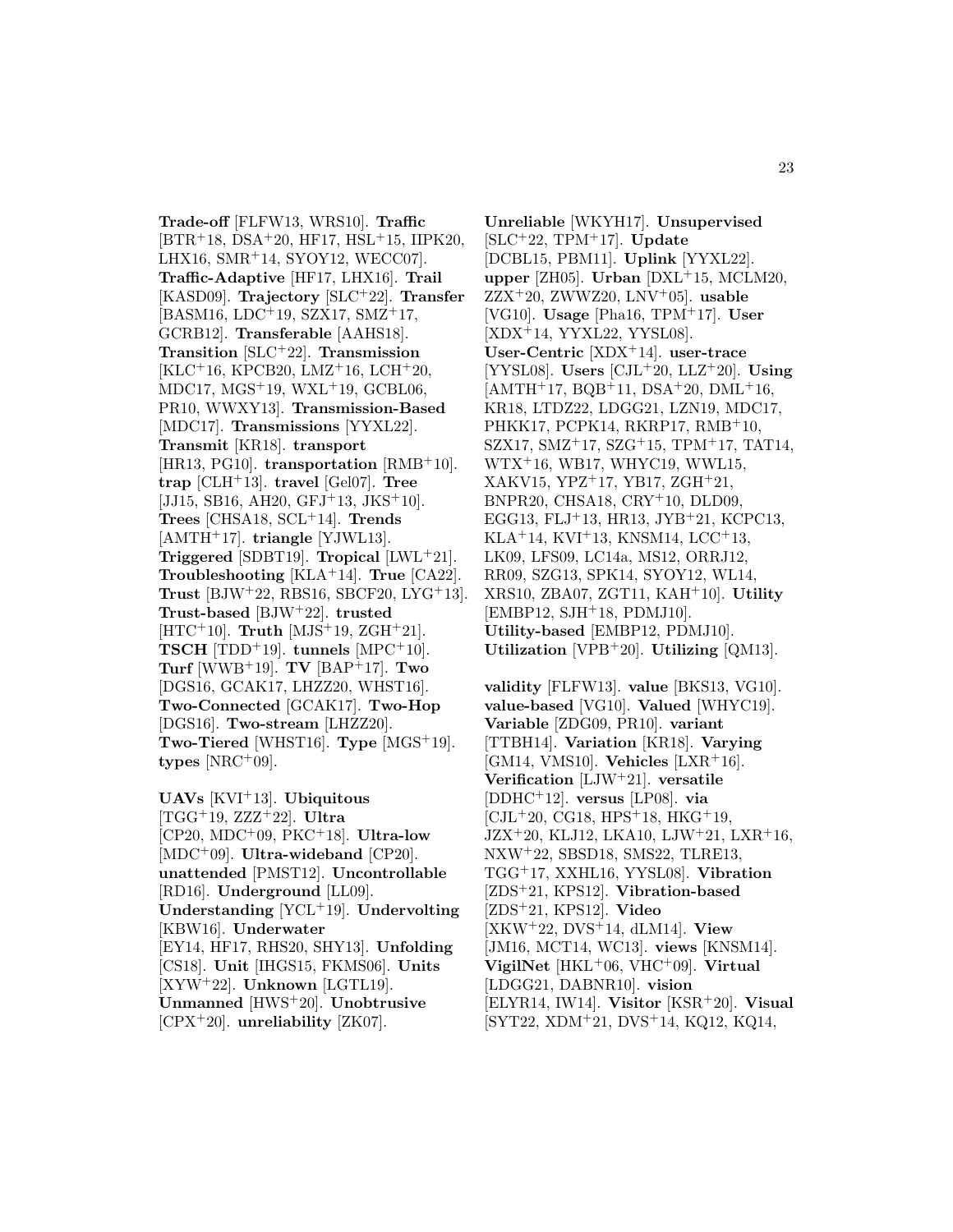MAG13]. **Vital** [YPZ<sup>+</sup>17]. **VLSI** [GAJ<sup>+</sup>06]. **VNF**  $[XZL+20]$ . **volcanic**  $[TXC+13]$ . **Volumetric** [WWL<sup>+</sup>16].

**W3W** [ZLYW19]. **Wake** [CWY<sup>+</sup>15, NK15, GAJ<sup>+</sup>06, ODCP13]. **Wake-Up** [CWY<sup>+</sup>15, GAJ<sup>+</sup>06, ODCP13]. **wakeup** [SHY13]. **Walking** [KGBS18, WTC22]. **warfare** [LNV<sup>+</sup>05]. **Water** [AMTH+17, DXL+15, KYM17, PK19, KPS12, LCC<sup>+</sup>13]. **Wave** [BY19, TYD<sup>+</sup>07, YPZ<sup>+</sup>17]. **Wavelengths** [BNN<sup>+</sup>20]. **Waving** [LJLW19]. **way** [SAZ10]. **Wearable** [XJR<sup>+</sup>17]. **Wearables** [JLZL19]. **weighted** [CPH06]. **weighted-multidimensional** [CPH06]. where  $[SYOY12]$ . while  $[GPL<sup>+</sup>12]$ . **Whisper** [BLGS19]. **Who** [SYOY12]. **Wi** [ZZZ<sup>+</sup>22]. **Wi-Fi** [ZZZ<sup>+</sup>22]. **wide** [KNSM14, WJ21, YSM08]. **wide-area** [KNSM14]. **Wideband** [PKC<sup>+</sup>18, CP20]. **WiFi** [LCH<sup>+</sup>19a]. **Wild** [DML<sup>+</sup>16]. **wildlife** [DEM<sup>+</sup>12]. **WILDSENSING** [DEM<sup>+</sup>12]. **will** [SYOY12]. **Wind** [DXL<sup>+</sup>15]. **Wireless**  $[AMTH<sup>+</sup>17, AMAT<sup>+</sup>18, AKSM15, Amm16,$ AH14, BYD<sup>+</sup>15, BGMP15, BDO14, BAP<sup>+</sup>17, BCMY22, BIMD19, BASM16, BLGS19, BSI<sup>+</sup>15, CBSA18, CKHP19, CWY<sup>+</sup>15, DPB19, DRW<sup>+</sup>14, DRC17, DDA11, DSH16, DGS16, DML<sup>+</sup>16, EA15, GLS<sup>+</sup>14, GCAK17, GTL19, GZZ<sup>+</sup>14, HBKP14, HCL15, IPMGL18, JM16, KOD<sup>+</sup>14, KKRR15, KK15, KBW16, KRP15, LL16, LCC<sup>+</sup>17, LDC<sup>+</sup>19,  $LXY+22$ ,  $LZAH+15$ ,  $LMZ+16$ ,  $LWM+21$ , LWCJ14, LHX16, LFL<sup>+</sup>19, LFW<sup>+</sup>19, LCH<sup>+</sup>20, LCLY22, MCGZ21, MB16, MSB17, MPRS16, MSAJ18, NGBB14, NK15, NK14, PPM15, PDP<sup>+</sup>17, PTDD16, Pha16, PSB<sup>+</sup>14, PCPK14, RFB<sup>+</sup>14, RBS16, SSL<sup>+</sup>19, SCL<sup>+</sup>14,  $SCG+15$ ,  $SXD+15$ ,  $SGB15$ ,  $SZG+15$ , SDBT19, TCN<sup>+</sup>17, TPM<sup>+</sup>17, TNBG18, WWFX11, WPL<sup>+</sup>16, WKYH17, WZLM21, WS14, WBS14, WLS<sup>+</sup>16, WHST16, XDX<sup>+</sup>14, XXHL16, YM14, YTB<sup>+</sup>14, YB17, ZHCA17,

 $ZLW+15$ ,  $ZZZ+20$ ,  $ZLZ21$ ,  $ZWY21$ ,  $ZLGL19$ , ZLGL20, ADF12, BKM<sup>+</sup>12, BHA<sup>+</sup>13, BNG12, CJS11, CA06, CDGC12, CYS<sup>+</sup>10]. **wireless** [CCMT09, CC11, CLSW12, CNMH08, CLX09, CLH<sup>+</sup>13, CVY09, CGD12, DLD09, Den09, DD09, DABNR10, DIE14, DDHC<sup>+</sup>12, ENPNF13, EMBP12, FLJ<sup>+</sup>13, FT06, GFJ<sup>+</sup>13, HM07a, HWT<sup>+</sup>11, HTC<sup>+</sup>10, HLTC06, HTW07, HCXT09, HR13, IV12, JHU<sup>+</sup>13, JLYG13, KBD14, KXTZ09, KCPC13, KC14, KPK12, KLJ12, KLA<sup>+</sup>14, KRJ09, KSMH13, LDH06, LPV<sup>+</sup>09, LP05, LPR09, LKA10, LSW06, LL09, LDZ13, LYG<sup>+</sup>13, LCC10, LWH<sup>+</sup>06, LND08, LFS09, MZWT10, MPS10, MS12, MKK<sup>+</sup>13, MPC<sup>+</sup>10, NZR10, NLD08, NC10, OBB<sup>+</sup>13, ODCP13, PDMJ10, PG10, PEFSV13, PKG08, PMST12, PCR13, QM13, RBLP09, RBD13, RJL<sup>+</sup>10, RR09, SYL09, SAZ10, SZG13, SSGM10, SPK<sup>+</sup>10, SCWC13, SH09, SPK14, SZZC08, SDTL10, Su07, SEZA13, TP07, TXC<sup>+</sup>13, TXY<sup>+</sup>13, TBL07, VAC13, WZL07, WLD10, WWLX13, XBWX13, XLZ<sup>+</sup>07, XTZ08, XRH<sup>+</sup>13, YS07, YVS07, ZK07, ZSKH08, ZJX10, ZJZ12, ZCLJ14, ZHKS06, ZDW $+10$ ]. **Wireless-Charging-Based** [CKHP19]. **Wireless-Sensor-Network-Enabled** [KOD<sup>+</sup>14]. **without** [LHX<sup>+</sup>21, SSGM10]. **Workloads** [LDG<sup>+</sup>21]. **World** [GKRW17, SGG10, YSM08]. **Worn** [SDX<sup>+</sup>20]. **worst** [JKS<sup>+</sup>10]. **worst-case** [JKS<sup>+</sup>10]. **WPANs** [LED20]. **Wrist** [SDX<sup>+</sup>20]. **Wrist-Worn** [SDX<sup>+</sup>20]. **Writing** [YXG<sup>+</sup>19]. **WSN** [JAC19]. **WSNs** [AMAT<sup>+</sup>18, ABM13, AH20, ARWK19, KLC13, WWL<sup>+</sup>16, WJD16, XAKV15, YLSZ19, ZGX<sup>+</sup>16]. **Wyner** [DVS<sup>+</sup>14].

**Y-Networks** [JJ15].

**Zero** [VRSR15]. **Zero-Delay** [VRSR15]. **ZigBee** [AH20, SMS22, SCS22]. **ZigBee-like**  $[AH20]$ . **Ziv**  $[DVS+14]$ .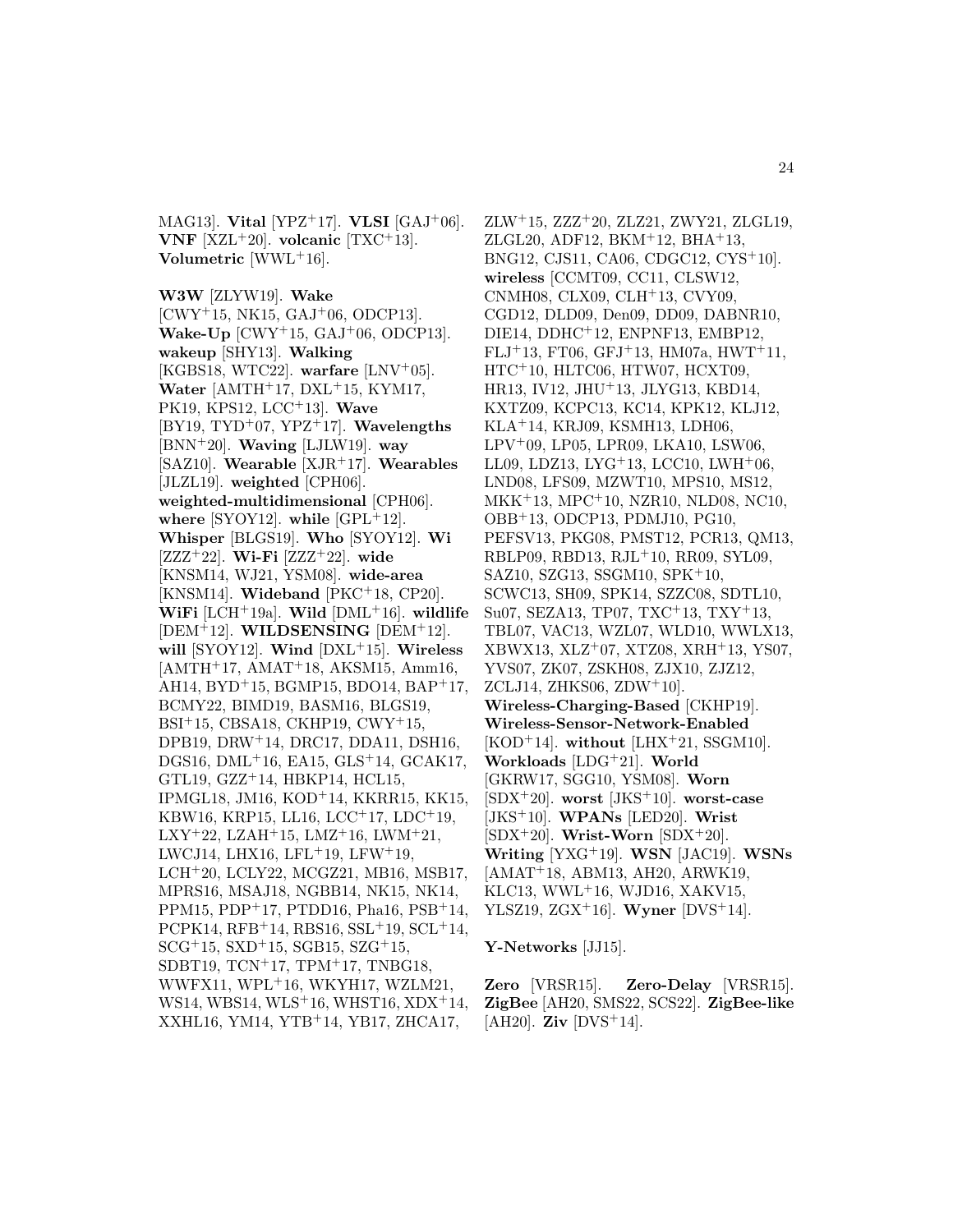# **References**

## **Arici:2006:PEB**

[AAA06] Tarik Arici, Toygar Akgun, and Yucel Altunbasak. A prediction error-based hypothesis testing method for sensor data acquisition. ACM Transactions on Sensor Networks, 2(4):529–556, November 2006. CODEN ???? ISSN 1550-4859 (print), 1550- 4867 (electronic).

#### **Arief-Ang:2018:SRO**

[AAHS18] Irvan B. Arief-Ang, Margaret Hamilton, and Flora D. Salim. A scalable room occupancy prediction with transferable time series decomposition of  $CO<sub>2</sub>$  sensor data. ACM Transactions on Sensor Networks, 14(3–4):21:1– 21:??, December 2018. CODEN ???? ISSN 1550-4859 (print), 1550-4867 (electronic).

## **Abbas:2018:IHG**

[ABC<sup>+</sup>18] Samar Abbas, Abu Bakar, Yasra Chandio, Khadija Hafeez, Ayesha Ali, Tariq M. Jadoon, and Muhammad Hamad Alizai. Inverted HVAC: Greenifying older buildings, one room at a time. ACM Transactions on Sensor Networks, 14(3–4):26:1– 26:??, December 2018. CODEN ???? ISSN 1550-4859 (print), 1550-4867 (electronic).

#### **Agarwal:2006:SOS**

[ABM06] Pankaj K. Agarwal, David Brady, and Jiří Matoušek. Segmenting object space by geometric reference structures. ACM

Transactions on Sensor Networks, 2(4):455–465, November 2006. CODEN ???? ISSN 1550- 4859 (print), 1550-4867 (electronic).

## **Abrardo:2013:GTD**

[ABM13] Andrea Abrardo, Lapo Balucanti, and Alessandro Mecocci. A game theory distributed approach for energy optimization in WSNs. ACM Transactions on Sensor Networks, 9(4):44:1– 44:??, July 2013. CODEN ???? ISSN 1550-4859 (print), 1550- 4867 (electronic).

# **Alippi:2013:HFS**

[ACG<sup>+</sup>13] Cesare Alippi, Romolo Camplani, Cristian Galperti, Antonio Marullo, and Manuel Roveri. A high-frequency sampling monitoring system for environmental and structural applications. ACM Transactions on Sensor Networks, 9(4):41:1–41:??, July 2013. CODEN ???? ISSN 1550- 4859 (print), 1550-4867 (electronic).

## **Ayday:2012:DAA**

[ADF12] Erman Ayday, Farshid Delgosha, and Faramarz Fekri. Data authenticity and availability in multihop wireless sensor networks. ACM Transactions on Sensor Networks, 8(2):10:1– 10:??, March 2012. CODEN ???? ISSN 1550-4859 (print), 1550- 4867 (electronic).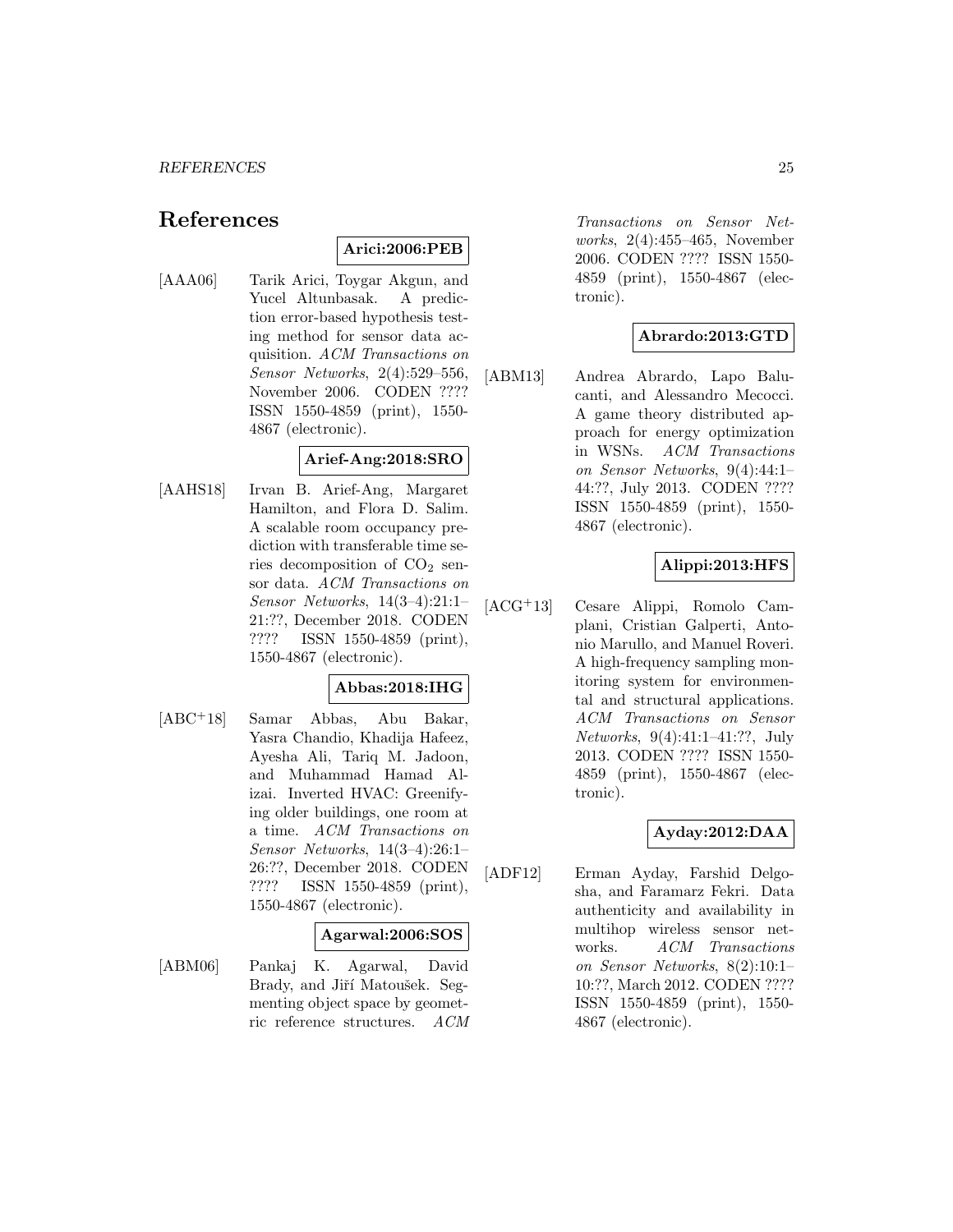#### **Anagnostopoulos:2014:APC**

[AH14] Christos Anagnostopoulos and Stathes Hadjiefthymiades. Advanced principal componentbased compression schemes for wireless sensor networks. ACM Transactions on Sensor Networks, 11(1):7:1–7:??, August 2014. CODEN ???? ISSN 1550- 4859 (print), 1550-4867 (electronic).

## **Ahmad:2020:EED**

[AH20] Aasem Ahmad and Zdenek Hanzalek. An energy-efficient distributed TDMA scheduling algorithm for ZigBee-like clustertree WSNs. ACM Transactions on Sensor Networks, 16(1): 3:1–3:41, February 2020. CO-DEN ???? ISSN 1550-4859 (print), 1550-4867 (electronic). URL https://dl.acm.org/ doi/abs/10.1145/3360722.

## **Anagnostopoulos:2016:ADD**

[AHK16] Christos Anagnostopoulos, Stathes Hadjiefthymiades, and Kostas Kolomvatsos. Accurate, dynamic, and distributed localization of phenomena for mobile sensor networks. ACM Transactions on Sensor Networks, 12 (2):9:1–9:??, May 2016. CODEN ???? ISSN 1550-4859 (print), 1550-4867 (electronic).

#### **Alaziz:2020:BBM**

[AJH<sup>+</sup>20] Musaab Alaziz, Zhenhua Jia, Richard Howard, Xiaodong Lin, and Yanyong Zhang. In-bed body motion detection and clas-

sification system. ACM Transactions on Sensor Networks, 16 (2):13:1–13:26, April 2020. CO-DEN ???? ISSN 1550-4859 (print), 1550-4867 (electronic). URL https://dl.acm.org/ doi/abs/10.1145/3372023.

## **Andersen:2018:DAB**

[AKC<sup>+</sup>18] Michael P. Andersen, John Kolb, Kaifei Chen, Gabe Fierro, David E. Culler, and Randy Katz. Democratizing authority in the built environment. ACM Transactions on Sensor Networks, 14(3–4):17:1–17:??, December 2018. CODEN ???? ISSN 1550-4859 (print), 1550- 4867 (electronic).

#### **Ali:2015:AHC**

[AKSM15] Azad Ali, Abdelmajid Khelil, Neeraj Suri, and Mohammadreza Mahmudimanesh. Adaptive hybrid compression for wireless sensor networks. ACM Transactions on Sensor Networks, 11(4):53:1–53:??, December 2015. CODEN ???? ISSN 1550-4859 (print), 1550-4867 (electronic).

#### **Adu-Manu:2018:EHW**

[AMAT<sup>+</sup>18] Kofi Sarpong Adu-Manu, Nadir Adam, Cristiano Tapparello, Hoda Ayatollahi, and Wendi Heinzelman. Energy-harvesting wireless sensor networks (EH-WSNs): a review. ACM Transactions on Sensor Networks, 14 (2):10:1–10:??, July 2018. CO-DEN ???? ISSN 1550-4859 (print), 1550-4867 (electronic).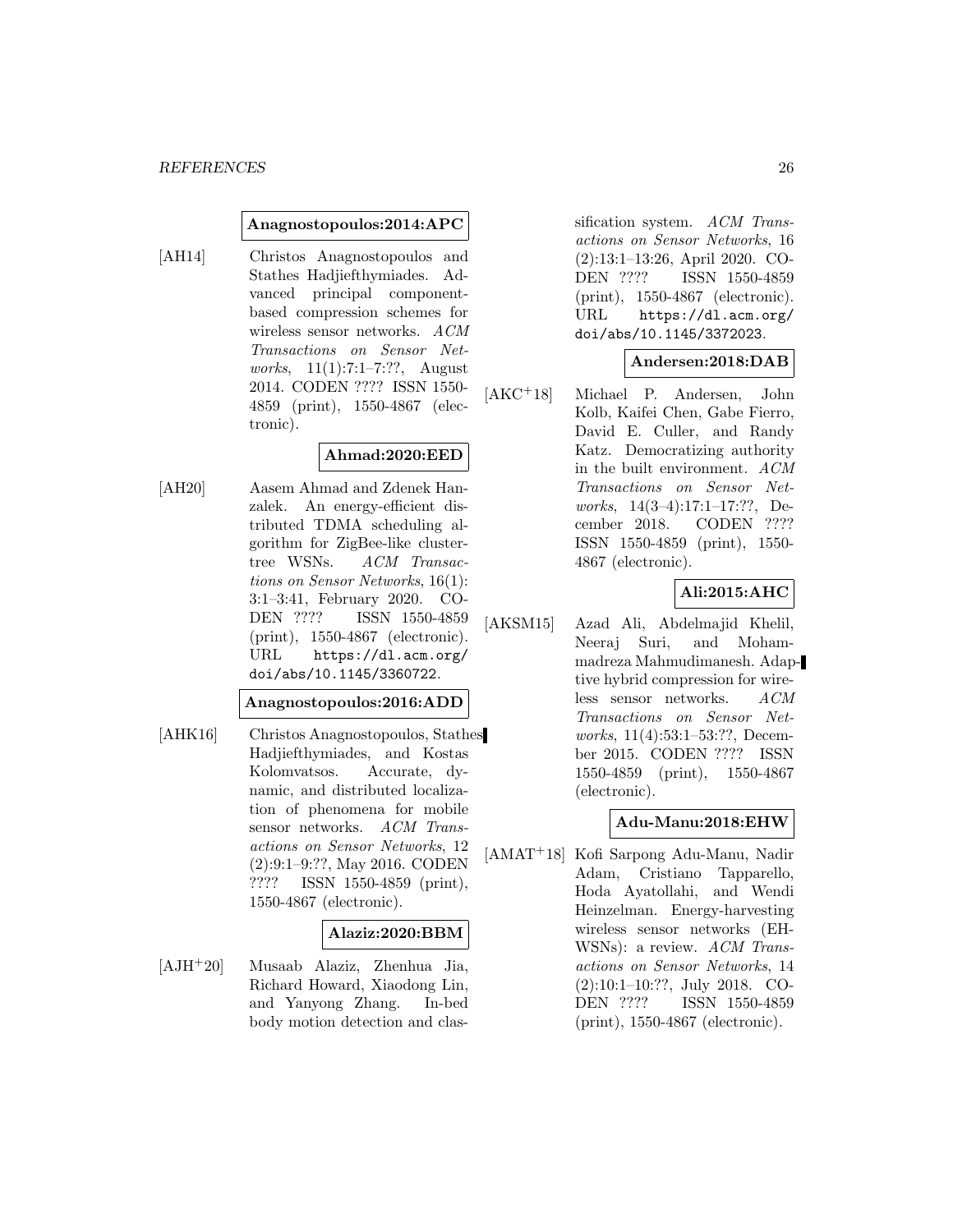#### **Ammari:2013:JCD**

[Amm13] Habib M. Ammari. Joint kcoverage and data gathering in sparsely deployed sensor networks — impact of purposeful mobility and heterogeneity. ACM Transactions on Sensor Networks, 10(1):8:1–8:??, November 2013. CODEN ???? ISSN 1550-4859 (print), 1550- 4867 (electronic).

## **Ammari:2016:KCC**

[Amm16] Habib M. Ammari. 3D-k Cov-ComFor: an energy-efficient framework for composite forwarding in three-dimensional duty-cycled k-covered wireless sensor networks. ACM Transactions on Sensor Networks, 12 (4):35:1–35:??, November 2016. CODEN ???? ISSN 1550-4859 (print), 1550-4867 (electronic).

#### **Adu-Manu:2017:WQM**

[AMTH<sup>+</sup>17] Kofi Sarpong Adu-Manu, Cristiano Tapparello, Wendi Heinzelman, Ferdinand Apietu Katsriku, and Jamal-Deen Abdulai. Water quality monitoring using wireless sensor networks: Current trends and future research directions. ACM Transactions on Sensor Networks, 13(1):4:1– 4:??, February 2017. CODEN ???? ISSN 1550-4859 (print), 1550-4867 (electronic).

#### **Alghamdi:2019:RAM**

[ARWK19] Wael Alghamdi, Mohsen Rezvani, Hui Wu, and Salil S. Kanhere. Routing-aware and

malicious node detection in a concealed data aggregation for WSNs. ACM Transactions on Sensor Networks, 15 (2):18:1–18:??, April 2019. CO-DEN ???? ISSN 1550-4859 (print), 1550-4867 (electronic). URL https://dl.acm.org/ft\_ gateway.cfm?id=3293537.

## **Bedogni:2017:PAF**

[BAP<sup>+</sup>17] Luca Bedogni, Andreas Achtzehn, Marina Petrova, Petri Mähönen, and Luciano Bononi. Performance assessment and feasibility analysis of IEEE 802.15.4m wireless sensor networks in TV grayspaces. ACM Transactions on Sensor Networks, 13(1):8:1– 8:??, February 2017. CODEN ???? ISSN 1550-4859 (print), 1550-4867 (electronic).

## **Bhatti:2016:EHW**

[BASM16] Naveed Anwar Bhatti, Muhammad Hamad Alizai, Affan A. Syed, and Luca Mottola. Energy harvesting and wireless transfer in sensor network applications: Concepts and experiences. ACM Transactions on Sensor Networks, 12(3):24:1–24:??, August 2016. CODEN ???? ISSN 1550- 4859 (print), 1550-4867 (electronic).

## **Bartolini:2012:SAR**

[BCL<sup>+</sup>12] Novella Bartolini, Tiziana Calamoneri, Tom La Porta, Chiara Petrioli, and Simone Silvestri. Sensor activation and radius adaptation (SARA) in heterogeneous sensor networks. ACM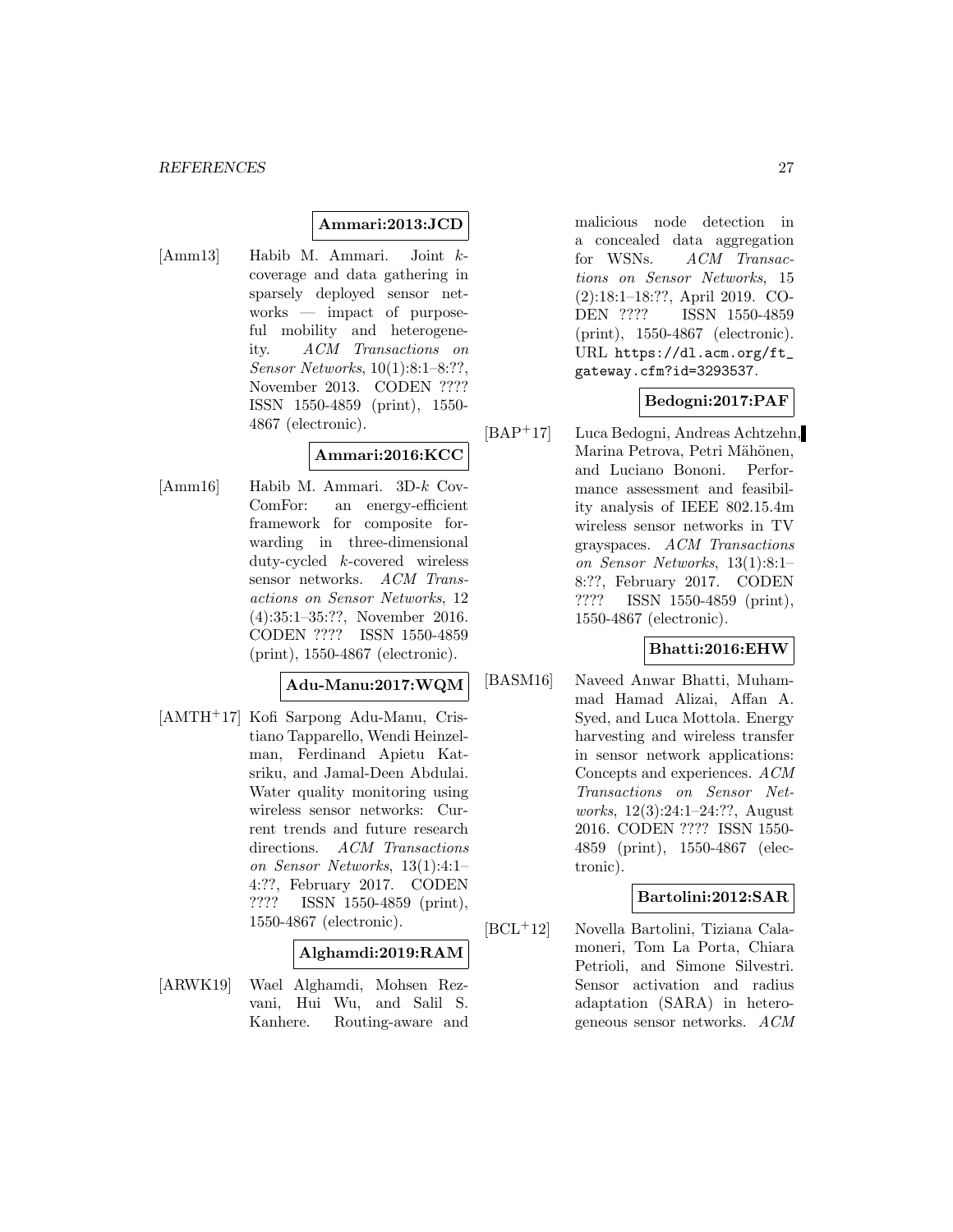Transactions on Sensor Networks, 8(3):24:1–24:??, July 2012. CODEN ???? ISSN 1550- 4859 (print), 1550-4867 (electronic).

## **Bezerra:2022:AMP**

[BCMY22] Pamela Bezerra, Po-Yu Chen, Julie A. McCann, and Weiren Yu. Adaptive monitor placement for near real-time node failure localisation in wireless sensor networks. ACM Transactions on Sensor Networks, 18(1): 2:1–2:41, February 2022. CO-DEN ???? ISSN 1550- 4859 (print), 1550-4867 (electronic). URL https://dl.acm. org/doi/10.1145/3466639.

## **Barenboim:2014:DEO**

[BDO14] Leonid Barenboim, Shlomi Dolev, and Rafail Ostrovsky. Deterministic and energy-optimal wireless synchronization. ACM Transactions on Sensor Networks, 11(1):13:1–13:??, August 2014. CODEN ???? ISSN 1550- 4859 (print), 1550-4867 (electronic).

## **Bruck:2009:LRS**

[BGJ09] Jehoshua Bruck, Jie Gao, and Anxiao (Andrew) Jiang. Localization and routing in sensor networks by local angle information. ACM Transactions on Sensor Networks, 5(1):7:1–7:??, February 2009. CODEN ???? ISSN 1550-4859 (print), 1550- 4867 (electronic).

## **Bagchi:2015:ORC**

[BGMP15] Amitabha Bagchi, Sainyam Galhotra, Tarun Mangla, and Cristina M. Pinotti. Optimal radius for connectivity in duty-cycled wireless sensor networks. ACM Transactions on Sensor Networks, 11(2):36:1– 36:??, February 2015. CODEN ???? ISSN 1550-4859 (print), 1550-4867 (electronic).

## **Bessos:2021:ISN**

[BH21] Mai Ben Adar Bessos and Amir Herzberg. Intercepting a stealthy network. ACM Transactions on Sensor Networks, 17(2): 10:1–10:39, June 2021. CODEN ???? ISSN 1550-4859 (print), 1550-4867 (electronic). URL https://dl.acm.org/doi/10. 1145/3431223.

#### **Blumrosen:2013:ERB**

[BHA<sup>+</sup>13] Gaddi Blumrosen, Bracha Hod, Tal Anker, Danny Dolev, and Boris Rubinsky. Enhancing RSSI-based tracking accuracy in wireless sensor networks. ACM Transactions on Sensor Networks, 9(3):29:1–29:??, May 2013. CODEN ???? ISSN 1550- 4859 (print), 1550-4867 (electronic).

## **Bhargava:2019:LFA**

[BIMD19] Kriti Bhargava, Stepan Ivanov, Diarmuid McSweeney, and William Donnelly. Leveraging fog analytics for context-aware sensing in cooperative wireless sensor networks. ACM Transactions on Sensor Networks, 15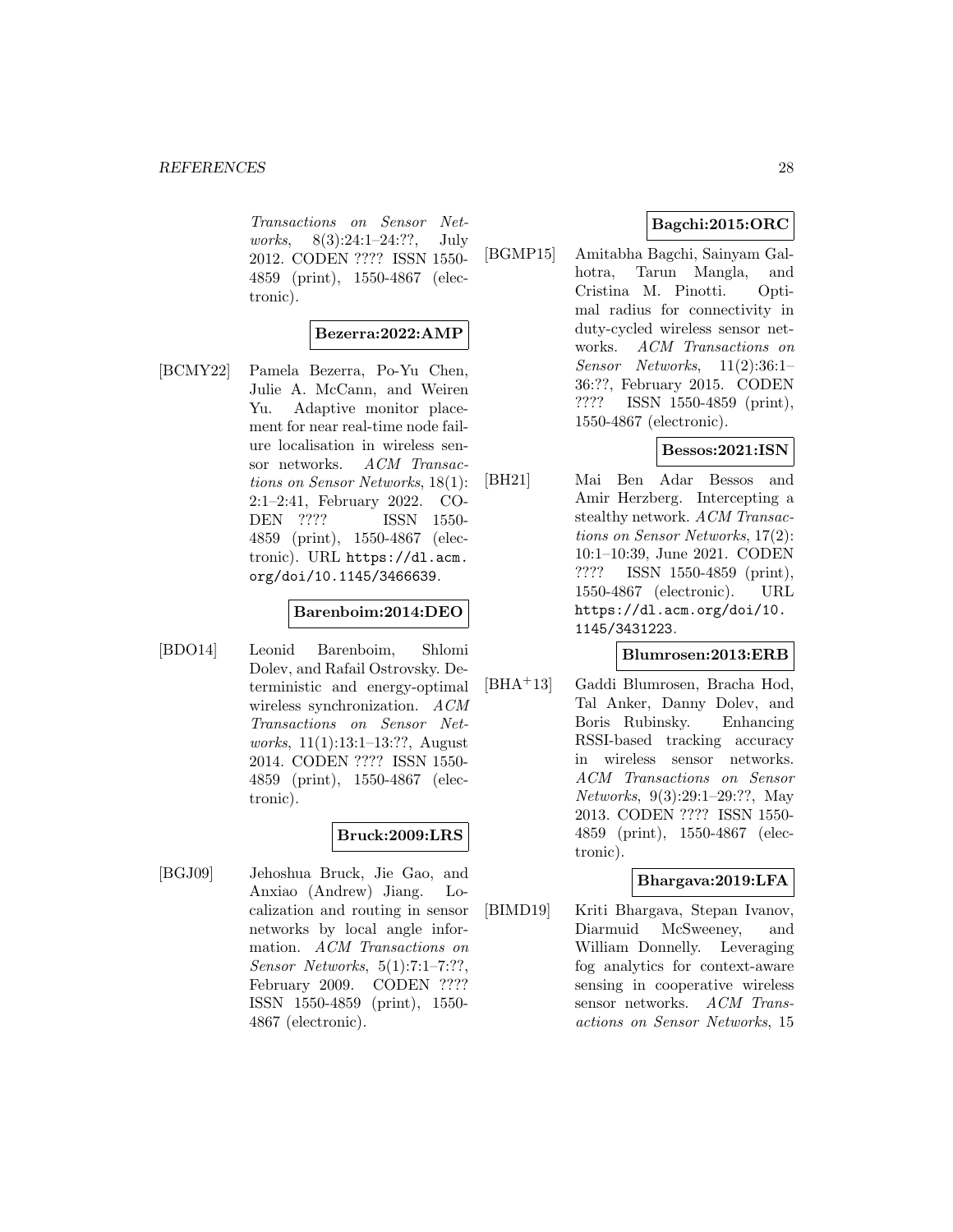(2):23:1–23:??, April 2019. CO-DEN ???? ISSN 1550-4859 (print), 1550-4867 (electronic). URL https://dl.acm.org/ft\_ gateway.cfm?id=3306147.

## **Bashir:2018:MPC**

[BIST18] Noman Bashir, David Irwin, Prashant Shenoy, and Jay Taneja. Mechanisms and policies for controlling distributed solar capacity. ACM Transactions on Sensor Networks, 14(3–4):25:1– 25:??, December 2018. CODEN ???? ISSN 1550-4859 (print), 1550-4867 (electronic).

## **Basha:2015:NDS**

[BJR15] Elizabeth Basha, Raja Jurdak, and Daniela Rus. In-network distributed solar current prediction. ACM Transactions on Sensor Networks, 11(2):23:1–23:??, February 2015. CODEN ???? ISSN 1550-4859 (print), 1550- 4867 (electronic).

## **Bradbury:2022:TMG**

[BJW<sup>+</sup>22] Matthew Bradbury, Arshad Jhumka, Tim Watson, Denys Flores, Jonathan Burton, and Matthew Butler. Threatmodeling-guided trust-based task offloading for resourceconstrained Internet of Things. ACM Transactions on Sensor Networks, 18(2):29:1–29:41, May 2022. CODEN ???? ISSN 1550- 4859 (print), 1550-4867 (electronic). URL https://dl.acm. org/doi/10.1145/3510424.

## **Baccour:2012:RLQ**

 $[BKM^+12]$  Nouha Baccour, Anis Koubâa, Luca Mottola, Marco Antonio Zúñiga, Habib Youssef, Carlo Alberto Boano, and Mário Alves. Radio link quality estimation in wireless sensor networks: a survey. ACM Transactions on Sensor Networks, 8 (4):34:1–34:??, September 2012. CODEN ???? ISSN 1550-4859 (print), 1550-4867 (electronic).

## **Bisdikian:2013:QVI**

[BKS13] Chatschik Bisdikian, Lance M. Kaplan, and Mani B. Srivastava. On the quality and value of information in sensor networks. ACM Transactions on Sensor Networks, 9(4):48:1–48:??, July 2013. CODEN ???? ISSN 1550- 4859 (print), 1550-4867 (electronic).

## **Brachmann:2019:WFF**

[BLGS19] Martina Brachmann, Olaf Landsiedel, Diana Göhringer, and Silvia Santini. Whisper: Fast flooding for low-power wireless networks. ACM Transactions on Sensor Networks, 15(4):47:1– 47:??, October 2019. CO-DEN ???? ISSN 1550-4859 (print), 1550-4867 (electronic). URL https://dl.acm.org/ft\_ gateway.cfm?id=3356341.

**Biswas:2006:SPB**

[BLWY06] Pratik Biswas, Tzu-Chen Lian, Ta-Chung Wang, and Yinyu Ye. Semidefinite programming based algorithms for sensor network localization. ACM Transactions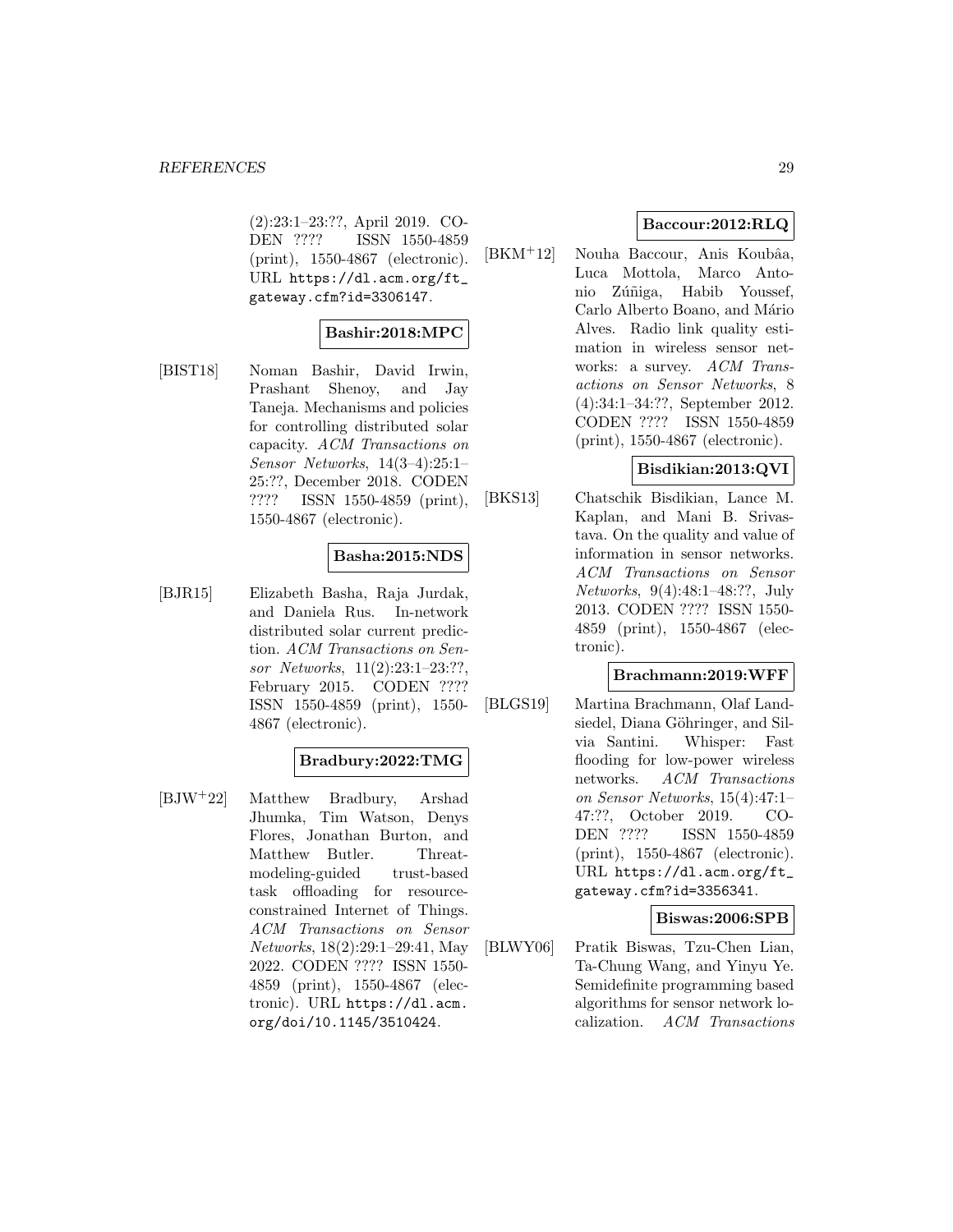on Sensor Networks, 2(2):188– 220, May 2006. CODEN ???? ISSN 1550-4859 (print), 1550- 4867 (electronic).

## **Boers:2012:SCI**

[BNG12] Nicholas M. Boers, Ioanis Nikolaidis, and Pawel Gburzynski. Sampling and classifying interference patterns in a wireless sensor network. ACM Transactions on Sensor Networks, 9(1): 2:1–2:??, November 2012. CO-DEN ???? ISSN 1550-4859 (print), 1550-4867 (electronic).

## **Bui:2020:SBS**

[BNN<sup>+</sup>20] Nam Bui, Anh Nguyen, Phuc Nguyen, Hoang Truong, Ashwin Ashok, Thang Dinh, Robin Deterding, and Tam Vu. Smartphonebased SpO 2 measurement by exploiting wavelengths separation and chromophore compensation. ACM Transactions on Sensor Networks, 16(1):9:1– 9:30, February 2020. CO-DEN ???? ISSN 1550-4859 (print), 1550-4867 (electronic). URL https://dl.acm.org/ doi/abs/10.1145/3360725.

## **Bhandari:2020:DLD**

[BNPR20] Ravi Bhandari, Akshay Uttama Nambi, Venkata N. Padmanabhan, and Bhaskaran Raman. Driving lane detection on smartphones using deep neural networks. ACM Transactions on Sensor Networks, 16(1): 2:1–2:22, February 2020. CO-DEN ???? ISSN 1550-4859 (print), 1550-4867 (electronic).

## URL https://dl.acm.org/ doi/abs/10.1145/3358797.

#### **Busnel:2011:ADT**

[BQB<sup>+</sup>11] Yann Busnel, Leonardo Querzoni, Roberto Baldoni, Marin Bertier, and Anne-Marie Kermarrec. Analysis of deterministic tracking of multiple objects using a binary sensor network. ACM Transactions on Sensor Networks, 8(1):8:1–8:??, August 2011. CODEN ???? ISSN 1550- 4859 (print), 1550-4867 (electronic).

# **Bui:2015:SAS**

[BR15] Nicola Bui and Michele Rossi. Staying alive: System design for self-sufficient sensor networks. ACM Transactions on Sensor Networks, 11(3):40:1– 40:??, February 2015. CODEN ???? ISSN 1550-4859 (print), 1550-4867 (electronic).

#### **Brass:2007:BCT**

[Bra07] Peter Brass. Bounds on coverage and target detection capabilities for models of networks of mobile sensors. ACM Transactions on Sensor Networks, 3(2): 9:1–9:??, June 2007. CODEN ???? ISSN 1550-4859 (print), 1550-4867 (electronic).

#### **Bhandari:2018:CCF**

[BRR<sup>+</sup>18] Ravi Bhandari, Bhaskaran Raman, K. K. Ramakrishnan, Deepthi Chander, Naveen Aggarwal, Divya Bansal, Mahima Choudhary, Nisha Moond, Aneesh Bansal, and Megha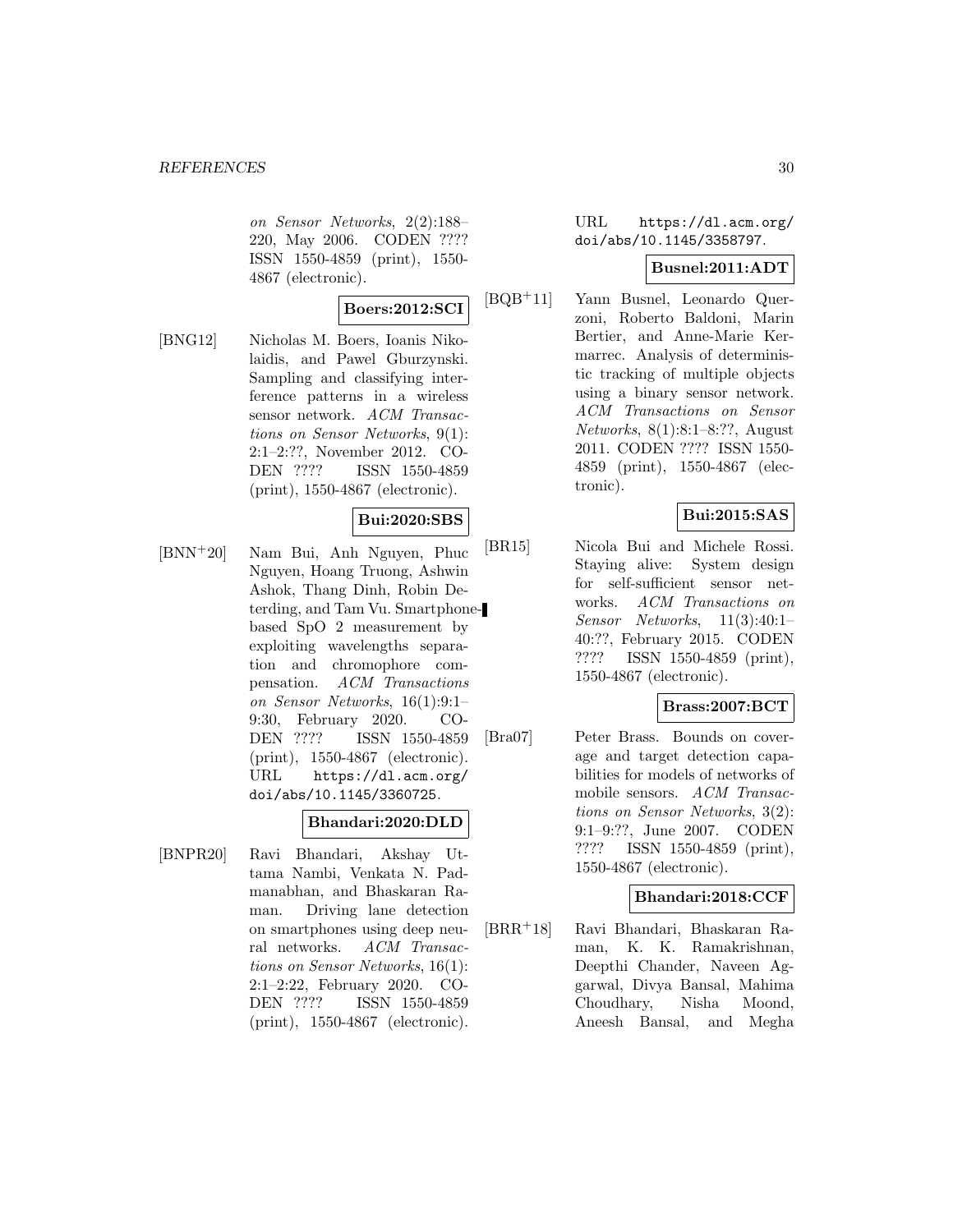Chaudhary. CrowdLoc: Cellular fingerprinting for crowds by crowds. ACM Transactions on Sensor Networks, 14(1):4:1– 4:??, March 2018. CODEN ???? ISSN 1550-4859 (print), 1550- 4867 (electronic).

## **Branco:2015:TFS**

[BSI<sup>+</sup>15] Adriano Branco, Francisco Sant'anna, Roberto Ierusalimschy, Noemi Rodriguez, and Silvana Rossetto. Terra: Flexibility and safety in wireless sensor networks. ACM Transactions on Sensor Networks, 11(4):59:1– 59:??, December 2015. CODEN ???? ISSN 1550-4859 (print), 1550-4867 (electronic).

## **Bhotto:2018:NBS**

[BT18] MD. Zulfiquar Ali Bhotto and Wee Peng Tay. Non-Bayesian social learning with observation reuse and soft switching. ACM Transactions on Sensor Networks, 14(2):14:1–14:??, July 2018. CODEN ???? ISSN 1550- 4859 (print), 1550-4867 (electronic).

# **Bhardwaj:2018:AAT**

[BTR<sup>+</sup>18] Romil Bhardwaj, Gopi Krishna Tummala, Ganesan Ramalingam, Ramachandran Ramjee, and Prasun Sinha. AutoCalib: Automatic traffic camera calibration at scale. ACM Transactions on Sensor Networks, 14(3– 4):19:1–19:??, December 2018. CODEN ???? ISSN 1550-4859 (print), 1550-4867 (electronic).

## **Bhuiyan:2014:SPM**

[BWCW14] Md Zakirul Alam Bhuiyan, Guojun Wang, Jiannong Cao, and Jie Wu. Sensor placement with multiple objectives for structural health monitoring. ACM Transactions on Sensor Networks, 10 (4):68:1–68:??, June 2014. CO-DEN ???? ISSN 1550-4859 (print), 1550-4867 (electronic).

## **Buiquang:2019:BJD**

[BY19] Chung Buiquang and Zhongfu Ye. Blind joint 2-D DOA/ symbols estimation for 3-D millimeter wave massive MIMO communication systems. ACM Transactions on Sensor Networks, 15(4):46:1–46:??, October 2019. CODEN ???? ISSN 1550- 4859 (print), 1550-4867 (electronic). URL https://dl. acm.org/ft\_gateway.cfm?id= 3352487.

## **Bagaa:2015:DLL**

[BYD<sup>+</sup>15] Miloud Bagaa, Mohamed Younis, Djamel Djenouri, Abdelouahid Derhab, and Nadjib Badache. Distributed low-latency data aggregation scheduling in wireless sensor networks. ACM Transactions on Sensor Networks, 11(3):49:1– 49:??, May 2015. CODEN ???? ISSN 1550-4859 (print), 1550- 4867 (electronic).

#### **Cao:2006:SLC**

[CA06] Qing Cao and Tarek Abdelzaher. Scalable logical coordinates framework for routing in wireless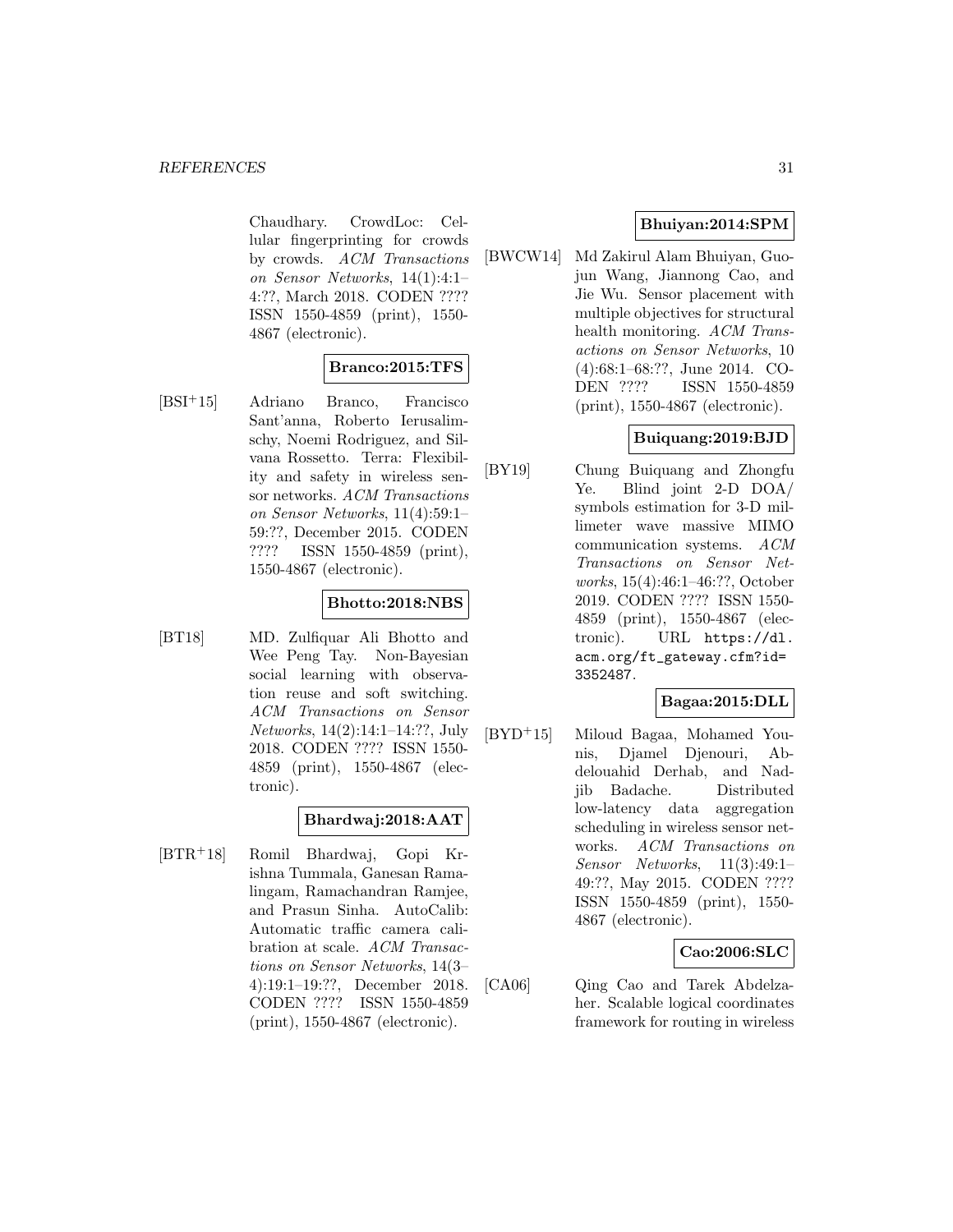sensor networks. ACM Transactions on Sensor Networks, 2(4): 557–593, November 2006. CO-DEN ???? ISSN 1550-4859 (print), 1550-4867 (electronic).

# **Cui:2022:SES**

[CA22] Hang Cui and Tarek Abdelzaher. SenseLens: an efficient social signal conditioning system for true event detection. ACM Transactions on Sensor Networks, 18(2):16:1–16:27, May 2022. CODEN ???? ISSN 1550- 4859 (print), 1550-4867 (electronic). URL https://dl.acm. org/doi/10.1145/3485047.

## **Chandio:2018:NWE**

[CBSA18] Yasra Chandio, Jó Ágila Bitsch, Affan A. Syed, and Muhammad Hamad Alizai. Networking wireless energy in embedded networks. ACM Transactions on Sensor Networks, 14(2): 9:1–9:??, July 2018. CODEN ???? ISSN 1550-4859 (print), 1550-4867 (electronic).

## **Chan:2011:SFP**

[CC11] Aldar C-F. Chan and Claude Castelluccia. A security framework for privacy-preserving data aggregation in wireless sensor networks. ACM Transactions on Sensor Networks, 7(4):29:1– 29:??, February 2011. CODEN ???? ISSN 1550-4859 (print), 1550-4867 (electronic).

## **Chen:2021:ECA**

[CCC<sup>+</sup>21] Quan Chen, Zhipeng Cai, Lianglun Cheng, Hong Gao, and

Jianzhong Li. Energy-collisionaware minimum latency aggregation scheduling for energyharvesting sensor networks. ACM Transactions on Sensor Networks, 17(4):40:1–40:34, July 2021. CODEN ???? ISSN 1550- 4859 (print), 1550-4867 (electronic). URL https://dl.acm. org/doi/10.1145/3461013.

## **Crespi:2008:TTA**

[CCJ08] Valentino Crespi, George Cybenko, and Guofei Jiang. The theory of trackability with applications to sensor networks. ACM Transactions on Sensor Networks, 4(3):16:1–16:??, May 2008. CODEN ???? ISSN 1550- 4859 (print), 1550-4867 (electronic).

#### **Castelluccia:2009:EPS**

[CCMT09] Claude Castelluccia, Aldar C-F. Chan, Einar Mykletun, and Gene Tsudik. Efficient and provably secure aggregation of encrypted data in wireless sensor networks. ACM Transactions on Sensor Networks, 5(3):20:1– 20:??, May 2009. CODEN ???? ISSN 1550-4859 (print), 1550- 4867 (electronic).

#### **Chen:2021:RJA**

[CD21] Gonglong Chen and Wei Dong. Reactive jamming and attack mitigation over cross-technology communication links. ACM Transactions on Sensor Networks, 17(1):4:1–4:25, January 2021. CODEN ???? ISSN 1550- 4859 (print), 1550-4867 (elec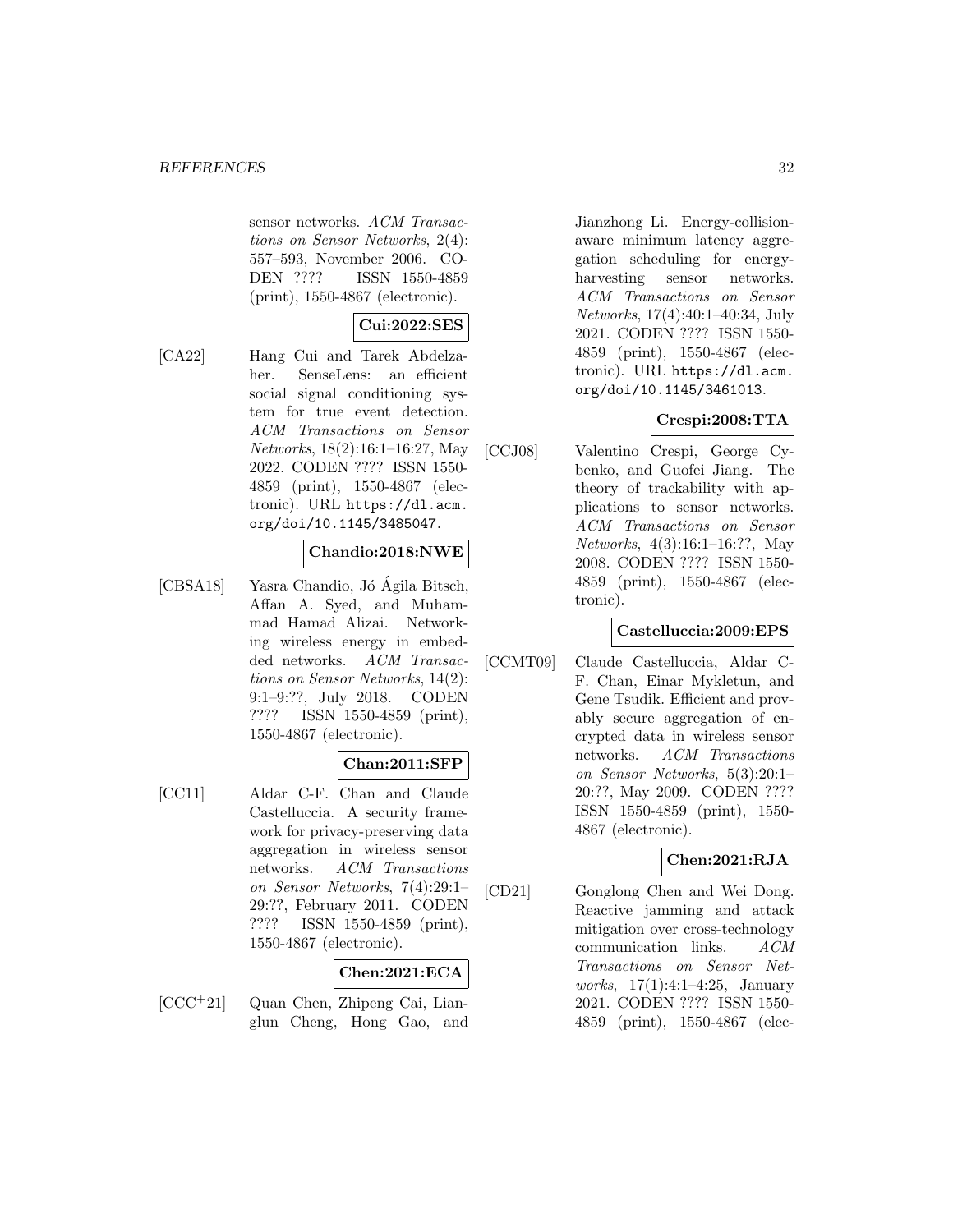tronic). URL https://dl.acm. org/doi/10.1145/3418210.

## **Cao:2012:ITM**

[CDGC12] Zhen Cao, Hui Deng, Zhi Guan, and Zhong Chen. Informationtheoretic modeling of false data filtering schemes in wireless sensor networks. ACM Transactions on Sensor Networks, 8(2):14:1– 14:??, March 2012. CODEN ???? ISSN 1550-4859 (print), 1550- 4867 (electronic).

### **Chitnis:2008:AML**

[CDR08] Laukik Chitnis, Alin Dobra, and Sanjay Ranka. Aggregation methods for large-scale sensor networks. ACM Transactions on Sensor Networks, 4(2):9:1– 9:??, March 2008. CODEN ???? ISSN 1550-4859 (print), 1550- 4867 (electronic).

#### **Cichon:2018:ACA**

[CG18] Jacek Cicho'n and Karol Gotfryd. Average counting via approximate histograms. ACM Transactions on Sensor Networks, 14(2):8:1–8:??, July 2018. CODEN ???? ISSN 1550-4859 (print), 1550-4867 (electronic).

## **Chen:2019:TPO**

[CGB<sup>+</sup>19] Yueyue Chen, Deke Guo, MD Zakirul Alam Bhuiyan, Ming Xu, Guojun Wang, and Pin Lv. Towards profit optimization during online participant selection in compressive mobile crowdsensing. ACM Transactions on Sensor Networks, 15(4): 38:1–38:??, October 2019. CO-DEN ???? ISSN 1550-4859 (print), 1550-4867 (electronic). URL https://dl.acm.org/ft\_ gateway.cfm?id=3342515.

## **Choi:2012:NFE**

[CGD12] Wook Choi, Giacomo Ghidini, and Sajal K. Das. A novel framework for energy-efficient data gathering with random coverage in wireless sensor networks. ACM Transactions on Sensor Networks, 8(4):36:1–36:??, September 2012. CODEN ???? ISSN 1550-4859 (print), 1550- 4867 (electronic).

## **Carbunar:2006:RCD**

[CGVC06] Bogdan Cărbunar, Ananth Grama, Jan Vitek, and Octavian Cărbunar. Redundancy and coverage detection in sensor networks. ACM Transactions on Sensor Networks, 2(1):94–128, February 2006. CODEN ???? ISSN 1550-4859 (print), 1550- 4867 (electronic).

#### **Chen:2013:LBC**

[CHN<sup>+</sup>13] Phoebus Chen, Kirak Hong, Nikhil Naikal, S. Shankar Sastry, Doug Tygar, Posu Yan, Allen Y. Yang, Lung-Chung Chang, Leon Lin, Simon Wang, Edgar Lobatón, Songhwai Oh, and Parvez Ahammad. A low-bandwidth camera sensor platform with applications in smart camera networks. ACM Transactions on Sensor Networks, 9(2):21:1– 21:??, March 2013. CODEN ????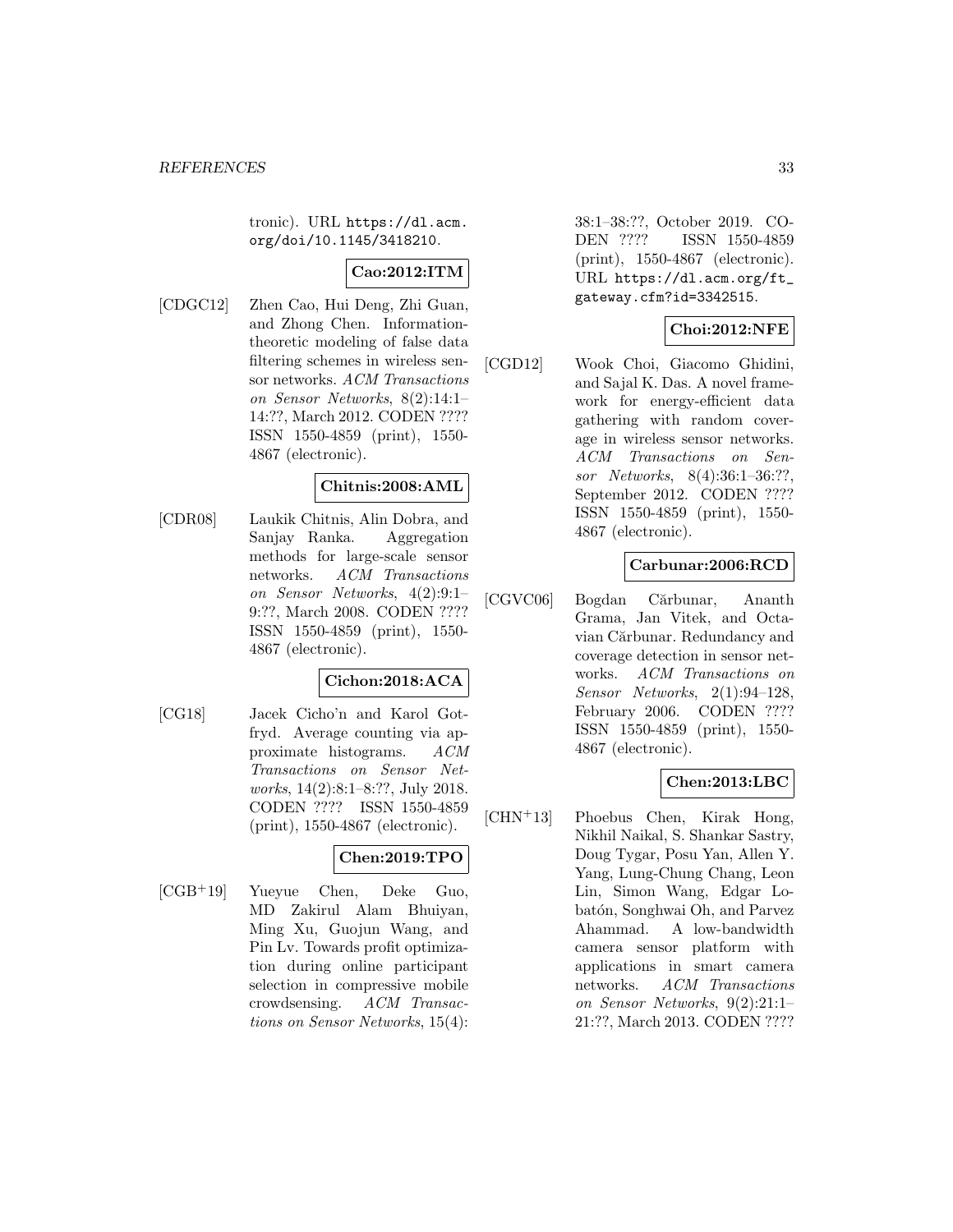ISSN 1550-4859 (print), 1550- 4867 (electronic).

#### **Cauchi:2018:MSB**

[CHSA18] Nathalie Cauchi, Khaza Anuarul Hoque, Marielle Stoelinga, and Alessandro Abate. Maintenance of smart buildings using fault trees. ACM Transactions on Sensor Networks, 14(3–4):28:1– 28:??, December 2018. CODEN ???? ISSN 1550-4859 (print), 1550-4867 (electronic).

# **Cheng:2020:ICU**

[CJL<sup>+</sup>20] Yushi Cheng, Xiaoyu Ji, Xiaopeng Li, Tianchen Zhang, Sharaf Malebary, Xianshan Qu, and Wenyuan Xu. Identifying child users via touchscreen interactions. ACM Transactions on Sensor Networks, 16 (4):35:1–35:25, October 2020. CODEN ???? ISSN 1550- 4859 (print), 1550-4867 (electronic). URL https://dl.acm. org/doi/10.1145/3403574.

# **Cai:2011:CSD**

[CJS11] Haiyan Cai, Xiaohua Jia, and Mo Sha. Critical sensor density for partial connectivity in large area wireless sensor networks. ACM Transactions on Sensor Networks, 7(4):35:1– 35:??, February 2011. CODEN ???? ISSN 1550-4859 (print), 1550-4867 (electronic).

#### **Cevher:2009:ASN**

[CK09] Volkan Cevher and Lance M. Kaplan. Acoustic sensor network design for position estimation.

ACM Transactions on Sensor Networks, 5(3):21:1–21:??, May 2009. CODEN ???? ISSN 1550- 4859 (print), 1550-4867 (electronic).

## **Chong:2013:SLP**

[CK13] Poh Kit Chong and Daeyoung Kim. Surface-level path loss modeling for sensor networks in flat and irregular terrain. ACM Transactions on Sensor Networks, 9(2):15:1–15:??, March 2013. CODEN ???? ISSN 1550- 4859 (print), 1550-4867 (electronic).

## **Chang:2019:PPN**

[CKHP19] Sang-Yoon Chang, Sristi Lakshmi Sravana Kumar, Yih-Chun Hu, and Younghee Park. Powerpositive networking: Wirelesscharging-based networking to protect energy against battery DoS attacks. ACM Transactions on Sensor Networks, 15(3): 27:1–27:??, August 2019. CO-DEN ???? ISSN 1550-4859 (print), 1550-4867 (electronic). URL https://dl.acm.org/ft\_ gateway.cfm?id=3317686.

#### **Chen:2009:SRP**

[CKL<sup>+</sup>09] Yingying Chen, Konstantinos Kleisouris, Xiaoyan Li, Wade Trappe, and Richard P. Martin. A security and robustness performance analysis of localization algorithms to signal strength attacks. ACM Transactions on Sensor Networks, 5(1):2:1–2:??, February 2009. CODEN ????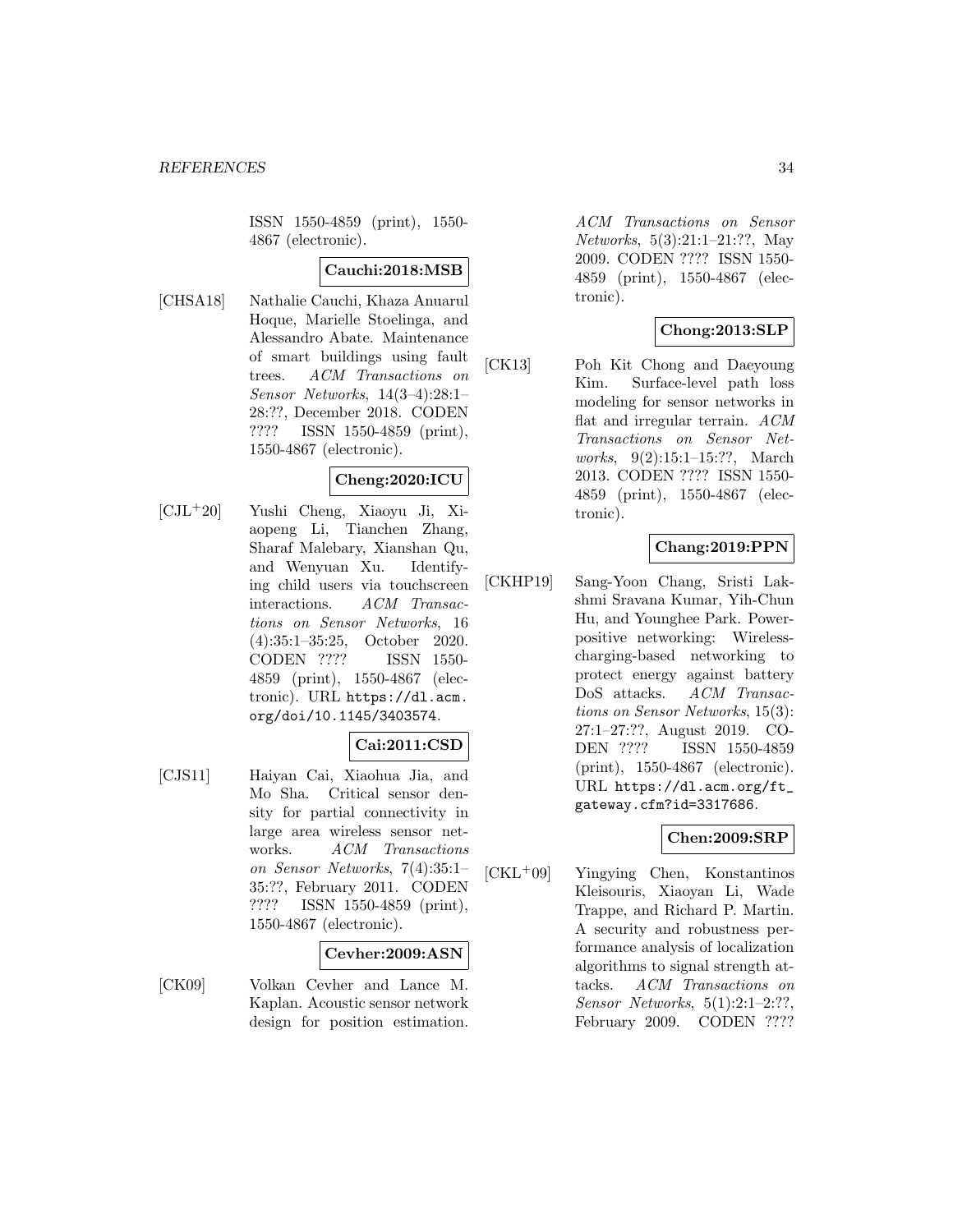ISSN 1550-4859 (print), 1550- 4867 (electronic).

## **Chen:2013:EET**

[CLH<sup>+</sup>13] Jiming Chen, Junkun Li, Shibo He, Tian He, Yu Gu, and Youxian Sun. On energy-efficient trap coverage in wireless sensor networks. ACM Transactions on Sensor Networks, 10(1):2:1–2:??, November 2013. CODEN ???? ISSN 1550-4859 (print), 1550- 4867 (electronic).

#### **Cucuringu:2012:SNL**

[CLS12] Mihai Cucuringu, Yaron Lipman, and Amit Singer. Sensor network localization by eigenvector synchronization over the Euclidean group. ACM Transactions on Sensor Networks, 8(3): 19:1–19:??, July 2012. CODEN ???? ISSN 1550-4859 (print), 1550-4867 (electronic).

## **Chang:2012:PRS**

[CLSW12] Shih-Ying Chang, Yue-Hsun Lin, Hung-Min Sun, and Mu-En Wu. Practical RSA signature scheme based on periodical rekeying for wireless sensor networks. ACM Transactions on Sensor Networks, 8(2):13:1– 13:??, March 2012. CODEN ???? ISSN 1550-4859 (print), 1550- 4867 (electronic).

## **Chen:2009:MGQ**

[CLX09] Ai Chen, Ten H. Lai, and Dong Xuan. Measuring and guaranteeing quality of barrier coverage for general belts with wireless sensors. ACM Transactions on Sensor Networks, 6(1):2:1– 2:??, December 2009. CODEN ???? ISSN 1550-4859 (print), 1550-4867 (electronic).

## **Chang:2021:DDL**

[CLX<sup>+</sup>21] Xiangmao Chang, Gangkai Li, Guoliang Xing, Kun Zhu, and Linlin Tu. DeepHeart: a deep learning approach for accurate heart rate estimation from PPG signals. ACM Transactions on Sensor Networks, 17 (2):14:1–14:18, June 2021. CO-DEN ???? ISSN 1550- 4859 (print), 1550-4867 (electronic). URL https://dl.acm. org/doi/10.1145/3441626.

## **Concas:2021:LCO**

[CML<sup>+</sup>21] Francesco Concas, Julien Mineraud, Eemil Lagerspetz, Samu Varjonen, Xiaoli Liu, Kai Puolamäki, Petteri Nurmi, and Sasu Tarkoma. Low-cost outdoor air quality monitoring and sensor calibration: a survey and critical analysis. ACM Transactions on Sensor Networks, 17 (2):20:1–20:44, June 2021. CO-DEN ???? ISSN 1550- 4859 (print), 1550-4867 (electronic). URL https://dl.acm. org/doi/10.1145/3446005.

#### **Chatterjea:2008:DSO**

[CNMH08] Supriyo Chatterjea, Tim Nieberg, Nirvana Meratnia, and Paul Havinga. A distributed and self-organizing scheduling algorithm for energy-efficient data aggregation in wireless sensor networks. ACM Transactions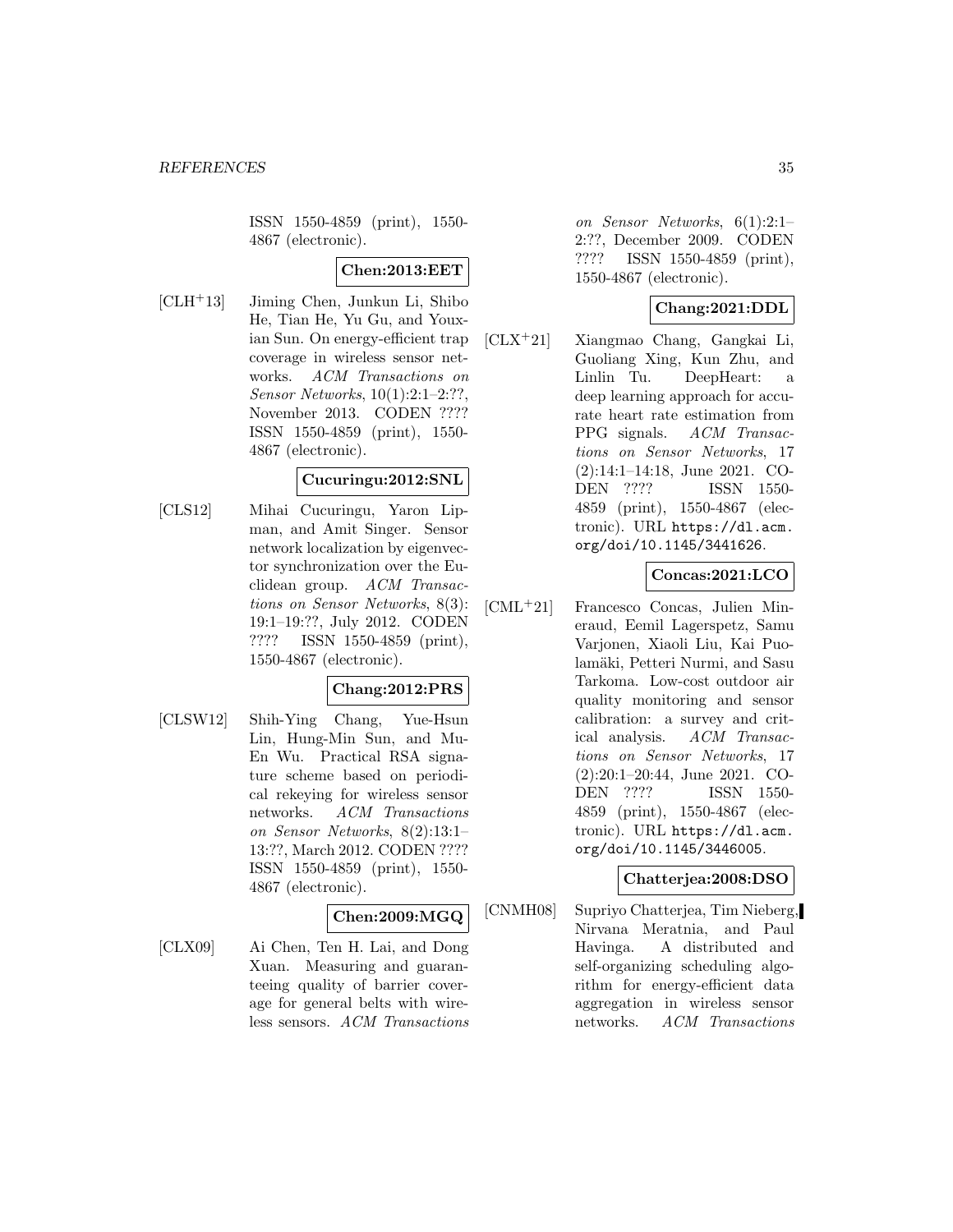on Sensor Networks, 4(4):20:1– 20:??, August 2008. CODEN ???? ISSN 1550-4859 (print), 1550-4867 (electronic).

# **Choi:2016:DIM**

[COP<sup>+</sup>16] Woohyeok Choi, Jeungmin Oh, Taiwoo Park, Seongjun Kang, Miri Moon, Uichin Lee, Inseok Hwang, Darren Edge, and Junehwa Song. Designing interactive multiswimmer exergames: a case study. ACM Transactions on Sensor Networks, 12(3):17:1– 17:??, August 2016. CODEN ???? ISSN 1550-4859 (print), 1550-4867 (electronic).

#### **Cardell-Oliver:2019:BAC**

[COS19] Rachel Cardell-Oliver and Chayan Sarkar. BuildSense: Accurate, cost-aware, fault-tolerant monitoring with minimal sensor infrastructure. ACM Transactions on Sensor Networks, 15(3): 36:1–36:??, August 2019. CO-DEN ???? ISSN 1550-4859 (print), 1550-4867 (electronic). URL https://dl.acm.org/ft\_ gateway.cfm?id=3341171.

#### **Corbalan:2020:UWC**

[CP20] Pablo Corbalán and Gian Pietro Picco. Ultra-wideband concurrent ranging. ACM Transactions on Sensor Networks, 16 (4):41:1–41:41, October 2020. CODEN ???? ISSN 1550- 4859 (print), 1550-4867 (electronic). URL https://dl.acm. org/doi/10.1145/3409477.

## **Costa:2006:DWM**

[CPH06] Jose A. Costa, Neal Patwari, and Alfred O. Hero III. Distributed weighted-multidimensional scaling for node localization in sensor networks. ACM Transactions on Sensor Networks, 2(1): 39–64, February 2006. CODEN ???? ISSN 1550-4859 (print), 1550-4867 (electronic).

## **Chiariotti:2020:GTA**

[CPL<sup>+</sup>20] Federico Chiariotti, Chiara Pielli, Nicola Laurenti, Andrea Zanella, and Michele Zorzi. A game-theoretic analysis of energy-depleting jamming attacks with a learning counterstrategy. ACM Transactions on Sensor Networks, 16(1):6:1– 6:25, February 2020. CO-DEN ???? ISSN 1550-4859 (print), 1550-4867 (electronic). URL https://dl.acm.org/ doi/abs/10.1145/3365838.

## **Chen:2017:DEM**

[CPP<sup>+</sup>17] Xinlei Chen, Aveek Purohit, Shijia Pan, Carlos Ruiz, Jun Han, Zheng Sun, Frank Mokaya, Patric Tague, and Pei Zhang. Design experiences in minimalistic flying sensor node platform through SensorFly. ACM Transactions on Sensor Networks, 13 (4):33:1–33:??, December 2017. CODEN ???? ISSN 1550-4859 (print), 1550-4867 (electronic).

## **Chang:2020:ISS**

[CPX<sup>+</sup>20] Xiangmao Chang, Cheng Peng, Guoliang Xing, Tian Hao,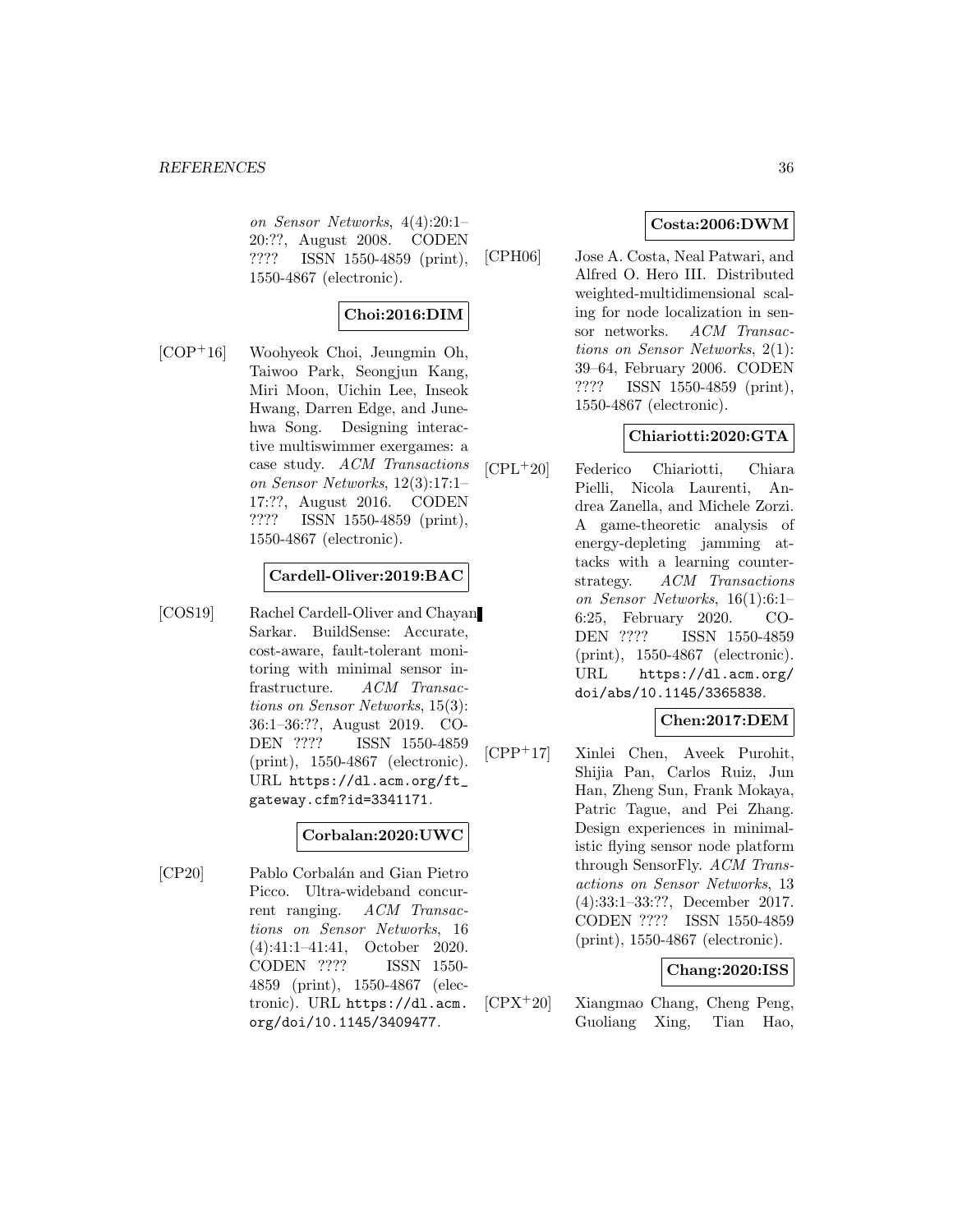and Gang Zhou. iSleep: a smartphone system for unobtrusive sleep quality monitoring. ACM Transactions on Sensor Networks, 16(3):27:1– 27:32, August 2020. CO-DEN ???? ISSN 1550-4859 (print), 1550-4867 (electronic). URL https://dl.acm.org/ doi/abs/10.1145/3392049.

# **Chen:2021:RND**

[CQDW21] Ning Chen, Tie Qiu, Mahmoud Daneshmand, and Dapeng Oliver Wu. Robust networking: Dynamic topology evolution learning for Internet of Things. ACM Transactions on Sensor Networks, 17(3):28:1–28:23, June 2021. CODEN ???? ISSN 1550- 4859 (print), 1550-4867 (electronic). URL https://dl.acm. org/doi/10.1145/3446937.

#### **Cheng:2007:CBP**

[CRW07] Maggie X. Cheng, Lu Ruan, and Weili Wu. Coverage breach problems in bandwidth-constrained sensor networks. ACM Transactions on Sensor Networks, 3(2): 12:1–12:??, June 2007. CODEN ???? ISSN 1550-4859 (print), 1550-4867 (electronic).

# **Chin:2010:ILL**

[CRY<sup>+</sup>10] Jren-Chit Chin, Nageswara S. V. Rao, David K. Y. Yau, Mallikarjun Shankar, Yong Yang, Jennifer C. Hou, Srinivasagopalan Srivathsan, and Sitharama Iyengar. Identification of low-level point radioactive sources using a sensor network. ACM Transactions on Sensor Networks, 7 (3):21:1–21:??, September 2010. CODEN ???? ISSN 1550-4859 (print), 1550-4867 (electronic).

# **Chen:2020:HDC**

[CRZ<sup>+</sup>20] Xinlei Chen, Carlos Ruiz, Sihan Zeng, Liyao Gao, Aveek Purohit, Stefano Carpin, and Pei Zhang. H-DrunkWalk: Collaborative and adaptive navigation for heterogeneous MAV swarm. ACM Transactions on Sensor Networks, 16(2): 20:1–20:27, April 2020. CO-DEN ???? ISSN 1550-4859 (print), 1550-4867 (electronic). URL https://dl.acm.org/ doi/abs/10.1145/3382094.

# **Cheong:2017:AKK**

[CS17] Se-Hang Cheong and Yain-Whar Si. Accelerating the Kamada– Kawai algorithm for boundary detection in a mobile ad hoc network. ACM Transactions on Sensor Networks, 13(1):3:1–3:??, February 2017. CODEN ???? ISSN 1550-4859 (print), 1550- 4867 (electronic).

# **Cheong:2018:BND**

[CS18] Se-Hang Cheong and Yain-Whar Si. Boundary node detection and unfolding of complex non-convex ad hoc networks. ACM Transactions on Sensor Networks, 14(1): 1:1–1:??, March 2018. CODEN ???? ISSN 1550-4859 (print), 1550-4867 (electronic).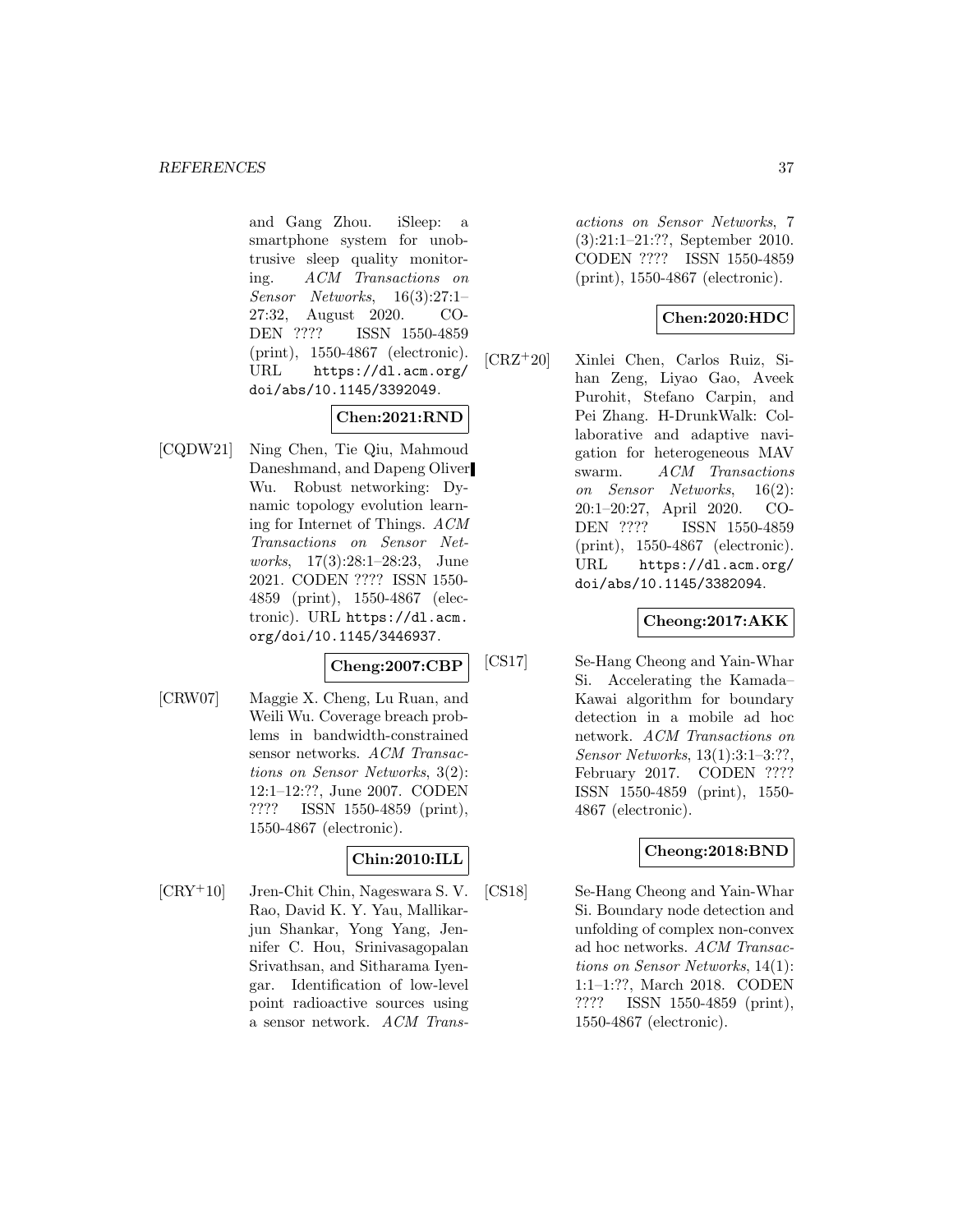#### **Chakrabarti:2006:CPO**

[CSA06] Arnab Chakrabarti, Ashutosh Sabharwal, and Behnaam Aazhang. Communication power optimization in a sensor network with a path-constrained mobile observer. ACM Transactions on Sensor Networks, 2(3):297–324, August 2006. CODEN ???? ISSN 1550-4859 (print), 1550- 4867 (electronic).

# **Chen:2019:BLS**

[CT19] Kongyang Chen and Guang Tan. BikeGPS: Localizing shared bikes in street canyons with low-level GPS cooperation. ACM Transactions on Sensor Networks, 15(4):45:1–45:??, October 2019. CODEN ???? ISSN 1550-4859 (print), 1550-4867 (electronic). URL https://dl. acm.org/ft\_gateway.cfm?id= 3343857.

#### **Chen:2015:SSH**

[CTW<sup>+</sup>15] Jinzhu Chen, Rui Tan, Yu Wang, Guoliang Xing, Xiaorui Wang, Xiaodong Wang, Bill Punch, and Dirk Colbry. A sensor system for high-fidelity temperature distribution forecasting in data centers. ACM Transactions on Sensor Networks, 11(2):30:1–30:??, February 2015. CODEN ???? ISSN 1550-4859 (print), 1550- 4867 (electronic).

#### **Cuevas:2013:SDS**

[CUdVY13] Ángel Cuevas, Manuel Urueña, Gustavo de Veciana, and Aditya Yadav. STARR-DCS: Spatiotemporal adaptation of random

replication for data-centric storage. ACM Transactions on Sensor Networks, 10(1):14:1–14:??, November 2013. CODEN ???? ISSN 1550-4859 (print), 1550- 4867 (electronic).

# **Cheng:2009:DAN**

[CVY09] Bing Hwa Cheng, Lieven Vandenberghe, and Kung Yao. Distributed algorithm for node localization in wireless ad-hoc networks. ACM Transactions on Sensor Networks, 6(1):8:1–8:??, December 2009. CODEN ???? ISSN 1550-4859 (print), 1550- 4867 (electronic).

# **Cai:2022:WTR**

[CWS<sup>+</sup>22] Haofan Cai, Ge Wang, Xiaofeng Shi, Junjie Xie, Minmei Wang, Chen Qian, and Shigang Chen. When tags 'read' each other: Enabling low-cost and convenient tag mutual identification. ACM Transactions on Sensor Networks, 18(2):22:1–22:22, May 2022. CODEN ???? ISSN 1550- 4859 (print), 1550-4867 (electronic). URL https://dl.acm. org/doi/10.1145/3494541.

## **Chen:2015:RMR**

[CWY<sup>+</sup>15] Li Chen, Jeremy Warner, Pak Lam Yung, Dawei Zhou, Wendi Heinzelman, Ilker Demirkol, Ufuk Muncuk, Kaushik Chowdhury, and Stefano Basagni. REACH 2-Mote: a rangeextending passive wake-up wireless sensor node. ACM Transactions on Sensor Networks, 11 (4):64:1–64:??, December 2015.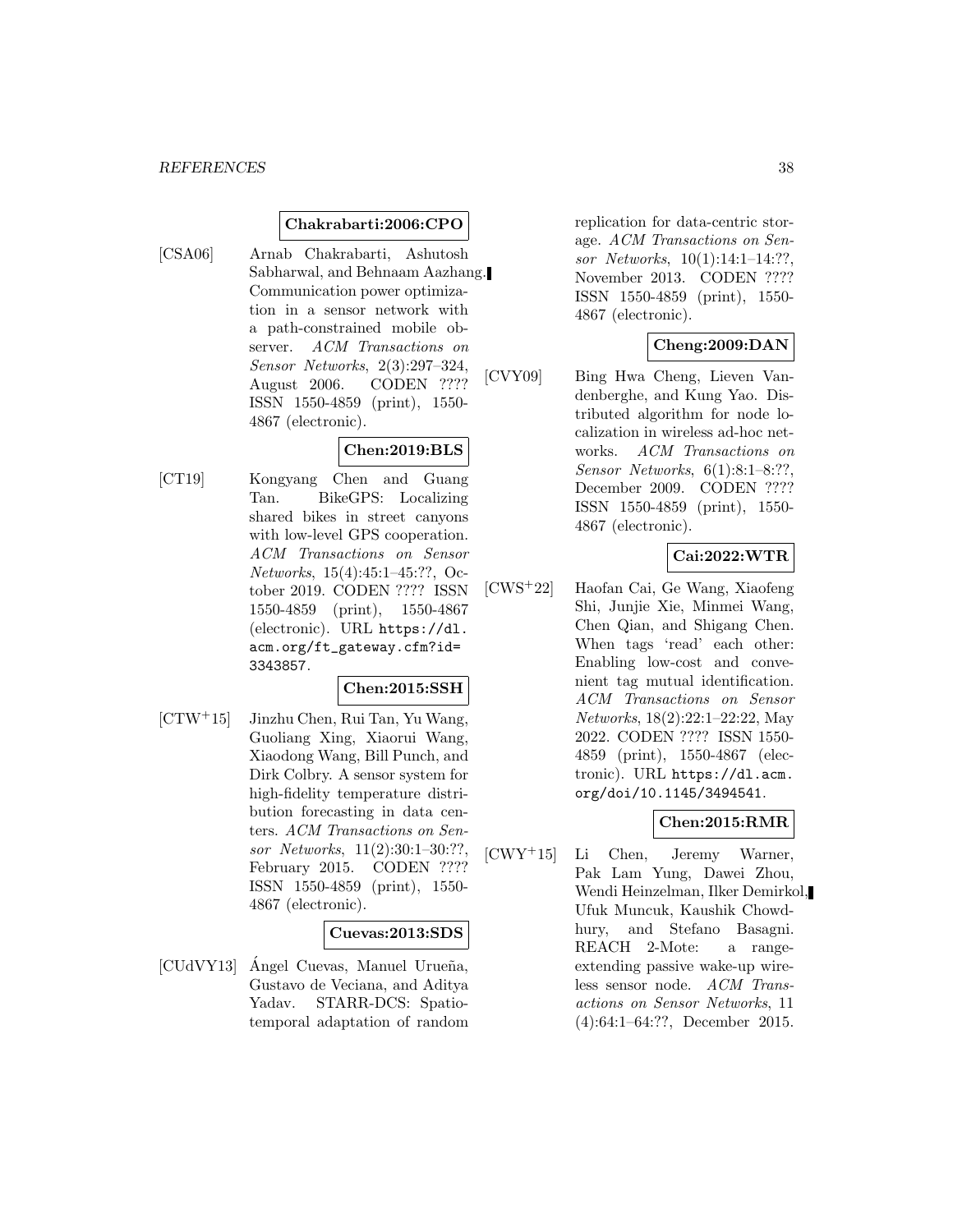CODEN ???? ISSN 1550-4859 (print), 1550-4867 (electronic).

# **Carbunar:2010:QPW**

[CYS<sup>+</sup>10] Bogdan Carbunar, Yang Yu, Weidong Shi, Michael Pearce, and Venu Vasudevan. Query privacy in wireless sensor networks. ACM Transactions on Sensor Networks, 6(2):14:1– 14:??, February 2010. CODEN ???? ISSN 1550-4859 (print), 1550-4867 (electronic).

# **Dong:2010:SRV**

[DABNR10] Jing Dong, Kurt E. Ackermann, Brett Bavar, and Cristina Nita-Rotaru. Secure and robust virtual coordinate system in wireless sensor networks. ACM Transactions on Sensor Networks, 6(4):29:1–29:??, July 2010. CODEN ???? ISSN 1550- 4859 (print), 1550-4867 (electronic).

### **Doudou:2016:GTF**

[DBOD<sup>+</sup>16] Messaoud Doudou, Jose M. Barcelo-Ordinas, Djamel Djenouri, Jorge Garcia-Vidal, Abdelmadjid Bouabdallah, and Nadjib Badache. Game theory framework for MAC parameter optimization in energydelay constrained sensor networks. ACM Transactions on Sensor Networks, 12(2):10:1– 10:??, May 2016. CODEN ???? ISSN 1550-4859 (print), 1550- 4867 (electronic).

# **Dong:2015:ORC**

[DCBL15] Wei Dong, Chun Chen, Jiajun Bu, and Wen Liu. Optimizing relocatable code for efficient software update in networked embedded systems. ACM Transactions on Sensor Networks, 11(2): 22:1–22:??, February 2015. CO-DEN ???? ISSN 1550-4859 (print), 1550-4867 (electronic).

# **Dietrich:2009:LWS**

[DD09] Isabel Dietrich and Falko Dressler. On the lifetime of wireless sensor networks. ACM Transactions on Sensor Networks, 5(1):5:1–5:??, February 2009. CODEN ???? ISSN 1550- 4859 (print), 1550-4867 (electronic).

#### **Dereszynski:2011:SMD**

[DD11] Ethan W. Dereszynski and Thomas G. Dietterich. Spatiotemporal models for dataanomaly detection in dynamic environmental monitoring campaigns. ACM Transactions on Sensor Networks, 8(1):3:1–3:??, August 2011. CODEN ???? ISSN 1550-4859 (print), 1550- 4867 (electronic).

#### **DiFrancesco:2011:DCW**

[DDA11] Mario Di Francesco, Sajal K. Das, and Giuseppe Anastasi. Data collection in wireless sensor networks with mobile elements: a survey. ACM Transactions on Sensor Networks, 8(1): 7:1–7:??, August 2011. CODEN ???? ISSN 1550-4859 (print), 1550-4867 (electronic).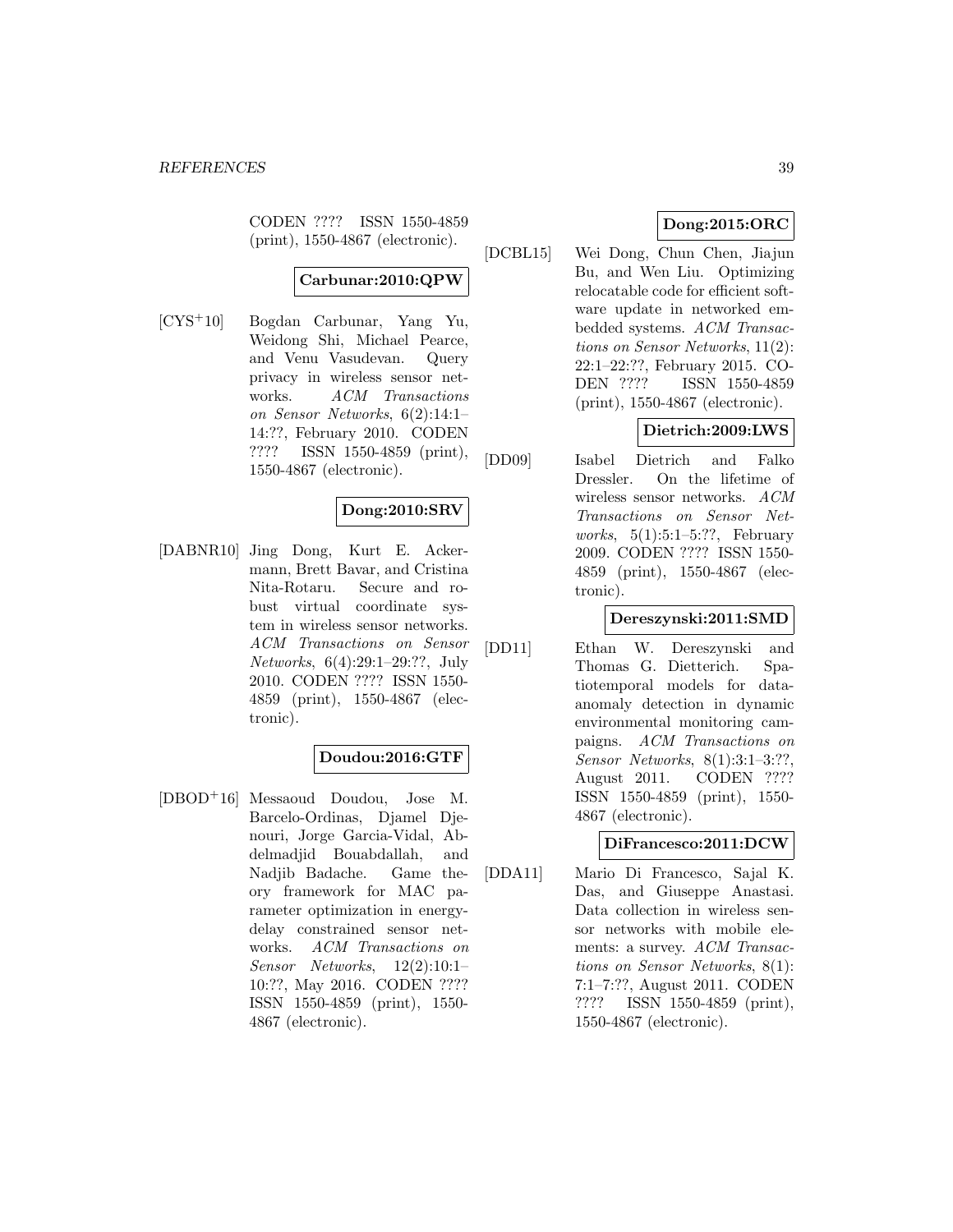## **Dutta:2012:MVE**

[DDHC<sup>+</sup>12] Prabal Dutta, Stephen Dawson-Haggerty, Yin Chen, Chieh-Jan Mike Liang, and Andreas Terzis. A-MAC: a versatile and efficient receiver-initiated link layer for low-power wireless. ACM Transactions on Sensor Networks, 8(4):30:1–30:??, September 2012. CODEN ???? ISSN 1550-4859 (print), 1550- 4867 (electronic).

#### **Dyo:2012:WDD**

[DEM<sup>+</sup>12] Vladimir Dyo, Stephen A. Ellwood, David W. Macdonald, Andrew Markham, Niki Trigoni, Ricklef Wohlers, Cecilia Mascolo, Bence Pásztor, Salvatore Scellato, and Kharsim Yousef. WILDSENSING: Design and deployment of a sustainable sensor network for wildlife monitoring. ACM Transactions on Sensor Networks, 8(4):29:1–29:??, September 2012. CODEN ???? ISSN 1550-4859 (print), 1550- 4867 (electronic).

# **Deng:2009:MDF**

[Den09] Jing Deng. Multihop/Direct Forwarding (MDF) for static wireless sensor networks. ACM Transactions on Sensor Networks, 5(4):35:1–35:??, November 2009. CODEN ???? ISSN 1550-4859 (print), 1550-4867 (electronic).

## **Dong:2016:THR**

[DGS16] Jie Dong, Yu Ge, and David B. Smith. Two-hop relay-assisted cooperative communication in wireless body area networks: an empirical study. ACM Transactions on Sensor Networks, 12 (4):32:1–32:??, November 2016. CODEN ???? ISSN 1550-4859 (print), 1550-4867 (electronic).

### **Donmez:2014:APC**

[DIE14] Mehmet Yunus Donmez, Sinan Isik, and Cem Ersoy. Analysis of a prioritized contention model for multimedia wireless sensor networks. ACM Transactions on Sensor Networks, 10(2):36:1– 36:??, January 2014. CODEN ???? ISSN 1550-4859 (print), 1550-4867 (electronic).

### **Djidjev:2010:AAC**

[Dji10] Hristo N. Djidjev. Approximation algorithms for computing minimum exposure paths in a sensor field. ACM Transactions on Sensor Networks, 7(3):23:1– 23:??, September 2010. CODEN ???? ISSN 1550-4859 (print), 1550-4867 (electronic).

#### **De:2009:DAM**

[DLD09] Pradip De, Yonghe Liu, and Sajal K. Das. Deploymentaware modeling of node compromise spread in wireless sensor networks using epidemic theory. ACM Transactions on Sensor Networks, 5(3):23:1–23:??, May 2009. CODEN ???? ISSN 1550- 4859 (print), 1550-4867 (electronic).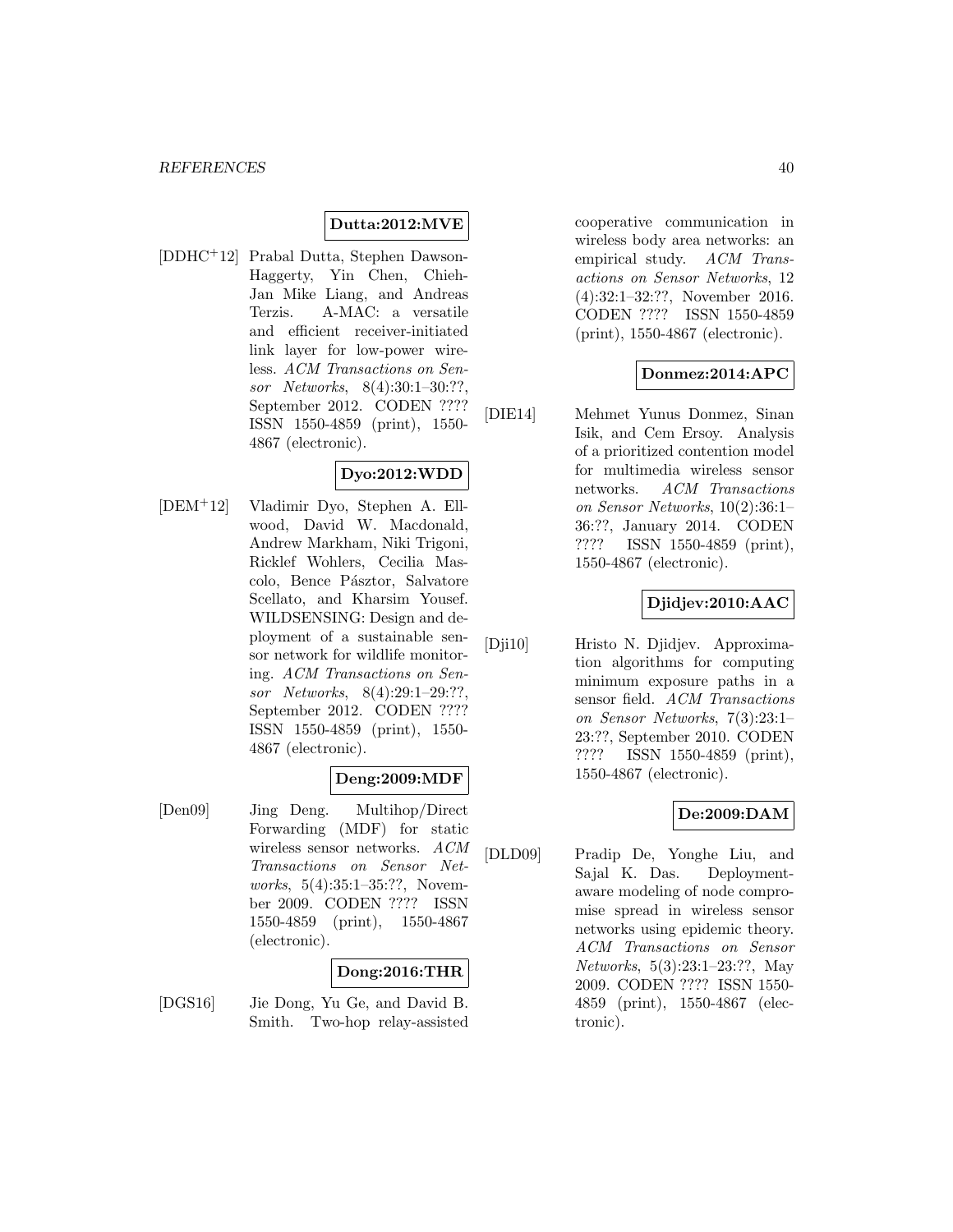#### **Dong:2021:THS**

[DLG<sup>+</sup>21] Wei Dong, Borui Li, Gaoyang Guan, Zhihao Cheng, Jiadong Zhang, and Yi Gao. TinyLink: a holistic system for rapid development of IoT applications. ACM Transactions on Sensor Networks, 17(1):2:1–2:29, January 2021. CODEN ???? ISSN 1550- 4859 (print), 1550-4867 (electronic). URL https://dl.acm. org/doi/10.1145/3412366.

#### **deLeo:2014:MVS**

[dLM14] Carter de Leo and B. S. Manjunath. Multicamera video summarization and anomaly detection from activity motifs. ACM Transactions on Sensor Networks, 10(2):27:1–27:??, January 2014. CODEN ???? ISSN 1550- 4859 (print), 1550-4867 (electronic).

#### **Dressler:2016:MBW**

[DML<sup>+</sup>16] Falko Dressler, Margit Mutschlechner, Bijun Li, Rüdiger Kapitza, Simon Ripperger, Christopher Eibel, Benedict Herzog, Timo Hönig, and Wolfgang Schröder-Preikschat. Monitoring bats in the wild: On using erasure codes for energy-efficient wireless sensor networks. ACM Transactions on Sensor Networks, 12(1): 7:1–7:??, March 2016. CODEN ???? ISSN 1550-4859 (print), 1550-4867 (electronic).

#### **Demetri:2019:LLA**

[DPB19] Silvia Demetri, Gian Pietro Picco, and Lorenzo Bruzzone.

LaPS: LiDAR-assisted placement of wireless sensor networks in forests. ACM Transactions on Sensor Networks, 15 (2):17:1–17:??, April 2019. CO-DEN ???? ISSN 1550-4859 (print), 1550-4867 (electronic). URL https://dl.acm.org/ft\_ gateway.cfm?id=3293500.

#### **Devarajan:2006:DMC**

[DRC06] Dhanya Devarajan, Richard J. Radke, and Haeyong Chung. Distributed metric calibration of ad hoc camera networks. ACM Transactions on Sensor Networks, 2(3):380–403, August 2006. CODEN ???? ISSN 1550- 4859 (print), 1550-4867 (electronic).

## **Dezfouli:2017:RRT**

[DRC17] Behnam Dezfouli, Marjan Radi, and Octav Chipara. REWIMO: a real-time and reliable lowpower wireless mobile network. ACM Transactions on Sensor Networks, 13(3):17:1–17:??, September 2017. CODEN ???? ISSN 1550-4859 (print), 1550- 4867 (electronic).

# **Dezfouli:2014:CEM**

[DRW<sup>+</sup>14] Behnam Dezfouli, Marjan Radi, Kamin Whitehouse, Shukor Abd Razak, and Hwee-Pink Tan. CAMA: Efficient modeling of the capture effect for low-power wireless networks. ACM Transactions on Sensor Networks, 11(1):20:1–20:??, August 2014. CODEN ???? ISSN 1550-4859 (print), 1550-4867 (electronic).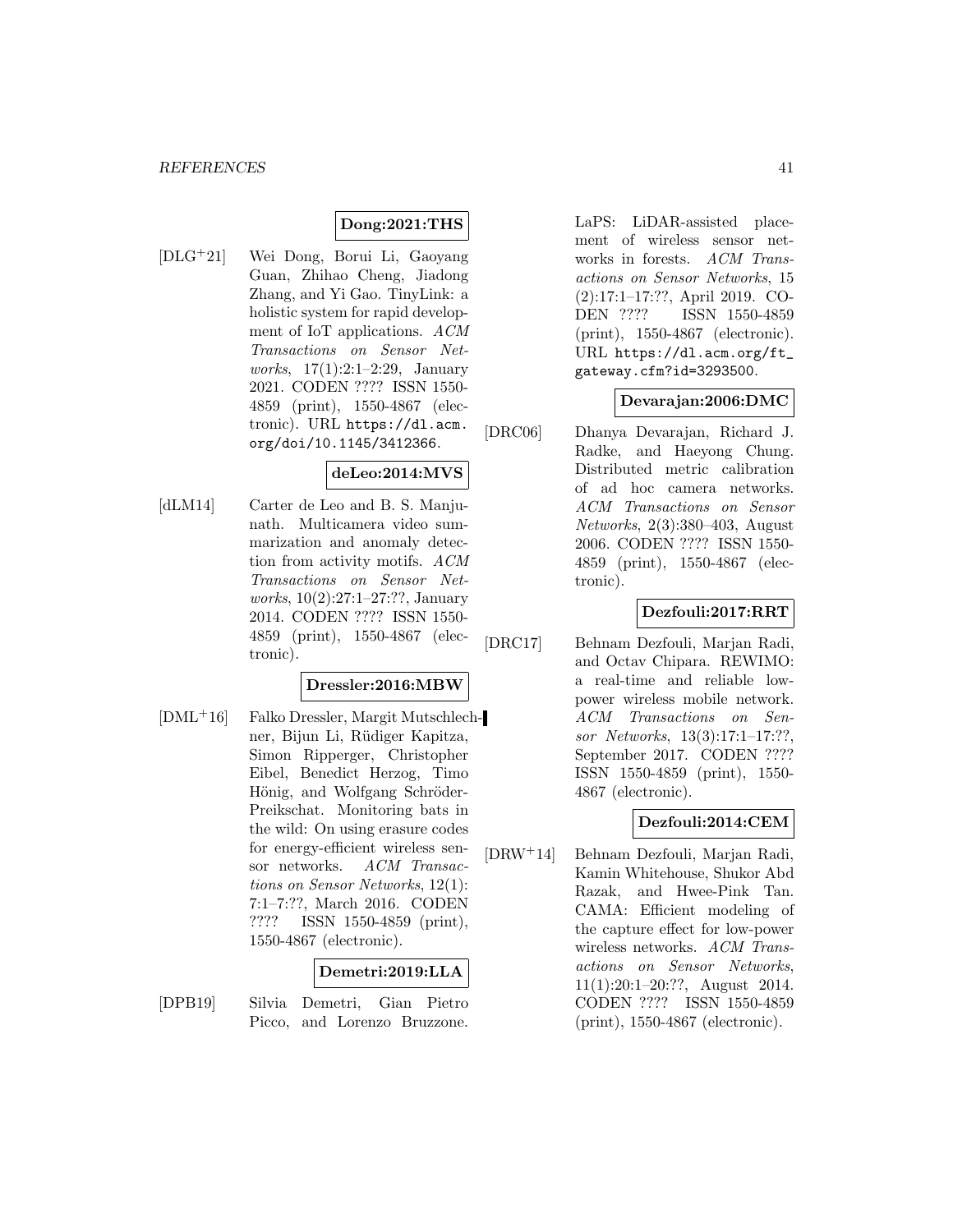# **Dimri:2020:BUB**

[DSA<sup>+</sup>20] Anuj Dimri, Harsimran Singh, Naveen Aggarwal, Bhaskaran Raman, K. K. Ramakrishnan, and Divya Bansal. BaroSense: Using barometer for road traffic congestion detection and path estimation with crowdsourcing. ACM Transactions on Sensor Networks, 16(1):4:1– 4:24, February 2020. CO-DEN ???? ISSN 1550-4859 (print), 1550-4867 (electronic). URL https://dl.acm.org/ doi/abs/10.1145/3364697.

#### **Dong:2016:SOC**

[DSH16] Jie Dong, David B. Smith, and Leif W. Hanlen. Socially optimal coexistence of wireless body area networks enabled by a noncooperative game. ACM Transactions on Sensor Networks, 12 (4):26:1–26:??, November 2016. CODEN ???? ISSN 1550-4859 (print), 1550-4867 (electronic).

## **Deligiannis:2014:PRW**

[DVS<sup>+</sup>14] Nikos Deligiannis, Frederik Verbist, Jürgen Slowack, Rik van de Walle, Peter Schelkens, and Adrian Munteanu. Progressively refined Wyner–Ziv video coding for visual sensors. ACM Transactions on Sensor Networks, 10(2):21:1–21:??, January 2014. CODEN ???? ISSN 1550- 4859 (print), 1550-4867 (electronic).

#### **Dong:2021:ESC**

[DXC<sup>+</sup>21] Liang Dong, Jingao Xu, Guoxuan Chi, Danyang Li, Xinglin

Zhang, Jianbo Li, Qiang Ma, and Zheng Yang. Enabling surveillance cameras to navigate. ACM Transactions on Sensor Networks, 17(4):35:1– 35:20, November 2021. CO-DEN ???? ISSN 1550- 4859 (print), 1550-4867 (electronic). URL https://dl.acm. org/doi/10.1145/3446633.

## **Du:2015:SPM**

[DXL<sup>+</sup>15] Wan Du, Zikun Xing, Mo Li, Bingsheng He, Lloyd Hock Chye Chua, and Haiyan Miao. Sensor placement and measurement of wind for water quality studies in urban reservoirs. ACM Transactions on Sensor Networks, 11(3): 41:1–41:??, February 2015. CO-DEN ???? ISSN 1550-4859 (print), 1550-4867 (electronic).

#### **Ebrahimi:2015:NCA**

[EA15] Dariush Ebrahimi and Chadi Assi. Network coding-aware compressive data gathering for energy-efficient wireless sensor networks. ACM Transactions on Sensor Networks, 11(4):61:1– 61:??, December 2015. CODEN ???? ISSN 1550-4859 (print), 1550-4867 (electronic).

#### **Erickson:2014:OMP**

[ECPC14] Varick L. Erickson, Miguel Á. Carreira-Perpiñán, and Alberto E. Cerpa. Occupancy modeling and prediction for building energy management. ACM Transactions on Sensor Networks, 10(3):42:1–42:??, April 2014. CODEN ???? ISSN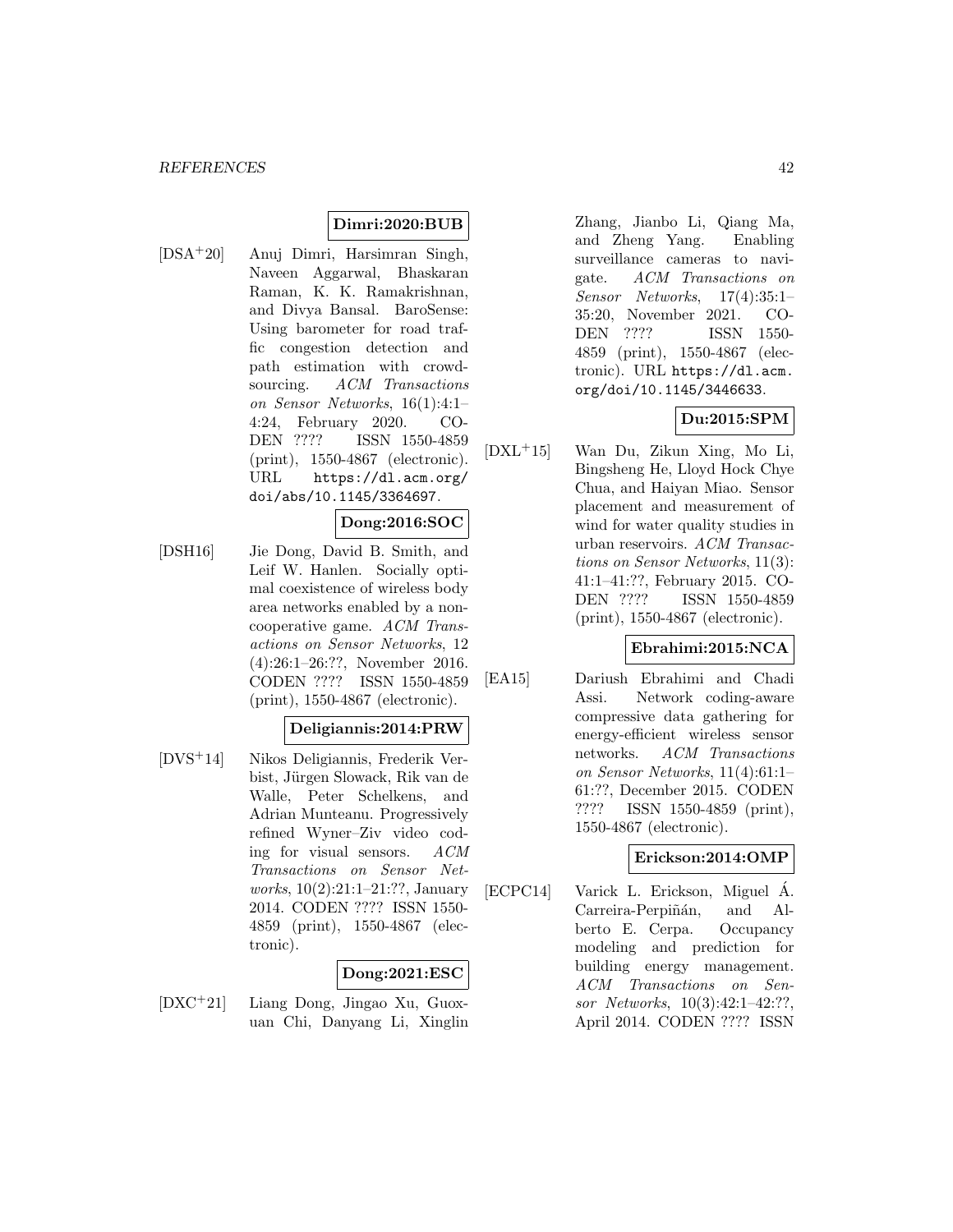1550-4859 (print), 1550-4867 (electronic).

#### **Efrat:2010:FDA**

[EFI<sup>+</sup>10] Alon Efrat, David Forrester, Anand Iyer, Stephen G. Kobourov, Cesim Erten, and Ozan Kilic. Force-directed approaches to sensor localization. ACM Transactions on Sensor Networks, 7 (3):27:1–27:??, September 2010. CODEN ???? ISSN 1550-4859 (print), 1550-4867 (electronic).

# **Ercan:2013:OTP**

[EGG13] Ali O. Ercan, Abbas El Gamal, and Leonidas J. Guibas. Object tracking in the presence of occlusions using multiple cameras: a sensor network approach. ACM Transactions on Sensor Networks, 9(2):16:1–16:??, March 2013. CODEN ???? ISSN 1550- 4859 (print), 1550-4867 (electronic).

#### **Edara:2008:ANP**

[ELR08] Pavan Edara, Ashwin Limaye, and Krithi Ramamritham. Asynchronous in-network prediction: Efficient aggregation in sensor networks. ACM Transactions on Sensor Networks, 4(4): 25:1–25:??, August 2008. CO-DEN ???? ISSN 1550-4859 (print), 1550-4867 (electronic).

#### **Esterle:2014:SEV**

[ELYR14] Lukas Esterle, Peter R. Lewis, Xin Yao, and Bernhard Rinner. Socio-economic vision graph generation and handover in distributed smart camera networks.

ACM Transactions on Sensor Networks, 10(2):20:1–20:??, January 2014. CODEN ???? ISSN 1550-4859 (print), 1550- 4867 (electronic).

#### **Eswaran:2012:UBB**

[EMBP12] Sharanya Eswaran, Archan Misra, Flavio Bergamaschi, and Thomas La Porta. Utilitybased bandwidth adaptation in mission-oriented wireless sensor networks. ACM Transactions on Sensor Networks, 8(2):17:1– 17:??, March 2012. CODEN ???? ISSN 1550-4859 (print), 1550- 4867 (electronic).

### **Eisenman:2009:BMS**

[EML<sup>+</sup>09] Shane B. Eisenman, Emiliano Miluzzo, Nicholas D. Lane, Ronald A. Peterson, Gahng-Seop Ahn, and Andrew T. Campbell. BikeNet: a mobile sensing system for cyclist experience mapping. ACM Transactions on Sensor Networks, 6(1): 6:1–6:??, December 2009. CO-DEN ???? ISSN 1550-4859 (print), 1550-4867 (electronic).

# **Eslami:2013:RFW**

[ENPNF13] Ali Eslami, Mohammad Nekoui, Hossein Pishro-Nik, and Faramarz Fekri. Results on finite wireless sensor networks: Connectivity and coverage. ACM Transactions on Sensor Networks, 9(4):51:1-51:??, July 2013. CODEN ???? ISSN 1550- 4859 (print), 1550-4867 (electronic).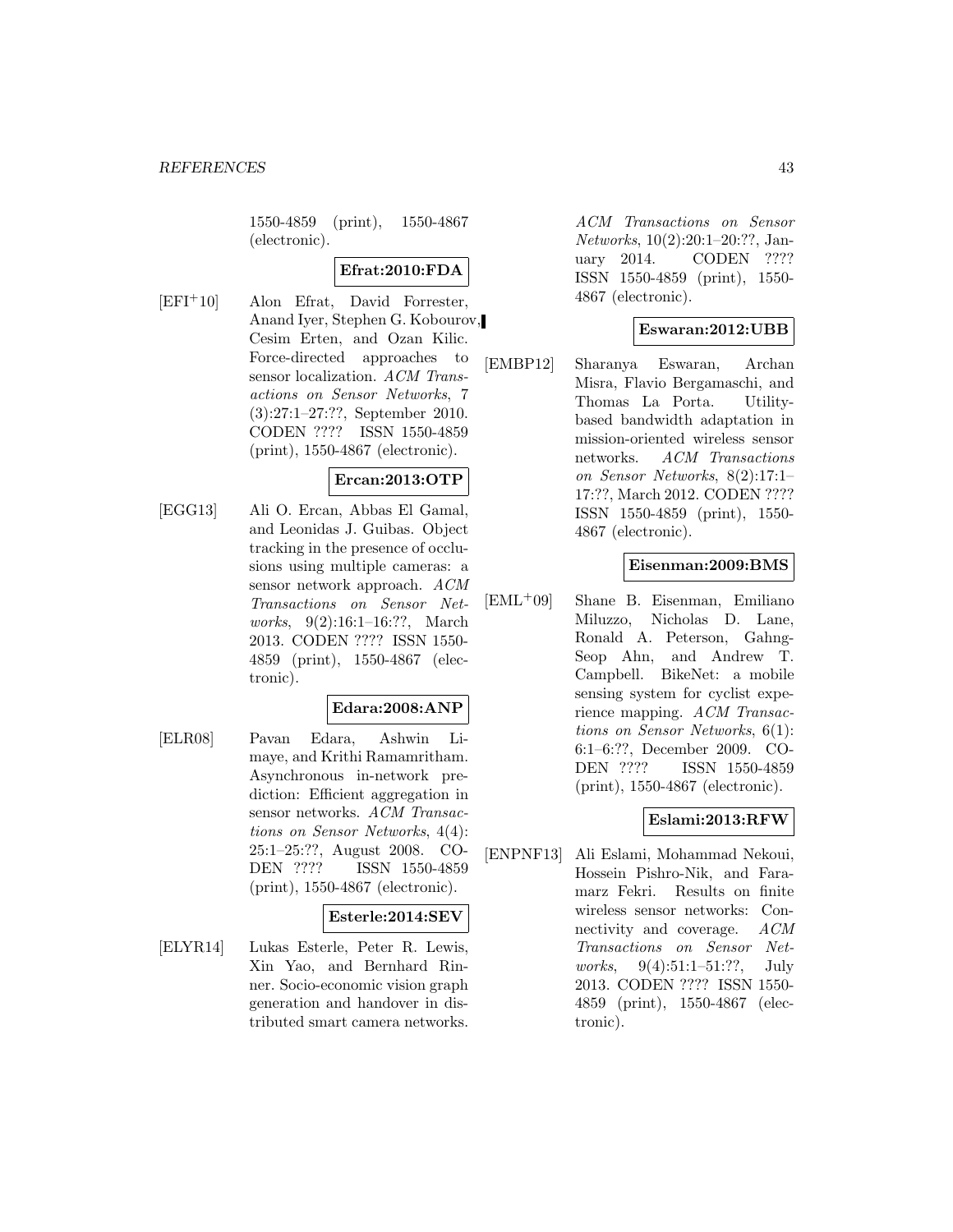# **Erdem:2012:EPH**

[ES12] Uğur Murat Erdem and Stan Sclaroff. Event prediction in a hybrid camera network. ACM Transactions on Sensor Networks, 8(2):16:1–16:??, March 2012. CODEN ???? ISSN 1550- 4859 (print), 1550-4867 (electronic).

#### **Emokpae:2014:SRB**

[EY14] Lloyd Emokpae and Mohamed Younis. Surface-reflection-based communication and localization in underwater sensor networks. ACM Transactions on Sensor Networks, 10(3):50:1– 50:??, April 2014. CODEN ???? ISSN 1550-4859 (print), 1550- 4867 (electronic).

#### **Fraternali:2020:AAC**

[FBAG20] Francesco Fraternali, Bharathan Balaji, Yuvraj Agarwal, and Rajesh K. Gupta. ACES: Automatic configuration of energy harvesting sensors with reinforcement learning. ACM Transactions on Sensor Networks, 16 (4):36:1–36:31, October 2020. CODEN ???? ISSN 1550- 4859 (print), 1550-4867 (electronic). URL https://dl.acm. org/doi/10.1145/3404191.

# **Fierro:2018:DAQ**

[FC18] Gabe Fierro and David E. Culler. Design and analysis of a query processor for Brick. ACM Transactions on Sensor Networks, 14(3–4):18:1–18:??, December 2018. CODEN ????

ISSN 1550-4859 (print), 1550- 4867 (electronic).

#### **Funke:2006:SID**

[FKMS06] Stefan Funke, Alexander Kesselman, Ulrich Meyer, and Michael Segal. A simple improved distributed algorithm for minimum CDS in unit disk graphs. ACM Transactions on Sensor Networks, 2(3):444–453, August 2006. CODEN ???? ISSN 1550- 4859 (print), 1550-4867 (electronic).

# **Fu:2013:TBE**

[FLFW13] Huai-Lei Fu, Phone Lin, Yuguang Fang, and Ting-Yu Wang. Trade-off between energy efficiency and report validity for mobile sensor networks. ACM Transactions on Sensor Networks, 9(4):49:1–49:??, July 2013. CODEN ???? ISSN 1550- 4859 (print), 1550-4867 (electronic).

#### **Feng:2013:EED**

[FLJ<sup>+</sup>13] Jing Feng, Yung-Hsiang Lu, Byunghoo Jung, Dimitrios Peroulis, and Y. Charlie Hu. Energy-efficient data dissemination using beamforming in wireless sensor networks. ACM Transactions on Sensor Networks, 9(3):31:1–31:??, May 2013. CODEN ???? ISSN 1550- 4859 (print), 1550-4867 (electronic).

#### **Fan:2014:BCS**

[FLS<sup>+</sup>14] Haosheng Fan, Minming Li, Xianwei Sun, Peng-Jun Wan, and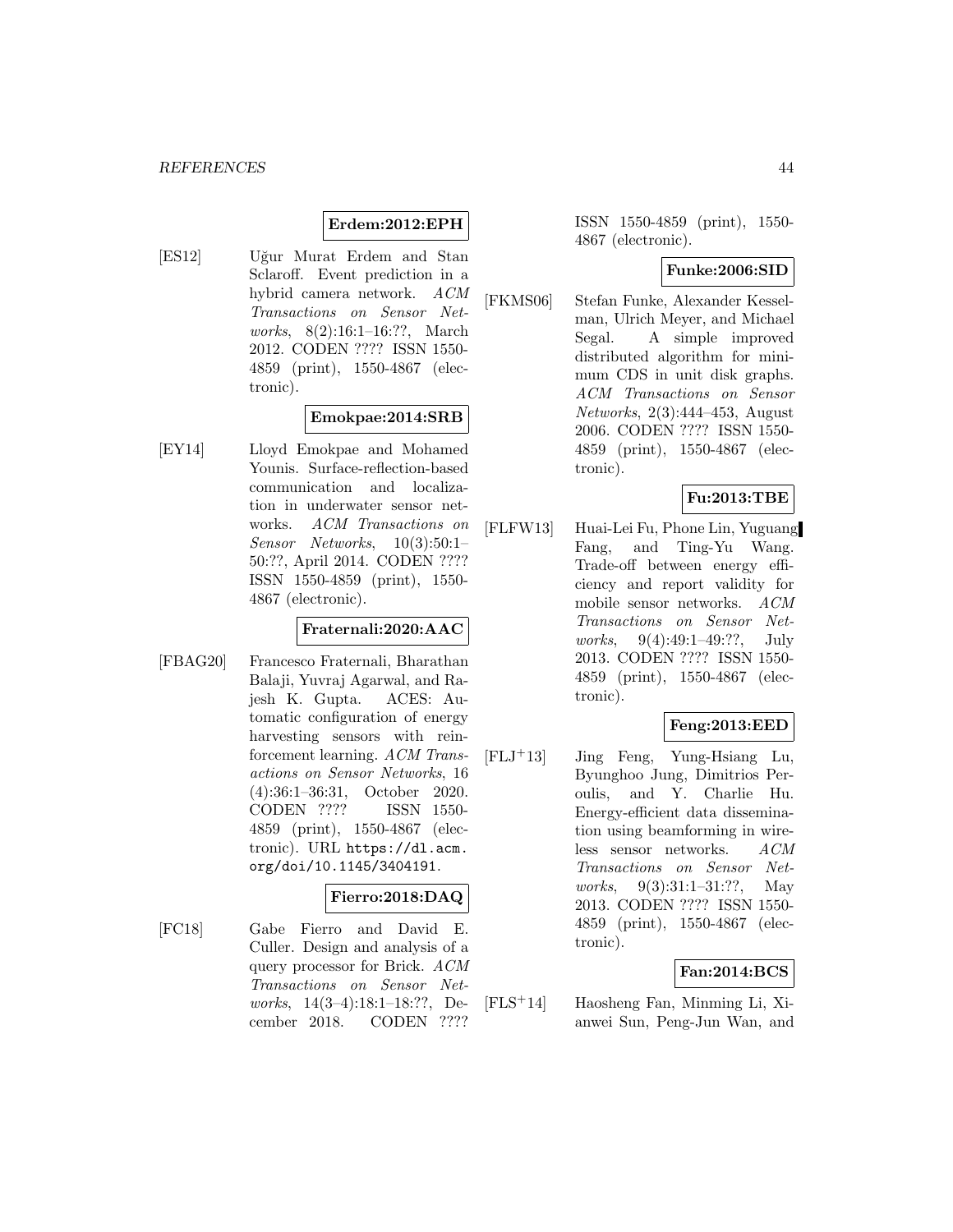Yingchao Zhao. Barrier coverage by sensors with adjustable ranges. ACM Transactions on Sensor Networks, 11(1):14:1– 14:??, August 2014. CODEN ???? ISSN 1550-4859 (print), 1550-4867 (electronic).

# **Fortuna:2015:FDC**

[FM15] Carolina Fortuna and Mihael Mohorcic. A framework for dynamic composition of communication services. ACM Transactions on Sensor Networks, 11(2): 32:1–32:??, February 2015. CO-DEN ???? ISSN 1550-4859 (print), 1550-4867 (electronic).

### **Fierro:2020:MOT**

[FPA<sup>+</sup>20] Gabe Fierro, Marco Pritoni, Moustafa Abdelbaky, Daniel Lengyel, John Leyden, Anand Prakash, Pranav Gupta, Paul Raftery, Therese Peffer, Greg Thomson, and David E. Culler. Mortar: an open testbed for portable building analytics. ACM Transactions on Sensor Networks, 16(1):7:1– 7:31, February 2020. CO-DEN ???? ISSN 1550-4859 (print), 1550-4867 (electronic). URL https://dl.acm.org/ doi/abs/10.1145/3366375.

# **Forte:2013:TAS**

[FS13] Domenic Forte and Ankur Srivastava. Thermal-aware sensor scheduling for distributed estimation. ACM Transactions on Sensor Networks, 9(4):53:1– 53:??, July 2013. CODEN ????

ISSN 1550-4859 (print), 1550- 4867 (electronic).

#### **Feldman:2015:IGS**

[FSSR15] Dan Feldman, Cynthia Sung, Andrew Sugaya, and Daniela Rus. iDiary: From GPS signals to a text-searchable diary. ACM Transactions on Sensor Networks, 11(4):60:1–60:??, December 2015. CODEN ???? ISSN 1550-4859 (print), 1550- 4867 (electronic).

# **Fragouli:2006:CCT**

[FT06] Christina Fragouli and Tarik Tabet. On conditions for constant throughput in wireless networks. ACM Transactions on Sensor Networks, 2(3):359–379, August 2006. CODEN ???? ISSN 1550-4859 (print), 1550- 4867 (electronic).

#### **Goldberg:2006:VIE**

[GAJ<sup>+</sup>06] David H. Goldberg, Andreas G. Andreou, Pedro Julián, Philippe O. Pouliquen, Laurence Riddle, and Rich Rosasco. VLSI implementation of an energy-aware wake-up detector for an acoustic surveillance sensor network. ACM Transactions on Sensor Networks, 2(4):594–611, November 2006. CODEN ???? ISSN 1550-4859 (print), 1550-4867 (electronic).

#### **Ganeriwal:2008:RBF**

[GBS08] Saurabh Ganeriwal, Laura K. Balzano, and Mani B. Srivastava. Reputation-based framework for high integrity sensor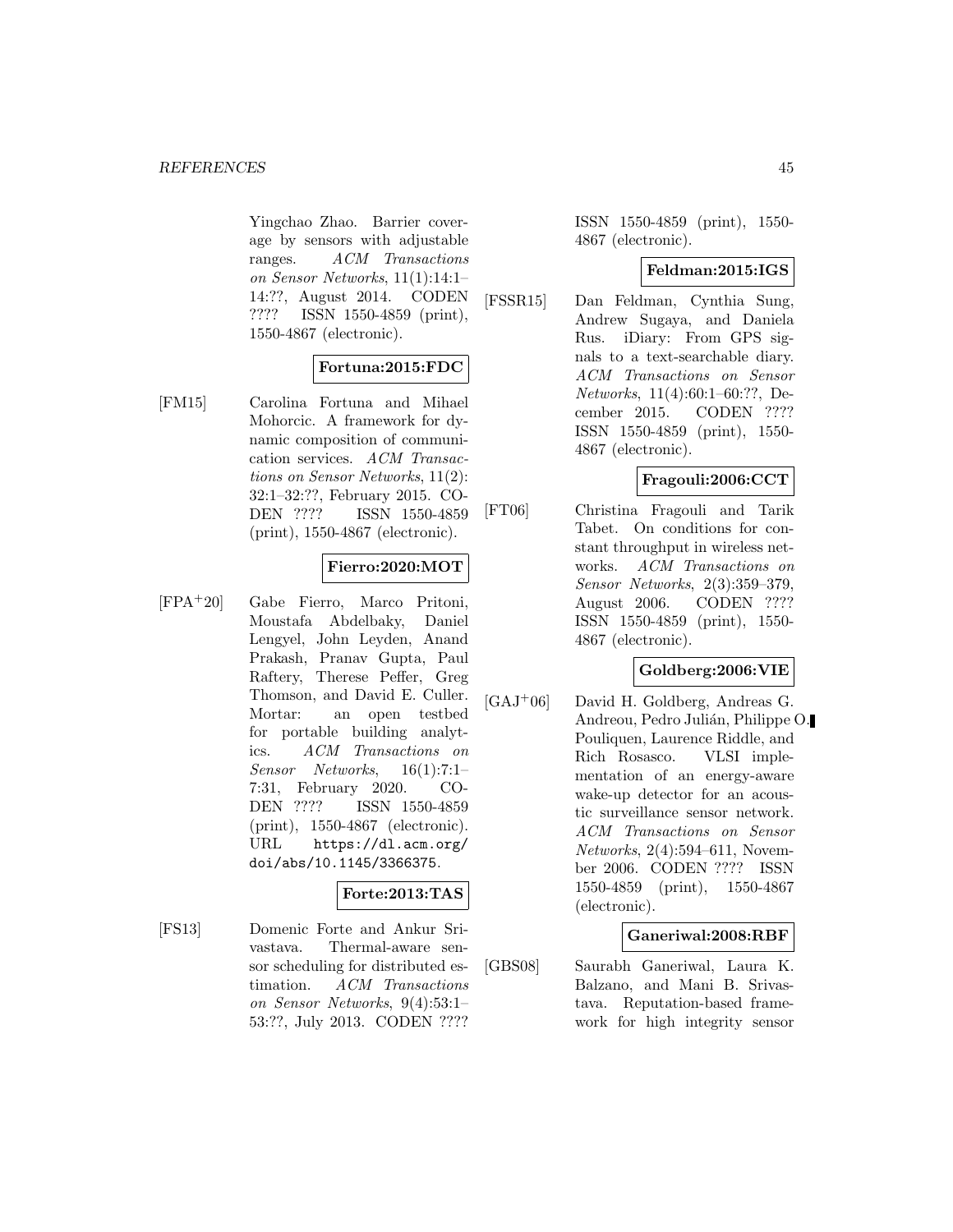networks. ACM Transactions on Sensor Networks, 4(3):15:1– 15:??, May 2008. CODEN ???? ISSN 1550-4859 (print), 1550- 4867 (electronic).

# **Ghosh:2017:MBY**

[GCAK17] Avishek Ghosh, Arpan Chattopadhyay, Anish Arora, and Anurag Kumar. Measurement based as-you-go deployment of two-connected wireless relay networks. ACM Transactions on Sensor Networks, 13(3):23:1– 23:??, September 2017. CODEN ???? ISSN 1550-4859 (print), 1550-4867 (electronic).

### **Ganesan:2006:PES**

[GCBL06] Deepak Ganesan, Razvan Cristescu, and Baltasar Beferull-Lozano. Power-efficient sensor placement and transmission structure for data gathering under distortion constraints. ACM Transactions on Sensor Networks, 2(2):155– 181, May 2006. CODEN ???? ISSN 1550-4859 (print), 1550- 4867 (electronic).

#### **Gabale:2012:PMT**

[GCRB12] Vijay Gabale, Kameswari Chebrolu, Bhaskaran Raman, and Sagar Bijwe. PIP: a multichannel, TDMA-based MAC for efficient and scalable bulk transfer in sensor networks. ACM Transactions on Sensor Networks, 8 (4):28:1–28:??, September 2012. CODEN ???? ISSN 1550-4859 (print), 1550-4867 (electronic).

### **Giaretta:2022:SCF**

[GDM22] Alberto Giaretta, Nicola Dragoni, and Fabio Massacci. S×C4IoT: a security-by-contract framework for dynamic evolving IoT devices. ACM Transactions on Sensor Networks, 18(1):12:1– 12:51, February 2022. CODEN ???? ISSN 1550-4859 (print), 1550-4867 (electronic). URL https://dl.acm.org/doi/10. 1145/3480462.

#### **Gelenbe:2007:DMP**

[Gel07] Erol Gelenbe. A diffusion model for packet travel time in a random multihop medium. ACM Transactions on Sensor Networks, 3(2):10:1–10:??, June 2007. CODEN ???? ISSN 1550- 4859 (print), 1550-4867 (electronic).

# **Gnawali:2013:CER**

[GFJ<sup>+</sup>13] Omprakash Gnawali, Rodrigo Fonseca, Kyle Jamieson, Maria Kazandjieva, David Moss, and Philip Levis. CTP: an efficient, robust, and reliable collection tree protocol for wireless sensor networks. ACM Transactions on Sensor Networks, 10(1):16:1– 16:??, November 2013. CODEN ???? ISSN 1550-4859 (print), 1550-4867 (electronic).

### **Guo:2022:TEC**

[GHZ<sup>+</sup>22] Xiuzhen Guo, Yuan He, Jia Zhang, Haotian Jiang, Zihao Yu, and Xin Na. Taming the errors in cross-technology communication: a probabilis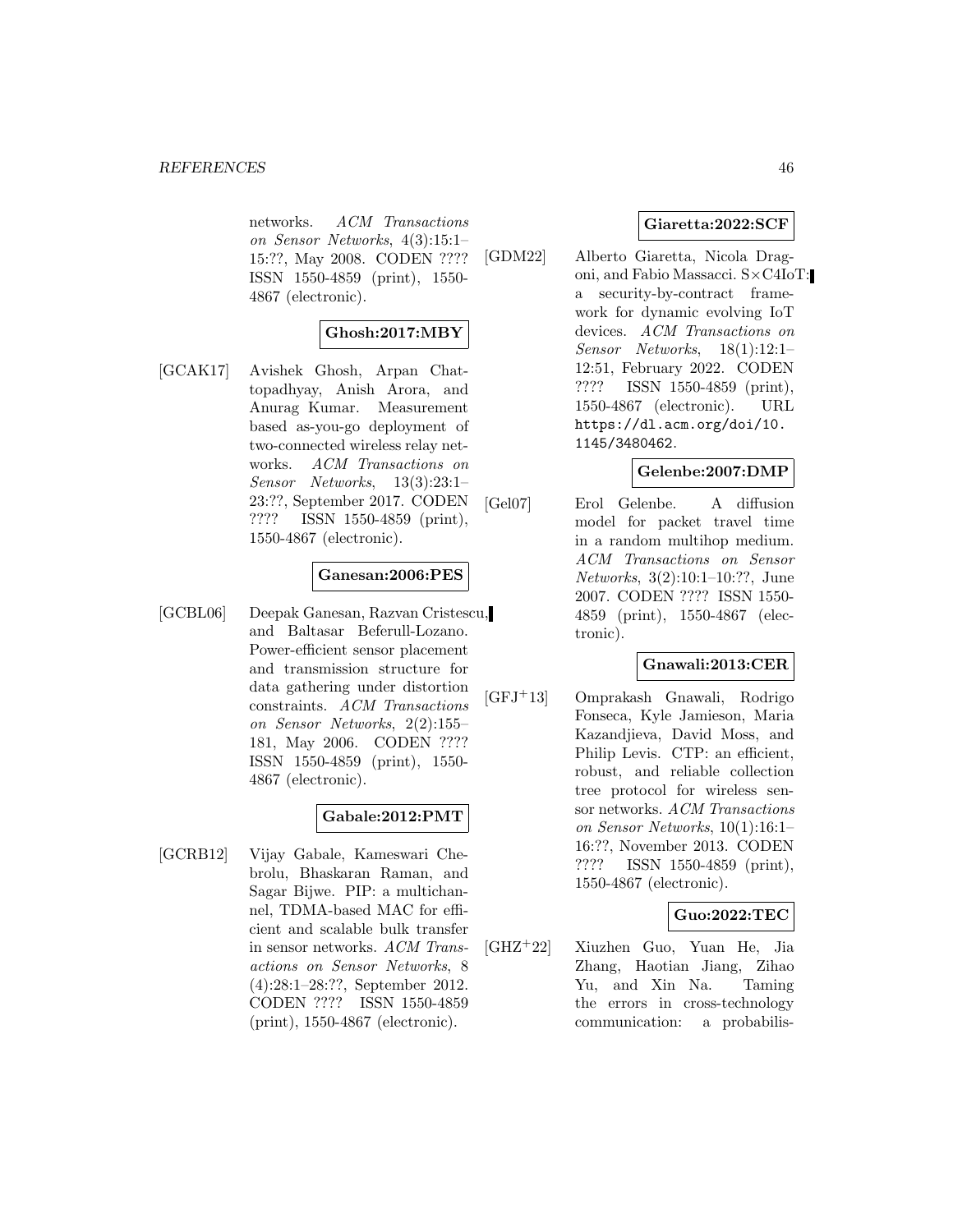tic approach. ACM Transactions on Sensor Networks, 18(1): 3:1–3:20, February 2022. CO-DEN ???? ISSN 1550- 4859 (print), 1550-4867 (electronic). URL https://dl.acm. org/doi/10.1145/3469031.

# **Gruenwedel:2014:LCS**

[GJNC<sup>+</sup>14] Sebastian Gruenwedel, Vedran Jelaca, Jorge Oswaldo Nino-Castaneda, Peter van Hese, Dimitri van Cauwelaert, Dirk van Haerenborgh, Peter Veelaert, and Wilfried Philips. Lowcomplexity scalable distributed multicamera tracking of humans. ACM Transactions on Sensor Networks, 10(2):24:1–24:??, January 2014. CODEN ???? ISSN 1550-4859 (print), 1550-4867 (electronic).

# **Gu:2022:AAS**

[GJT<sup>+</sup>22] Chaojie Gu, Linshan Jiang, Rui Tan, Mo Li, and Jun Huang. Attack-aware synchronizationfree data timestamping in Lo-RaWAN. ACM Transactions on Sensor Networks, 18(1):10:1– 10:31, February 2022. CODEN ???? ISSN 1550-4859 (print), 1550-4867 (electronic). URL https://dl.acm.org/doi/10. 1145/3474368.

# **Griffiths:2017:EDS**

[GKRW17] Erin Griffiths, Avinash Kalyanaraman, Juhi Ranjan, and Kamin Whitehouse. An empirical design space analysis of doorway tracking systems for real-world environments. ACM Transactions on Sensor Networks, 13(4):26:1–26:??, December 2017. CODEN ???? ISSN 1550-4859 (print), 1550-4867 (electronic).

# **Ghosh:2022:SSE**

[GLQ<sup>+</sup>22] Pradipta Ghosh, Xiaochen Liu, Hang Qiu, Marcos A. M. Vieira, Gaurav S. Sukhatme, and Ramesh Govindan. Sensing the sensor: Estimating camera properties with minimal information. ACM Transactions on Sensor Networks, 18(2):28:1– 28:26, May 2022. CODEN ???? ISSN 1550-4859 (print), 1550-4867 (electronic). URL https://dl.acm.org/doi/10. 1145/3508393.

# **Ghadimi:2014:ORL**

[GLS<sup>+</sup>14] Euhanna Ghadimi, Olaf Landsiedel, Pablo Soldati, Simon Duquennoy, and Mikael Johansson. Opportunistic routing in low duty-cycle wireless sensor networks. ACM Transactions on Sensor Networks, 10(4):67:1– 67:??, June 2014. CODEN ???? ISSN 1550-4859 (print), 1550- 4867 (electronic).

# **Ghaffarkhah:2014:DNC**

[GM14] Alireza Ghaffarkhah and Yasamin Mostofi. Dynamic networked coverage of time-varying environments in the presence of fading communication channels. ACM Transactions on Sensor Networks, 10(3):45:1– 45:??, April 2014. CODEN ????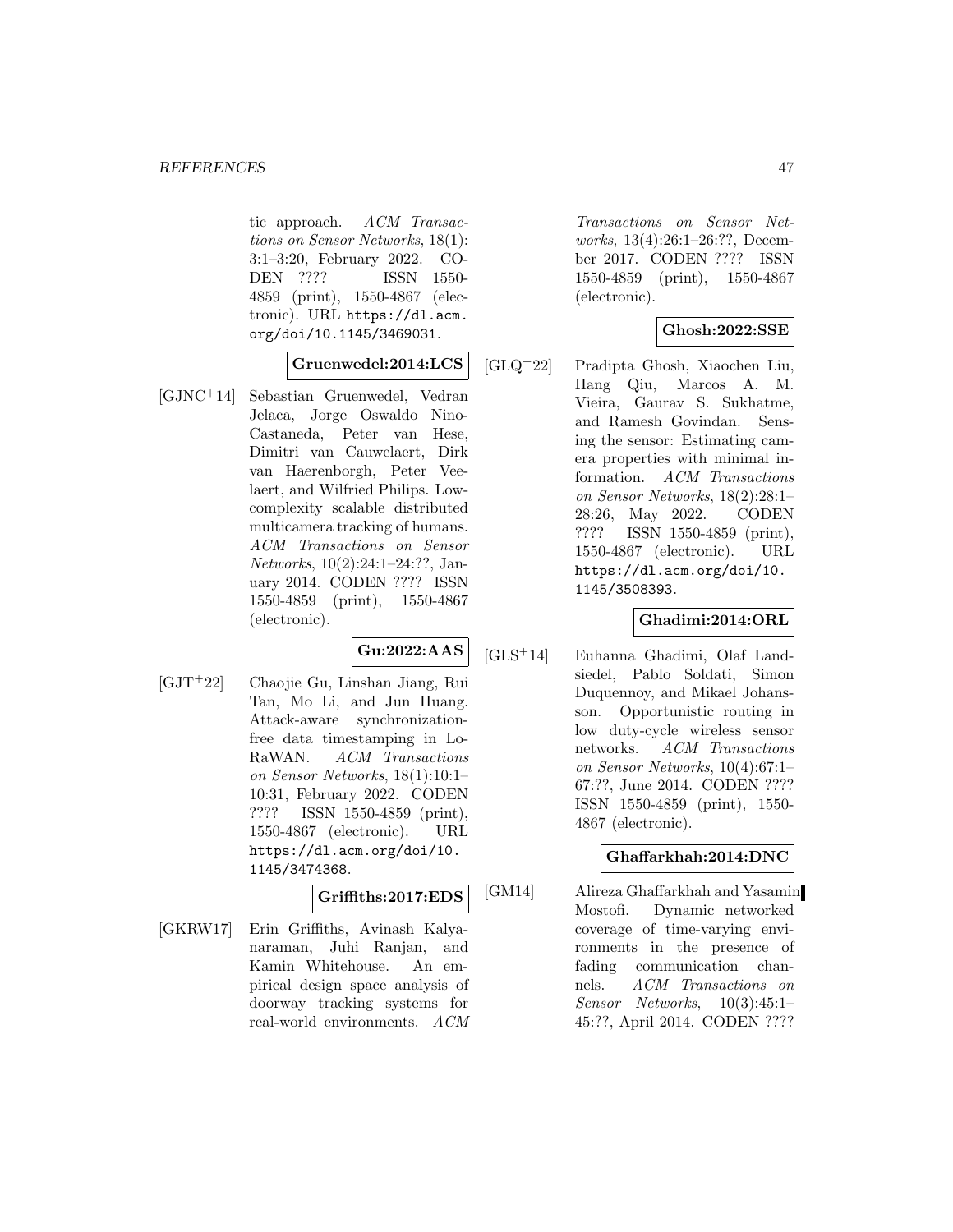ISSN 1550-4859 (print), 1550- 4867 (electronic).

**Gupta:2008:EGC**

[GNDC08] Himanshu Gupta, Vishnu Navda, Samir Das, and Vishal Chowdhary. Efficient gathering of correlated data in sensor networks. ACM Transactions on Sensor Networks, 4(1):4:1–4:??, January 2008. CODEN ???? ISSN 1550- 4859 (print), 1550-4867 (electronic).

# **Guha:2012:ALT**

[GPL<sup>+</sup>12] Santanu Guha, Kurt Plarre, Daniel Lissner, Somnath Mitra, Bhagavathy Krishna, Prabal Dutta, and Santosh Kumar. AutoWitness: Locating and tracking stolen property while tolerating GPS and radio outages. ACM Transactions on Sensor Networks, 8(4):31:1– 31:??, September 2012. CODEN ???? ISSN 1550-4859 (print), 1550-4867 (electronic).

## **Girod:2007:ESE**

[GRE<sup>+</sup>07] Lewis Girod, Nithya Ramanathan, Jeremy Elson, Thanos Stathopoulos, Martin Lukac, and Deborah Estrin. Emstar: a software environment for developing and deploying heterogeneous sensor-actuator networks. ACM Transactions on Sensor Networks, 3(3):13:1–13:??, August 2007. CODEN ???? ISSN 1550- 4859 (print), 1550-4867 (electronic).

# **Gao:2010:CLC**

[GSL10] Jie Gao, Radu Sion, and Sol Lederer. Collaborative location certification for sensor networks. ACM Transactions on Sensor Networks, 6(4):30:1–30:??, July 2010. CODEN ???? ISSN 1550- 4859 (print), 1550-4867 (electronic).

# **Gandhi:2009:CEM**

[GSW09] Sorabh Gandhi, Subhash Suri, and Emo Welzl. Catching elephants with mice: Sparse sampling for monitoring sensor networks. ACM Transactions on Sensor Networks, 6(1):1:1–1:??, December 2009. CODEN ???? ISSN 1550-4859 (print), 1550- 4867 (electronic).

#### **Gu:2019:OHB**

[GTL19] Chaojie Gu, Rui Tan, and Xin Lou. One-hop out-of-band control planes for multi-hop wireless sensor networks. ACM Transactions on Sensor Networks, 15(4): 40:1–40:??, October 2019. CO-DEN ???? ISSN 1550-4859 (print), 1550-4867 (electronic). URL https://dl.acm.org/ft\_ gateway.cfm?id=3342100.

# **Gao:2016:NSS**

[GYNY16] Mingjie Gao, Ka-Fai Cedric Yiu, Sven Nordholm, and Yinyu Ye. On a new SDP–SOCP method for acoustic source localization problem. ACM Transactions on Sensor Networks, 12(4):36:1– 36:??, November 2016. CODEN ???? ISSN 1550-4859 (print), 1550-4867 (electronic).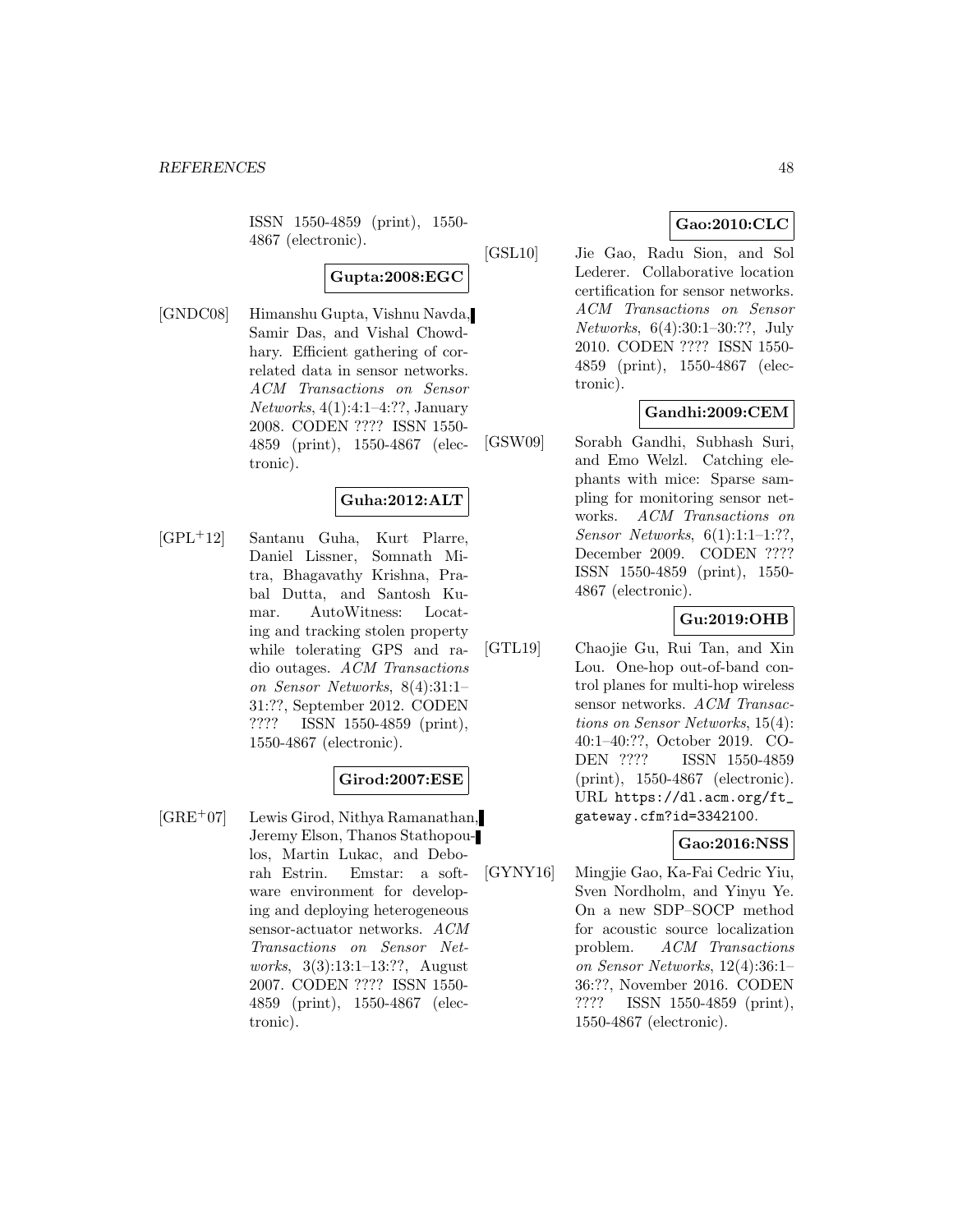# **Guo:2014:DFN**

[GZZ<sup>+</sup>14] Shuo Guo, Heng Zhang, Ziguo Zhong, Jiming Chen, Qing Cao, and Tian He. Detecting faulty nodes with data errors for wireless sensor networks. ACM Transactions on Sensor Networks, 10(3):40:1–40:??, April 2014. CODEN ???? ISSN 1550- 4859 (print), 1550-4867 (electronic).

# **Hauer:2014:LHM**

[Hau14] Jan-Hinrich Hauer. Leveraging human mobility for communication in body area networks. ACM Transactions on Sensor Networks, 10(3):39:1– 39:??, April 2014. CODEN ???? ISSN 1550-4859 (print), 1550- 4867 (electronic).

# **Hu:2009:DEH**

[HBC<sup>+</sup>09] Wen Hu, Nirupama Bulusu, Chun Tung Chou, Sanjay Jha, Andrew Taylor, and Van Nghia Tran. Design and evaluation of a hybrid sensor network for cane toad monitoring. ACM Transactions on Sensor Networks, 5(1): 4:1–4:??, February 2009. CO-DEN ???? ISSN 1550-4859 (print), 1550-4867 (electronic).

# **Hariharan:2014:ESF**

[HBKP14] Srikanth Hariharan, Chatschik Bisdikian, Lance M. Kaplan, and Tien Pham. Efficient solutions framework for optimal multitask resource assignments for data fusion in wireless sensor networks. ACM Transactions on Sensor Networks, 10(3):

48:1–48:??, April 2014. CODEN ???? ISSN 1550-4859 (print), 1550-4867 (electronic).

# **Huang:2005:FFA**

[HBLR05] Qingfeng Huang, Sangeeta Bhattacharya, Chenyang Lu, and Gruia-Catalin Roman. FAR: Face-Aware Routing for mobicast in large-scale sensor networks. ACM Transactions on Sensor Networks, 1(2):240–271, November 2005. CODEN ???? ISSN 1550-4859 (print), 1550- 4867 (electronic).

# **Hu:2018:SIC**

[HBW<sup>+</sup>18] Chuang Hu, Wei Bao, Dan Wang, Yi Qian, Muqiao Zheng, and Shi Wang. sTube+: an IoT communication sharing architecture for smart after-sales maintenance in buildings. ACM Transactions on Sensor Networks, 14(3–4):29:1–29:??, December 2018. CODEN ???? ISSN 1550-4859 (print), 1550- 4867 (electronic).

# **Hsieh:2015:EBC**

[HCL15] Hung-Yun Hsieh, Chih-Hua Chang, and Wei-Chih Liao. Not every bit counts: Data-centric resource allocation for correlated data gathering in machine-tomachine wireless networks. ACM Transactions on Sensor Networks, 11(2):38:1–38:??, February 2015. CODEN ???? ISSN 1550-4859 (print), 1550-4867 (electronic).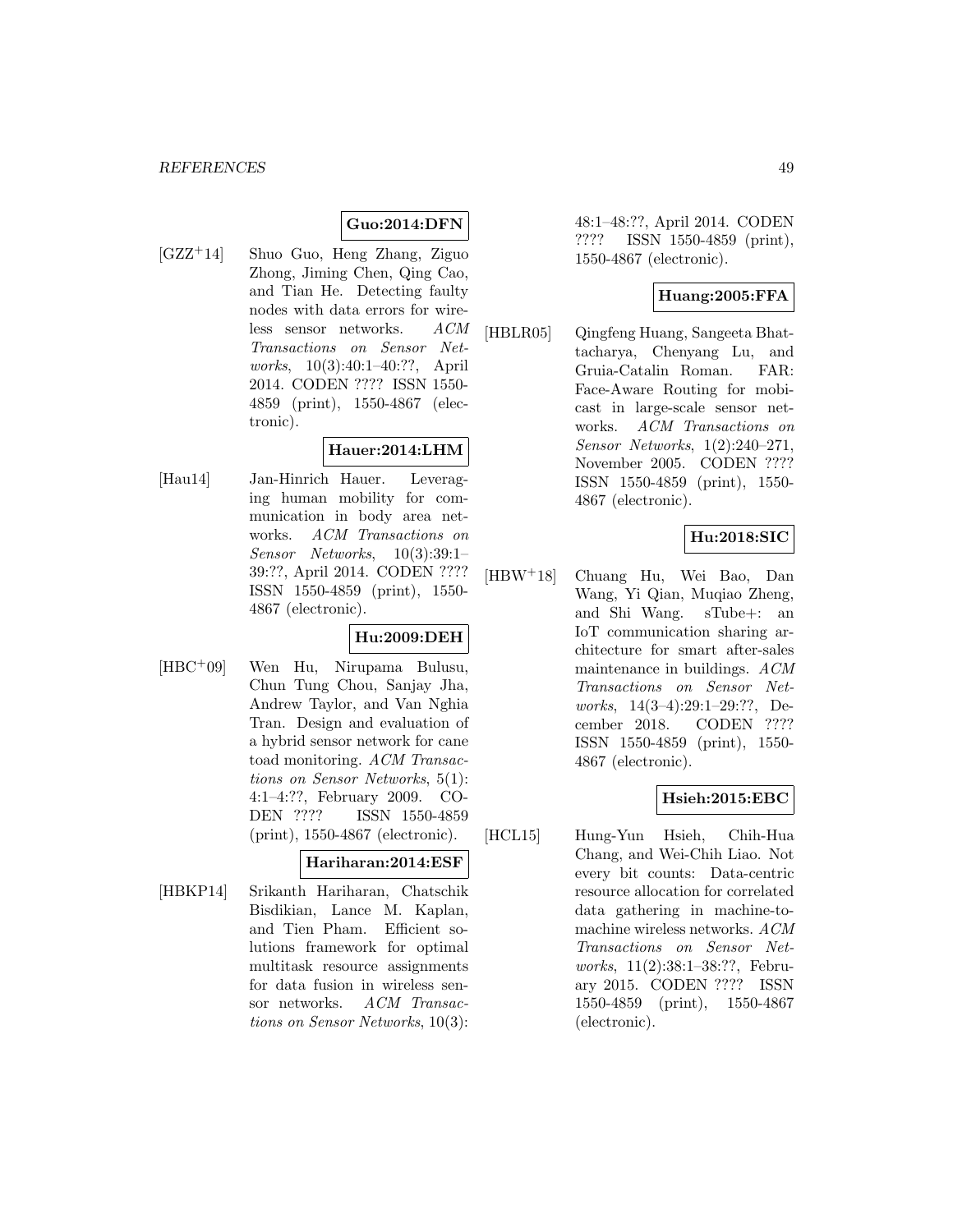#### **Huang:2009:SSF**

[HCXT09] Pei Huang, Hongyang Chen, Guoliang Xing, and Yongdong Tan. SGF: a state-free gradientbased forwarding protocol for wireless sensor networks. ACM Transactions on Sensor Networks, 5(2):14:1–14:??, March 2009. CODEN ???? ISSN 1550- 4859 (print), 1550-4867 (electronic).

# **Han:2017:TTA**

[HF17] Yu Han and Yunsi Fei. TARS: a traffic-adaptive receiver-synchronized MAC protocol for underwater sensor networks. ACM Transactions on Sensor Networks, 13 (4):27:1–27:??, December 2017. CODEN ???? ISSN 1550-4859 (print), 1550-4867 (electronic).

#### **He:2019:EBS**

[HKG<sup>+</sup>19] Liang He, Linghe Kong, Yu Gu, Cong Liu, Tian He, and Kang G. Shin. Extending battery system operation via adaptive reconfiguration. ACM Transactions on Sensor Networks, 15(1): 11:1–11:??, February 2019. CO-DEN ???? ISSN 1550-4859 (print), 1550-4867 (electronic). URL https://dl.acm.org/ft\_ gateway.cfm?id=3284556.

# **He:2006:VIS**

 $[HKL+06]$  Tian He, Sudha Krishnamurthy, Liqian Luo, Ting Yan, Lin Gu, Radu Stoleru, Gang Zhou, Qing Cao, Pascal Vicaire, John A. Stankovic, Tarek F. Abdelzaher, Jonathan Hui, and Bruce

Krogh. VigilNet: an integrated sensor network system for energy-efficient surveillance. ACM Transactions on Sensor Networks, 2(1):1–38, February 2006. CODEN ???? ISSN 1550- 4859 (print), 1550-4867 (electronic).

# **He:2017:ISA**

[HL17] Bin He and Gang Li. Intelligent self-adaptation data behavior control inspired by speech acts. ACM Transactions on Sensor Networks, 13(2):13:1–13:??, June 2017. CODEN ???? ISSN 1550-4859 (print), 1550- 4867 (electronic).

### **He:2011:PPP**

[HLN<sup>+</sup>11] Wenbo He, Xue Liu, Hoang Viet Nguyen, Klara Nahrstedt, and Tarek Abdelzaher. PDA: Privacy-preserving data aggregation for information collection. ACM Transactions on Sensor Networks, 8(1):6:1–6:??, August 2011. CODEN ???? ISSN 1550- 4859 (print), 1550-4867 (electronic).

# **Huang:2006:DEC**

[HLTC06] Chi-Fu Huang, Li-Chu Lo, Yu-Chee Tseng, and Wen-Tsuen Chen. Decentralized energy-conserving and coveragepreserving protocols for wireless sensor networks. ACM Transactions on Sensor Networks, 2 (2):182–187, May 2006. CODEN ???? ISSN 1550-4859 (print), 1550-4867 (electronic).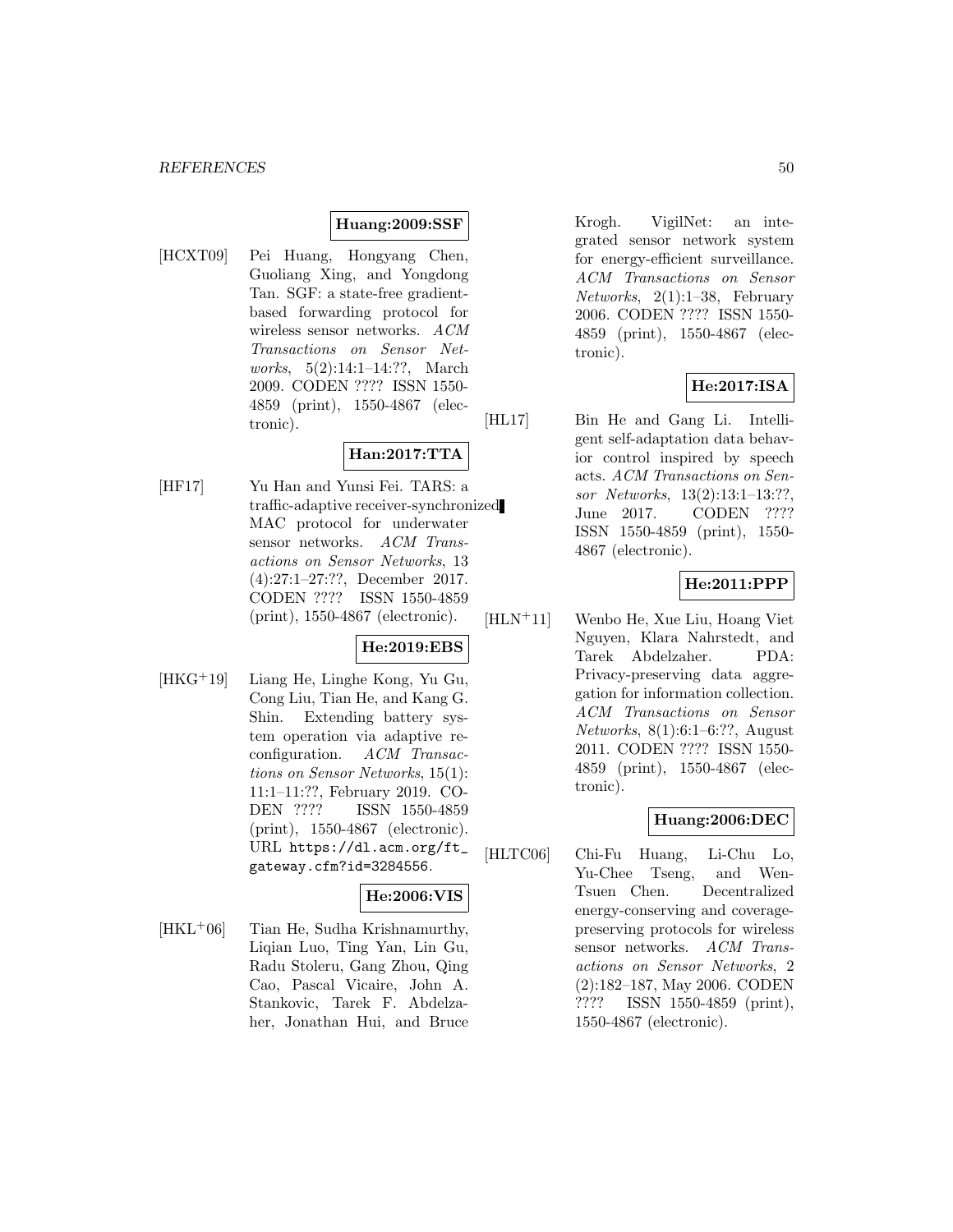# **Hoang:2007:CBC**

[HM07a] Anh Tuan Hoang and Mehul Motani. Collaborative broadcasting and compression in cluster-based wireless sensor networks. ACM Transactions on Sensor Networks, 3(3):17:1– 17:??, August 2007. CODEN ???? ISSN 1550-4859 (print), 1550-4867 (electronic).

# **Huang:2007:SPK**

[HM07b] Dijiang Huang and Deep Medhi. Secure pairwise key establishment in large-scale sensor networks: an area partitioning and multigroup key predistribution approach. ACM Transactions on Sensor Networks, 3(3):16:1– 16:??, August 2007. CODEN ???? ISSN 1550-4859 (print), 1550-4867 (electronic).

# **Harb:2017:DBD**

[HMLJ17] Hassan Harb, Abdallah Makhoul, David Laiymani, and Ali Jaber. A distance-based data aggregation technique for periodic sensor networks. ACM Transactions on Sensor Networks, 13(4):32:1– 32:??, December 2017. CODEN ???? ISSN 1550-4859 (print), 1550-4867 (electronic).

# **Han:2018:SHO**

[HPS<sup>+</sup>18] Jun Han, Shijia Pan, Manal Kumar Sinha, Hae Young Noh, Pei Zhang, and Patrick Tague. Smart home occupant identification via sensor fusion across onobject devices. ACM Transactions on Sensor Networks, 14(3– 4):23:1–23:??, December 2018.

CODEN ???? ISSN 1550-4859 (print), 1550-4867 (electronic).

## **Huang:2013:CEA**

[HR13] Xiaolong Huang and Izhak Rubin. Capacity- and energy-aware activation of sensor nodes for area phenomenon reproduction using wireless network transport. ACM Transactions on Sensor Networks, 9(4):52:1–52:??, July 2013. CODEN ???? ISSN 1550-4859 (print), 1550-4867 (electronic).

#### **Hossain:2016:NDM**

[HSD16] A. K. M. Mahtab Hossain, Cormac J. Sreenan, and Rodolfo De Paz Alberola. Neighbourdisjoint multipath for low-power and lossy networks. ACM Transactions on Sensor Networks, 12(3):23:1–23:??, August 2016. CODEN ???? ISSN 1550-4859 (print), 1550-4867 (electronic).

# **Hare:2021:PRP**

[HSGW21] James Z. Hare, Junnan Song, Shalabh Gupta, and Thomas A. Wettergren. POSE.R: Predictionbased opportunistic sensing for resilient and efficient sensor networks. ACM Transactions on Sensor Networks, 17(1):5:1– 5:41, January 2021. CODEN ???? ISSN 1550-4859 (print), 1550-4867 (electronic). URL https://dl.acm.org/doi/10. 1145/3419755.

# **Hu:2015:SSB**

[HSL<sup>+</sup>15] Shaohan Hu, Lu Su, Hengchang Liu, Hongyan Wang, and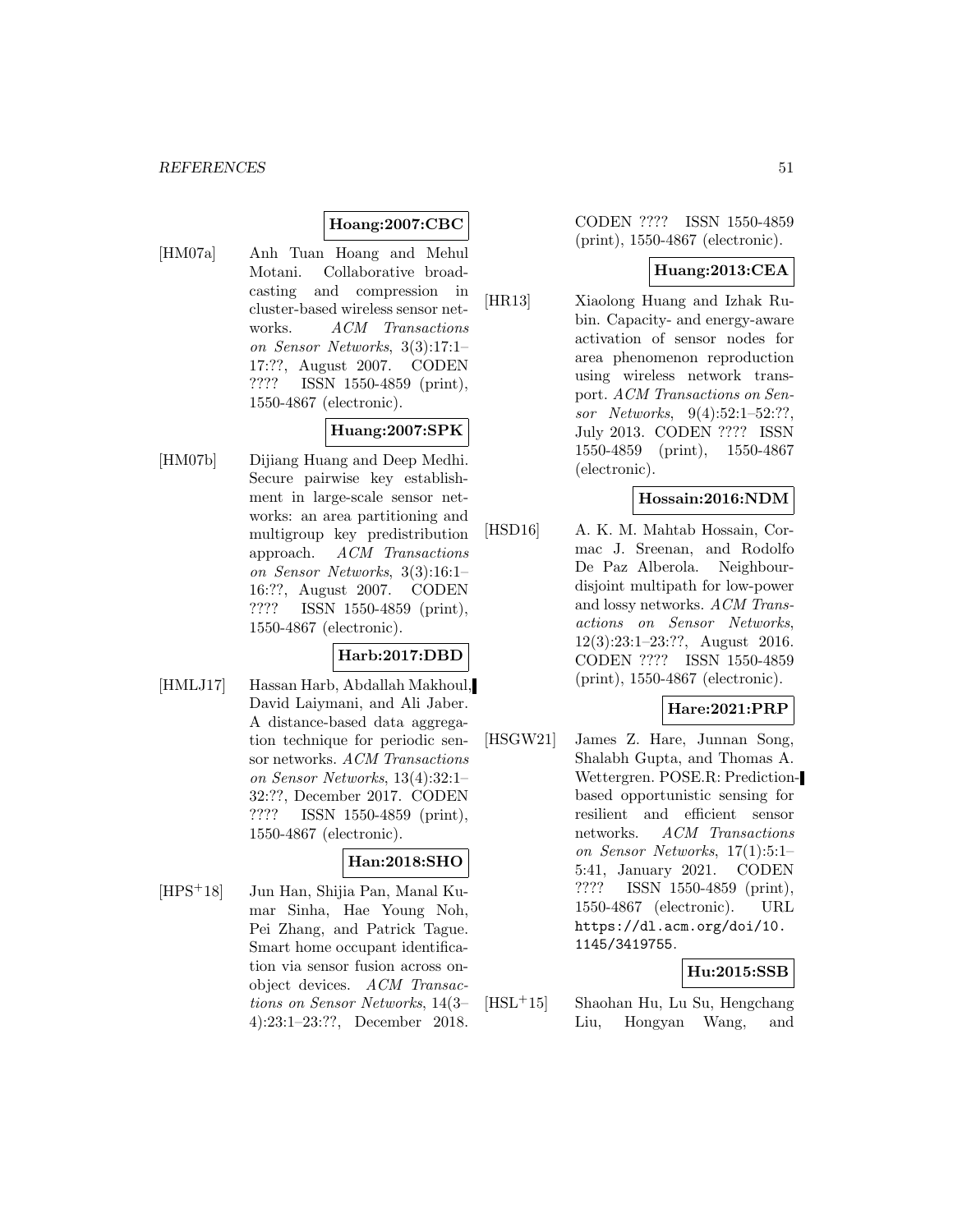Tarek F. Abdelzaher. SmartRoad: Smartphone-based crowd sensing for traffic regulator detection and identification. ACM Transactions on Sensor Networks, 11 (4):55:1–55:??, December 2015. CODEN ???? ISSN 1550-4859 (print), 1550-4867 (electronic).

# **Hester:2017:RRE**

[HSSS17] Josiah Hester, Lanny Sitanayah, Timothy Scott, and Jacob Sorber. Realistic and repeatable emulation of energy harvesting environments. ACM Transactions on Sensor Networks, 13(2):16:1– 16:??, June 2017. CODEN ???? ISSN 1550-4859 (print), 1550- 4867 (electronic).

# **Hu:2010:TTW**

[HTC<sup>+</sup>10] Wen Hu, Hailun Tan, Peter Corke, Wen Chan Shih, and Sanjay Jha. Toward trusted wireless sensor networks. ACM Transactions on Sensor Networks, 7(1): 5:1–5:??, August 2010. CODEN ???? ISSN 1550-4859 (print), 1550-4867 (electronic).

# **Huang:2007:DPE**

[HTW07] Chi-Fu Huang, Yu-Chee Tseng, and Hsiao-Lu Wu. Distributed protocols for ensuring both coverage and connectivity of a wireless sensor network. ACM Transactions on Sensor Networks, 3 (1):??, March 2007. CODEN ???? ISSN 1550-4859 (print), 1550-4867 (electronic).

# **Huang:2020:CEC**

[HWS<sup>+</sup>20] Ziyao Huang, Weiwei Wu, Feng Shan, Yuxin Bian, Kejie Lu, Zhenjiang Li, Jianping Wang, and Jin Wang. CoUAS: Enable cooperation for unmanned aerial systems. ACM Transactions on Sensor Networks, 16(3): 24:1–24:19, August 2020. CO-DEN ???? ISSN 1550-4859 (print), 1550-4867 (electronic). URL https://dl.acm.org/ doi/abs/10.1145/3388323.

### **Holland:2011:OPL**

[HWT<sup>+</sup>11] Matthew Holland, Tianqi Wang, Bulent Tavli, Alireza Seyedi, and Wendi Heinzelman. Optimizing physical-layer parameters for wireless sensor networks. ACM Transactions on Sensor Networks, 7(4):28:1–28:??, February 2011. CODEN ???? ISSN 1550- 4859 (print), 1550-4867 (electronic).

# **Hua:2007:ARS**

[HY07] Cunqing Hua and Tak-Shing Peter Yum. Asynchronous random sleeping for sensor networks. ACM Transactions on Sensor Networks, 3(3):15:1–15:??, August 2007. CODEN ???? ISSN 1550-4859 (print), 1550-4867 (electronic).

# **He:2005:FTI**

[HZGS05] Guanghui He, Rong Zheng, Indranil Gupta, and Lui Sha. A framework for time indexing in sensor networks. ACM Transactions on Sensor Networks, 1(1):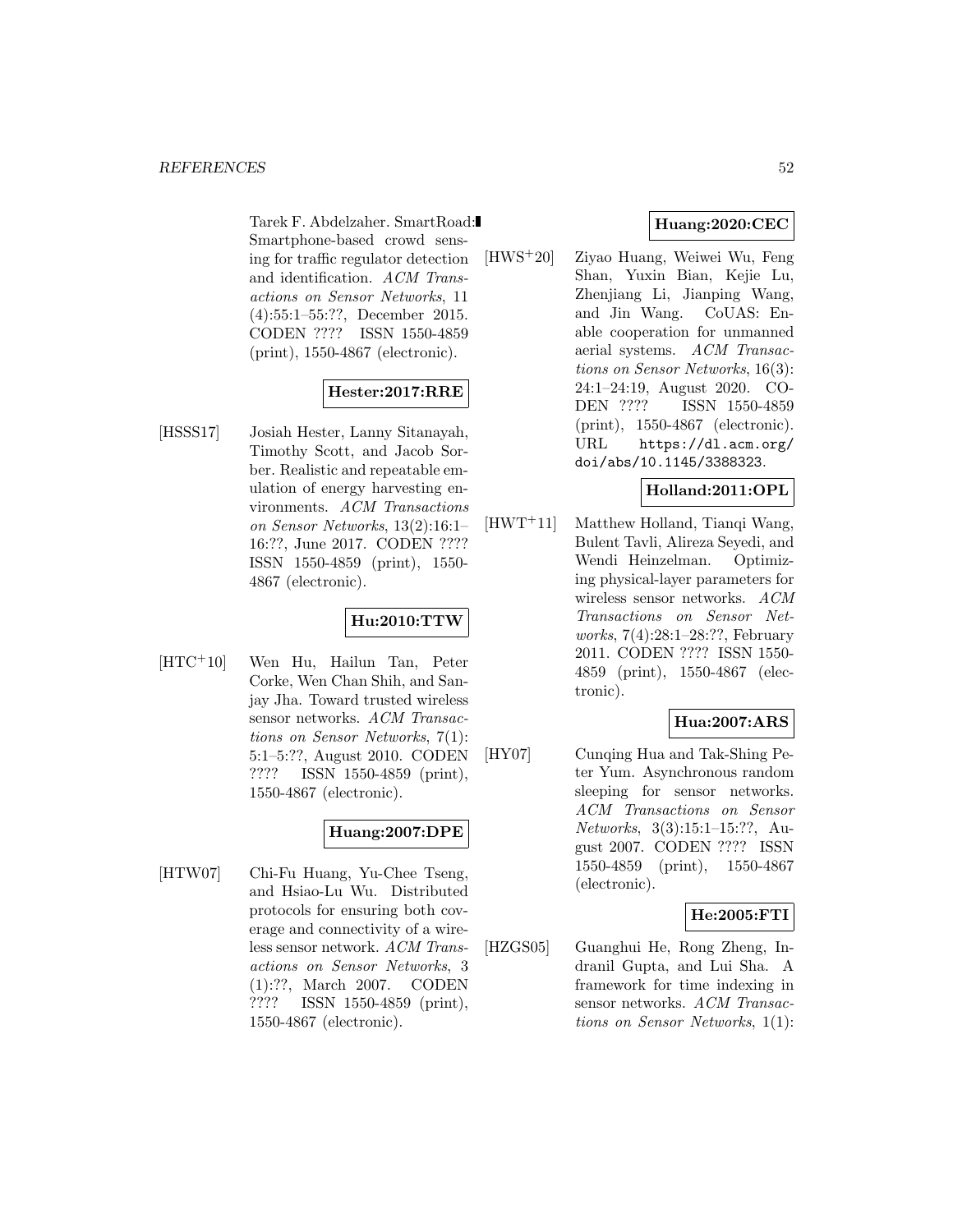101–133, August 2005. CODEN ???? ISSN 1550-4859 (print), 1550-4867 (electronic).

# **Ingelrest:2010:SAS**

[IBS<sup>+</sup>10] François Ingelrest, Guillermo Barrenetxea, Gunnar Schaefer, Martin Vetterli, Olivier Couach, and Marc Parlange. SensorScope: Application-specific sensor network for environmental monitoring. ACM Transactions on Sensor Networks, 6(2): 17:1–17:??, February 2010. CO-DEN ???? ISSN 1550-4859 (print), 1550-4867 (electronic).

### **Iwanicki:2015:BMU**

[IHGS15] Konrad Iwanicki, Przemyslaw Horban, Piotr Glazar, and Karol Strzelecki. Bringing modern unit testing techniques to sensornets. ACM Transactions on Sensor Networks, 11(2):25:1–25:??, February 2015. CODEN ???? ISSN 1550-4859 (print), 1550- 4867 (electronic).

#### **Istomin:2020:RFR**

[IIPK20] Timofei Istomin, Oana Iova, Gian Pietro Picco, and Csaba Kiraly. Route or flood? Reliable and efficient support for downward traffic in RPL. ACM Transactions on Sensor Networks, 16(1):1:1– 1:41, February 2020. CO-DEN ???? ISSN 1550-4859 (print), 1550-4867 (electronic). URL https://dl.acm.org/ doi/abs/10.1145/3355997.

# **Illiano:2018:DRG**

[IPMGL18] Vittorio P. Illiano, Andrea Paudice, Luis Muñoz-González, and Emil C. Lupu. Determining resilience gains from anomaly detection for event integrity in wireless sensor networks. ACM Transactions on Sensor Networks, 14(1):5:1–5:??, March 2018. CODEN ???? ISSN 1550- 4859 (print), 1550-4867 (electronic).

# **Ilyas:2012:DPA**

[IR12] Muhammad U. Ilyas and Hayder Radha. A dynamic programming approach to maximizing a statistical measure of the lifetime of sensor networks. ACM Transactions on Sensor Networks, 8 (2):18:1–18:??, March 2012. CO-DEN ???? ISSN 1550-4859 (print), 1550-4867 (electronic).

#### **Iwanicki:2012:CHR**

[IV12] Konrad Iwanicki and Maarten Van Steen. A case for hierarchical routing in low-power wireless embedded networks. ACM Transactions on Sensor Networks, 8(3):25:1–25:??, July 2012. CODEN ???? ISSN 1550- 4859 (print), 1550-4867 (electronic).

# **Ilie:2014:OCA**

[IW14] Adrian Ilie and Greg Welch. Online control of active camera networks for computer vision tasks. ACM Transactions on Sensor Networks, 10(2):25:1– 25:??, January 2014. CODEN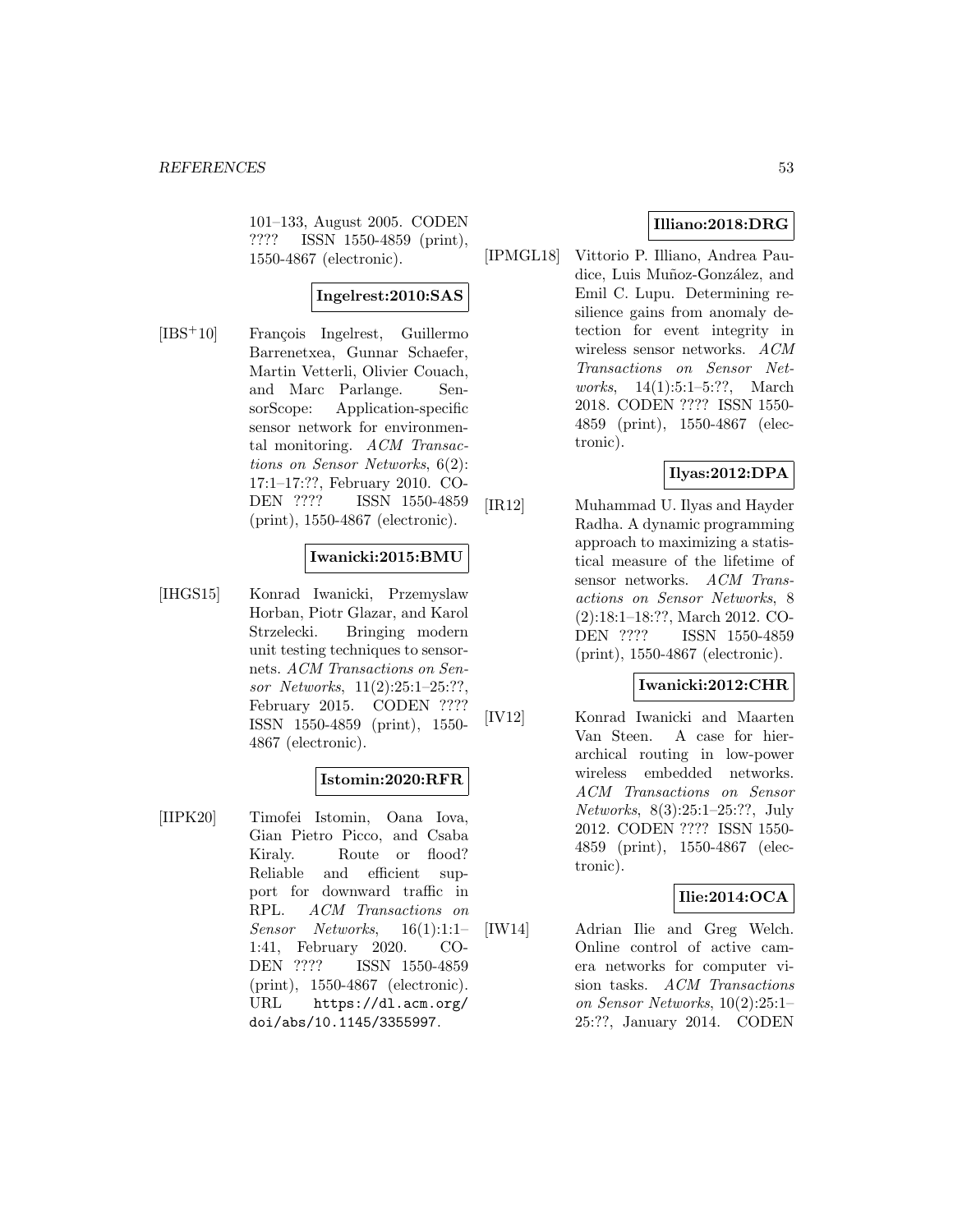???? ISSN 1550-4859 (print), 1550-4867 (electronic).

# **Jellali:2019:BDS**

[JAC19] Zakia Jellali, Leïla Najjar Atallah, and Sofiane Cherif. Bidimensional signal compression based on linear prediction coding: Application to WSN. ACM Transactions on Sensor Networks, 15(3):29:1–29:??, August 2019. CODEN ???? ISSN 1550- 4859 (print), 1550-4867 (electronic). URL https://dl. acm.org/ft\_gateway.cfm?id= 3317688.

#### **Jeong:2012:PTM**

[JC12] Jaein Jeong and David Culler. A practical theory of micro-solar power sensor networks. ACM Transactions on Sensor Networks, 9(1):9:1–9:??, November 2012. CODEN ???? ISSN 1550- 4859 (print), 1550-4867 (electronic).

# **Jurdak:2013:EEL**

[JCC<sup>+</sup>13] Raja Jurdak, Peter Corke, Alban Cotillon, Dhinesh Dharman, Chris Crossman, and Guillaume Salagnac. Energy-efficient localization: GPS duty cycling with radio ranging. ACM Transactions on Sensor Networks, 9(2): 23:1–23:??, March 2013. CO-DEN ???? ISSN 1550-4859 (print), 1550-4867 (electronic).

#### **Ji:2022:DFM**

[JCZ<sup>+</sup>22] Xiaoyu Ji, Yushi Cheng, Juchuan Zhang, Yuehan Chi, Wenyuan Xu, and Yi-Chao Chen. Device

fingerprinting with magnetic induction signals radiated by CPU modules. ACM Transactions on Sensor Networks, 18(2):23:1– 23:28, May 2022. CODEN ???? ISSN 1550-4859 (print), 1550-4867 (electronic). URL https://dl.acm.org/doi/10. 1145/3495158.

# **Ji:2013:CBS**

[JHU<sup>+</sup>13] Shouling Ji, Jing (Selena) He, A. Selcuk Uluagac, Raheem Beyah, and Yingshu Li. Cellbased snapshot and continuous data collection in wireless sensor networks. ACM Transactions on Sensor Networks, 9(4): 47:1–47:??, July 2013. CODEN ???? ISSN 1550-4859 (print), 1550-4867 (electronic).

#### **Jafarizadeh:2015:ADL**

[JJ15] Saber Jafarizadeh and Abbas Jamalipour. Adapting distributed LT codes to Y-networks: an abstraction of collection tree in sensor networks. ACM Transactions on Sensor Networks, 11(4):54:1– 54:??, December 2015. CODEN ???? ISSN 1550-4859 (print), 1550-4867 (electronic).

# **Jaggi:2008:NOA**

[JKK08] Neeraj Jaggi, Koushik Kar, and Ananth Krishnamurthy. Nearoptimal activation policies in rechargeable sensor networks under spatial correlations. ACM Transactions on Sensor Networks, 4(3):17:1-17:??, May 2008. CODEN ???? ISSN 1550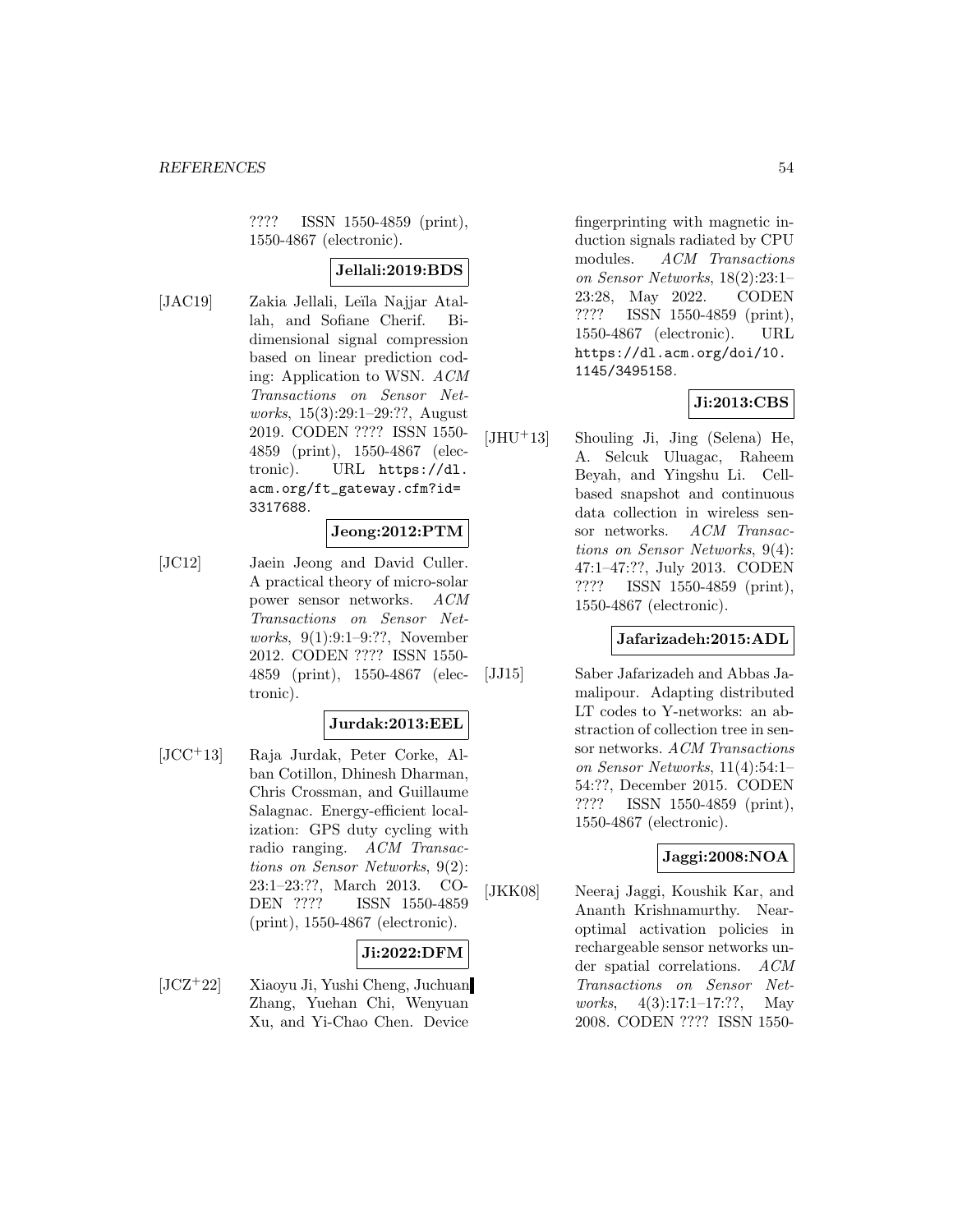4859 (print), 1550-4867 (electronic).

### **Jurcik:2010:DWC**

 $[JKS^+10]$  Petr Jurcik, Anis Koubâa, Ricardo Severino, Mário Alves, and Eduardo Tovar. Dimensioning and worst-case analysis of cluster-tree sensor networks. ACM Transactions on Sensor Networks, 7(2):14:1–14:??, August 2010. CODEN ???? ISSN 1550-4859 (print), 1550-4867 (electronic).

#### **Jiang:2013:PMW**

[JLYG13] Xiaoye Jiang, Mo Li, Yuan Yao, and Leonidas Guibas. Property management in wireless sensor networks with overcomplete radon bases. ACM Transactions on Sensor Networks, 9(3):36:1– 36:??, May 2013. CODEN ???? ISSN 1550-4859 (print), 1550- 4867 (electronic).

#### **Jiang:2019:MED**

[JLZL19] Shiqi Jiang, Zhenjiang Li, Pengfei Zhou, and Mo Li. Memento: an emotion-driven lifelogging system with wearables. ACM Transactions on Sensor Networks, 15(1):8:1–8:??, February 2019. CODEN ???? ISSN 1550-4859 (print), 1550-4867 (electronic). URL https://dl. acm.org/ft\_gateway.cfm?id= 3281630.

# **Jhumka:2016:NVC**

[JM16] Arshad Jhumka and Luca Mottola. Neighborhood view consistency in wireless sensor networks. ACM Transactions on Sensor Networks, 12(3):19:1– 19:??, August 2016. CODEN ???? ISSN 1550-4859 (print), 1550-4867 (electronic).

### **Jindal:2006:MSC**

[JP06] Apoorva Jindal and Konstantinos Psounis. Modeling spatially correlated data in sensor networks. ACM Transactions on Sensor Networks, 2(4):466–499, November 2006. CODEN ???? ISSN 1550-4859 (print), 1550- 4867 (electronic).

## **Jourdan:2008:OSP**

[JR08] Damien B. Jourdan and Nicholas Roy. Optimal sensor placement for agent localization. ACM Transactions on Sensor Networks, 4(3):13:1–13:??, May 2008. CODEN ???? ISSN 1550- 4859 (print), 1550-4867 (electronic).

# **Jurdak:2009:DBO**

[JROH09] Raja Jurdak, Antonio G. Ruzzelli, Gregory M. P. O'hare, and Russell Higgs. Directed broadcast with overhearing for sensor networks. ACM Transactions on Sensor Networks, 6(1): 3:1–3:??, December 2009. CO-DEN ???? ISSN 1550-4859 (print), 1550-4867 (electronic).

### **Johnson:2012:MMB**

[JSBN<sup>+</sup>12] Matthew P. Johnson, Deniz Sariöz, Amotz Bar-Noy, Theodore Brown, Dinesh Verma, and Chai W. Wu. More is more: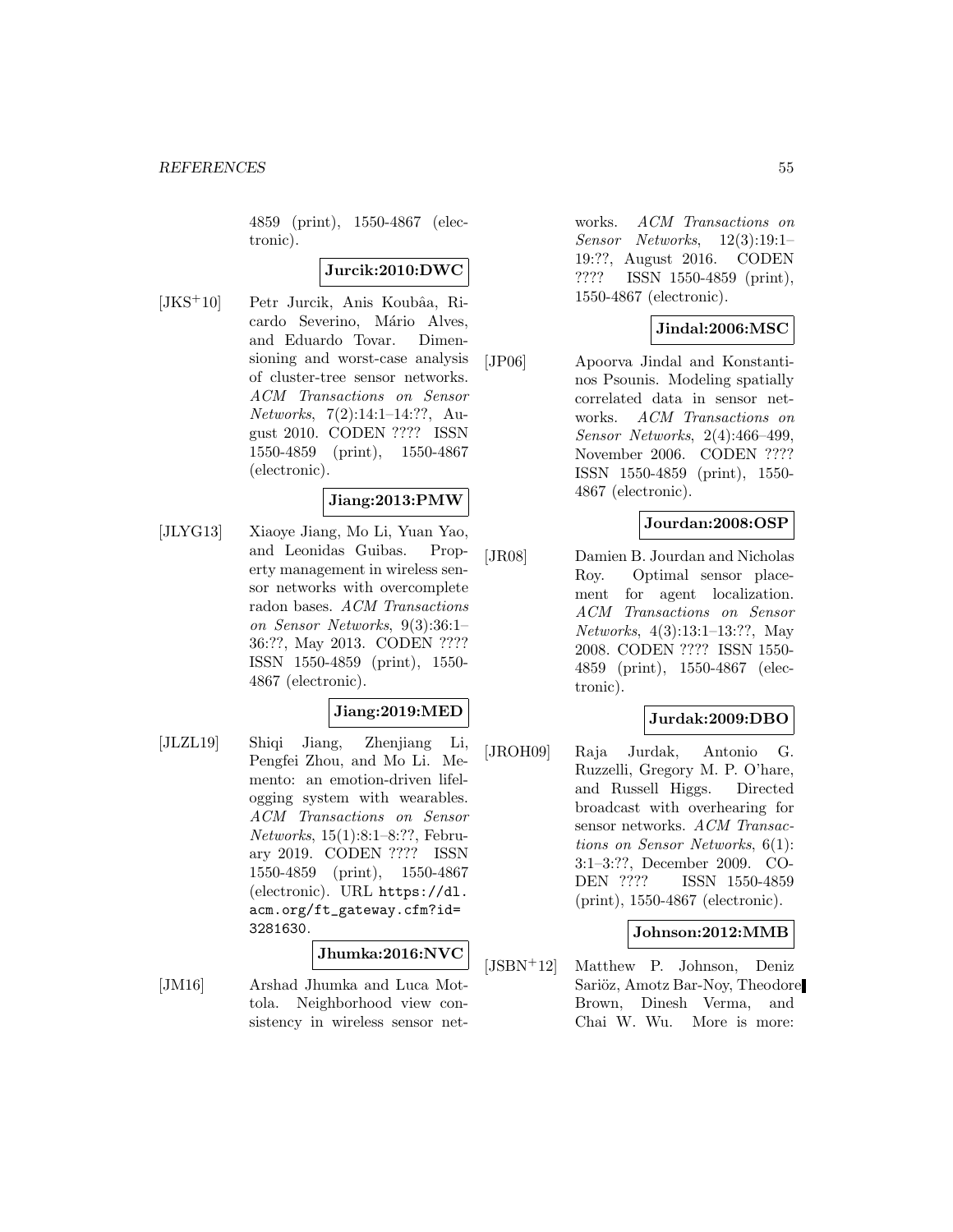The benefits of denser sensor deployment. ACM Transactions on Sensor Networks, 8(3):22:1– 22:??, July 2012. CODEN ???? ISSN 1550-4859 (print), 1550- 4867 (electronic).

### **Jiang:2020:RBN**

[JTE20] Linshan Jiang, Rui Tan, and Arvind Easwaran. Resilience bounds of network clock synchronization with fault correction. ACM Transactions on Sensor Networks, 16(4):38:1– 38:30, October 2020. CO-DEN ???? ISSN 1550- 4859 (print), 1550-4867 (electronic). URL https://dl.acm. org/doi/10.1145/3409804.

#### **Jung:2009:SNL**

[JTS09] Deokwoo Jung, Thiago Teixeira, and Andreas Savvides. Sensor node lifetime analysis: Models and tools. ACM Transactions on Sensor Networks, 5(1):3:1– 3:??, February 2009. CODEN ???? ISSN 1550-4859 (print), 1550-4867 (electronic).

# **Ju:2021:ESD**

[JYB<sup>+</sup>21] Weiyu Ju, Dong Yuan, Wei Bao, Liming Ge, and Bing Bing Zhou. eDeepSave: Saving DNN inference using early exit during handovers in mobile edge environment. ACM Transactions on Sensor Networks, 17 (3):30:1–30:28, June 2021. CO-DEN ???? ISSN 1550- 4859 (print), 1550-4867 (electronic). URL https://dl.acm. org/doi/10.1145/3447267.

# **Jia:2019:ORC**

[JZL<sup>+</sup>19] Riheng Jia, Jinbei Zhang, Xiao-Yang Liu, Peng Liu, Luoyi Fu, and Xinbing Wang. Optimal rate control for energy-harvesting systems with random data and energy arrivals. ACM Transactions on Sensor Networks, 15 (1):13:1–13:??, February 2019. CODEN ???? ISSN 1550-4859 (print), 1550-4867 (electronic). URL https://dl.acm.org/ft\_ gateway.cfm?id=3293535.

# **Ji:2020:OOP**

[JZX<sup>+</sup>20] Xiaoyu Ji, Xinyan Zhou, Miao Xu, Wenyuan Xu, and Yabo Dong. OPCIO: Optimizing power consumption for embedded devices via GPIO configuration. ACM Transactions on Sensor Networks, 16(2): 16:1–16:28, April 2020. CO-DEN ???? ISSN 1550-4859 (print), 1550-4867 (electronic). URL https://dl.acm.org/ doi/abs/10.1145/3373417.

#### **Kwon:2013:PES**

[KA13] Youngmin Kwon and Gul Agha. Performance evaluation of sensor networks by statistical modeling and Euclidean model checking. ACM Transactions on Sensor Networks, 9(4):39:1–39:??, July 2013. CODEN ???? ISSN 1550- 4859 (print), 1550-4867 (electronic).

### **Keller:2013:SNC**

[KAAF13] Lorenzo Keller, Emre Atsan, Katerina Argyraki, and Christina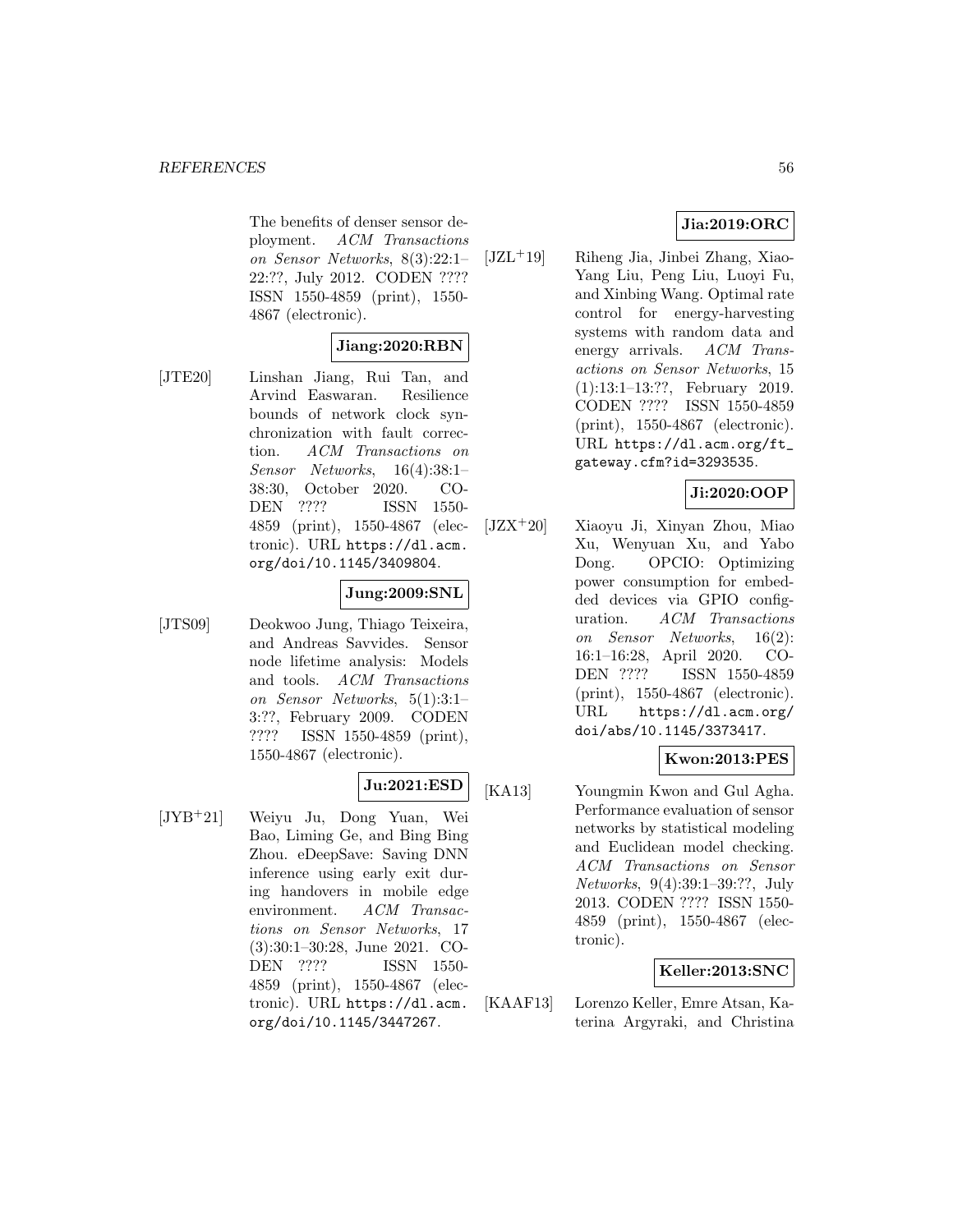Fragouli. SenseCode: Network coding for reliable sensor networks. ACM Transactions on Sensor Networks, 9(2):25:1– 25:??, March 2013. CODEN ???? ISSN 1550-4859 (print), 1550- 4867 (electronic).

# **Ko:2010:HNU**

[KAH<sup>+</sup>10] Teresa Ko, Shaun Ahmadian, John Hicks, Mohammad Rahimi, Deborah Estrin, Stefano Soatto, Sharon Coe, and Michael P. Hamilton. Heartbeat of a nest: Using imagers as biological sensors. ACM Transactions on Sensor Networks, 6(3):19:1– 19:??, June 2010. CODEN ???? ISSN 1550-4859 (print), 1550- 4867 (electronic).

### **Kalpakis:2010:ESA**

[Kal10] Konstantinos Kalpakis. Everywhere sparse approximately optimal minimum energy data gathering and aggregation in sensor networks. ACM Transactions on Sensor Networks, 7(1): 9:1–9:??, August 2010. CODEN ???? ISSN 1550-4859 (print), 1550-4867 (electronic).

# **Kusy:2014:RDR**

[KAR<sup>+</sup>14] Branislav Kusy, David Abbott, Christian Richter, Cong Huynh, Mikhail Afanasyev, Wen Hu, Michael Brünig, Diethelm Ostry, and Raja Jurdak. Radio diversity for reliable communication in sensor networks. ACM Transactions on Sensor Networks, 10(2):32:1–32:??, January 2014. CODEN ???? ISSN 15504859 (print), 1550-4867 (electronic).

### **Kusy:2010:RDS**

 $[KAS<sup>+</sup>10]$  Branislav Kusý, Isaac Amundson, Janos Sallai, Peter Völgyesi, Akos Lédeczi, and Xenofon Koutsoukos. RF Doppler shiftbased mobile sensor tracking and navigation. ACM Transactions on Sensor Networks, 7(1):1:1– 1:??, August 2010. CODEN ???? ISSN 1550-4859 (print), 1550- 4867 (electronic).

#### **Kulathumani:2009:TDS**

[KASD09] Vinodkrishnan Kulathumani, Anish Arora, Mukundan Sridharan, and Murat Demirbas. Trail: a distance-sensitive sensor network service for distributed object tracking. ACM Transactions on Sensor Networks, 5(2):15:1– 15:??, March 2009. CODEN ???? ISSN 1550-4859 (print), 1550- 4867 (electronic).

# **Kamal:2013:PLA**

[KBD13] Abu Raihan M. Kamal, Chris Bleakley, and Simon Dobson. Packet-Level Attestation (PLA): a framework for in-network sensor data reliability. ACM Transactions on Sensor Networks, 9 (2):19:1–19:??, March 2013. CO-DEN ???? ISSN 1550-4859 (print), 1550-4867 (electronic).

#### **Kamal:2014:FDW**

[KBD14] Abu Raihan M. Kamal, Chris J. Bleakley, and Simon Dobson. Failure detection in wireless sensor networks: a sequence-based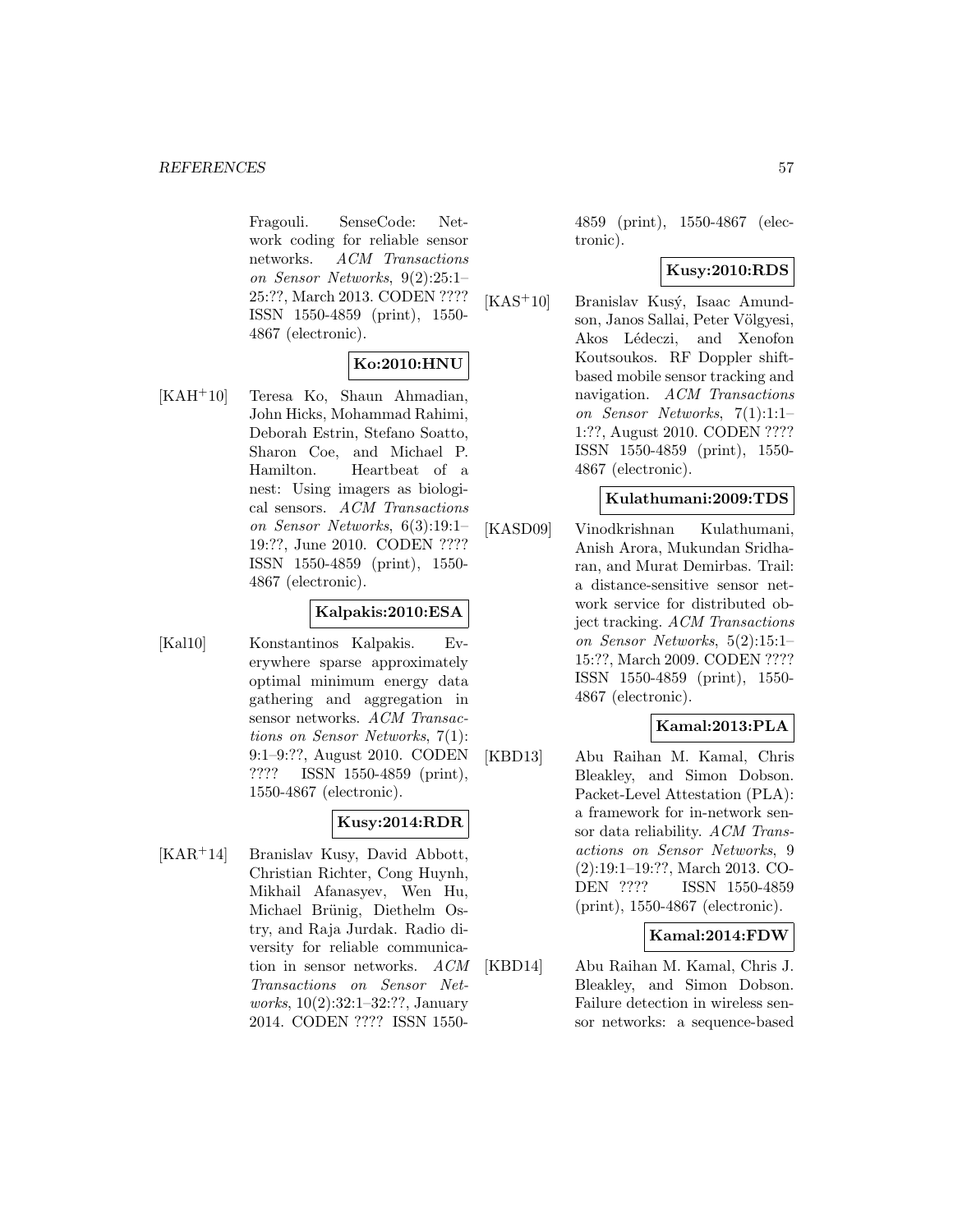#### *REFERENCES* 58

dynamic approach. ACM Transactions on Sensor Networks, 10 (2):35:1–35:??, January 2014. CODEN ???? ISSN 1550-4859 (print), 1550-4867 (electronic).

### **Kulau:2016:IRU**

[KBW16] Ulf Kulau, Felix Büsching, and Lars Wolf. IdealVolting: Reliable undervolting on wireless sensor nodes. ACM Transactions on Sensor Networks, 12(2): 11:1–11:??, May 2016. CODEN ???? ISSN 1550-4859 (print), 1550-4867 (electronic).

#### **Kapnadak:2014:OND**

[KC14] Vibhav Kapnadak and Edward J. Coyle. Optimal nonuniform deployment of sensors for distributed detection in wireless sensor networks. ACM Transactions on Sensor Networks, 10(2): 29:1–29:??, January 2014. CO-DEN ???? ISSN 1550-4859 (print), 1550-4867 (electronic).

#### **Karapetyan:2020:MAC**

[KCE<sup>+</sup>20] Areg Karapetyan, Sid Chi-Kin Chau, Khaled Elbassioni, Syafiq Kamarul Azman, and Majid Khonji. Multisensor adaptive control system for IoT-empowered smart lighting with oblivious mobile sensors. ACM Transactions on Sensor Networks, 16(1):11:1– 11:21, February 2020. CO-DEN ???? ISSN 1550-4859 (print), 1550-4867 (electronic). URL https://dl.acm.org/ doi/abs/10.1145/3369392.

# **Kamthe:2013:IWL**

[KCPC13] Ankur Kamthe, Miguel A´ Carreira-Perpiñán, and Alberto E. Cerpa. Improving wireless link simulation using multilevel Markov models. ACM Transactions on Sensor Networks, 10(1):17:1-17:??, November 2013. CODEN ???? ISSN 1550-4859 (print), 1550-4867 (electronic).

# **Khalil:2018:SPI**

[KGBS18] Nacer Khalil, Omprakash Gnawali, Driss Benhaddou, and Jaspal Subhlok. SonicDoor: a person identification system based on modeling of shape, behavior, and walking patterns. ACM Transactions on Sensor Networks, 14(3– 4):27:1–27:??, December 2018. CODEN ???? ISSN 1550-4859 (print), 1550-4867 (electronic).

#### **Krause:2011:RSP**

[KGGK11] Andreas Krause, Carlos Guestrin, Anupam Gupta, and Jon Kleinberg. Robust sensor placements at informative and communication-efficient locations. ACM Transactions on Sensor Networks, 7(4):31:1– 31:??, February 2011. CODEN ???? ISSN 1550-4859 (print), 1550-4867 (electronic).

#### **Ko:2015:DRS**

[KJP<sup>+</sup>15] Jeonggil Ko, Jongsoo Jeong, Jongjun Park, Jong Arm Jun, Omprakash Gnawali, and Jeongyeup Paek. DualMOP– RPL: Supporting multiple modes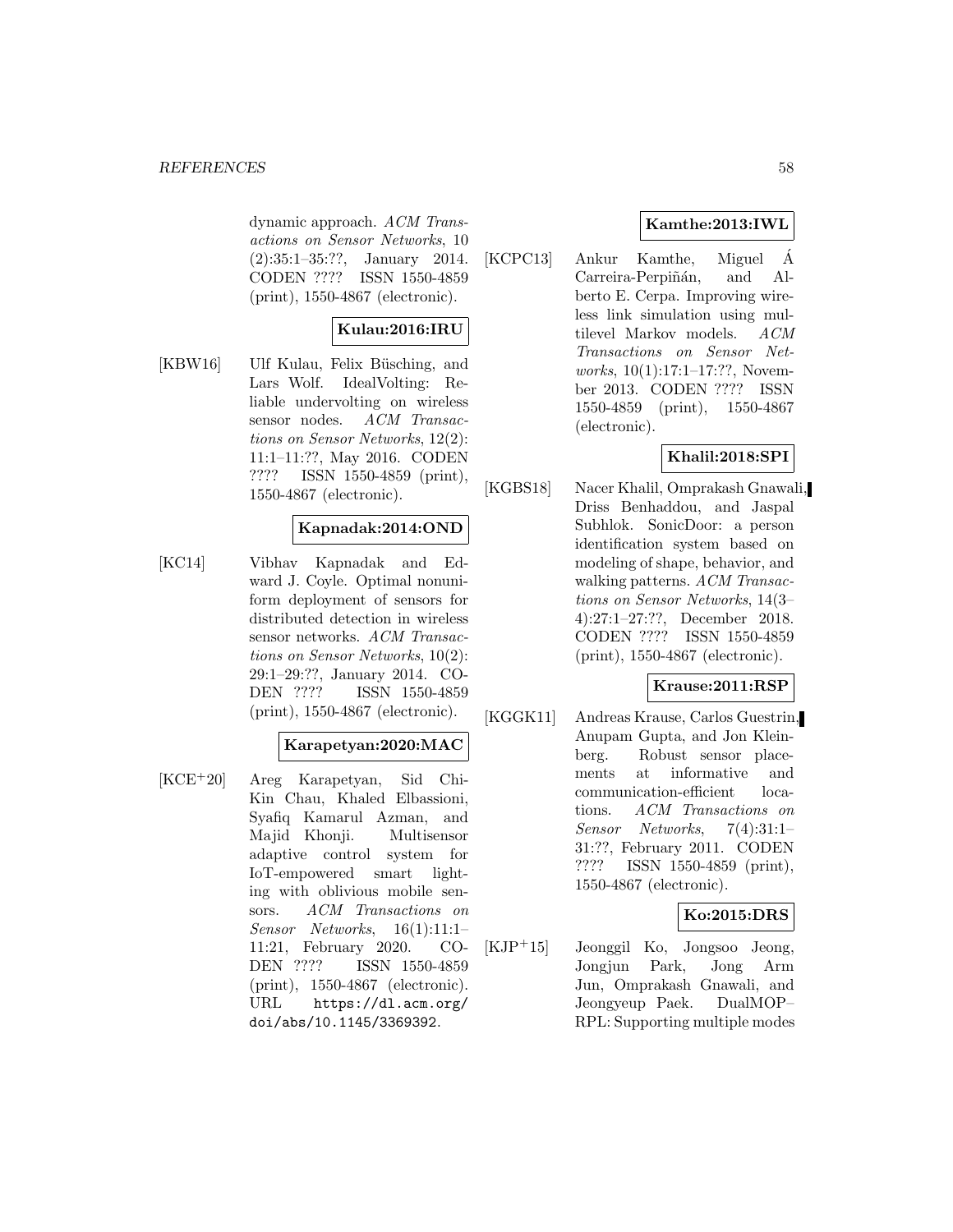of downward routing in a single RPL network. ACM Transactions on Sensor Networks, 11 (2):39:1–39:??, February 2015. CODEN ???? ISSN 1550-4859 (print), 1550-4867 (electronic).

# **Knox:2015:WFI**

[KK15] D. A. Knox and T. Kunz. Wireless fingerprints inside a wireless sensor network. ACM Transactions on Sensor Networks, 11(2): 37:1–37:??, February 2015. CO-DEN ???? ISSN 1550-4859 (print), 1550-4867 (electronic).

#### **Karenos:2008:CBC**

[KKK08] Kyriakos Karenos, Vana Kalogeraki, and Srikanth V. Krishnamurthy. Cluster-based congestion control for sensor networks. ACM Transactions on Sensor Networks, 4(1):5:1–5:??, January 2008. CODEN ???? ISSN 1550- 4859 (print), 1550-4867 (electronic).

#### **Kansal:2007:RMM**

[KKP<sup>+</sup>07] Aman Kansal, William Kaiser, Gregory Pottie, Mani Srivastava, and Gaurav Sukhatme. Reconfiguration methods for mobile sensor networks. ACM Transactions on Sensor Networks, 3(4): 22:1–22:??, October 2007. CO-DEN ???? ISSN 1550-4859 (print), 1550-4867 (electronic).

#### **Kuppannagari:2018:ODN**

[KKP18] Sanmukh R. Kuppannagari, Rajgopal Kannan, and Viktor K. Prasanna. Optimal discrete netload balancing in smart grids with high PV penetration.  $ACM$ Transactions on Sensor Networks, 14(3–4):24:1–24:??, December 2018. CODEN ???? ISSN 1550-4859 (print), 1550- 4867 (electronic).

#### **Klonowski:2015:MRD**

[KKRR15] Marek Klonowski, Miroslaw Kutylowski, Michal Ren, and Katarzyna Rybarczyk. Mixing in random digraphs with application to the forward-secure key evolution in wireless sensor networks. ACM Transactions on Sensor Networks, 11(2):29:1– 29:??, February 2015. CODEN ???? ISSN 1550-4859 (print), 1550-4867 (electronic).

## **Khan:2014:TIC**

[KLA<sup>+</sup>14] Mohammad Maifi Hasan Khan, Hieu Khac Le, Hossein Ahmadi, Tarek F. Abdelzaher, and Jiawei Han. Troubleshooting interactive complexity bugs in wireless sensor networks using data mining techniques. ACM Transactions on Sensor Networks, 10(2): 31:1–31:??, January 2014. CO-DEN ???? ISSN 1550-4859 (print), 1550-4867 (electronic).

# **Ko:2013:GSC**

[KLC13] Ren-Song Ko, Po-Liang Lin, and Pei-Yu Chiang. Gauss–Seidel correction algorithm: a macroscopic model-derived routing algorithm for WSNs. ACM Transactions on Sensor Networks, 10(1):9:1–9:??, November 2013. CODEN ???? ISSN 1550-4859 (print), 1550-4867 (electronic).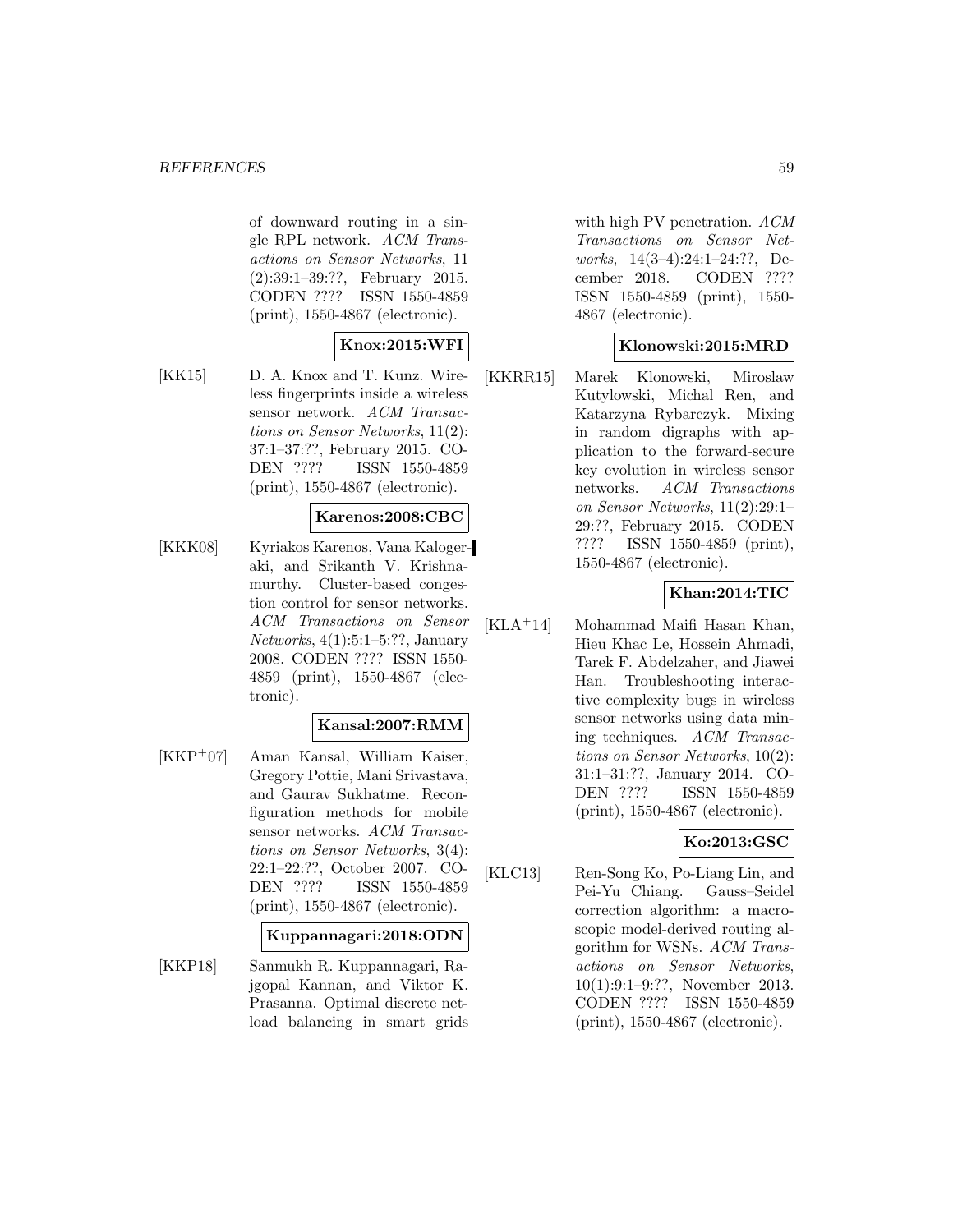# **Kim:2016:REE**

[KLC<sup>+</sup>16] Hyung-Sin Kim, Myung-Sup Lee, Young-June Choi, Jeonggil Ko, and Saewoong Bahk. Reliable and energy-efficient downward packet delivery in asymmetric transmission power-based networks. ACM Transactions on Sensor Networks, 12(4):34:1– 34:??, November 2016. CODEN ???? ISSN 1550-4859 (print), 1550-4867 (electronic).

#### **Kasirajan:2012:NDA**

[KLJ12] Priya Kasirajan, Carl Larsen, and S. Jagannathan. A new data aggregation scheme via adaptive compression for wireless sensor networks. ACM Transactions on Sensor Networks, 9(1):5:1–5:??, November 2012. CODEN ???? ISSN 1550-4859 (print), 1550- 4867 (electronic).

#### **Kwon:2010:RLS**

[KMS<sup>+</sup>10] Youngmin Kwon, Kirill Mechitov, Sameer Sundresh, Wooyoung Kim, and Gul Agha. Resilient localization for sensor networks in outdoor environments. ACM Transactions on Sensor Networks, 7(1):3:1–3:??, August 2010. CODEN ???? ISSN 1550- 4859 (print), 1550-4867 (electronic).

#### **Kuo:2014:CWA**

[KNSM14] Thomas Kuo, Zefeng Ni, Santhoshkumar Sunderrajan, and B. S. Manjunath. Calibrating a wide-area camera network with non-overlapping views using mobile devices. ACM Transactions on Sensor Networks, 10(2):26:1– 26:??, January 2014. CODEN ???? ISSN 1550-4859 (print), 1550-4867 (electronic).

# **Kazmi:2014:RWS**

[KOD<sup>+</sup>14] Aqeel H. Kazmi, Michael J. O'Grady, Declan T. Delaney, Antonio G. Ruzzelli, and Gregory M. P. O'Hare. A review of wireless-sensor-networkenabled building energy management systems. ACM Transactions on Sensor Networks, 10(4): 66:1–66:??, June 2014. CODEN ???? ISSN 1550-4859 (print), 1550-4867 (electronic).

#### **Koukoutsidis:2018:ESA**

[Kou18] Ioannis Koukoutsidis. Estimating spatial averages of environmental parameters based on mobile crowdsensing. ACM Transactions on Sensor Networks, 14 (1):2:1–2:??, March 2018. CO-DEN ???? ISSN 1550-4859 (print), 1550-4867 (electronic).

#### **Krasniewski:2008:EED**

[KPB<sup>+</sup>08] Mark D. Krasniewski, Rajesh Krishna Panta, Saurabh Bagchi, Chin-Lung Yang, and William J. Chappell. Energyefficient on-demand reprogramming of large-scale sensor networks. ACM Transactions on Sensor Networks, 4(1):2:1–2:??, January 2008. CODEN ???? ISSN 1550-4859 (print), 1550- 4867 (electronic).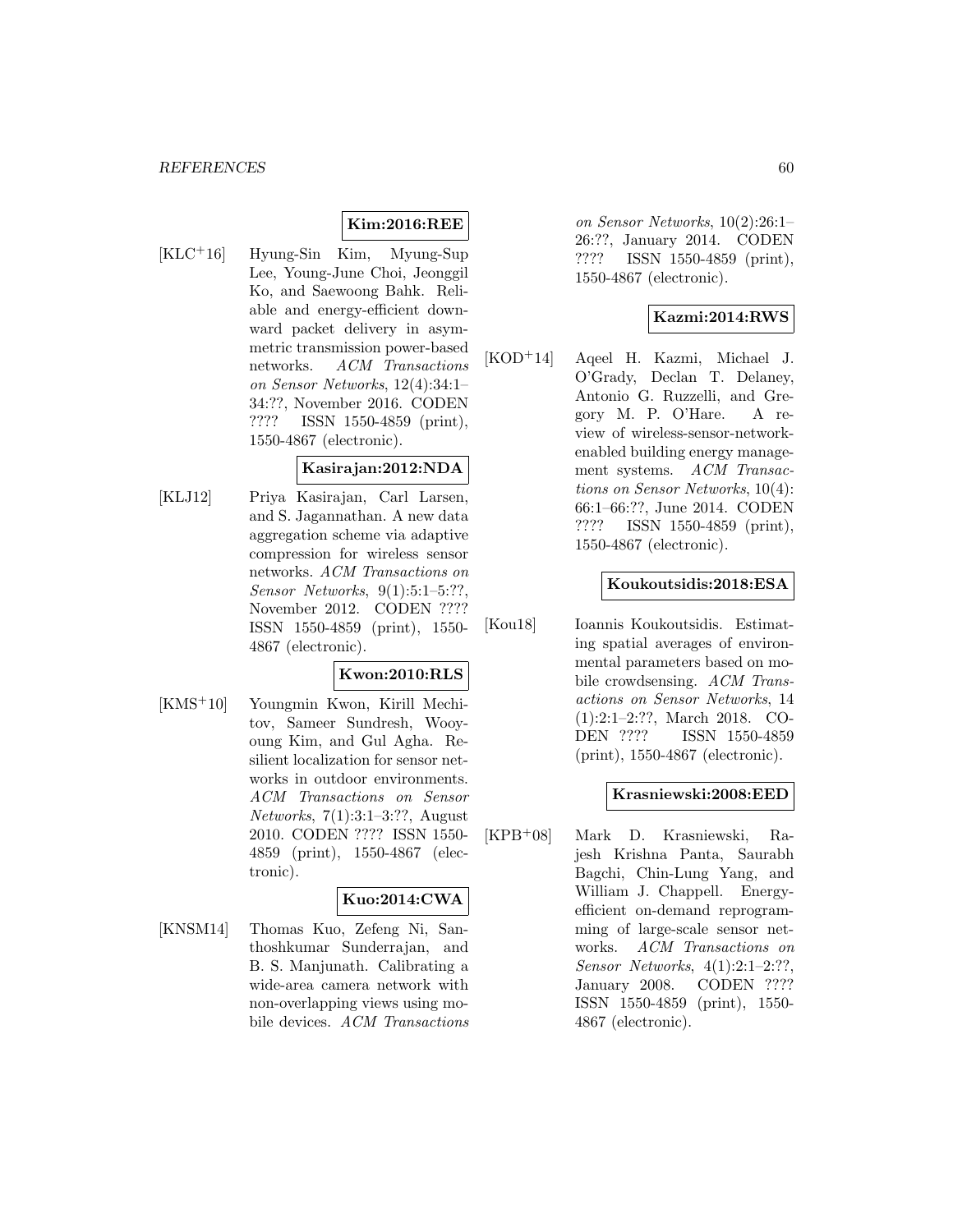# **Kim:2020:PRJ**

[KPCB20] Hyung-Sin Kim, Jeongyeup Paek, David E. Culler, and Saewoong Bahk. PC-RPL: Joint control of routing topology and transmission power in real low-power and lossy networks. ACM Transactions on Sensor Networks, 16(2): 14:1–14:32, April 2020. CO-DEN ???? ISSN 1550-4859 (print), 1550-4867 (electronic). URL https://dl.acm.org/ doi/abs/10.1145/3372026.

#### **Karumbu:2012:DOE**

[KPK12] Premkumar Karumbu, Venkata K. Prasanthi, and Anurag Kumar. Delay optimal event detection on ad hoc wireless sensor networks. ACM Transactions on Sensor Networks, 8(2):12:1– 12:??, March 2012. CODEN ???? ISSN 1550-4859 (print), 1550- 4867 (electronic).

## **Karvonen:2014:CLO**

[KPRH14] Heikki Karvonen, Carlos Pomalaza-KR18] Ráez, and Matti Hämäläinen. A cross-layer optimization approach for lower layers of the protocol stack in sensor networks. ACM Transactions on Sensor Networks, 11(1):16:1– 16:??, August 2014. CODEN ???? ISSN 1550-4859 (print), 1550-4867 (electronic).

#### **Kim:2012:LSV**

[KPS12] Younghun Kim, Heemin Park, and Mani B. Srivastava. A longitudinal study of vibrationbased water flow sensing. ACM

Transactions on Sensor Networks, 9(1):8:1–8:??, November 2012. CODEN ???? ISSN 1550- 4859 (print), 1550-4867 (electronic).

# **Karakaya:2012:CEC**

[KQ12] Mahmut Karakaya and Hairong Qi. Coverage estimation for crowded targets in visual sensor networks. ACM Transactions on Sensor Networks, 8(3): 26:1–26:??, July 2012. CODEN ???? ISSN 1550-4859 (print), 1550-4867 (electronic).

## **Karakaya:2014:CLV**

[KQ14] Mahmut Karakaya and Hairong Qi. Collaborative localization in visual sensor networks. ACM Transactions on Sensor Networks, 10(2):18:1–18:??, January 2014. CODEN ???? ISSN 1550- 4859 (print), 1550-4867 (electronic).

# **King:2018:DCC**

Alex King and Utz Roedig. Differentiating clear channel assessment using transmit power variation. ACM Transactions on Sensor Networks, 14(2):15:1– 15:??, July 2018. CODEN ???? ISSN 1550-4859 (print), 1550- 4867 (electronic).

# **Kho:2009:DCA**

[KRJ09] Johnsen Kho, Alex Rogers, and Nicholas R. Jennings. Decentralized control of adaptive sampling in wireless sensor networks. ACM Transactions on Sensor Networks, 5(3):19:1–19:??, May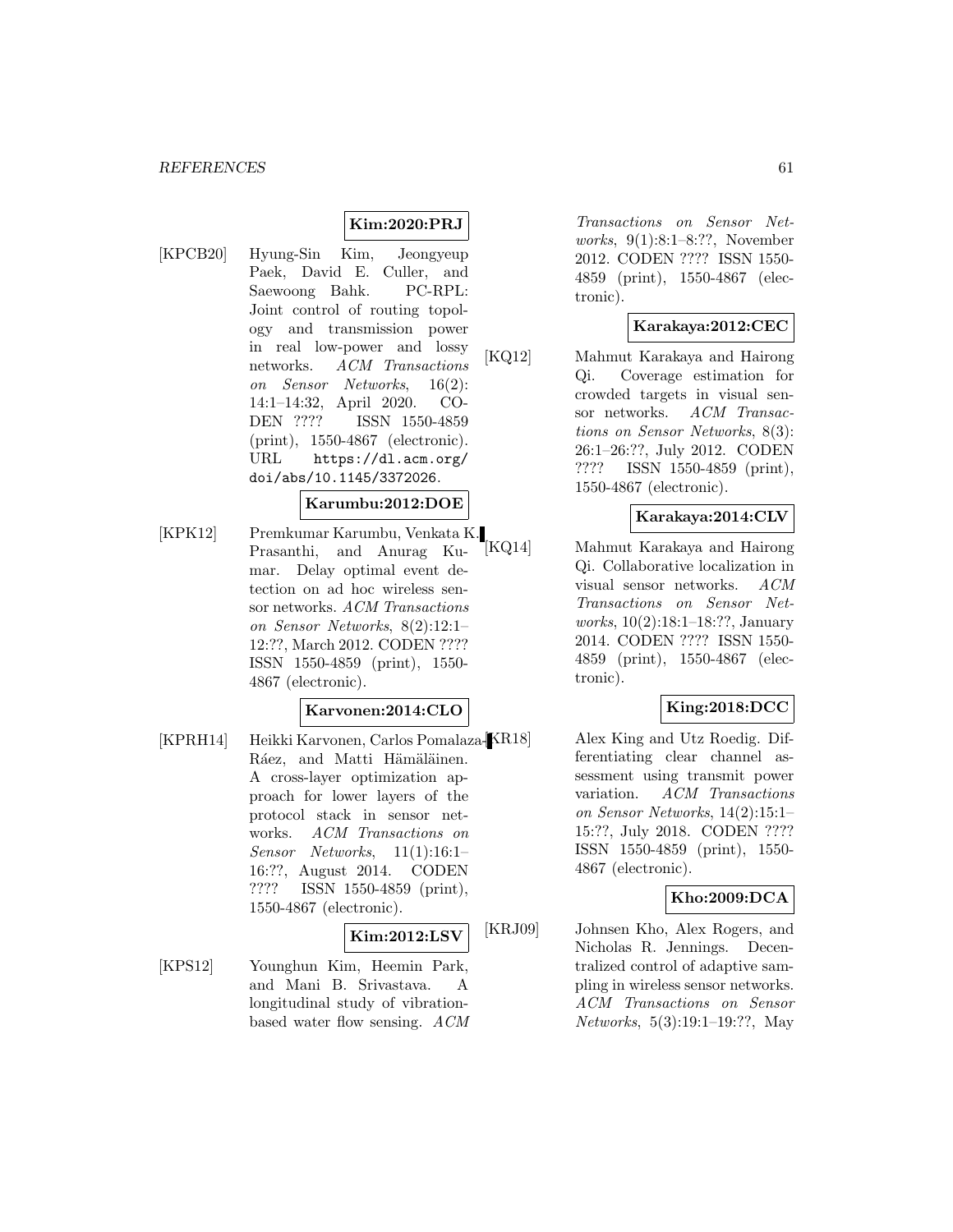2009. CODEN ???? ISSN 1550- 4859 (print), 1550-4867 (electronic).

#### **Kumar:2015:GEB**

[KRP15] Dheeraj Kumar, Sutharshan Rajasegarar, and Marimuthu Palaniswami. Geospatial estimationbased auto drift correction in wireless sensor networks. ACM Transactions on Sensor Networks, 11(3):50:1–50:??, May 2015. CODEN ???? ISSN 1550- 4859 (print), 1550-4867 (electronic).

### **Kominami:2013:CSO**

[KSMH13] Daichi Kominami, Masashi Sugano, Masayuki Murata, and Takaaki Hatauchi. Controlled and self-organized routing for large-scale wireless sensor networks. ACM Transactions on Sensor Networks, 10(1):13:1– 13:??, November 2013. CODEN ???? ISSN 1550-4859 (print), 1550-4867 (electronic).

## **Kaur:2020:JMC**

[KSR<sup>+</sup>20] Manpreet Kaur, Flora D. Salim, Yongli Ren, Jeffrey Chan, Martin Tomko, and Mark Sanderson. Joint modelling of cyber activities and physical context to improve prediction of visitor behaviors. ACM Transactions on Sensor Networks, 16(3): 28:1–28:25, August 2020. CO-DEN ???? ISSN 1550-4859 (print), 1550-4867 (electronic). URL https://dl.acm.org/ doi/abs/10.1145/3393692.

# **Keeler:2011:MFG**

[KT11] Holger P. Keeler and Peter G. Taylor. A model framework for greedy routing in a sensor network with a stochastic power scheme. ACM Transactions on Sensor Networks, 7(4): 34:1–34:??, February 2011. CO-DEN ???? ISSN 1550-4859 (print), 1550-4867 (electronic).

# **Klein:2013:LSA**

[KVI<sup>+</sup>13] Daniel J. Klein, Sriram Venkateswaran, Jason T. Isaacs, Jerry Burman, Tien Pham, João Hespanha, and Upamanyu Madhow. Localization with sparse acoustic sensor network using UAVs as information-seeking data mules. ACM Transactions on Sensor Networks, 9(3):30:1–30:??, May 2013. CODEN ???? ISSN 1550- 4859 (print), 1550-4867 (electronic).

#### **Kulkarni:2009:EEM**

[KW09] Sandeep Kulkarni and Limin Wang. Energy-efficient multihop reprogramming for sensor networks. ACM Transactions on Sensor Networks, 5(2):16:1– 16:??, March 2009. CODEN ???? ISSN 1550-4859 (print), 1550- 4867 (electronic).

# **Kamat:2009:TPW**

[KXTZ09] Pandurang Kamat, Wenyuan Xu, Wade Trappe, and Yanyong Zhang. Temporal privacy in wireless sensor networks: Theory and practice. ACM Transactions on Sensor Networks, 5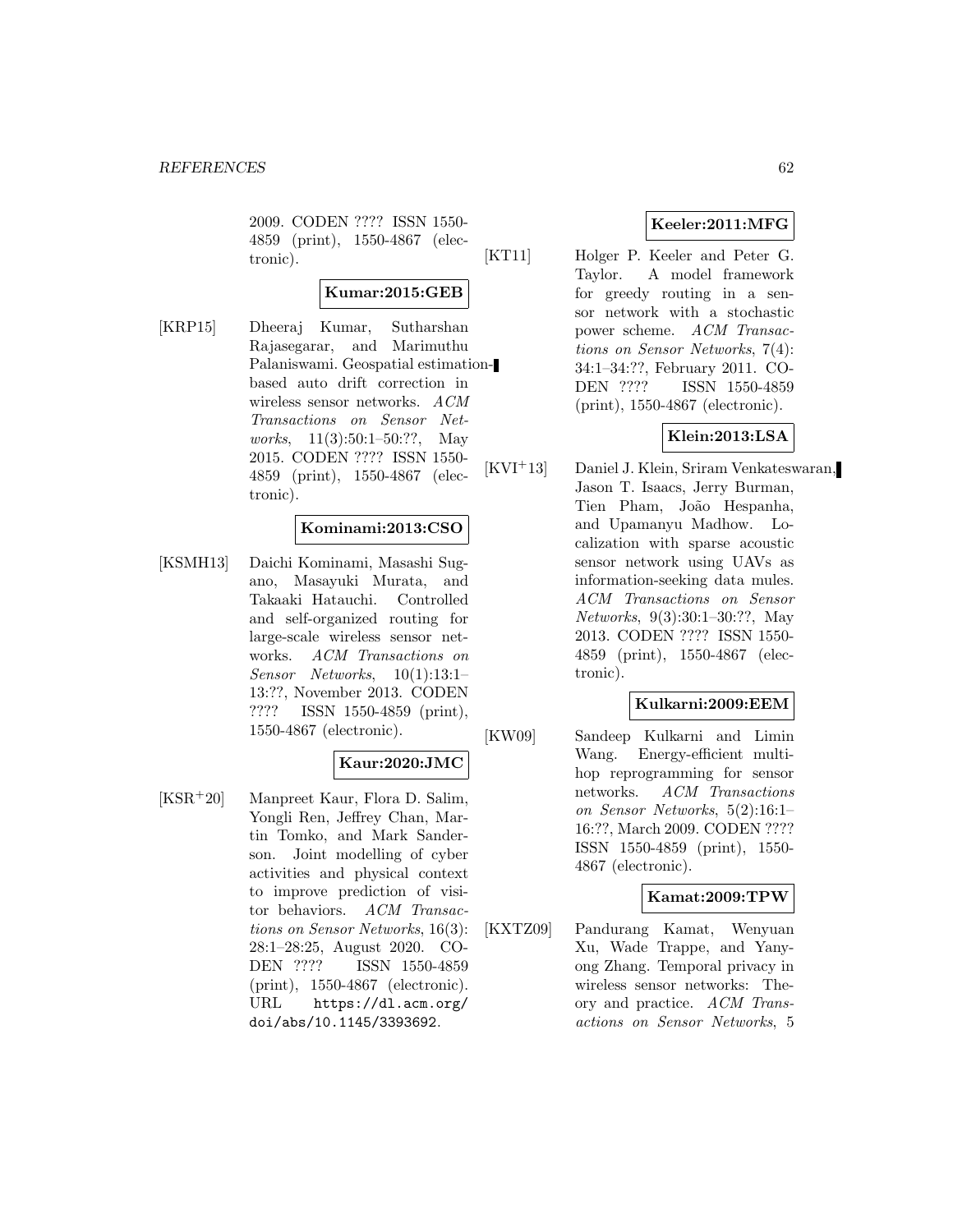(4):28:1–28:??, November 2009. CODEN ???? ISSN 1550-4859 (print), 1550-4867 (electronic).

## **Kartakis:2017:RSO**

[KYM17] Sokratis Kartakis, Shusen Yang, and Julie A. Mccann. Reliability or sustainability: Optimal data stream estimation and scheduling in smart water networks. ACM Transactions on Sensor Networks, 13(3):18:1– 18:??, September 2017. CODEN ???? ISSN 1550-4859 (print), 1550-4867 (electronic).

### **Lambrou:2015:OCD**

[Lam15] Theofanis P. Lambrou. Optimized cooperative dynamic coverage in mixed sensor networks. ACM Transactions on Sensor Networks, 11(3):46:1– 46:??, February 2015. CODEN ???? ISSN 1550-4859 (print), 1550-4867 (electronic).

# **Liu:2014:DDL**

[LC14a] Tao Liu and Alberto E. Cerpa. Data-driven link quality prediction using link features. ACM Transactions on Sensor Networks, 10(2):37:1–37:??, January 2014. CODEN ???? ISSN 1550- 4859 (print), 1550-4867 (electronic).

# **Liu:2014:TAL**

[LC14b] Tao Liu and Alberto E. Cerpa. Temporal adaptive link quality prediction with online learning. ACM Transactions on Sensor Networks, 10(3):46:1–46:??, April 2014. CODEN ????

ISSN 1550-4859 (print), 1550- 4867 (electronic).

# **Ling:2010:APA**

[LCC10] Yibei Ling, Chung-Min Chen, and Shigang Chen. Analysis of power-aware buffering schemes in wireless sensor networks. ACM Transactions on Sensor Networks, 7(3):26:1– 26:??, September 2010. CODEN ???? ISSN 1550-4859 (print), 1550-4867 (electronic).

# **Lai:2013:MHW**

[LCC<sup>+</sup>13] Ted Tsung-Te Lai, Wei-Ju Chen, Yu-Han Tiffany Chen, Polly Huang, and Hao-Hau Chu. Mapping hidden water pipelines using a mobile sensor droplet. ACM Transactions on Sensor Networks, 9(2):20:1–20:??, March 2013. CODEN ???? ISSN 1550-4859 (print), 1550- 4867 (electronic).

# **Li:2017:AHA**

[LCC<sup>+</sup>17] Ji Li, Siyao Cheng, Zhipeng Cai, Jiguo Yu, Chaokun Wang, and Yingshu Li. Approximate holistic aggregation in wireless sensor networks. ACM Transactions on Sensor Networks, 13(2): 11:1–11:??, June 2017. CODEN ???? ISSN 1550-4859 (print), 1550-4867 (electronic).

# **Luo:2009:DIE**

[LCH<sup>+</sup>09] Liqian Luo, Qing Cao, Chengdu Huang, Lili Wang, Tarek F. Abdelzaher, John A. Stankovic, and Michael Ward. Design, implementation, and evaluation of En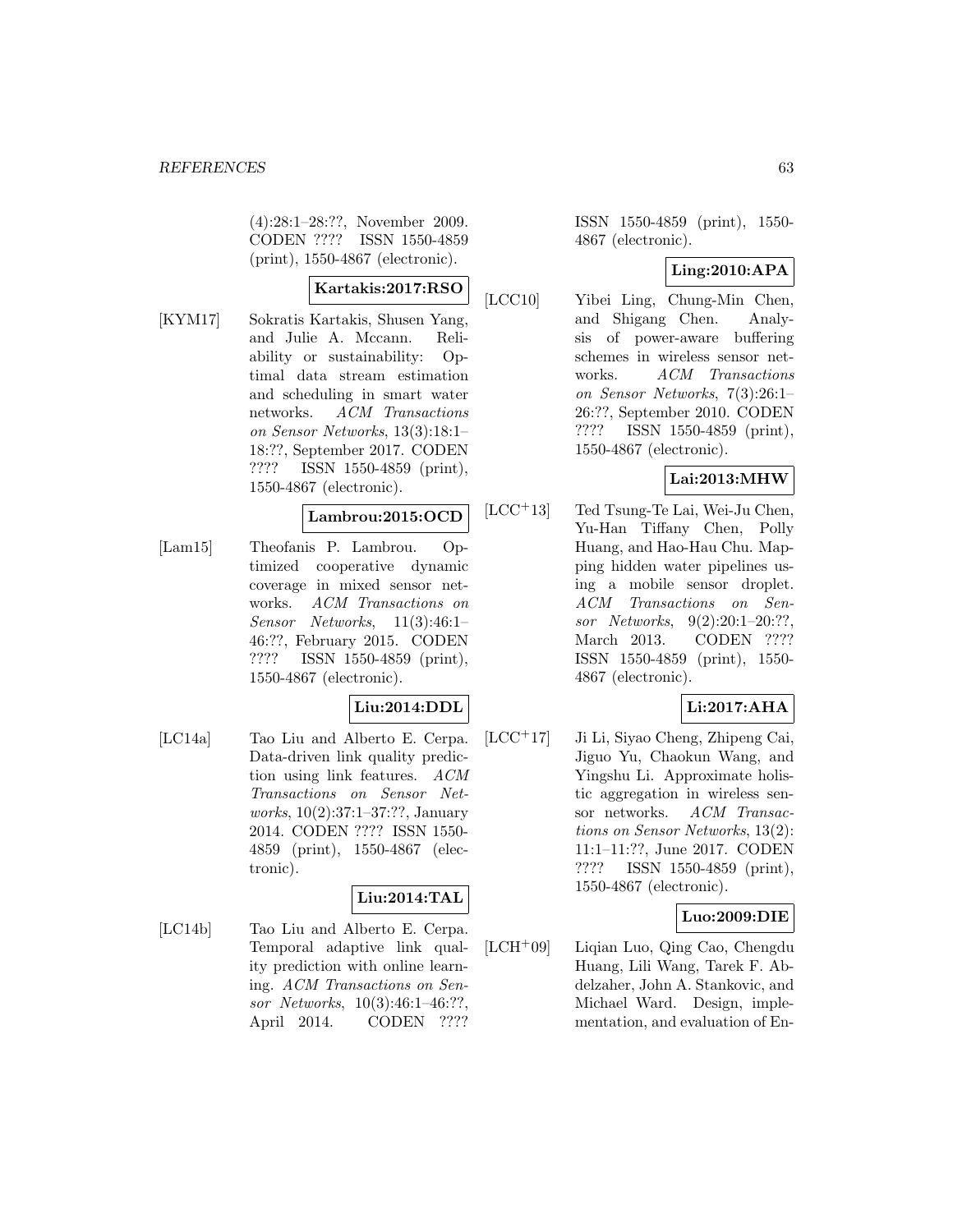viroMic: a storage-centric audio sensor network. ACM Transactions on Sensor Networks, 5(3): 22:1–22:??, May 2009. CODEN ???? ISSN 1550-4859 (print), 1550-4867 (electronic).

# **Leng:2019:NMM**

[LCH<sup>+</sup>19a] Quan Leng, Wei-Ju Chen, Pei-Chi Huang, Yi-Hung Wei, Aloysius K. Mok, and Song Han. Network management of multicluster RT-WiFi networks. ACM Transactions on Sensor Networks, 15(1):12:1–12:??, February 2019. CODEN ???? ISSN 1550-4859 (print), 1550-4867 (electronic). URL https://dl. acm.org/ft\_gateway.cfm?id= 3283451.

# **Liu:2019:ECO**

[LCH<sup>+</sup>19b] Daibo Liu, Zhichao Cao, Yuan He, Xiaoyu Ji, Mengshu Hou, and Hongbo Jiang. Exploiting concurrency for opportunistic forwarding in duty-cycled IoT networks. ACM Transactions on Sensor Networks, 15(3): 31:1–31:??, August 2019. CO-DEN ???? ISSN 1550-4859 (print), 1550-4867 (electronic). URL https://dl.acm.org/ft\_ gateway.cfm?id=3322496.

# **Liu:2020:PLT**

[LCH<sup>+</sup>20] Daibo Liu, Zhichao Cao, Mengshu Hou, Huigui Rong, and Hongbo Jiang. Pushing the limits of transmission concurrency for low power wireless networks. ACM Transactions on Sensor Networks, 16(4):40:1–

40:29, October 2020. CO-DEN ???? ISSN 1550- 4859 (print), 1550-4867 (electronic). URL https://dl.acm. org/doi/10.1145/3406834.

### **Liu:2022:ORP**

[LCLY22] Yu Liu, Joshua Comden, Zhenhua Liu, and Yuanyuan Yang. Online resource provisioning for wireless data collection. ACM Transactions on Sensor Networks, 18(1):7:1–7:27, February 2022. CODEN ???? ISSN 1550- 4859 (print), 1550-4867 (electronic). URL https://dl.acm. org/doi/10.1145/3470648.

# **Liu:2021:SSD**

[LCM21] Liang Liu, Bo Chen, and Huadong Ma. SDCN: Sensory data-centric networking for building the sensing layer of IoT. ACM Transactions on Sensor Networks, 17(1):6:1– 6:25, January 2021. CODEN ???? ISSN 1550-4859 (print), 1550-4867 (electronic). URL https://dl.acm.org/doi/10. 1145/3402452.

# **Li:2019:RCF**

[LDC<sup>+</sup>19] Lanlan Li, Haipeng Dai, Guihai Chen, Jiaqi Zheng, Wanchun Dou, and Xiaobing Wu. Radiation constrained fair charging for wireless power transfer. ACM Transactions on Sensor Networks, 15(2):15:1–15:??, April 2019. CODEN ???? ISSN 1550-4859 (print), 1550-4867 (electronic). URL https://dl.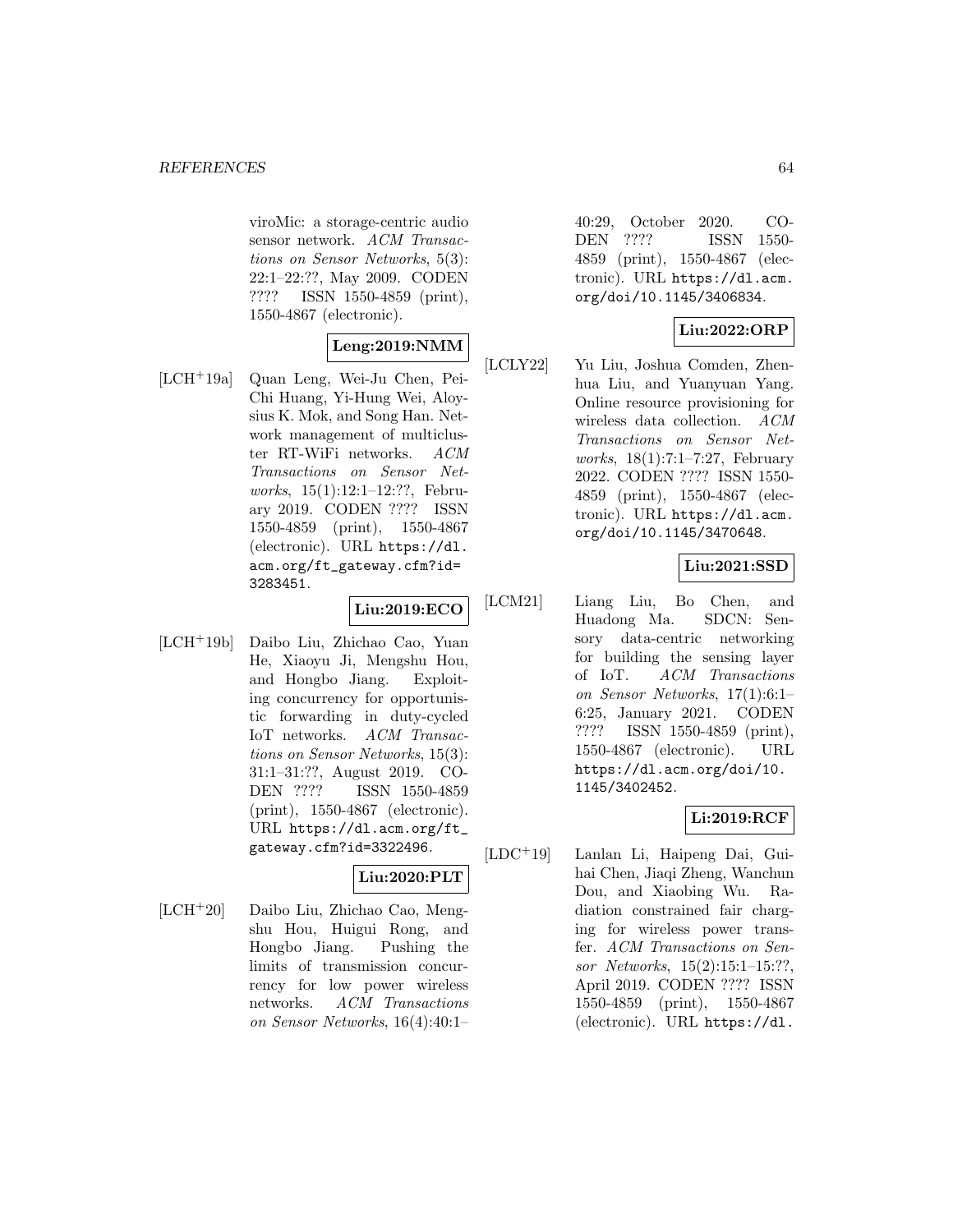acm.org/ft\_gateway.cfm?id= 3289182.

# **Li:2021:QQA**

[LDG<sup>+</sup>21] Borui Li, Wei Dong, Gaoyang Guan, Jiadong Zhang, Tao Gu, Jiajun Bu, and Yi Gao. Queec: QoE-aware edge computing for IoT devices under dynamic workloads. ACM Transactions on Sensor Networks, 17(3): 27:1–27:23, June 2021. CODEN ???? ISSN 1550-4859 (print), 1550-4867 (electronic). URL https://dl.acm.org/doi/10. 1145/3442363.

#### **Lin:2021:SVF**

[LDGG21] Yuxiang Lin, Wei Dong, Yi Gao, and Tao Gu. SateLoc: a virtual fingerprinting approach to outdoor LoRa localization using satellite images. ACM Transactions on Sensor Networks, 17 (4):43:1–43:28, July 2021. CO-DEN ???? ISSN 1550- 4859 (print), 1550-4867 (electronic). URL https://dl.acm. org/doi/10.1145/3461012.

#### **Law:2006:SBB**

[LDH06] Yee Wei Law, Jeroen Doumen, and Pieter Hartel. Survey and benchmark of block ciphers for wireless sensor networks. ACM Transactions on Sensor Networks, 2(1):65–93, February 2006. CODEN ???? ISSN 1550- 4859 (print), 1550-4867 (electronic).

# **Li:2013:AEE**

[LDZ13] Wei Li, Flávia C. Delicato, and Albert Y. Zomaya. Adaptive energy-efficient scheduling for hierarchical wireless sensor networks. ACM Transactions on Sensor Networks, 9(3):33:1– 33:??, May 2013. CODEN ???? ISSN 1550-4859 (print), 1550- 4867 (electronic).

### **Lee:2020:DRE**

[LED20] Tim Van Der Lee, Georgios Exarchakos, and Sonia Heemstra De Groot. Distributed reliable and energy-efficient scheduling for LR-WPANs. ACM Transactions on Sensor Networks, 16 (4):32:1–32:20, October 2020. CODEN ???? ISSN 1550- 4859 (print), 1550-4867 (electronic). URL https://dl.acm. org/doi/10.1145/3399805.

#### **Liu:2019:LCR**

[LFL<sup>+</sup>19] Chen Liu, Dingyi Fang, Xinyan Liu, Dan Xu, Xiaojiang Chen, Chieh-Jan Mike Liang, Baoying Liu, and Zhanyong Tang. Lowcost and robust geographic opportunistic routing in a strip topology wireless network. ACM Transactions on Sensor Networks, 15(2):24:1–24:??, April 2019. CODEN ???? ISSN 1550- 4859 (print), 1550-4867 (electronic). URL https://dl. acm.org/ft\_gateway.cfm?id= 3309701.

# **Li:2014:PSA**

[LFNS14] Xu Li, Greg Fletcher, Amiya Nayak, and Ivan Stojmenovic. Placing sensors for area coverage in a complex environment by a team of robots. ACM Transactions on Sensor Networks, 11(1):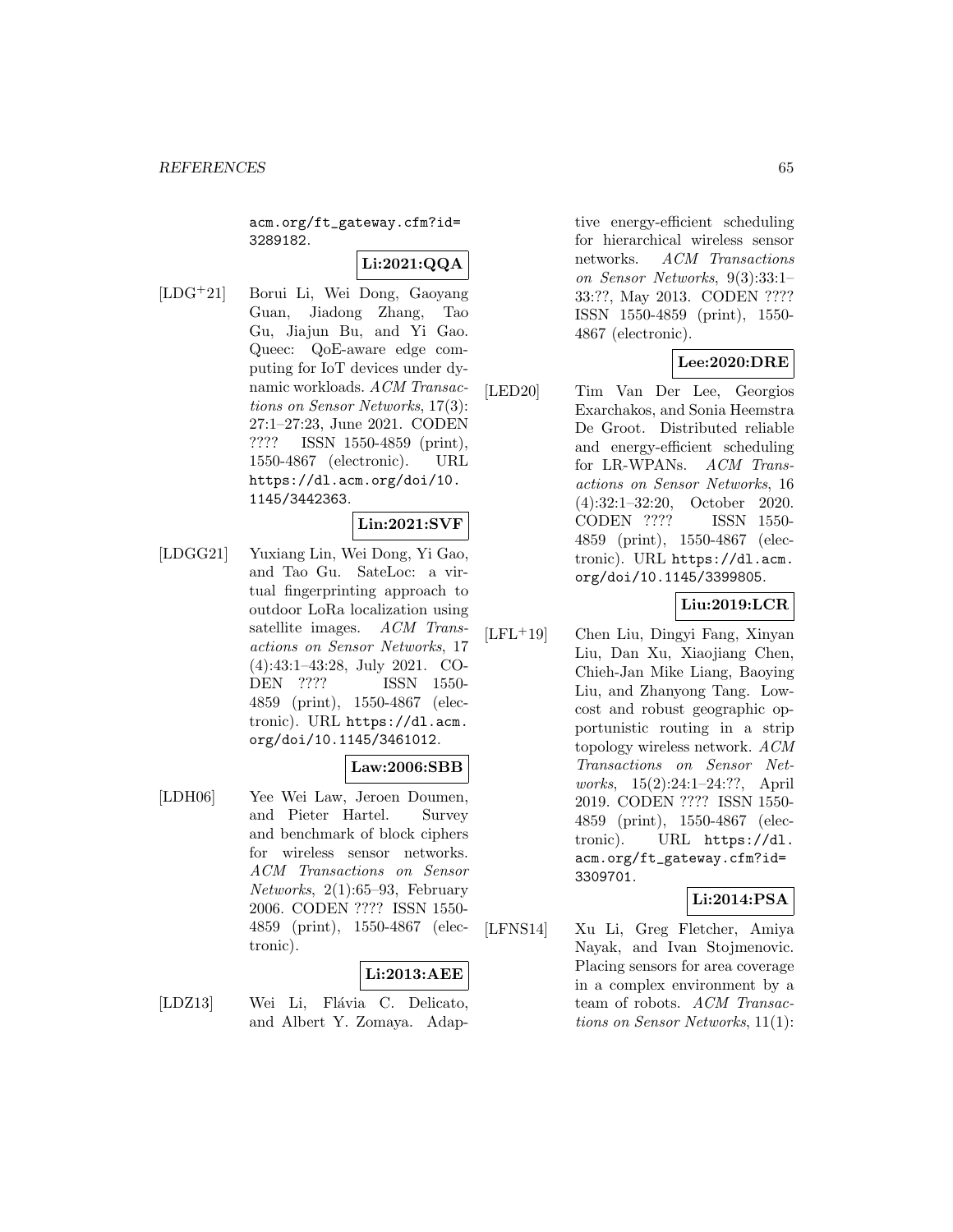3:1–3:??, August 2014. CODEN ???? ISSN 1550-4859 (print), 1550-4867 (electronic).

# **Liu:2009:CEE**

[LFS09] Sha Liu, Kai-Wei Fan, and Prasun Sinha. CMAC: an energy-efficient MAC layer protocol using convergent packet forwarding for wireless sensor networks. ACM Transactions on Sensor Networks, 5(4):29:1– 29:??, November 2009. CODEN ???? ISSN 1550-4859 (print), 1550-4867 (electronic).

# **Liu:2019:MSC**

[LFW<sup>+</sup>19] Xuecheng Liu, Luoyi Fu, Jiliang Wang, Xinbing Wang, and Guihai Chen. Multicast scaling of capacity and energy efficiency in heterogeneous wireless sensor networks. ACM Transactions on Sensor Networks, 15(3): 33:1–33:??, August 2019. CO-DEN ???? ISSN 1550-4859 (print), 1550-4867 (electronic). URL https://dl.acm.org/ft\_ gateway.cfm?id=3322497.

# **Liando:2019:KUF**

[LGTL19] Jansen C. Liando, Amalinda Gamage, Agustinus W. Tengourtius, and Mo Li. Known and unknown facts of LoRa: Experiences from a large-scale measurement study. ACM Transactions on Sensor Networks, 15 (2):16:1–16:??, April 2019. CO-DEN ???? ISSN 1550-4859 (print), 1550-4867 (electronic). URL https://dl.acm.org/ft\_ gateway.cfm?id=3293534.

# **Lim:2009:DLA**

[LH09] Hyuk Lim and Jennifer C. Hou. Distributed localization for anisotropic sensor networks. ACM Transactions on Sensor Networks, 5(2):11:1–11:??, March 2009. CODEN ???? ISSN 1550-4859 (print), 1550- 4867 (electronic).

# **Lachenmann:2009:MLG**

[LHRM09] Andreas Lachenmann, Klaus Herrmann, Kurt Rothermel, and Pedro José Marrón. On meeting lifetime goals and providing constant application quality. ACM Transactions on Sensor Networks, 5(4):36:1–36:??, November 2009. CODEN ???? ISSN 1550-4859 (print), 1550- 4867 (electronic).

# **Liu:2016:TMT**

[LHX16] Chin-Jung Liu, Pei Huang, and Li Xiao. TAS-MAC: a trafficadaptive synchronous MAC protocol for wireless sensor networks. ACM Transactions on Sensor Networks, 12(1):1:1–1:??, March 2016. CODEN ???? ISSN 1550-4859 (print), 1550- 4867 (electronic).

# **Liu:2021:CBE**

[LHX<sup>+</sup>21] Meng Liu, Hongsheng Hu, Haolong Xiang, Chi Yang, Lingjuan Lyu, and Xuyun Zhang. Clustering-based efficient privacy-preserving face recognition scheme without compromising accuracy. ACM Transactions on Sensor Networks, 17(3):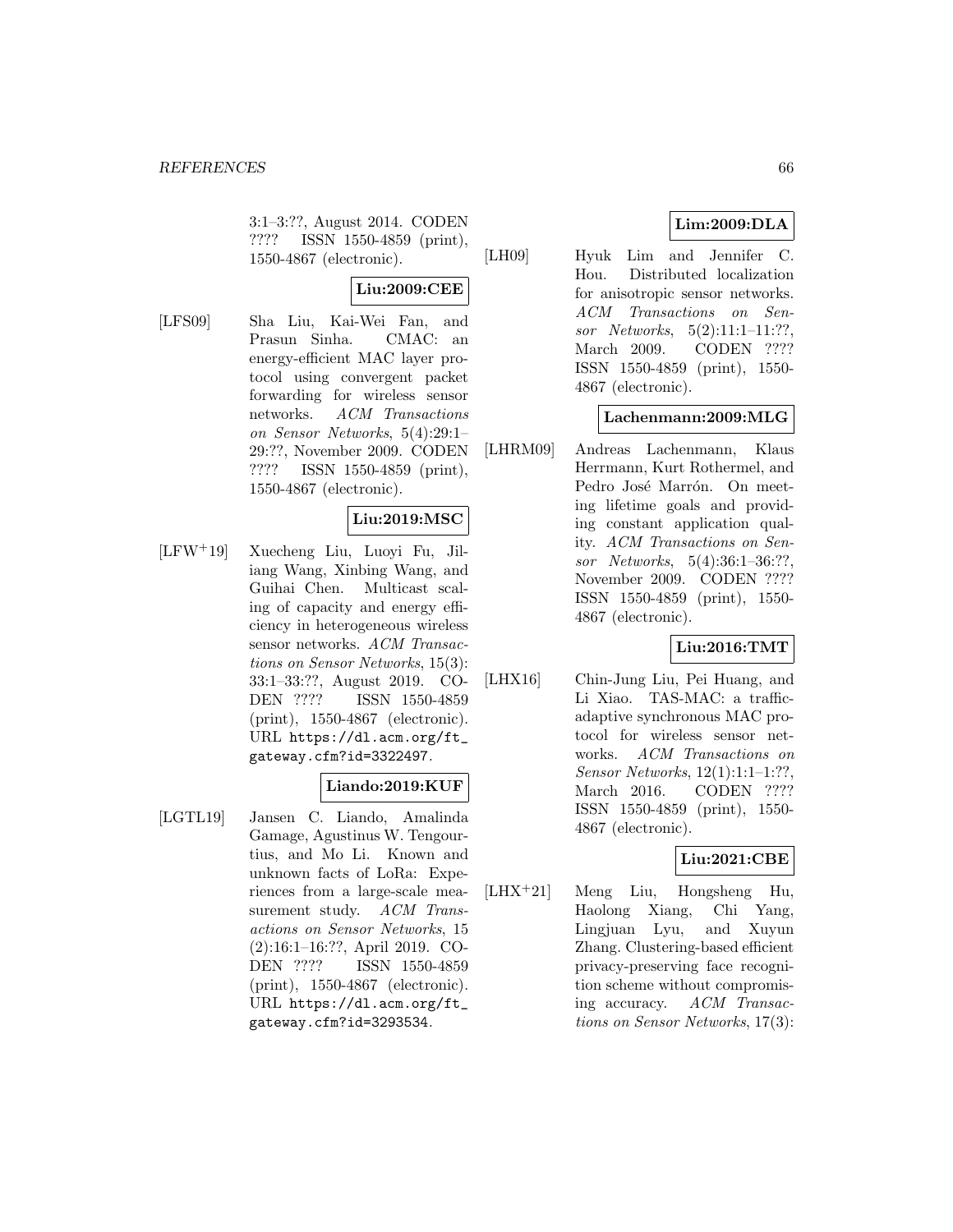31:1–31:27, June 2021. CODEN ???? ISSN 1550-4859 (print), 1550-4867 (electronic). URL https://dl.acm.org/doi/10. 1145/3448414.

# **Li:2020:SSB**

[LHZZ20] Yantao Li, Hailong Hu, Zhangqian Zhu, and Gang Zhou. SCANet: Sensor-based continuous authentication with two-stream convolutional neural networks. ACM Transactions on Sensor Networks, 16(3):29:1–29:27, August 2020. CODEN ???? ISSN 1550- 4859 (print), 1550-4867 (electronic). URL https://dl.acm. org/doi/abs/10.1145/3397179.

# **Liu:2021:EEC**

[Liu21] Yunhao Liu. Editorial from the Editor-in-Chief. ACM Transactions on Sensor Networks, 17(2): 10e:1–10e:2, June 2021. CO-DEN ???? ISSN 1550- 4859 (print), 1550-4867 (electronic). URL https://dl.acm. org/doi/10.1145/3448130.

# **Liu:2019:ROA**

[LJLW19] Yang Liu, Yonghang Jiang, Zhenjiang Li, and Jianping Wang. Rulers on our arms: Waving to measure object size through contactless sensing. ACM Transactions on Sensor Networks, 15(1):14:1– 14:??, February 2019. CO-DEN ???? ISSN 1550-4859 (print), 1550-4867 (electronic). URL https://dl.acm.org/ft\_ gateway.cfm?id=3289183.

# **Li:2021:SER**

[LJW<sup>+</sup>21] Chaohao Li, Xiaoyu Ji, Bin Wang, Kai Wang, and Wenyuan Xu. SenCS: Enabling real-time indoor proximity verification via contextual similarity. ACM Transactions on Sensor Networks, 17(2):19:1–19:22, June 2021. CODEN ???? ISSN 1550- 4859 (print), 1550-4867 (electronic). URL https://dl.acm. org/doi/10.1145/3449071.

# **Lim:2010:RRP**

[LJY<sup>+</sup>10] Jun Bum Lim, Beakcheol Jang, Suyoung Yoon, Mihail L. Sichitiu, and Alexander G. Dean. RaPTEX: Rapid prototyping tool for embedded communication systems. ACM Transactions on Sensor Networks, 7(1): 7:1–7:??, August 2010. CODEN ???? ISSN 1550-4859 (print), 1550-4867 (electronic).

# **Li:2009:CNL**

[LK09] Li Li and Thomas Kunz. Cooperative node localization using nonlinear data projection. ACM Transactions on Sensor Networks,  $5(1):1:1-1:??$ , February 2009. CODEN ???? ISSN 1550- 4859 (print), 1550-4867 (electronic).

# **Lee:2010:NLO**

[LKA10] Huang Lee, Abtin Keshavarzian, and Hamid Aghajan. Nearlifetime-optimal data collection in wireless sensor networks via spatio-temporal load balancing. ACM Transactions on Sensor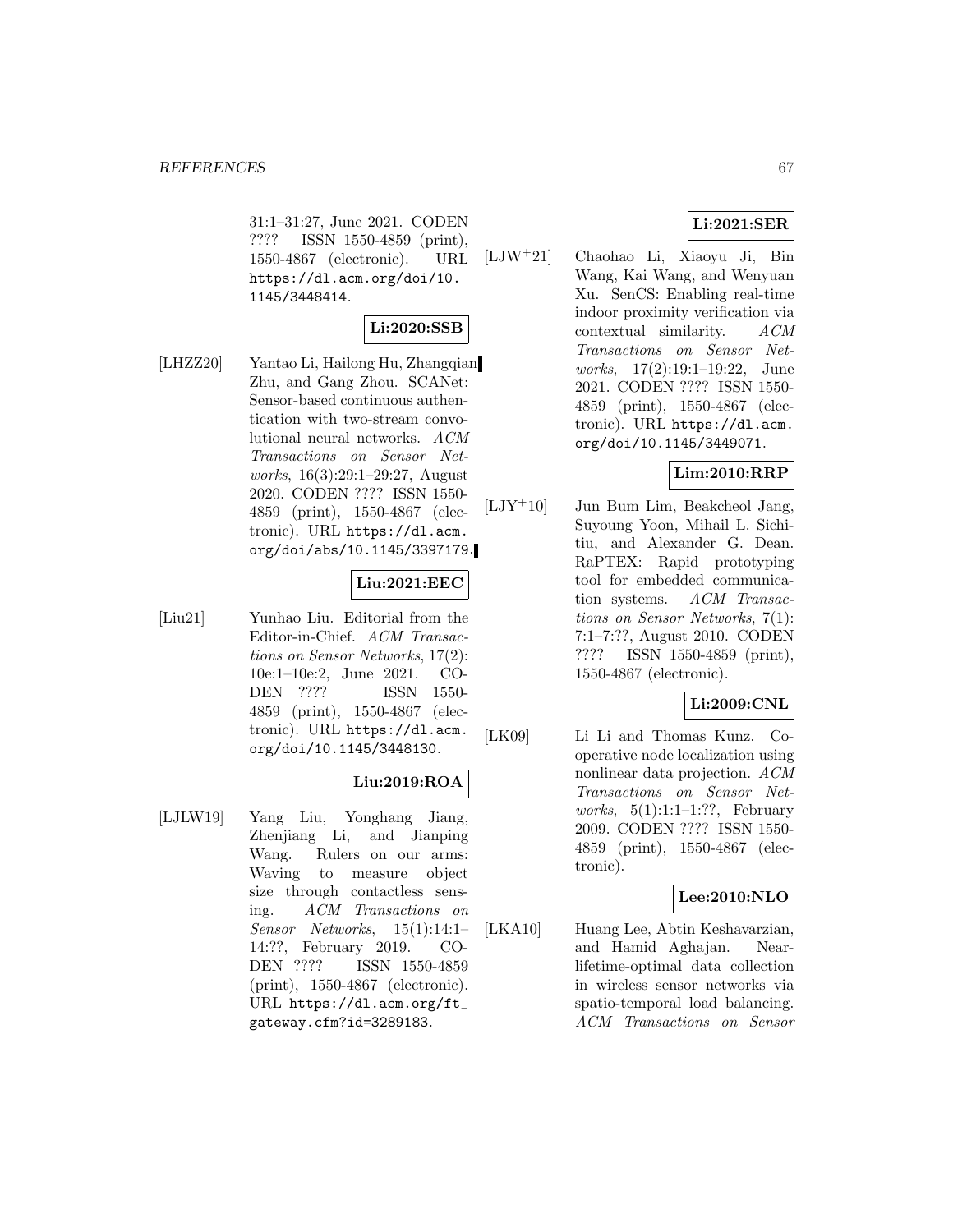Networks, 6(3):26:1–26:??, June 2010. CODEN ???? ISSN 1550- 4859 (print), 1550-4867 (electronic).

# **Li:2009:UCM**

[LL09] Mo Li and Yunhao Liu. Underground coal mine monitoring with wireless sensor networks. ACM Transactions on Sensor Networks, 5(2):10:1– 10:??, March 2009. CODEN ???? ISSN 1550-4859 (print), 1550- 4867 (electronic).

# **Li:2016:TLL**

[LL16] Yimei Li and Yao Liang. Temporal lossless and lossy compression in wireless sensor networks. ACM Transactions on Sensor Networks, 12(4):37:1– 37:??, November 2016. CODEN ???? ISSN 1550-4859 (print), 1550-4867 (electronic).

#### **Li:2021:GGB**

[LL21] Xin Li and Dawei Li. GPFS: a graph-based human pose forecasting system for smart home with online learning.  $ACM$ Transactions on Sensor Networks, 17(3):34:1–34:19, June 2021. CODEN ???? ISSN 1550- 4859 (print), 1550-4867 (electronic). URL https://dl.acm. org/doi/10.1145/3460199.

# **Li:2014:TEF**

[LLL14] Zhenjiang Li, Mo Li, and Yunhao Liu. Towards energyfairness in asynchronous dutycycling sensor networks. ACM Transactions on Sensor Networks, 10(3):38:1–38:??, April 2014. CODEN ???? ISSN 1550- 4859 (print), 1550-4867 (electronic).

# **Li:2014:FOT**

[LLX<sup>+</sup>14] Huan Li, Dong Liang, Lihui Xie, Gong Zhang, and Krithi Ramamritham. Flash-optimized temporal indexing for time-series data storage on sensor platforms. ACM Transactions on Sensor Networks, 10(4):62:1– 62:??, June 2014. CODEN ???? ISSN 1550-4859 (print), 1550- 4867 (electronic).

# **Li:2022:SPM**

[LLX<sup>+</sup>22] Jing Li, Weifa Liang, Zichuan Xu, Xiaohua Jia, and Wanlei Zhou. Service provisioning for multi-source IoT applications in mobile edge computing. ACM Transactions on Sensor Networks, 18(2):17:1–17:25, May 2022. CODEN ???? ISSN 1550- 4859 (print), 1550-4867 (electronic). URL https://dl.acm. org/doi/10.1145/3484200.

# **Liu:2020:IMC**

[LLZ<sup>+</sup>20] Zhao Liu, Kenli Li, Xu Zhou, Ningbo Zhu, and Keqin Li. Incentive mechanisms for crowdsensing: Motivating users to preprocess data for the crowdsourcer. ACM Transactions on Sensor Networks, 16(4):39:1– 39:24, October 2020. CO-DEN ???? ISSN 1550- 4859 (print), 1550-4867 (elec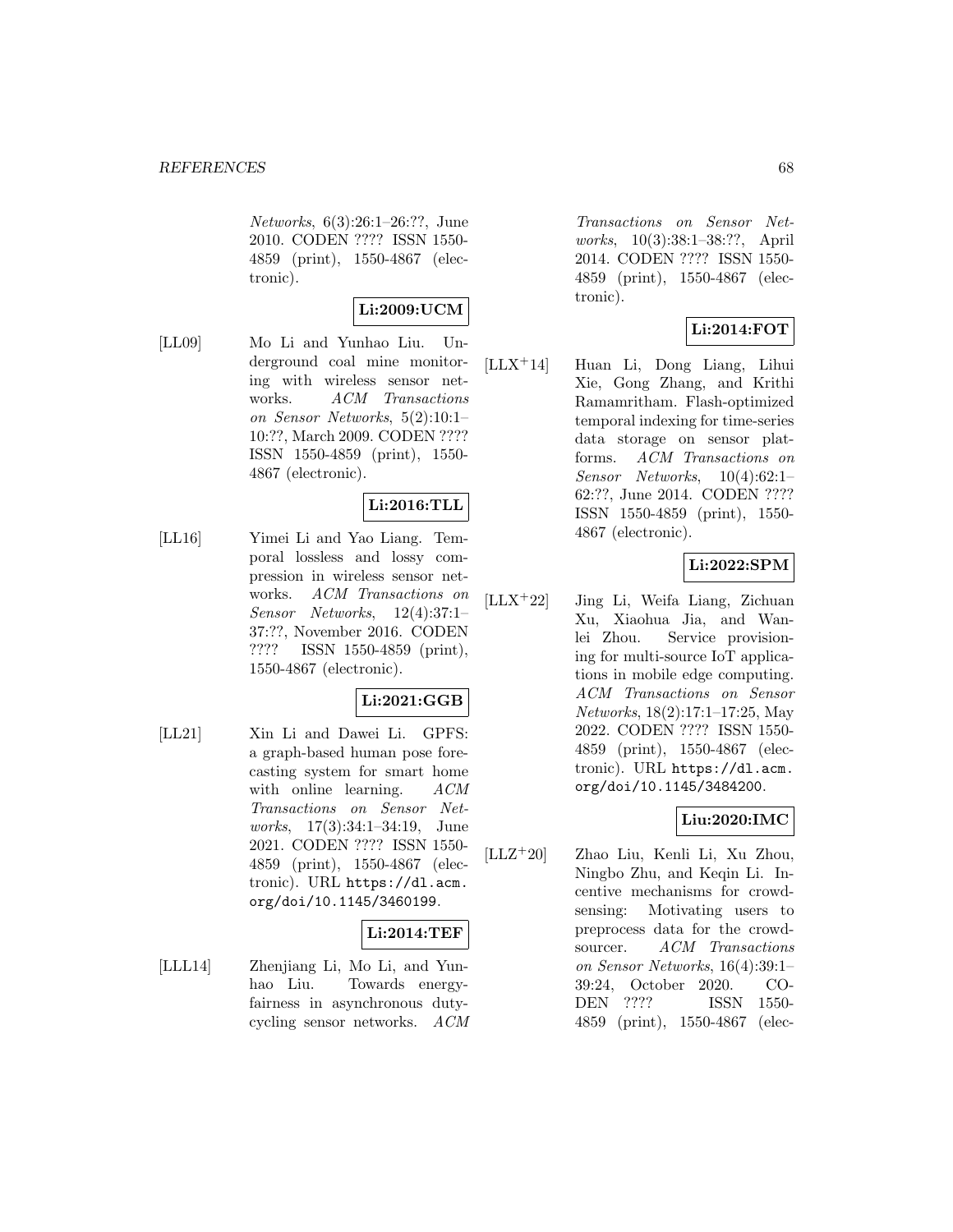tronic). URL https://dl.acm. org/doi/10.1145/3409475.

# **Lan:2022:EAC**

[LLZ<sup>+</sup>22] Guohao Lan, Zida Liu, Yunfan Zhang, Tim Scargill, Jovan Stojkovic, Carlee Joe-Wong, and Maria Gorlatova. Edge-assisted collaborative image recognition for mobile augmented reality. ACM Transactions on Sensor Networks, 18(1):9:1– 9:31, February 2022. CODEN ???? ISSN 1550-4859 (print), 1550-4867 (electronic). URL https://dl.acm.org/doi/10. 1145/3469033.

### **Langendoen:2010:AMPa**

[LM10a] Koen Langendoen and Andreas Meier. Analyzing MAC protocols for low data-rate applications. ACM Transactions on Sensor Networks, 7(1):10:1– 10:??, August 2010. CODEN ???? ISSN 1550-4859 (print), 1550-4867 (electronic).

# **Langendoen:2010:AMPb**

[LM10b] Koen Langendoen and Andreas Meier. Analyzing MAC protocols for low data-rate applications. ACM Transactions on Sensor Networks, 7(2):19:1– 19:??, August 2010. CODEN ???? ISSN 1550-4859 (print), 1550-4867 (electronic).

#### **Laoudias:2014:FFT**

[LMP14] Christos Laoudias, Michalis P. Michaelides, and Christos G. Panayiotou. ftTRACK: Faulttolerant target tracking in binary sensor networks. ACM Transactions on Sensor Networks, 10(4): 64:1–64:??, June 2014. CODEN ???? ISSN 1550-4859 (print), 1550-4867 (electronic).

### **Lin:2016:AAT**

[LMZ<sup>+</sup>16] Shan Lin, Fei Miao, Jingbin Zhang, Gang Zhou, Lin Gu, Tian He, John A. Stankovic, Sang Son, and George J. Pappas. ATPC: Adaptive transmission power control for wireless sensor networks. ACM Transactions on Sensor Networks, 12(1): 6:1–6:??, March 2016. CODEN ???? ISSN 1550-4859 (print), 1550-4867 (electronic).

## **Liu:2005:IKP**

[LN05] Donggang Liu and Peng Ning. Improving key predistribution with deployment knowledge in static sensor networks. ACM Transactions on Sensor Networks, 1(2):204–239, November 2005. CODEN ???? ISSN 1550- 4859 (print), 1550-4867 (electronic).

### **Liu:2008:GBK**

[LND08] Donggang Liu, Peng Ning, and Wenliang Du. Group-based key predistribution for wireless sensor networks. ACM Transactions on Sensor Networks, 4(2):11:1– 11:??, March 2008. CODEN ???? ISSN 1550-4859 (print), 1550- 4867 (electronic).

#### **Ledeczi:2005:CSU**

 $[LNV^+05]$  Ákos Lédeczi, András Nádas, Péter Völgyesi, György Balogh,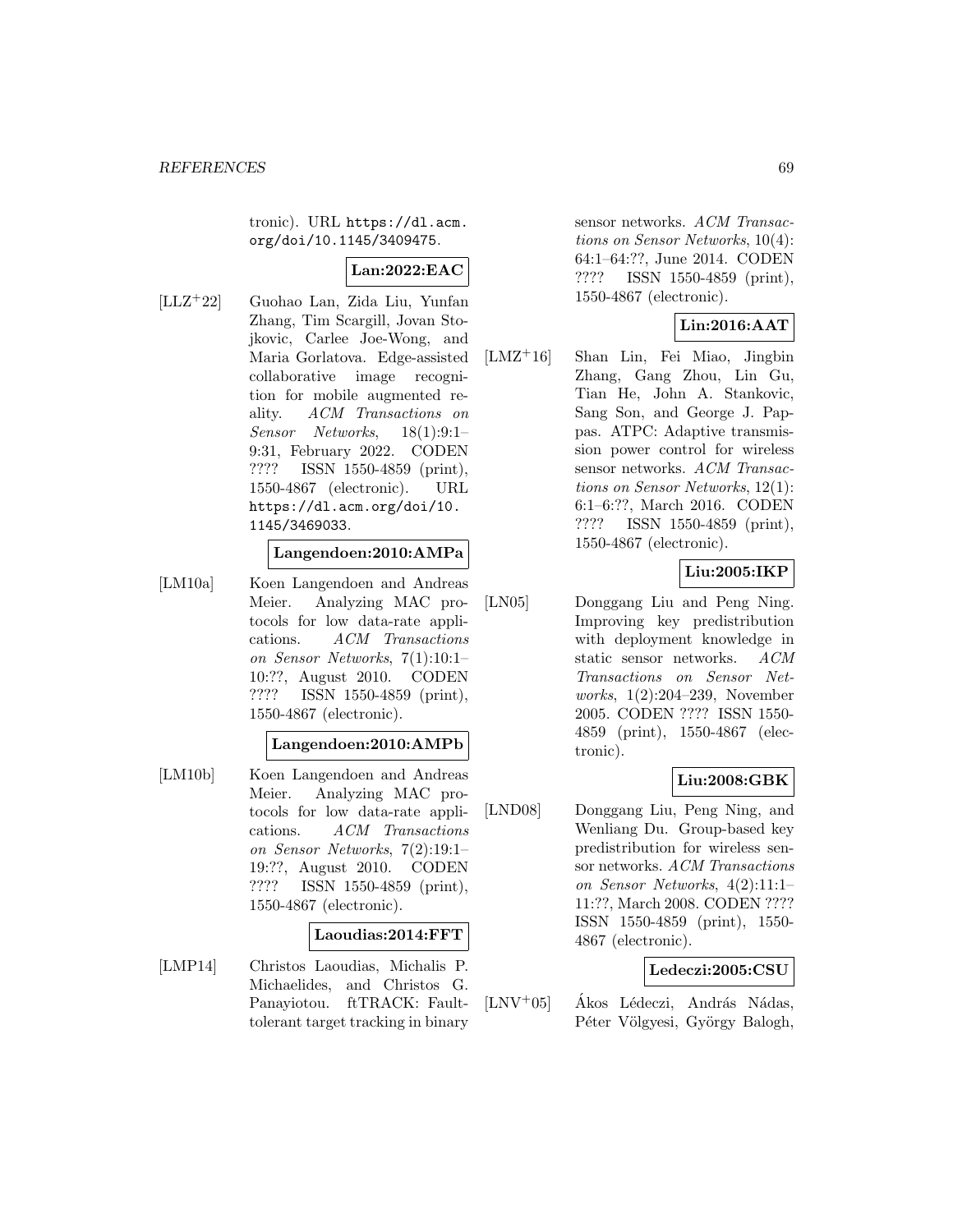Branislav Kusy, János Sallai, Gábor Pap, Sebestyén Dóra, Károly Molnár, Miklós Maróti, and Gyula Simon. Countersniper system for urban warfare. ACM Transactions on Sensor Networks, 1(2):153–177, November 2005. CODEN ???? ISSN 1550-4859 (print), 1550- 4867 (electronic).

# **Lazos:2005:SRL**

[LP05] Loukas Lazos and Radha Pooven- [LPV+09] dran. SeRLoc: Robust localization for wireless sensor networks. ACM Transactions on Sensor Networks, 1(1):73–100, August 2005. CODEN ???? ISSN 1550- 4859 (print), 1550-4867 (electronic).

#### **Lazos:2006:SCH**

[LP06] Loukas Lazos and Radha Poovendran. Stochastic coverage in heterogeneous sensor networks. ACM Transactions on Sensor Networks, 2(3):325–358, August 2006. CODEN ???? ISSN 1550- 4859 (print), 1550-4867 (electronic).

# **Lai:2008:OBE**

[LP08] Wei Lai and Ioannis C. Paschalidis. Optimally balancing energy consumption versus latency in sensor network routing. ACM Transactions on Sensor Networks, 4(4):21:1–21:??, August 2008. CODEN ???? ISSN 1550- 4859 (print), 1550-4867 (electronic).

# **Lazos:2009:AET**

[LPR09] Loukas Lazos, Radha Poovendran, and James A. Ritcey. Analytic evaluation of target detection in heterogeneous wireless sensor networks. ACM Transactions on Sensor Networks, 5 (2):18:1–18:??, March 2009. CO-DEN ???? ISSN 1550-4859 (print), 1550-4867 (electronic).

# **Law:2009:EEL**

Yee Wei Law, Marimuthu Palaniswami, Lodewijk Van Hoesel, Jeroen Doumen, Pieter Hartel, and Paul Havinga. Energy-efficient link-layer jamming attacks against wireless sensor network MAC protocols. ACM Transactions on Sensor Networks, 5(1):6:1–6:??, February 2009. CODEN ???? ISSN 1550-4859 (print), 1550-4867 (electronic).

# **Li:2005:NPS**

[LR05] Qun Li and Daniela Rus. Navigation protocols in sensor networks. ACM Transactions on Sensor Networks, 1(1):3–35, August 2005. CODEN ???? ISSN 1550-4859 (print), 1550-4867 (electronic).

#### **Liaskovitis:2010:LRS**

[LS10] Periklis G. Liaskovitis and Curt Schurgers. Leveraging redundancy in sampling-interpolation applications for sensor networks: a spectral approach. ACM Transactions on Sensor Networks, 7(2):12:1–12:??, August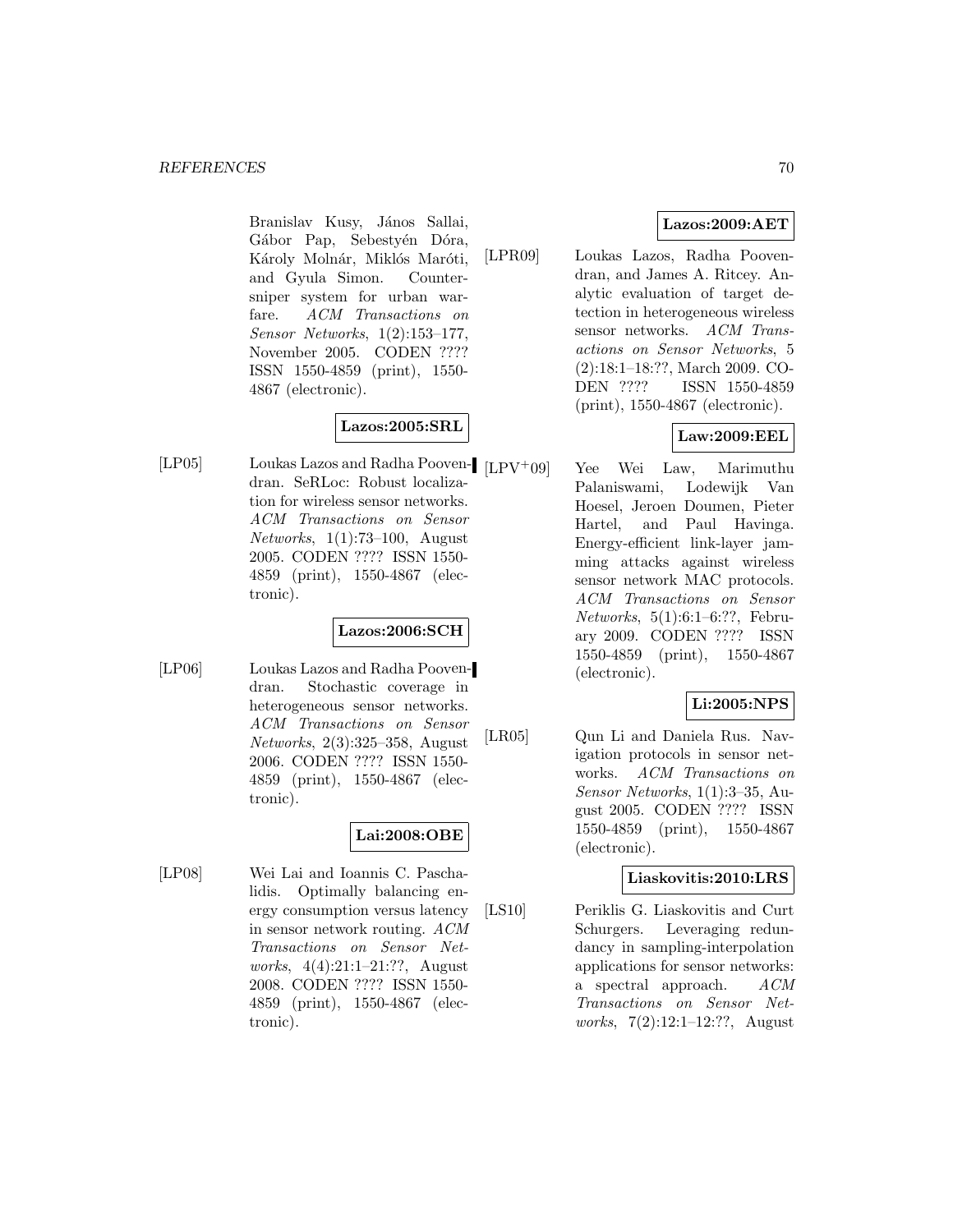2010. CODEN ???? ISSN 1550- 4859 (print), 1550-4867 (electronic).

# **Li:2006:LTC**

[LSW06] Xiang-Yang Li, Wen-Zhan Song, and Yu Wang. Localized topology control for heterogeneous wireless sensor networks. ACM Transactions on Sensor Networks, 2(1):129–153, February 2006. CODEN ???? ISSN 1550- 4859 (print), 1550-4867 (electronic).

### **Lu:2014:SBH**

[LSW14] Jiakang Lu, Yamina Taskin Shams, and Kamin Whitehouse. Smart blueprints: How simple sensors can collaboratively map out their own locations in the home. ACM Transactions on Sensor Networks, 11(1):19:1– 19:??, August 2014. CODEN ???? ISSN 1550-4859 (print), 1550-4867 (electronic).

#### **Li:2022:DCB**

[LTDZ22] Yantao Li, Peng Tao, Shaojiang Deng, and Gang Zhou. DeF-Fusion: CNN-based continuous authentication using deep fea-<br>ture fusion. ACM Transac- $ACM$  Transactions on Sensor Networks, 18 (2):18:1–18:20, May 2022. CO-DEN ???? ISSN 1550- 4859 (print), 1550-4867 (electronic). URL https://dl.acm. org/doi/10.1145/3485060.

# **Li:2018:NTP**

[LTY18] Yang Li, Rui Tan, and David K. Y. Yau. Natural timestamps in powerline electromagnetic radiation. ACM Transactions on Sensor Networks, 14(2): 13:1–13:??, July 2018. CODEN ???? ISSN 1550-4859 (print), 1550-4867 (electronic).

# **Liu:2014:DAF**

[LWCJ14] Hongbo Liu, Hui Wang, Yingying Chen, and Dayong Jia. Defending against frequency-based attacks on distributed data storage in wireless networks. ACM Transactions on Sensor Networks, 10(3):49:1–49:??, April 2014. CODEN ???? ISSN 1550- 4859 (print), 1550-4867 (electronic).

#### **Lederer:2009:CBL**

[LWG09] Sol Lederer, Yue Wang, and Jie Gao. Connectivity-based localization of large-scale sensor networks with complex shape. ACM Transactions on Sensor Networks, 5(4):31:1–31:??, November 2009. CODEN ???? ISSN 1550-4859 (print), 1550-4867 (electronic).

#### **Liu:2006:ORT**

[LWH<sup>+</sup>06] Xue Liu, Qixin Wang, Wenbo He, Marco Caccamo, and Lui Sha. Optimal real-time sampling rate assignment for wireless sensor networks. ACM Transactions on Sensor Networks, 2(2): 263–295, May 2006. CODEN ???? ISSN 1550-4859 (print), 1550-4867 (electronic).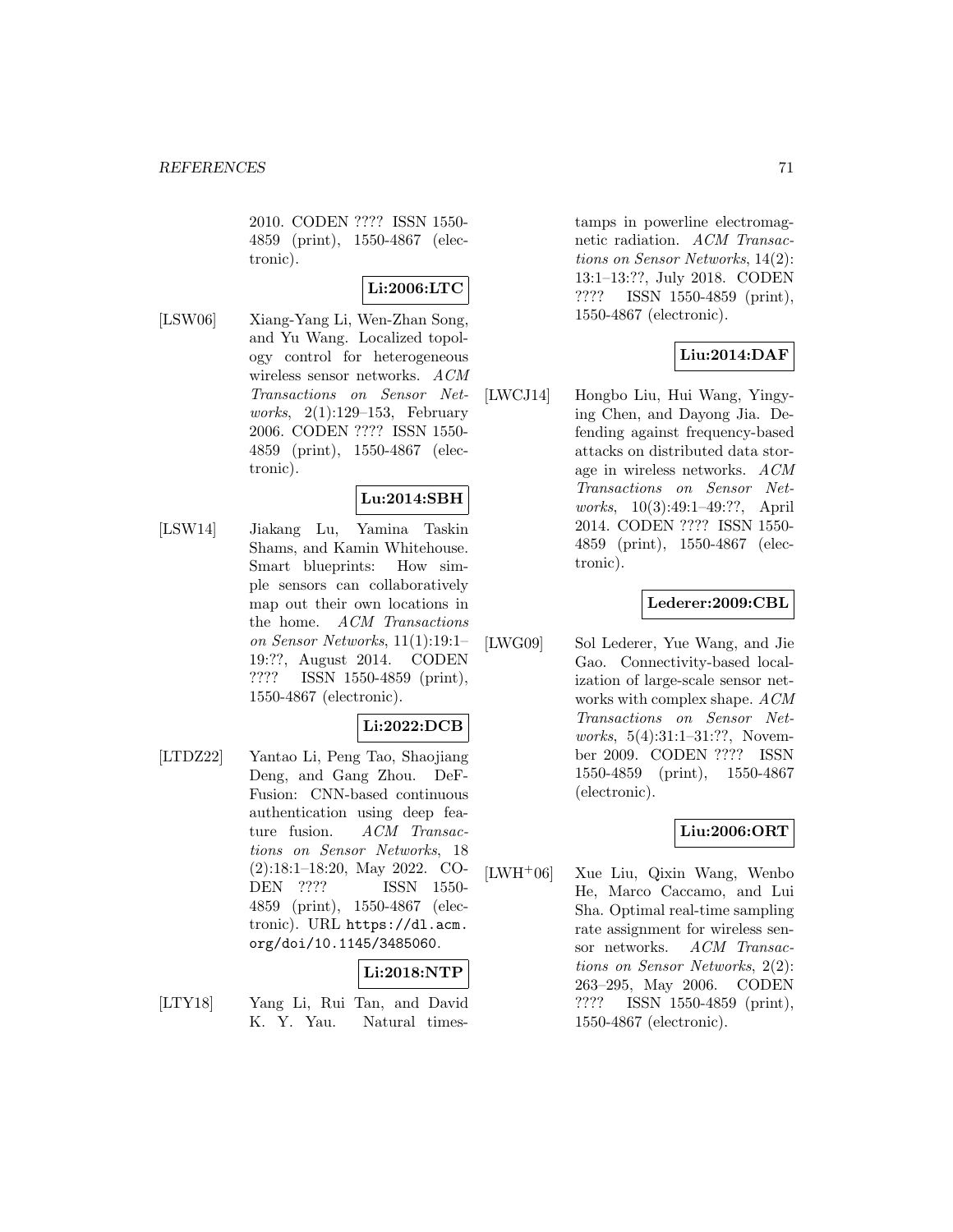#### **Lu:2022:SSK**

[LWH<sup>+</sup>22] Youjing Lu, Fan Wu, Qianyi Huang, Shaojie Tang, Linghe Kong, and Guihai Chen. Shared secret key generation by exploiting inaudible acoustic channels. ACM Transactions on Sensor Networks, 18(1):13:1– 13:26, February 2022. CO-DEN ???? ISSN 1550- 4859 (print), 1550-4867 (electronic). URL https://dl.acm. org/doi/10.1145/3480461.

#### **Le:2021:DRL**

[LWL<sup>+</sup>21] Duc Van Le, Rongrong Wang, Yingbo Liu, Rui Tan, Yew-Wah Wong, and Yonggang Wen. Deep reinforcement learning for tropical air free-cooled data center control. ACM Transactions on Sensor Networks, 17 (3):24:1–24:28, June 2021. CO-DEN ???? ISSN 1550- 4859 (print), 1550-4867 (electronic). URL https://dl.acm. org/doi/10.1145/3439332.

# **Lin:2021:SEE**

[LWM<sup>+</sup>21] Deyu Lin, Quan Wang, Weidong Min, Jianfeng Xu, and Zhiqiang Zhang. A survey on energyefficient strategies in static wireless sensor networks. ACM Transactions on Sensor Networks, 17(1):3:1–3:48, January 2021. CODEN ???? ISSN 1550- 4859 (print), 1550-4867 (electronic). URL https://dl.acm. org/doi/10.1145/3414315.

#### **Liang:2012:DSE**

[LWSL12] Jinling Liang, Zidong Wang, Bo Shen, and Xiaohui Liu. Distributed state estimation in sensor networks with randomly occurring nonlinearities subject to time delays. ACM Transactions on Sensor Networks, 9(1):4:1– 4:??, November 2012. CODEN ???? ISSN 1550-4859 (print), 1550-4867 (electronic).

## **Liu:2021:RRL**

[LWX<sup>+</sup>21] Tang Liu, Baijun Wu, Wenzheng Xu, Xianbo Cao, Jian Peng, and Hongyi Wu. RLC: a reinforcement learning-based charging algorithm for mobile devices. ACM Transactions on Sensor Networks, 17(4):36:1–36:23, July 2021. CODEN ???? ISSN 1550- 4859 (print), 1550-4867 (electronic). URL https://dl.acm. org/doi/10.1145/3453682.

#### **Liang:2021:EEC**

[LWY<sup>+</sup>21] Yunji Liang, Xin Wang, Zhiwen Yu, Bin Guo, Xiaolong Zheng, and Sagar Samtani. Energyefficient collaborative sensing: Learning the latent correlations of heterogeneous sensors. ACM Transactions on Sensor Networks, 17(3):33:1–33:28, June 2021. CODEN ???? ISSN 1550- 4859 (print), 1550-4867 (electronic). URL https://dl.acm. org/doi/10.1145/3448416.

#### **Liang:2016:MLS**

[LXR<sup>+</sup>16] Weifa Liang, Wenzheng Xu, Xiaojiang Ren, Xiaohua Jia, and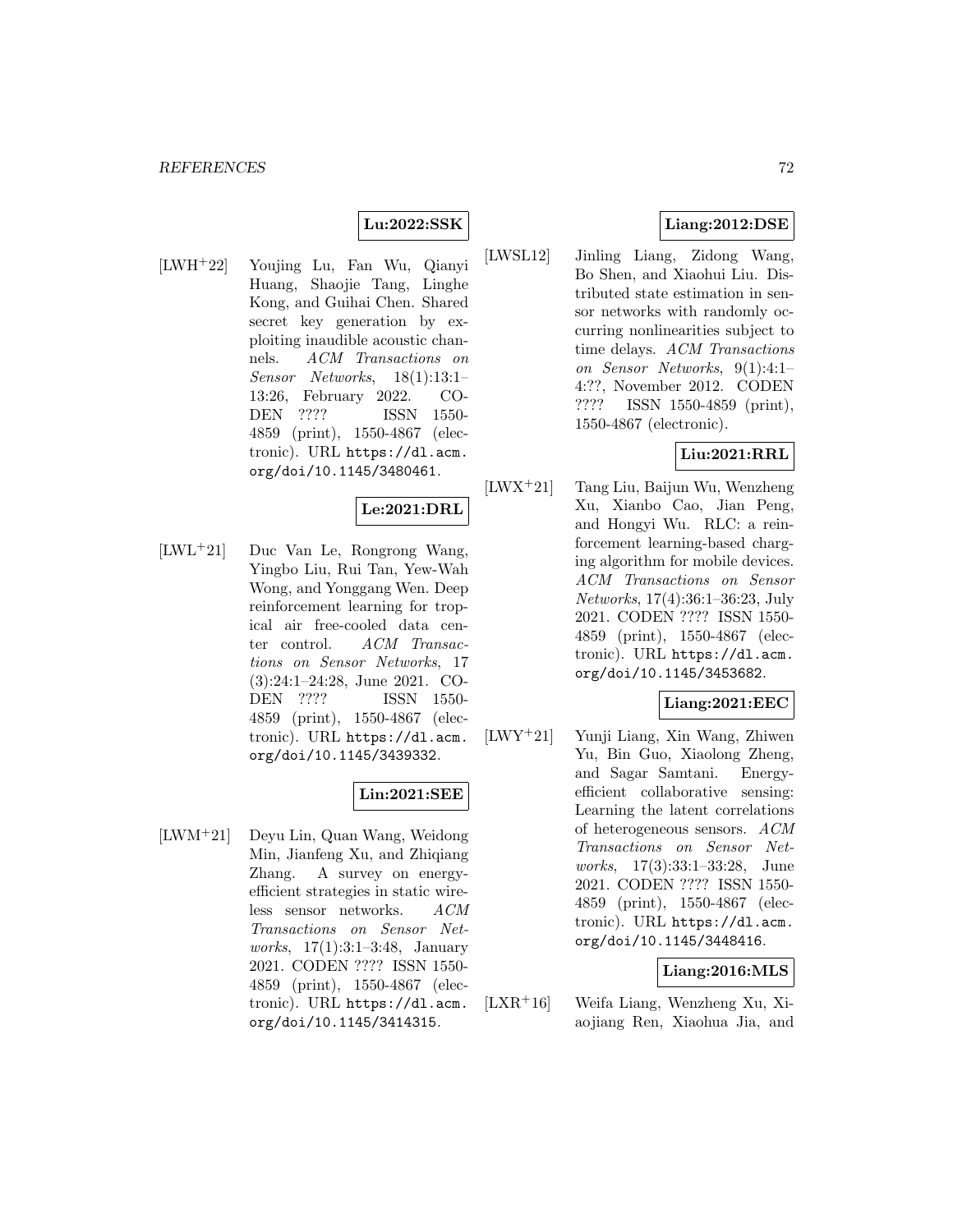Xiaola Lin. Maintaining largescale rechargeable sensor networks perpetually via multiple mobile charging vehicles. ACM Transactions on Sensor Networks, 12(2):14:1–14:??, May 2016. CODEN ???? ISSN 1550- 4859 (print), 1550-4867 (electronic).

## **Li:2022:WLS**

[LXY<sup>+</sup>22] Danyang Li, Jingao Xu, Zheng Yang, Chenshu Wu, Jianbo Li, and Nicholas D. Lane. Wireless localization with spatialtemporal robust fingerprints. ACM Transactions on Sensor Networks, 18(1):15:1–15:23, February 2022. CODEN ???? ISSN 1550-4859 (print), 1550- 4867 (electronic). URL https: //dl.acm.org/doi/10.1145/ 3488281.

## **Li:2013:SAH**

[LYG<sup>+</sup>13] Ming Li, Shucheng Yu, Joshua D. Guttman, Wenjing Lou, and Kui Ren. Secure ad hoc trust initialization and key management in wireless body area networks. ACM Transactions on Sensor Networks, 9(2):18:1– 18:??, March 2013. CODEN ???? ISSN 1550-4859 (print), 1550- 4867 (electronic).

## **Lin:2015:TSN**

[LZAH<sup>+</sup>15] Shan Lin, Gang Zhou, Mo'taz Al-Hami, Kamin Whitehouse, Yafeng Wu, John A. Stankovic, Tian He, Xiaobing Wu, and Hengchang Liu. Toward stable network performance in wireless

sensor networks: a multilevel perspective. ACM Transactions on Sensor Networks, 11(3):42:1– 42:??, February 2015. CODEN ???? ISSN 1550-4859 (print), 1550-4867 (electronic).

## **Liu:2019:GFS**

[LZN19] Yunhuai Liu, Qian Zhang, and Lionel Ni. A general framework for spectrum sensing using dedicated spectrum sensor networks. ACM Transactions on Sensor Networks, 15(1):7:1– 7:??, February 2019. CO-DEN ???? ISSN 1550-4859 (print), 1550-4867 (electronic). URL https://dl.acm.org/ft\_ gateway.cfm?id=3275244.

## **Li:2015:IGS**

[LZZ<sup>+</sup>15] Mo Li, Pengfei Zhou, Yuanqing Zheng, Zhenjiang Li, and Guobin Shen. IODetector: a generic service for indoor/ outdoor detection. ACM Transactions on Sensor Networks, 11 (2):28:1–28:??, February 2015. CODEN ???? ISSN 1550-4859 (print), 1550-4867 (electronic).

## **Munishwar:2013:CAV**

[MAG13] Vikram P. Munishwar and Nael B. Abu-Ghazaleh. Coverage algorithms for visual sensor networks. ACM Transactions on Sensor Networks, 9(4): 45:1–45:??, July 2013. CODEN ???? ISSN 1550-4859 (print), 1550-4867 (electronic).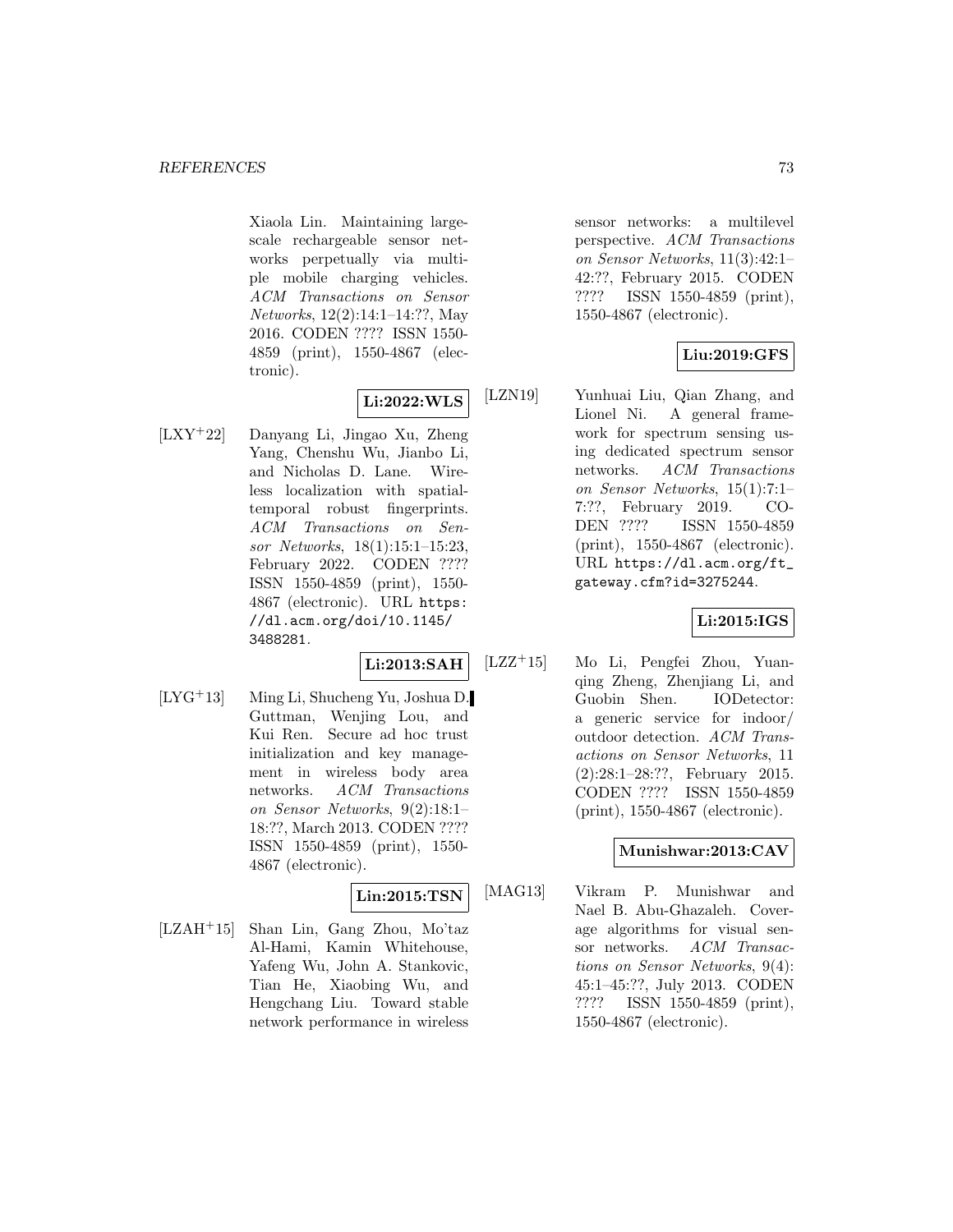#### **Maierbacher:2009:LCC**

[MB09] Gerhard Maierbacher and João Barros. Low-complexity coding and source-optimized clustering for large-scale sensor networks. ACM Transactions on Sensor Networks, 5(3):24:1–24:??, May 2009. CODEN ???? ISSN 1550- 4859 (print), 1550-4867 (electronic).

## **Midi:2016:NLF**

[MB16] Daniele Midi and Elisa Bertino. Node or link? Fine-grained analysis of packet-loss attacks in wireless sensor networks. ACM Transactions on Sensor Networks, 12(2):8:1–8:??, May 2016. CODEN ???? ISSN 1550-4859 (print), 1550-4867 (electronic).

### **Ma:2021:BEH**

[MCGZ21] Qiang Ma, Zhichao Cao, Wei Gong, and Xiaolong Zheng. BOND: Exploring hidden bottleneck nodes in large-scale wireless sensor networks. ACM Transactions on Sensor Networks, 17 (2):13:1–13:21, June 2021. CO-DEN ???? ISSN 1550- 4859 (print), 1550-4867 (electronic). URL https://dl.acm. org/doi/10.1145/3439956.

## **Ma:2020:QST**

[MCLM20] Qiang Ma, Zhichao Cao, Kebin Liu, and Xin Miao. QA-Share: Toward an efficient QoSaware dispatching approach for urban taxi-sharing. ACM Transactions on Sensor Networks, 16 (2):17:1–17:21, April 2020. CO-DEN ???? ISSN 1550-4859

(print), 1550-4867 (electronic). URL https://dl.acm.org/ doi/abs/10.1145/3375406.

#### **Mavrinac:2014:CQS**

[MCT14] Aaron Mavrinac, Xiang Chen, and Yonghong Tan. Coverage quality and smoothness criteria for online view selection in a multi-camera network. ACM Transactions on Sensor Networks, 10(2):33:1–33:??, January 2014. CODEN ???? ISSN 1550- 4859 (print), 1550-4867 (electronic).

## **Moran:2016:BMS**

[MCW<sup>+</sup>16] Bill Moran, Fred Cohen, Zengfu Wang, Sofia Suvorova, Douglas Cochran, Tom Taylor, Peter Farrell, and Stephen Howard. Bounds on multiple sensor fusion. ACM Transactions on Sensor Networks, 12(2):16:1– 16:??, May 2016. CODEN ???? ISSN 1550-4859 (print), 1550- 4867 (electronic).

### **Mathur:2009:ULP**

[MDC<sup>+</sup>09] Gaurav Mathur, Peter Desnoyers, Paul Chukiu, Deepak Ganesan, and Prashant Shenoy. Ultra-low power data storage for sensor networks. ACM Transactions on Sensor Networks, 5 (4):33:1–33:??, November 2009. CODEN ???? ISSN 1550-4859 (print), 1550-4867 (electronic).

#### **Mohammad:2017:IPS**

[MDC17] Mobashir Mohammad, Manjunath Doddavenkatappa, and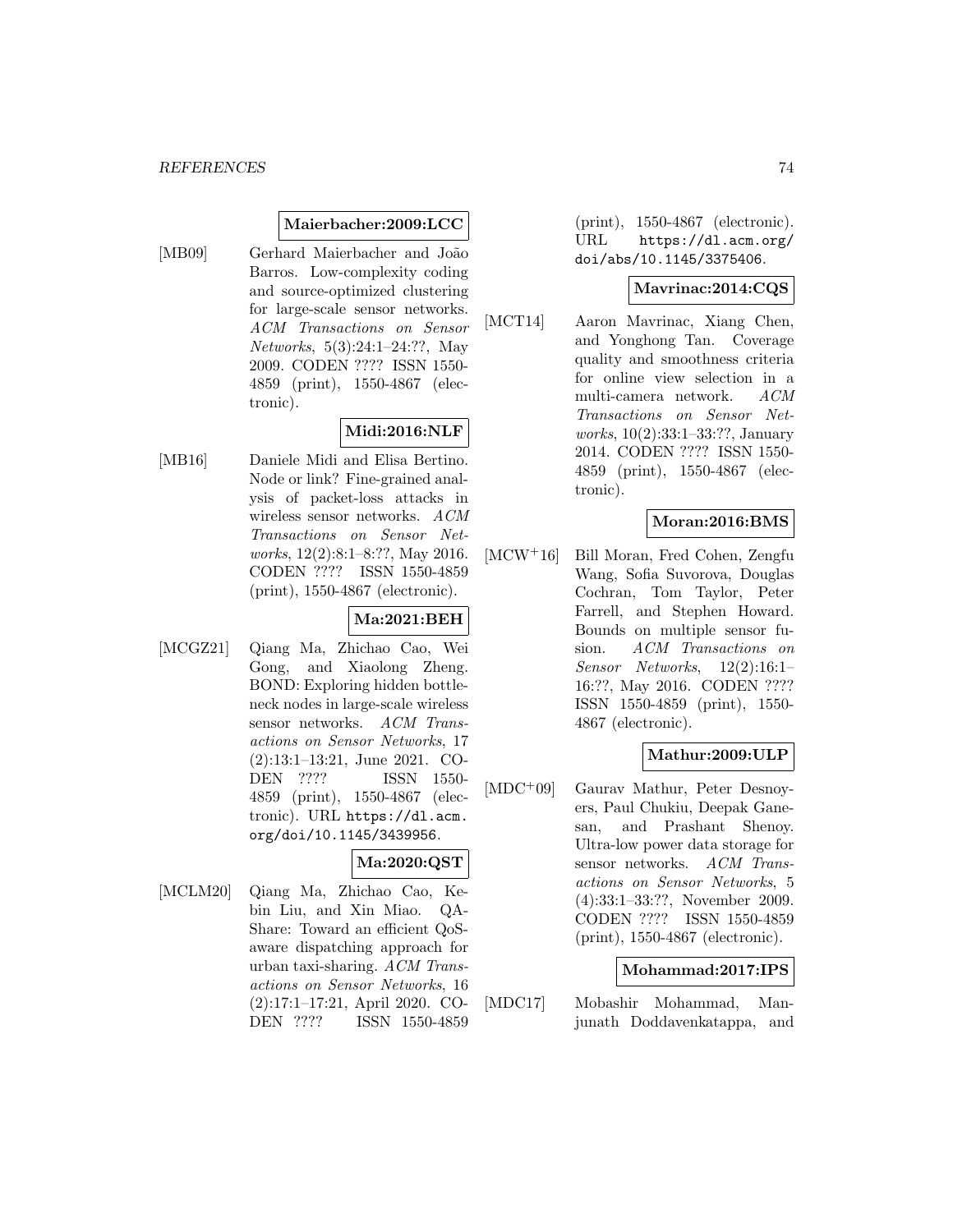Mun Choon Chan. Improving performance of synchronous transmission-based protocols using capture effect over multichannels. ACM Transactions on Sensor Networks, 13(2):10:1– 10:??, June 2017. CODEN ???? ISSN 1550-4859 (print), 1550- 4867 (electronic).

## **Majid:2020:DTB**

[MDM<sup>+</sup>20] Amjad Yousef Majid, Carlo Delle Donne, Kiwan Maeng, Alexei Colin, Kasim Sinan Yildirim, Brandon Lucia, and Przemysław Pawełczak. Dynamic task-based intermittent execution for energy-harvesting devices. ACM Transactions on Sensor Networks, 16(1):5:1– 5:24, February 2020. CO-DEN ???? ISSN 1550-4859 (print), 1550-4867 (electronic). URL https://dl.acm.org/ doi/abs/10.1145/3360285.

### **Muzaffar:2021:DEC**

[ME21] Shahzad Muzaffar and Ibrahim (Abe) M. Elfadel. Dynamic edge-coded protocols for lowpower, device-to-device communication. ACM Transactions on Sensor Networks, 17(1):8:1– 8:24, January 2021. CO-DEN ???? ISSN 1550- 4859 (print), 1550-4867 (electronic). URL https://dl.acm. org/doi/10.1145/3426181.

### **Margolies:2015:EHA**

[MGS<sup>+</sup>15] Robert Margolies, Maria Gorlatova, John Sarik, Gerald Stanje, Jianxun Zhu, Paul Miller, Marcin Szczodrak, Baradwaj Vigraham, Luca Carloni, Peter Kinget, Ioannis Kymissis, and Gil Zussman. Energy-Harvesting Active Networked Tags (En-HANTs): Prototyping and experimentation. ACM Transactions on Sensor Networks, 11 (4):62:1–62:??, December 2015. CODEN ???? ISSN 1550-4859 (print), 1550-4867 (electronic).

## **Mu:2019:ROS**

[MGS<sup>+</sup>19] Di Mu, Yunpeng Ge, Mo Sha, Steve Paul, Niranjan Ravichandra, and Souma Chowdhury. Robust optimal selection of radio type and transmission power for Internet of Things. ACM Transactions on Sensor Networks, 15 (4):39:1–39:??, October 2019. CODEN ???? ISSN 1550-4859 (print), 1550-4867 (electronic). URL https://dl.acm.org/ft\_ gateway.cfm?id=3342516.

## **Miao:2019:PPT**

[MJS<sup>+</sup>19] Chenglin Miao, Wenjun Jiang, Lu Su, Yaliang Li, Suxin Guo, Zhan Qin, Houping Xiao, Jing Gao, and Kui Ren. Privacypreserving truth discovery in crowd sensing systems. ACM Transactions on Sensor Networks, 15(1):9:1–9:??, February 2019. CODEN ???? ISSN 1550- 4859 (print), 1550-4867 (electronic). URL https://dl. acm.org/ft\_gateway.cfm?id= 3277505.

## **Misra:2013:ART**

[MKK<sup>+</sup>13] Prasant Misra, Navinda Kot-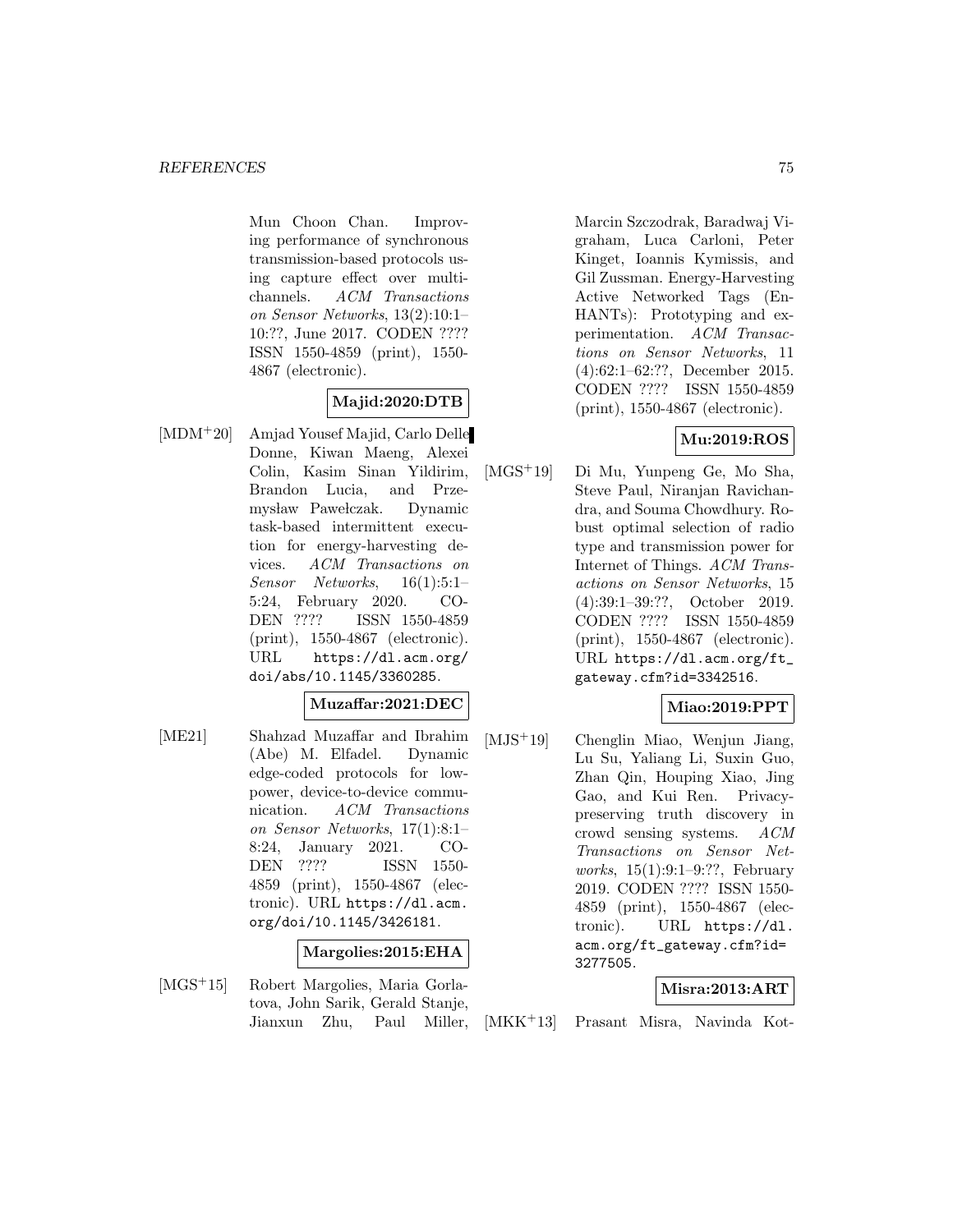tege, Branislav Kusy, Diethelm Ostry, and Sanjay Jha. Acoustical ranging techniques in embedded wireless sensor networked devices. ACM Transactions on Sensor Networks, 10(1):15:1– 15:??, November 2013. CODEN ???? ISSN 1550-4859 (print), 1550-4867 (electronic).

# **Miao:2020:QAO**

[MKM<sup>+</sup>20] Xin Miao, Yanrong Kang, Qiang Ma, Kebin Liu, and Lei Chen. Quality-aware online task assignment in mobile crowdsourcing. ACM Transactions on Sensor Networks, 16(3):30:1– 30:21, August 2020. CO-DEN ???? ISSN 1550-4859 (print), 1550-4867 (electronic). URL https://dl.acm.org/ doi/abs/10.1145/3397180.

### **Mokaya:2018:MEI**

[MNLZ18] Frank Mokaya, Hae Young Noh, Roland Lucas, and Pei Zhang. MyoVibe: Enabling inertial sensor-based muscle activation detection in high-mobility exercise environments. ACM Transactions on Sensor Networks, 14 (1):6:1–6:??, March 2018. CO-DEN ???? ISSN 1550-4859 (print), 1550-4867 (electronic).

## **Miller:2010:RER**

[MP10] Chris Miller and Christian Poellabauer. Reliable and efficient reprogramming in sensor networks. ACM Transactions on Sensor Networks, 7(1):6:1– 6:??, August 2010. CODEN ????

ISSN 1550-4859 (print), 1550- 4867 (electronic).

### **Mottola:2010:AWS**

[MPC<sup>+</sup>10] Luca Mottola, Gian Pietro Picco, Matteo Ceriotti, Stefan Gună, and Amy L. Murphy. Not all wireless sensor networks are created equal: a comparative study on tunnels. ACM Transactions on Sensor Networks, 7(2): 15:1–15:??, August 2010. CO-DEN ???? ISSN 1550-4859 (print), 1550-4867 (electronic).

### **Minakov:2016:CSR**

[MPRS16] Ivan Minakov, Roberto Passerone, Alessandra Rizzardi, and Sabrina Sicari. A comparative study of recent wireless sensor network simulators. ACM Transactions on Sensor Networks, 12(3):20:1– 20:??, August 2016. CODEN ???? ISSN 1550-4859 (print), 1550-4867 (electronic).

## **Martin:2010:KPH**

[MPS10] Keith M. Martin, Maura B. Paterson, and Douglas R. Stinson. Key predistribution for homogeneous wireless sensor networks with group deployment of nodes. ACM Transactions on Sensor Networks, 7(2):11:1– 11:??, August 2010. CODEN ???? ISSN 1550-4859 (print), 1550-4867 (electronic).

### **Manohar:2009:PCS**

[MRM09] Pallavi Manohar, S. Sundhar Ram, and D. Manjunath. Path coverage by a sensor field: The nonhomogeneous case. ACM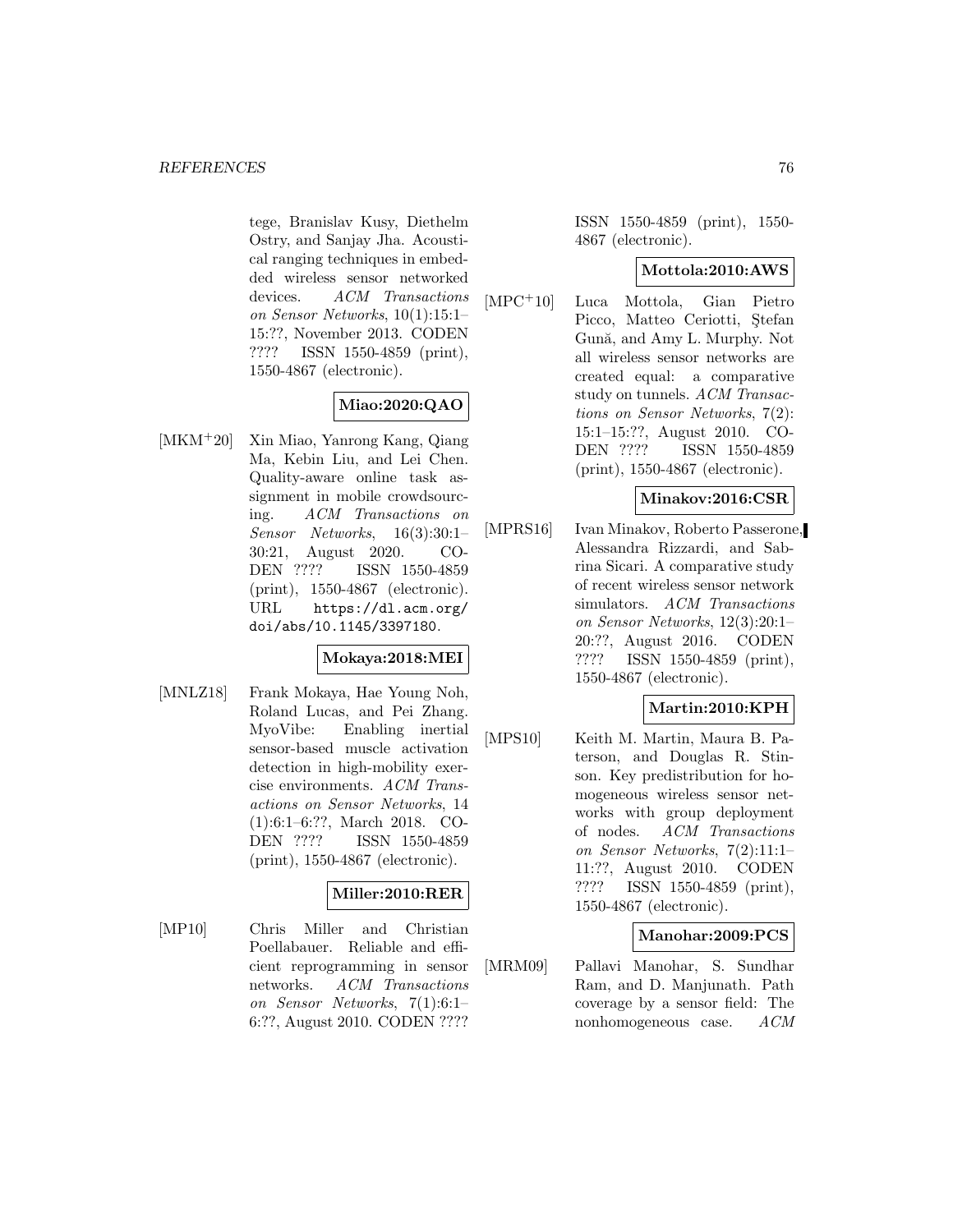Transactions on Sensor Networks, 5(2):17:1–17:??, March 2009. CODEN ???? ISSN 1550- 4859 (print), 1550-4867 (electronic).

### **Manulis:2009:SMF**

[MS09] Mark Manulis and Jörg Schwenk. Security model and framework for information aggregation in sensor networks. ACM Transactions on Sensor Networks, 5 (2):13:1–13:??, March 2009. CO-DEN ???? ISSN 1550-4859 (print), 1550-4867 (electronic).

### **Misra:2012:LPB**

[MS12] Sudip Misra and Sweta Singh. Localized policy-based target tracking using wireless sensor networks. ACM Transactions on Sensor Networks, 8(3):27:1– 27:??, July 2012. CODEN ???? ISSN 1550-4859 (print), 1550- 4867 (electronic).

### **Movassaghi:2018:OSA**

[MSAJ18] Samaneh Movassaghi, David B. Smith, Mehran Abolhasan, and Abbas Jamalipour. Opportunistic spectrum allocation for interference mitigation amongst coexisting wireless body area networks. ACM Transactions on Sensor Networks, 14(2):7:1– 7:??, July 2018. CODEN ???? ISSN 1550-4859 (print), 1550- 4867 (electronic).

## **Midi:2017:SRP**

[MSB17] Daniele Midi, Salmin Sultana, and Elisa Bertino. A system for response and prevention of security incidents in wireless sensor networks. ACM Transactions on Sensor Networks, 13(1):1:1– 1:??, February 2017. CODEN ???? ISSN 1550-4859 (print), 1550-4867 (electronic).

## **Malan:2008:IPK**

[MWS08] David J. Malan, Matt Welsh, and Michael D. Smith. Implementing public-key infrastructure for sensor networks. ACM Transactions on Sensor Networks, 4(4):22:1–22:??, August 2008. CODEN ???? ISSN 1550- 4859 (print), 1550-4867 (electronic).

## **Ma:2019:FCS**

[MZW<sup>+</sup>19] Zhi Ma, Sheng Zhang, Jie Wu, Zhuzhong Qian, Yanchao Zhao, and Sanglu Lu. Fast charging scheduling under the nonlinear superposition model with adjustable phases. ACM Transactions on Sensor Networks, 15(4): 48:1–48:??, October 2019. CO-DEN ???? ISSN 1550-4859 (print), 1550-4867 (electronic). URL https://dl.acm.org/ft\_ gateway.cfm?id=3356342.

### **Machado:2010:CPC**

[MZWT10] Renita Machado, Wensheng Zhang, Guiling Wang, and Sirin Tekinay. Coverage properties of clustered wireless sensor networks. ACM Transactions on Sensor Networks, 7(2):13:1– 13:??, August 2010. CODEN ???? ISSN 1550-4859 (print), 1550-4867 (electronic).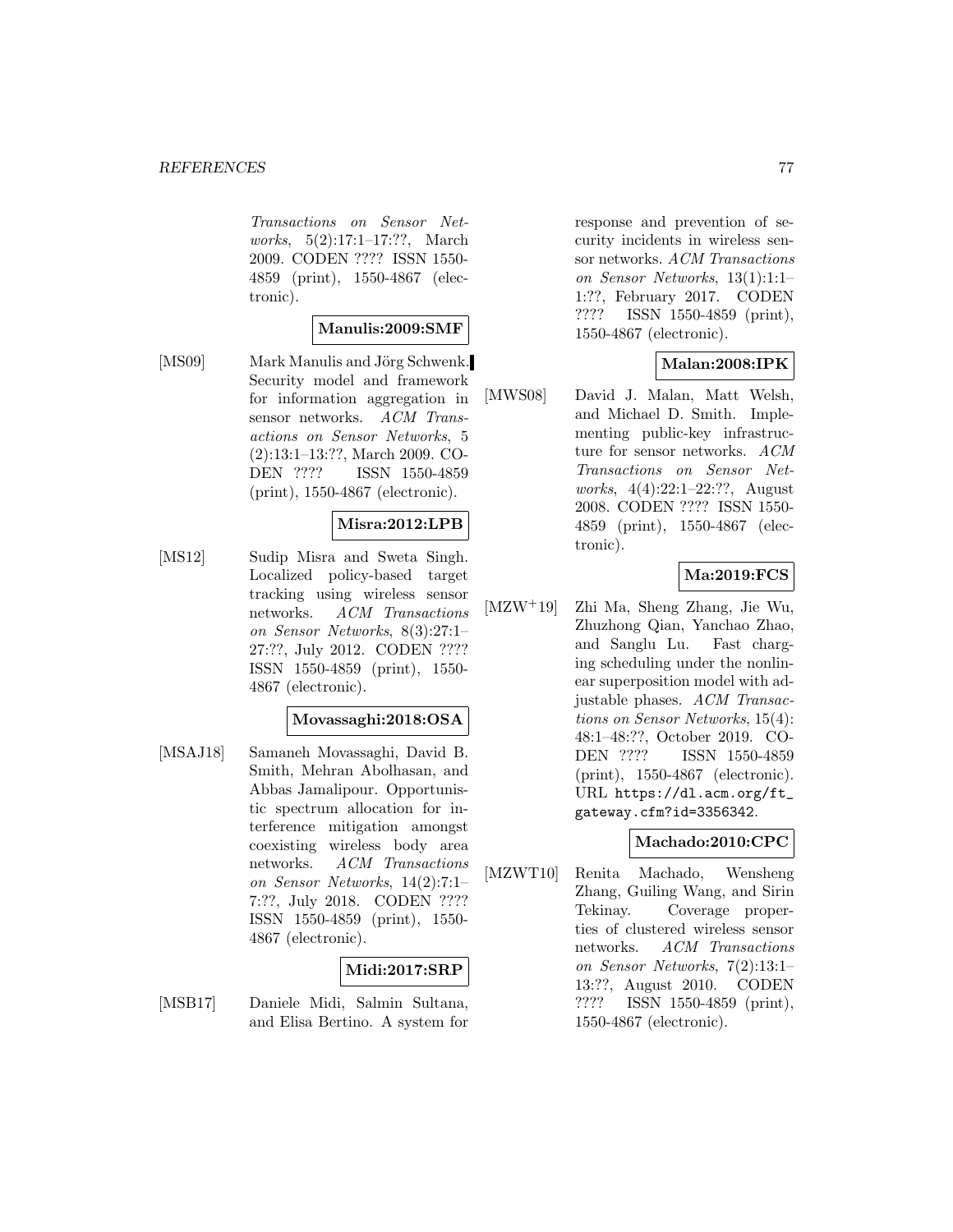### **Ning:2010:DST**

[NC10] Xu Ning and Christos G. Cassandras. Dynamic sleep time control in wireless sensor networks. ACM Transactions on Sensor Networks, 6(3):21:1– 21:??, June 2010. CODEN ???? ISSN 1550-4859 (print), 1550- 4867 (electronic).

## **Nordio:2010:IQE**

[NCV10] Alessandro Nordio, Carla-Fabiana Chiasserini, and Emanuele Viterbo. The impact of quasiequally spaced sensor topologies on signal reconstruction. ACM Transactions on Sensor Networks, 6(2):11:1–11:??, February 2010. CODEN ???? ISSN 1550- 4859 (print), 1550-4867 (electronic).

### **Noshadi:2013:BOD**

[NDM<sup>+</sup>13] Hyduke Noshadi, Foad Dabiri, Saro Meguerdichian, Miodrag Potkonjak, and Majid Sarrafzadeh. Behavior-oriented data resource management in medical sensing systems. ACM Transactions on Sensor Networks, 9(2):12:1–12:??, March 2013. CODEN ???? ISSN 1550- 4859 (print), 1550-4867 (electronic).

### **Nath:2012:TAH**

[NEKK12] Swaprava Nath, Venkatesan N. Ekambaram, Anurag Kumar, and P. Vijay Kumar. Theory and algorithms for hop-countbased localization with random geometric graph models of dense

sensor networks. ACM Transactions on Sensor Networks, 8 (4):35:1–35:??, September 2012. CODEN ???? ISSN 1550-4859 (print), 1550-4867 (electronic).

## **Nabi:2014:ECM**

[NGBB14] Majid Nabi, Marc Geilen, Twan Basten, and Milos Blagojevic. Efficient cluster mobility support for TDMA-based MAC protocols in wireless sensor networks. ACM Transactions on Sensor Networks, 10(4):65:1– 65:??, June 2014. CODEN ???? ISSN 1550-4859 (print), 1550- 4867 (electronic).

### **Nath:2008:SDR**

[NGSA08] Suman Nath, Phillip B. Gibbons, Srinivasan Seshan, and Zachary Anderson. Synopsis diffusion for robust aggregation in sensor networks. ACM Transactions on Sensor Networks, 4(2): 7:1–7:??, March 2008. CODEN ???? ISSN 1550-4859 (print), 1550-4867 (electronic).

## **Nguyen:2005:KBL**

[NJS05] Xuanlong Nguyen, Michael I. Jordan, and Bruno Sinopoli. A kernel-based learning approach to ad hoc sensor network localization. ACM Transactions on Sensor Networks, 1(1):134– 152, August 2005. CODEN ???? ISSN 1550-4859 (print), 1550- 4867 (electronic).

## **Noh:2018:ISI**

[NJZ18] Hae Young Noh, Xiaofan (Fred) Jiang, and Pei Zhang. Intro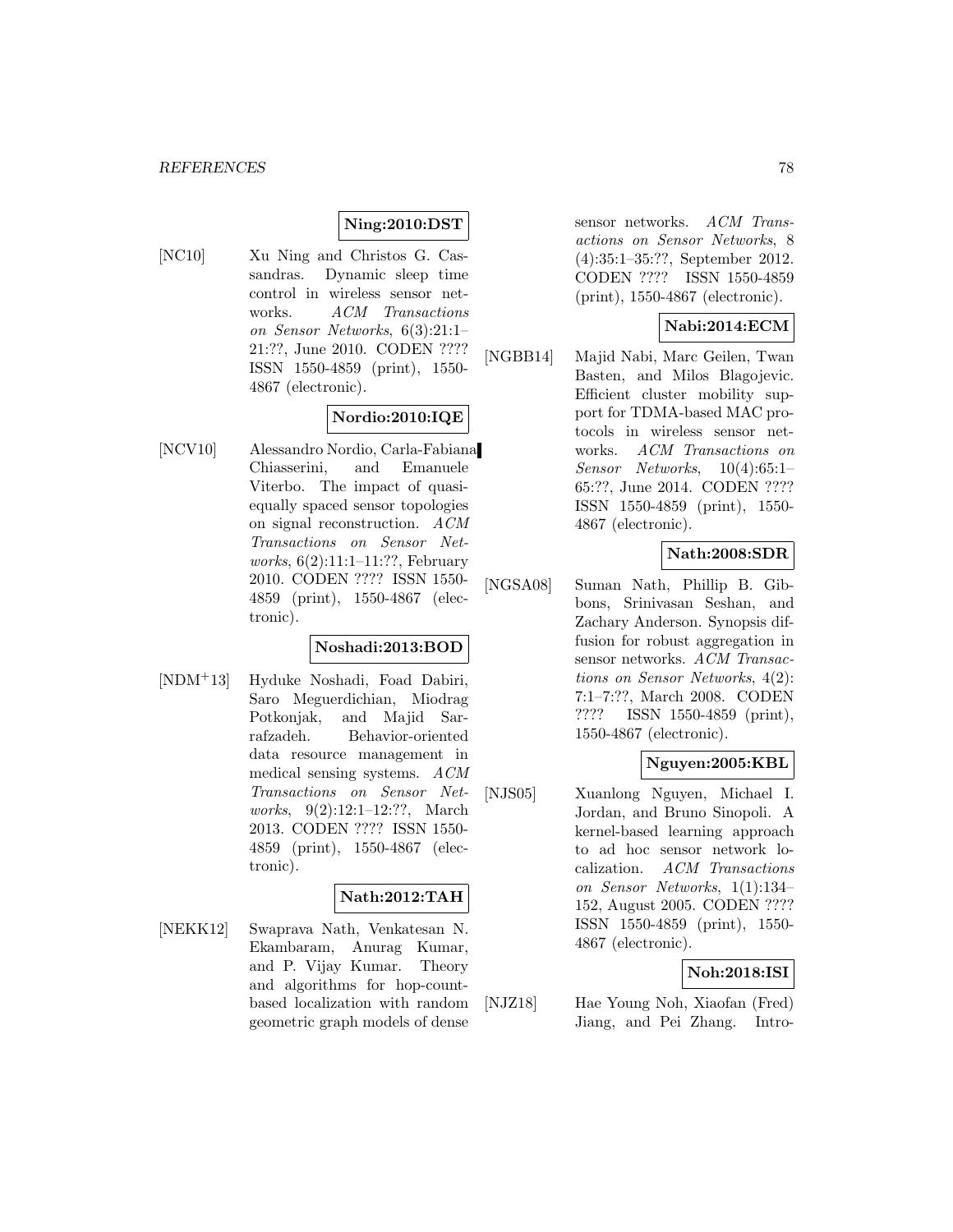duction to the special issue on BuildSys'17. ACM Transactions on Sensor Networks, 14(3–4): 16:1–16:??, December 2018. CO-DEN ???? ISSN 1550-4859 (print), 1550-4867 (electronic).

## **Nguyen:2014:CMF**

[NK14] Diep N. Nguyen and Marwan Krunz. A cooperative MIMO framework for wireless sensor networks. ACM Transactions on Sensor Networks, 10(3):43:1– 43:??, April 2014. CODEN ???? ISSN 1550-4859 (print), 1550- 4867 (electronic).

### **Naveen:2015:RSC**

[NK15] K. P. Naveen and Anurag Kumar. Relay selection with channel probing in sleep-wake cycling wireless sensor networks. ACM Transactions on Sensor Networks, 11(3):52:1–52:??, May 2015. CODEN ???? ISSN 1550- 4859 (print), 1550-4867 (electronic).

### **Ning:2008:MAA**

[NLD08] Peng Ning, An Liu, and Wenliang Du. Mitigating DoS attacks against broadcast authentication in wireless sensor networks. ACM Transactions on Sensor Networks, 4(1):1:1–1:??, January 2008. CODEN ???? ISSN 1550-4859 (print), 1550- 4867 (electronic).

## **Niu:2019:REA**

[NLH<sup>+</sup>19] Qun Niu, Mingkuan Li, Suining He, Chengying Gao, S. H. Gary

Chan, and Xiaonan Luo. Resourceefficient and automated imagebased indoor localization. ACM Transactions on Sensor Networks, 15(2):19:1–19:??, April 2019. CODEN ???? ISSN 1550- 4859 (print), 1550-4867 (electronic). URL https://dl. acm.org/ft\_gateway.cfm?id= 3284555.

### **Ni:2012:SND**

[NP12] Kevin Ni and Greg Pottie. Sensor network data fault detection with maximum a posteriori selection and Bayesian modeling. ACM Transactions on Sensor Networks, 8(3):23:1–23:??, July 2012. CODEN ???? ISSN 1550- 4859 (print), 1550-4867 (electronic).

### **Ni:2009:SND**

[NRC<sup>+</sup>09] Kevin Ni, Nithya Ramanathan, Mohamed Nabil Hajj Chehade, Laura Balzano, Sheela Nair, Sadaf Zahedi, Eddie Kohler, Greg Pottie, Mark Hansen, and Mani Srivastava. Sensor network data fault types. ACM Transactions on Sensor Networks, 5(3): 25:1–25:??, May 2009. CODEN ???? ISSN 1550-4859 (print), 1550-4867 (electronic).

### **Ning:2022:RST**

[NXW<sup>+</sup>22] Jingyi Ning, Lei Xie, Chuyu Wang, Yanling Bu, Fu Xiao, Baoliu Ye, and Sanglu Lu. Revolving scanning on tagged objects: 3D structure detection of logistics packages via RFID systems. ACM Transac-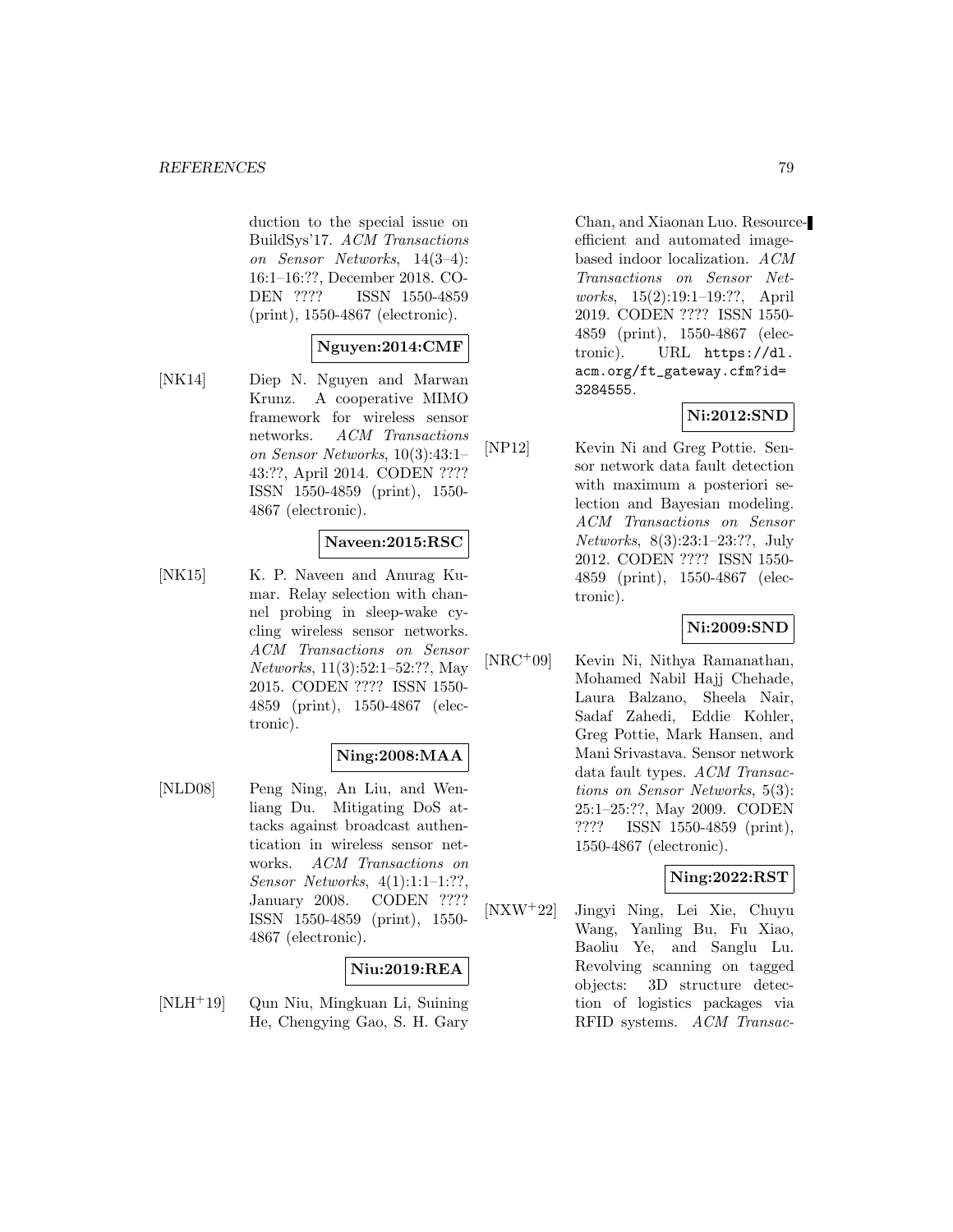tions on Sensor Networks, 18 (2):20:1–20:29, May 2022. CO-DEN ???? ISSN 1550- 4859 (print), 1550-4867 (electronic). URL https://dl.acm. org/doi/10.1145/3490171.

## **Nguyen:2015:GEE**

[NZLH15] Nam Tuan Nguyen, Rong Zheng, Jie Liu, and Zhu Han. Green-Locs: an energy-efficient indoor place identification framework. ACM Transactions on Sensor Networks, 11(3):43:1– 43:??, February 2015. CODEN ???? ISSN 1550-4859 (print), 1550-4867 (electronic).

### **Nguyen:2021:SSI**

[NZM21] Vanh Khuyen Nguyen, Wei Emma Zhang, and Adnan Mahmood. Semi-supervised intrusive appliance load monitoring in smart energy monitoring system. ACM Transactions on Sensor Networks, 17(3):32:1–32:20, June 2021. CODEN ???? ISSN 1550- 4859 (print), 1550-4867 (electronic). URL https://dl.acm. org/doi/10.1145/3448415.

## **Ni:2010:DRS**

[NZR10] Jinfeng Ni, Li Zhou, and Chinya V. Ravishankar. Dealing with random and selective attacks in wireless sensor systems. ACM Transactions on Sensor Networks, 6(2):15:1– 15:??, February 2010. CODEN ???? ISSN 1550-4859 (print), 1550-4867 (electronic).

### **Odonovan:2013:GSW**

[OBB<sup>+</sup>13] Tony O'donovan, James Brown, Felix Büsching, Alberto Cardoso, José Cecílio, Jose Do O, Pedro Furtado, Paulo Gil, Anja Jugel, Wolf-Bastian Pöttner, Utz Roedig, Jorge Sá Silva, Ricardo Silva, Cormac J. Sreenan, Vasos Vassiliou, Thiemo Voigt, Lars Wolf, and Zinon Zinonos. The GINSENG system for wireless monitoring and control: Design and deployment experiences. ACM Transactions on Sensor Networks, 10(1):4:1–4:??, November 2013. CODEN ???? ISSN 1550-4859 (print), 1550- 4867 (electronic).

## **Oller:2013:DDP**

Joaquim Oller, Ilker Demirkol, Jordi Casademont, and Josep Paradells. Design, development, and performance evaluation of a low-cost, low-power wake-up radio system for wireless sensor networks. ACM Transactions on Sensor Networks, 10(1):11:1– 11:??, November 2013. CODEN ???? ISSN 1550-4859 (print), 1550-4867 (electronic).

## **Osborne:2012:RTI**

[ORRJ12] Michael A. Osborne, Stephen J. Roberts, Alex Rogers, and Nicholas R. Jennings. Real-time information processing of environmental sensor network data using Bayesian Gaussian processes. ACM Transactions on Sensor Networks, 9(1):1:1–1:??, November 2012. CODEN ????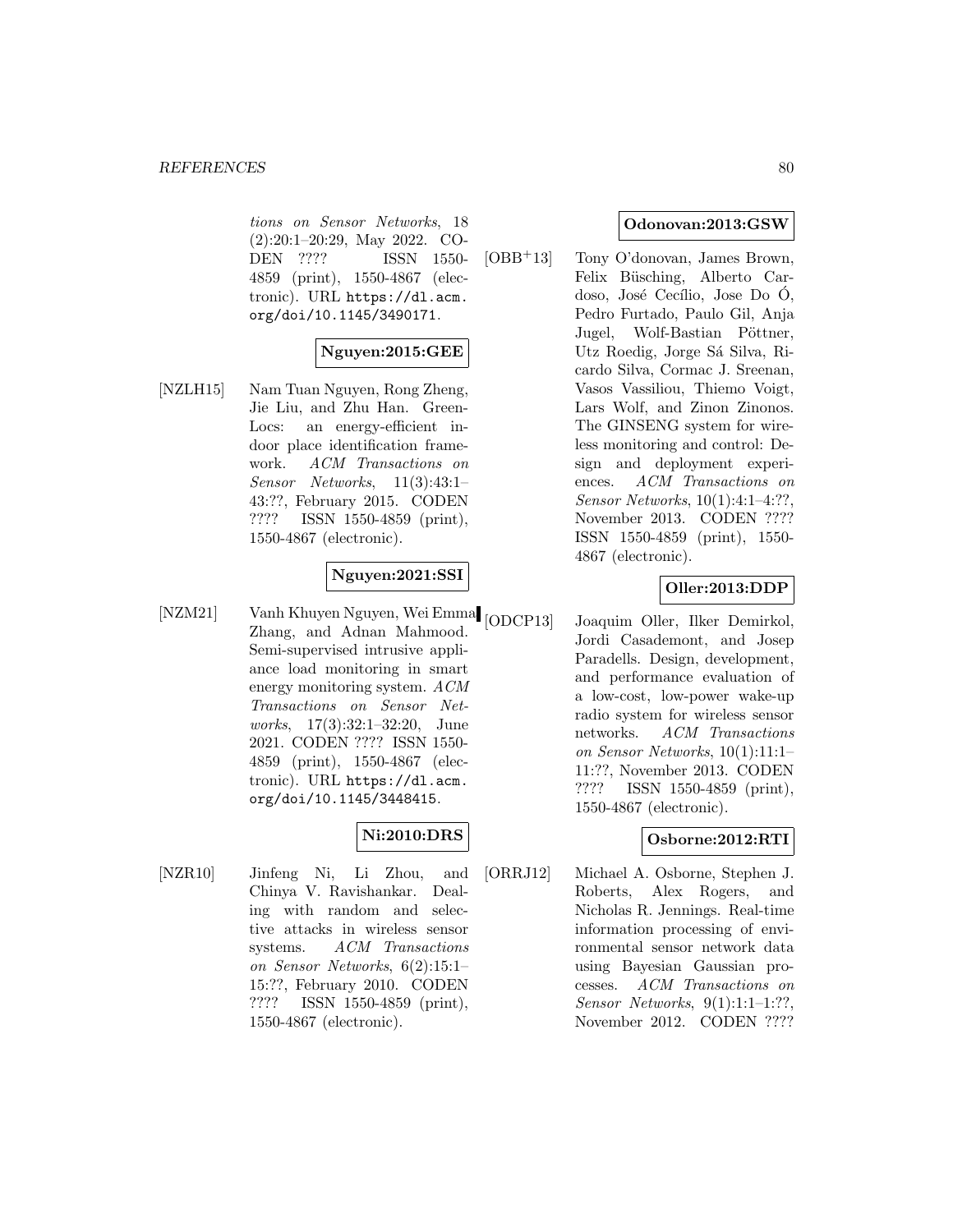ISSN 1550-4859 (print), 1550- 4867 (electronic).

## **Prabh:2005:ECD**

[PA05] K. Shashi Prabh and Tarek F. Abdelzaher. Energy-conserving data cache placement in sensor networks. ACM Transactions on Sensor Networks, 1(2):178–203, November 2005. CODEN ???? ISSN 1550-4859 (print), 1550- 4867 (electronic).

### **Panta:2011:EIC**

[PBM11] Rajesh Krishna Panta, Saurabh Bagchi, and Samuel P. Midkiff. Efficient incremental code update for sensor networks. ACM Transactions on Sensor Networks, 7(4):30:1–30:??, February 2011. CODEN ???? ISSN 1550- 4859 (print), 1550-4867 (electronic).

### **Paschalidis:2010:SAD**

[PC10] Ioannis Ch. Paschalidis and Yin Chen. Statistical anomaly detection with sensor networks. ACM Transactions on Sensor Networks, 7(2):17:1–17:??, August 2010. CODEN ???? ISSN 1550- 4859 (print), 1550-4867 (electronic).

## **Premnath:2014:EHR**

[PCPK14] Sriram Nandha Premnath, Jessica Croft, Neal Patwari, and Sneha Kumar Kasera. Efficient high-rate secret key extraction in wireless sensor networks using collaboration. ACM Transactions on Sensor Networks, 11(1): 2:1–2:??, August 2014. CODEN

???? ISSN 1550-4859 (print), 1550-4867 (electronic).

### **Porter:2013:MSE**

[PCR13] Barry Porter, Geoff Coulson, and Utz Roedig. Managing software evolution in large-scale wireless sensor and actuator networks. ACM Transactions on Sensor Networks, 9(4):54:1– 54:??, July 2013. CODEN ???? ISSN 1550-4859 (print), 1550- 4867 (electronic).

## **Padhy:2010:UBA**

[PDMJ10] Paritosh Padhy, Rajdeep K. Dash, Kirk Martinez, and Nicholas R. Jennings. A utilitybased adaptive sensing and multihop communication protocol for wireless sensor networks. ACM Transactions on Sensor Networks, 6(3):27:1–27:??, June 2010. CODEN ???? ISSN 1550- 4859 (print), 1550-4867 (electronic).

## **Penil:2017:HLD**

 $[PDF+17]$  Pablo Peñil, Alvaro Díaz, Hector Posadas, Julio Medina, and Pablo Sánchez. High-level design of wireless sensor networks for performance optimization under security hazards. ACM Transactions on Sensor Networks, 13 (3):19:1–19:??, September 2017. CODEN ???? ISSN 1550-4859 (print), 1550-4867 (electronic).

## **Park:2013:DCO**

[PEFSV13] Pangun Park, Sinem Coleri Ergen, Carlo Fischione, and Alberto Sangiovanni-Vincentelli.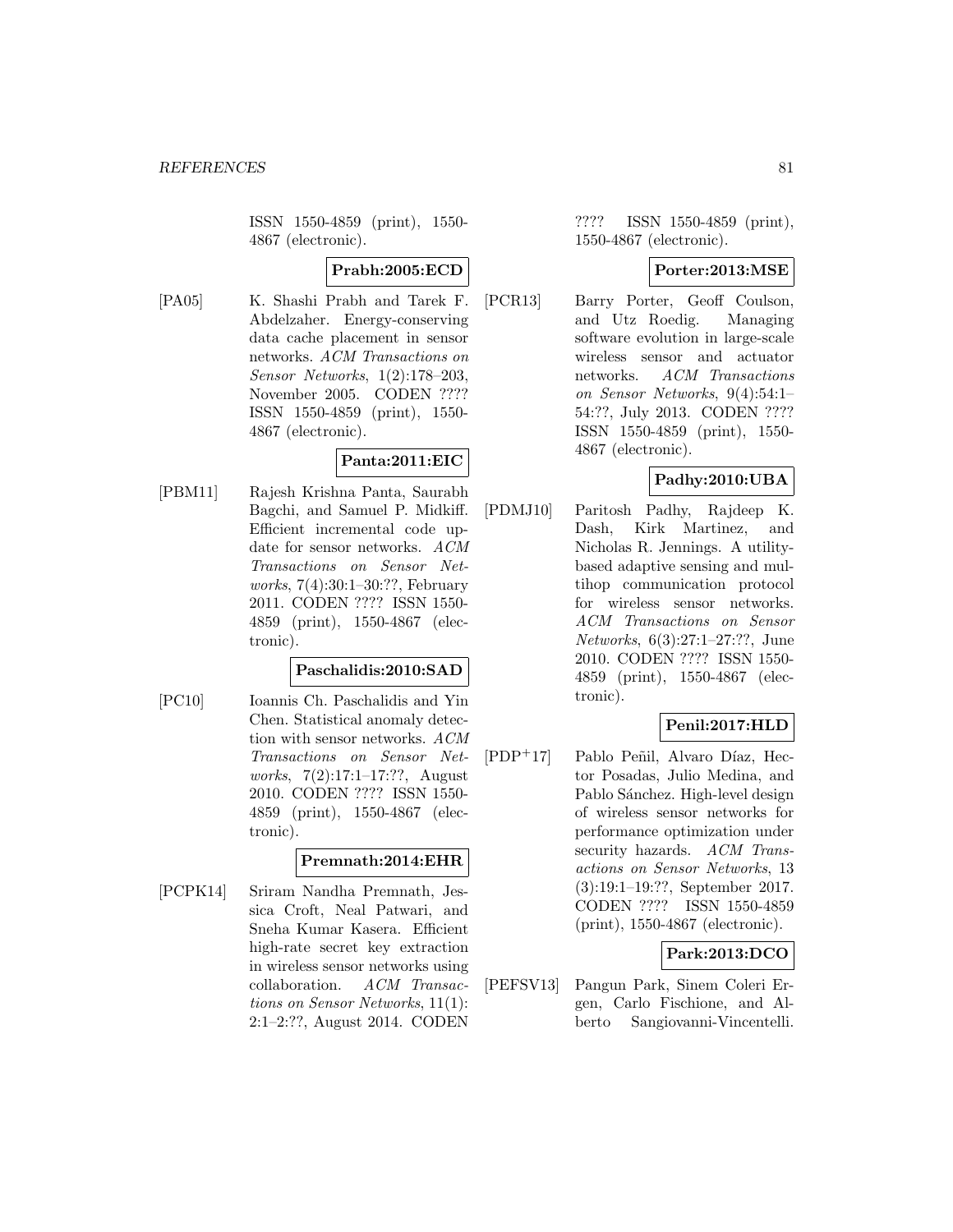Duty-cycle optimization for IEEE 802.15.4 wireless sensor networks. ACM Transactions on Sensor Networks, 10(1):12:1– 12:??, November 2013. CODEN ???? ISSN 1550-4859 (print), 1550-4867 (electronic).

## **Park:2013:MSA**

[PFJ13] Pangun Park, Carlo Fischione, and Karl Henrik Johansson. Modeling and stability analysis of hybrid multiple access in the IEEE 802.15.4 protocol. ACM Transactions on Sensor Networks, 9(2):13:1–13:??, March 2013. CODEN ???? ISSN 1550- 4859 (print), 1550-4867 (electronic).

### **Paschalidis:2009:RDS**

[PG09] Ioannis Ch. Paschalidis and Dong Guo. Robust and distributed stochastic localization in sensor networks: Theory and experimental results. ACM Transactions on Sensor Networks, 5(4):34:1–34:??, November 2009. CODEN ???? ISSN 1550-4859 (print), 1550-4867 (electronic).

## **Paek:2010:RRC**

[PG10] Jeongyeup Paek and Ramesh Govindan. RCRT: Ratecontrolled reliable transport protocol for wireless sensor networks. ACM Transactions on Sensor Networks, 7(3):20:1– 20:??, September 2010. CODEN ???? ISSN 1550-4859 (print), 1550-4867 (electronic).

## **Paek:2010:TAT**

[PGG<sup>+</sup>10] Jeongyeup Paek, Ben Greenstein, Omprakash Gnawali, Ki-Young Jang, August Joki, Marcos Vieira, John Hicks, Deborah Estrin, Ramesh Govindan, and Eddie Kohler. The Tenet architecture for tiered sensor networks. ACM Transactions on Sensor Networks, 6(4):34:1– 34:??, July 2010. CODEN ???? ISSN 1550-4859 (print), 1550- 4867 (electronic).

### **Puccinelli:2010:RDD**

[PH10] Daniele Puccinelli and Martin Haenggi. Reliable data delivery in large-scale low-power sensor networks. ACM Transactions on Sensor Networks, 6(4): 28:1–28:??, July 2010. CODEN ???? ISSN 1550-4859 (print), 1550-4867 (electronic).

## **Pham:2016:QLR**

[Pha16] Congduc Pham. QoS for long-range wireless sensors under duty-cycle regulations with shared activity time usage. ACM Transactions on Sensor Networks, 12(4):33:1–33:??, November 2016. CODEN ???? ISSN 1550-4859 (print), 1550-4867 (electronic).

## **Park:2017:ESN**

[PHKK17] Yongtae Park, Jihun Ha, Hyogon Kim, and Jeonggil Ko. Enabling sensor network to Smartphone interaction using software radios. ACM Transactions on Sensor Networks, 13(1):2:1–2:??,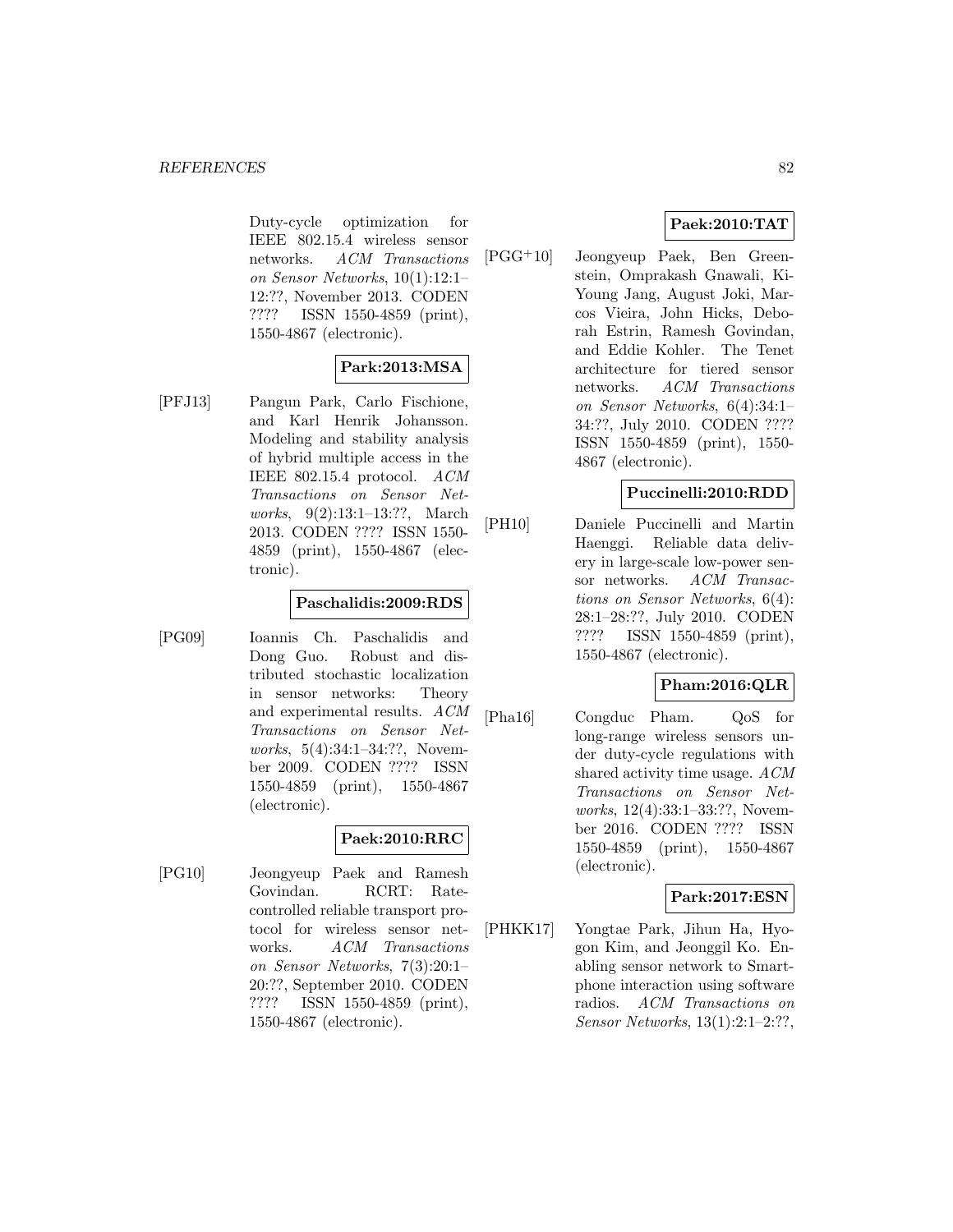February 2017. CODEN ???? ISSN 1550-4859 (print), 1550- 4867 (electronic).

## **Pal:2019:WFD**

[PK19] Amitangshu Pal and Krishna Kant. Water flow driven sensor networks for leakage and contamination monitoring in distribution pipelines. ACM Transactions on Sensor Networks, 15(4): 37:1–37:??, October 2019. CO-DEN ???? ISSN 1550-4859 (print), 1550-4867 (electronic). URL https://dl.acm.org/ft\_ gateway.cfm?id=3342513.

## **Pal:2020:SSC**

[PK20] Amitangshu Pal and Krishna Kant. Smart sensing, communication, and control in perishable food supply chain. ACM Transactions on Sensor Networks, 16 (1):12:1–12:41, February 2020. CODEN ???? ISSN 1550-4859 (print), 1550-4867 (electronic). URL https://dl.acm.org/ doi/abs/10.1145/3360726.

### **Pannuto:2018:HUW**

[PKC<sup>+</sup>18] Pat Pannuto, Benjamin Kempke, Li-Xuan Chuo, David Blaauw, and Prabal Dutta. Harmonium: Ultra wideband pulse generation with bandstitched recovery for fast, accurate, and robust indoor localization. ACM Transactions on Sensor Networks, 14(2):11:1– 11:??, July 2018. CODEN ???? ISSN 1550-4859 (print), 1550- 4867 (electronic).

### **Pattem:2008:ISC**

[PKG08] Sundeep Pattem, Bhaskar Krishnamachari, and Ramesh Govindan. The impact of spatial correlation on routing with compression in wireless sensor networks. ACM Transactions on Sensor Networks, 4(4):24:1– 24:??, August 2008. CODEN ???? ISSN 1550-4859 (print), 1550-4867 (electronic).

### **Pietro:2012:SHU**

[PMST12] Roberto Di Pietro, Di Ma, Claudio Soriente, and Gene Tsudik. Self-healing in unattended wireless sensor networks. ACM Transactions on Sensor Networks, 9(1):7:1–7:??, November 2012. CODEN ???? ISSN 1550- 4859 (print), 1550-4867 (electronic).

## **Panigrahi:2015:ESN**

[PPM15] Trilochan Panigrahi, Ganapati Panda, and Bernard Mulgrew. Error saturation nonlinearities for robust incremental LMS over wireless sensor networks. ACM Transactions on Sensor Networks, 11(2):27:1– 27:??, February 2015. CODEN ???? ISSN 1550-4859 (print), 1550-4867 (electronic).

## **Peleg:2010:LSC**

[PR10] David Peleg and Liam Roditty. Localized spanner construction for ad hoc networks with variable transmission range. ACM Transactions on Sensor Networks, 7 (3):25:1–25:??, September 2010.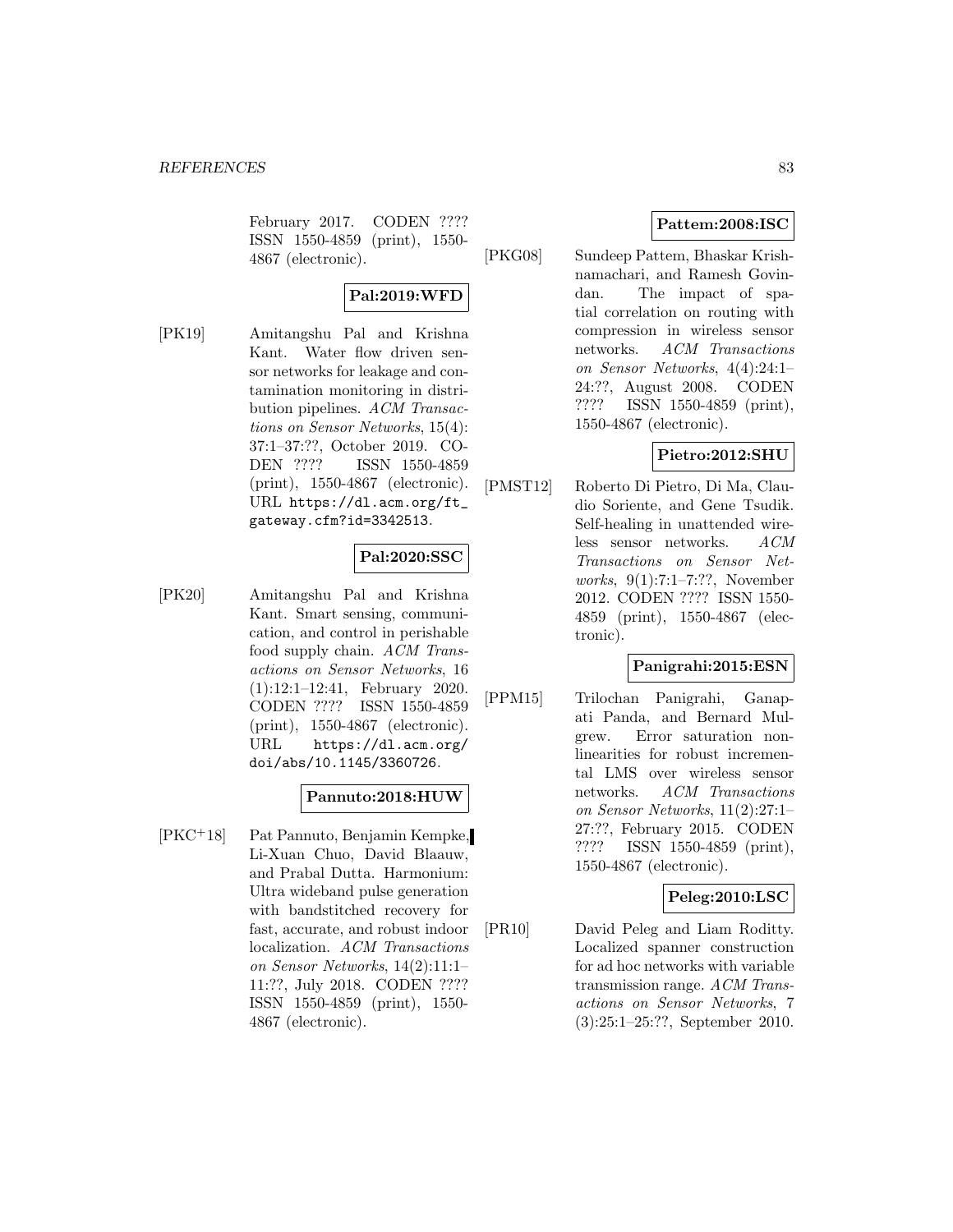CODEN ???? ISSN 1550-4859 (print), 1550-4867 (electronic).

### **Peyravi:2017:LMD**

[PS17] Hassan Peyravi and Rahul Sehgal. Link modeling and delay analysis in networks with disruptive links. ACM Transactions on Sensor Networks, 13(4):31:1– 31:??, December 2017. CODEN ???? ISSN 1550-4859 (print), 1550-4867 (electronic).

## **Pottner:2014:CST**

 $[PSB+14]$  Wolf-Bastian Pöttner, Hans Seidel, James Brown, Utz Roedig, and Lars Wolf. Constructing schedules for time-critical data delivery in wireless sensor networks. ACM Transactions on Sensor Networks, 10(3):44:1– 44:??, April 2014. CODEN ???? ISSN 1550-4859 (print), 1550- 4867 (electronic).

### **Perazzo:2016:SPW**

[PTDD16] Pericle Perazzo, Lorenzo Taponecco, Antonio A. D'amico, and Gianluca Dini. Secure positioning in wireless sensor networks through enlargement miscontrol detection. ACM Transactions on Sensor Networks, 12(4):27:1– 27:??, November 2016. CODEN ???? ISSN 1550-4859 (print), 1550-4867 (electronic).

### **Pongaliur:2013:SNS**

[PX13] Kanthakumar Pongaliur and Li Xiao. Sensor node source privacy and packet recovery under eavesdropping and node compromise attacks. ACM Transactions on Sensor Networks, 9(4):50:1– 50:??, July 2013. CODEN ???? ISSN 1550-4859 (print), 1550- 4867 (electronic).

## **Peng:2021:TPC**

[PZOZ21] Chaoqun Peng, Xinglin Zhang, Zhaojing Ou, and Junna Zhang. Task planning considering location familiarity in spatial crowdsourcing. ACM Transactions on Sensor Networks, 17(2):16:1– 16:24, June 2021. CODEN ???? ISSN 1550-4859 (print), 1550-4867 (electronic). URL https://dl.acm.org/doi/10. 1145/3442698.

## **Qin:2013:MUA**

[QM13] Fei Qin and John E. Mitchell. AS-MAC: Utilizing the adaptive spreading code length for wireless sensor networks. ACM Transactions on Sensor Networks, 10(1):1:1–1:??, November 2013. CODEN ???? ISSN 1550- 4859 (print), 1550-4867 (electronic).

## **Razzaque:2013:CWS**

[RBD13] M. A. Razzaque, Chris Bleakley, and Simon Dobson. Compression in wireless sensor networks: a survey and comparative evaluation. ACM Transactions on Sensor Networks, 10(1):5:1– 5:??, November 2013. CODEN ???? ISSN 1550-4859 (print), 1550-4867 (electronic).

### **Rajasegarar:2009:EAW**

[RBLP09] Sutharshan Rajasegarar, James C. Bezdek, Christopher Leckie, and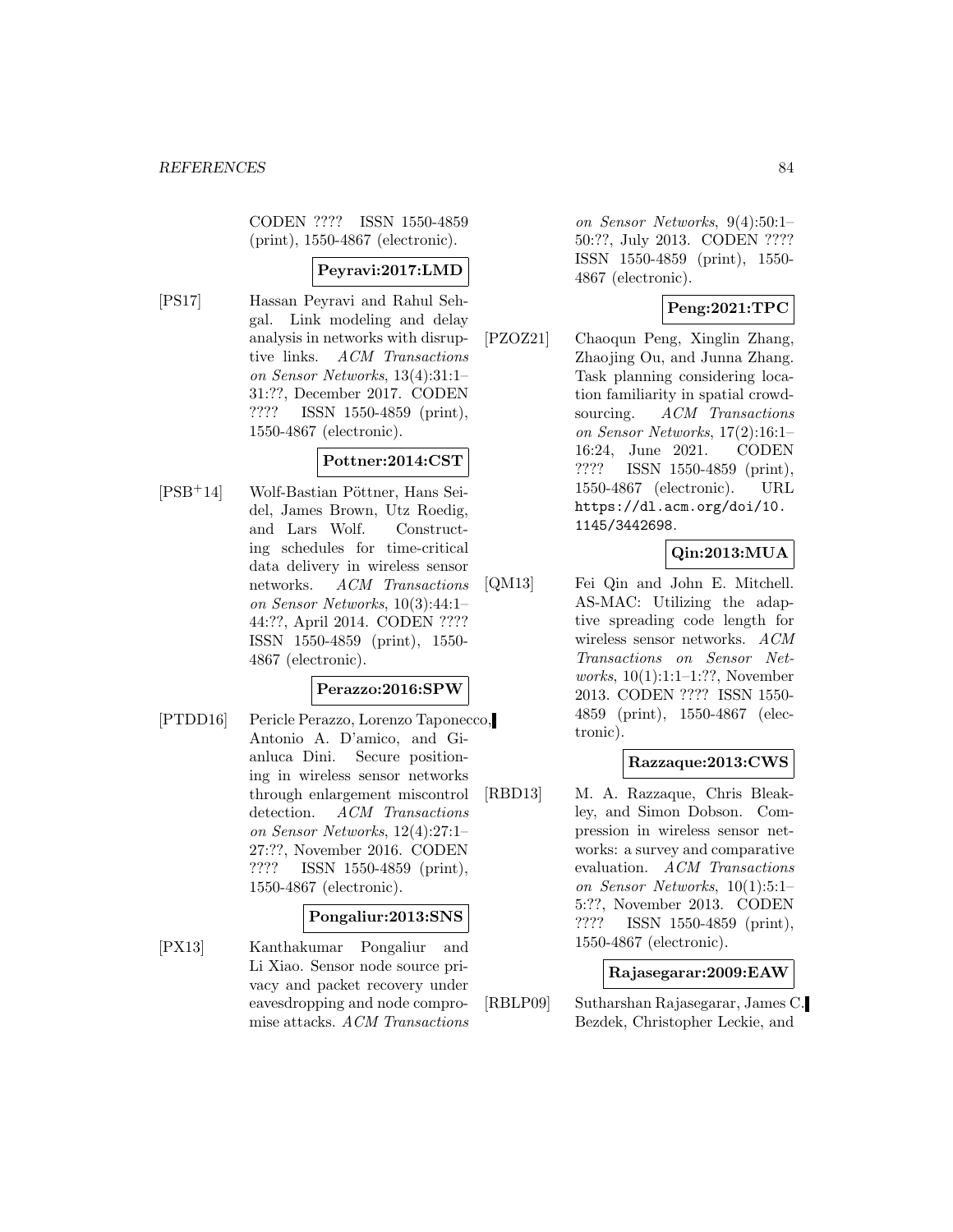Marimuthu Palaniswami. Elliptical anomalies in wireless sensor networks. ACM Transactions on Sensor Networks, 6(1):7:1–7:??, December 2009. CODEN ???? ISSN 1550-4859 (print), 1550- 4867 (electronic).

## **Rathore:2016:CAS**

[RBS16] Heena Rathore, Venkataramana Badarla, and Supratim Shit. Consensus-aware sociopsychological trust model for wireless sensor networks. ACM Transactions on Sensor Networks, 12(3): 21:1–21:??, August 2016. CO-DEN ???? ISSN 1550-4859 (print), 1550-4867 (electronic).

## **Restuccia:2016:OLS**

[RD16] Francesco Restuccia and Sajal K. Das. Optimizing the lifetime of sensor networks with uncontrollable mobile sinks and QoS constraints. ACM Transactions on Sensor Networks, 12(1): 2:1–2:??, March 2016. CODEN ???? ISSN 1550-4859 (print), 1550-4867 (electronic).

## **Restuccia:2016:IMP**

[RDP16] Francesco Restuccia, Sajal K. Das, and Jamie Payton. Incentive mechanisms for participatory sensing: Survey and research challenges. ACM Transactions on Sensor Networks, 12 (2):13:1–13:??, May 2016. CO-DEN ???? ISSN 1550-4859 (print), 1550-4867 (electronic).

### **Ramachandran:2007:ACA**

[RDR07] Iyappan Ramachandran, Arindam K. Das, and Sumit Roy. Analysis of the contention access period of IEEE 802.15.4 MAC. ACM Transactions on Sensor Networks, 3(1):??, March 2007. CODEN ???? ISSN 1550-4859 (print), 1550-4867 (electronic).

## **Ramos:2014:TRM**

[RFB<sup>+</sup>14] Heitor S. Ramos, Alejandro C. Frery, Azzedine Boukerche, Eduardo M. R. Oliveira, and Antonio A. F. Loureiro. Topologyrelated metrics and applications for the design and operation of wireless sensor networks. ACM Transactions on Sensor Networks, 10(3):53:1–53:??, April 2014. CODEN ???? ISSN 1550- 4859 (print), 1550-4867 (electronic).

## **Restuccia:2019:FFO**

[RFS<sup>+</sup>19] Francesco Restuccia, Pierluca Ferraro, Timothy S. Sanders, Simone Silvestri, Sajal K. Das, and Giuseppe Lo Re. FIRST: a framework for optimizing information quality in mobile crowdsensing systems. ACM Transactions on Sensor Networks, 15(1): 5:1–5:??, February 2019. CO-DEN ???? ISSN 1550-4859 (print), 1550-4867 (electronic). URL https://dl.acm.org/ft\_ gateway.cfm?id=3267105.

## **Restuccia:2017:QIM**

[RGB<sup>+</sup>17] Francesco Restuccia, Nirnay Ghosh, Shameek Bhattachar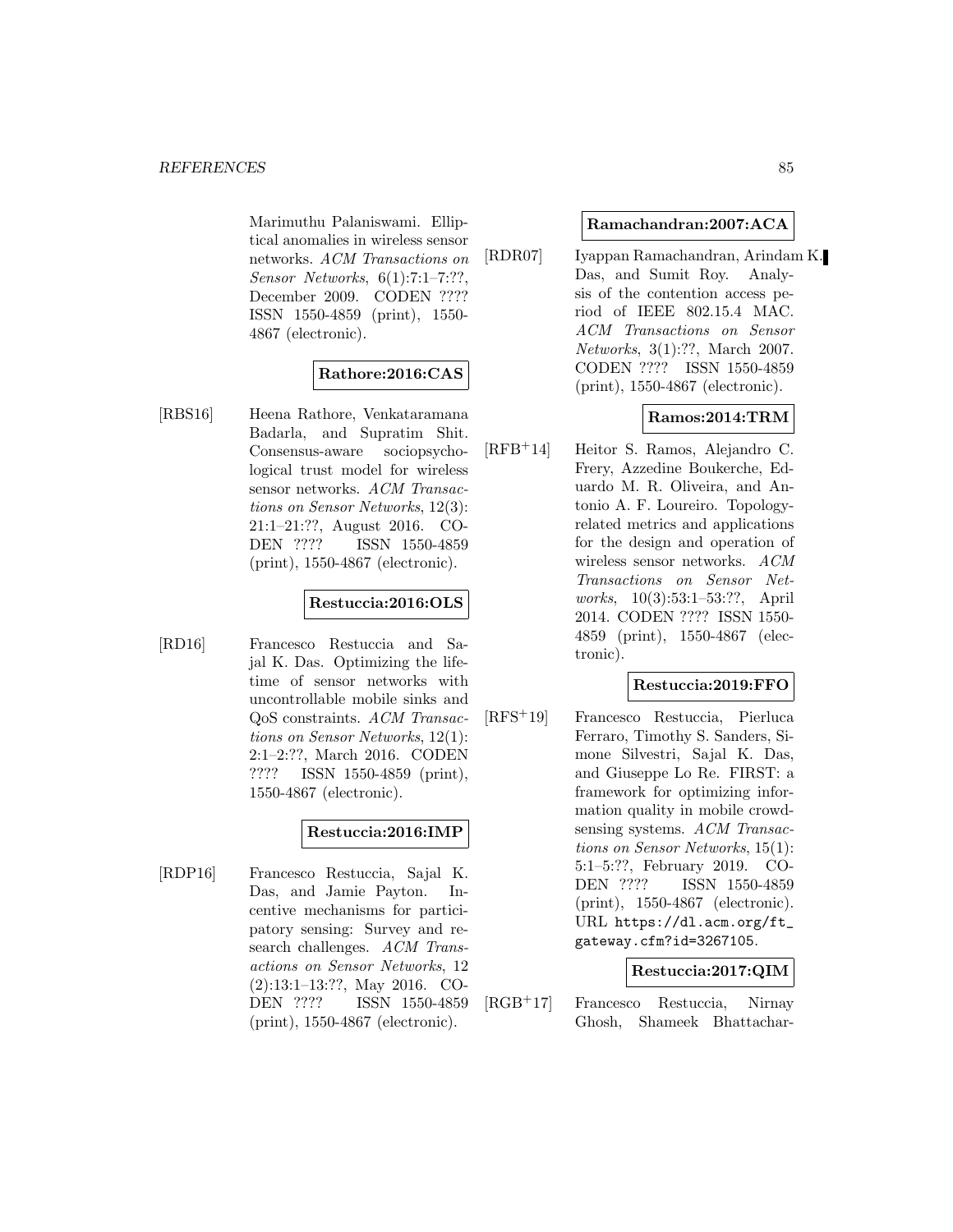jee, Sajal K. Das, and Tommaso Melodia. Quality of information in mobile crowdsensing: Survey and research challenges. ACM Transactions on Sensor Networks, 13(4):34:1–34:??, December 2017. CODEN ???? ISSN 1550-4859 (print), 1550- 4867 (electronic).

## **Razzaque:2017:QBA**

[RHD17] M. A. Razzaque, Muta Tah Hira, and Mukta Dira. QoS in body area networks: a survey. ACM Transactions on Sensor Networks, 13(3):25:1–25:??, September 2017. CODEN ???? ISSN 1550-4859 (print), 1550- 4867 (electronic).

### **Renner:2020:AIL**

[RHS20] Bernd-Christian Renner, Jan Heitmann, and Fabian Steinmetz. ahoi: Inexpensive, lowpower communication and localization for underwater sensor networks and  $\mu$ AUVs. ACM Transactions on Sensor Networks, 16(2):18:1–18:46, April 2020. CODEN ???? ISSN 1550- 4859 (print), 1550-4867 (electronic). URL https://dl.acm. org/doi/abs/10.1145/3376921.

## **Rowaihy:2010:SMA**

[RJL<sup>+</sup>10] Hosam Rowaihy, Matthew P. Johnson, Ou Liu, Amotz Bar-Noy, Theodore Brown, and Thomas La Porta. Sensormission assignment in wireless sensor networks. ACM Transactions on Sensor Networks, 6(4): 36:1–36:??, July 2010. CODEN

???? ISSN 1550-4859 (print), 1550-4867 (electronic).

### **Rajamani:2009:IGA**

[RKJ09] Vasanth Rajamani, Sanem Kabadayi, and Christine Julien. An interrelational grouping abstraction for heterogeneous sensors. ACM Transactions on Sensor Networks, 5(3):27:1–27:??, May 2009. CODEN ???? ISSN 1550-4859 (print), 1550-4867 (electronic).

### **Rathore:2017:MEB**

[RKRP17] Punit Rathore, Dheeraj Kumar, Sutharshan Rajasegarar, and Marimuthu Palaniswami. Maximum entropy-based auto drift correction using high- and lowprecision sensors. ACM Transactions on Sensor Networks, 13 (3):24:1–24:??, September 2017. CODEN ???? ISSN 1550-4859 (print), 1550-4867 (electronic).

### **Ramachandran:2006:DDF**

[RKW<sup>+</sup>06] Umakishore Ramachandran, Rajnish Kumar, Matthew Wolenetz, Brian Cooper, Bikash Agarwalla, Junsuk Shin, Phillip Hutto, and Arnab Paul. Dynamic data fusion for future sensor networks. ACM Transactions on Sensor Networks, 2(3): 404–443, August 2006. CODEN ???? ISSN 1550-4859 (print), 1550-4867 (electronic).

## **Reddy:2010:UMP**

[RMB<sup>+</sup>10] Sasank Reddy, Min Mun, Jeff Burke, Deborah Estrin, Mark Hansen, and Mani Srivastava.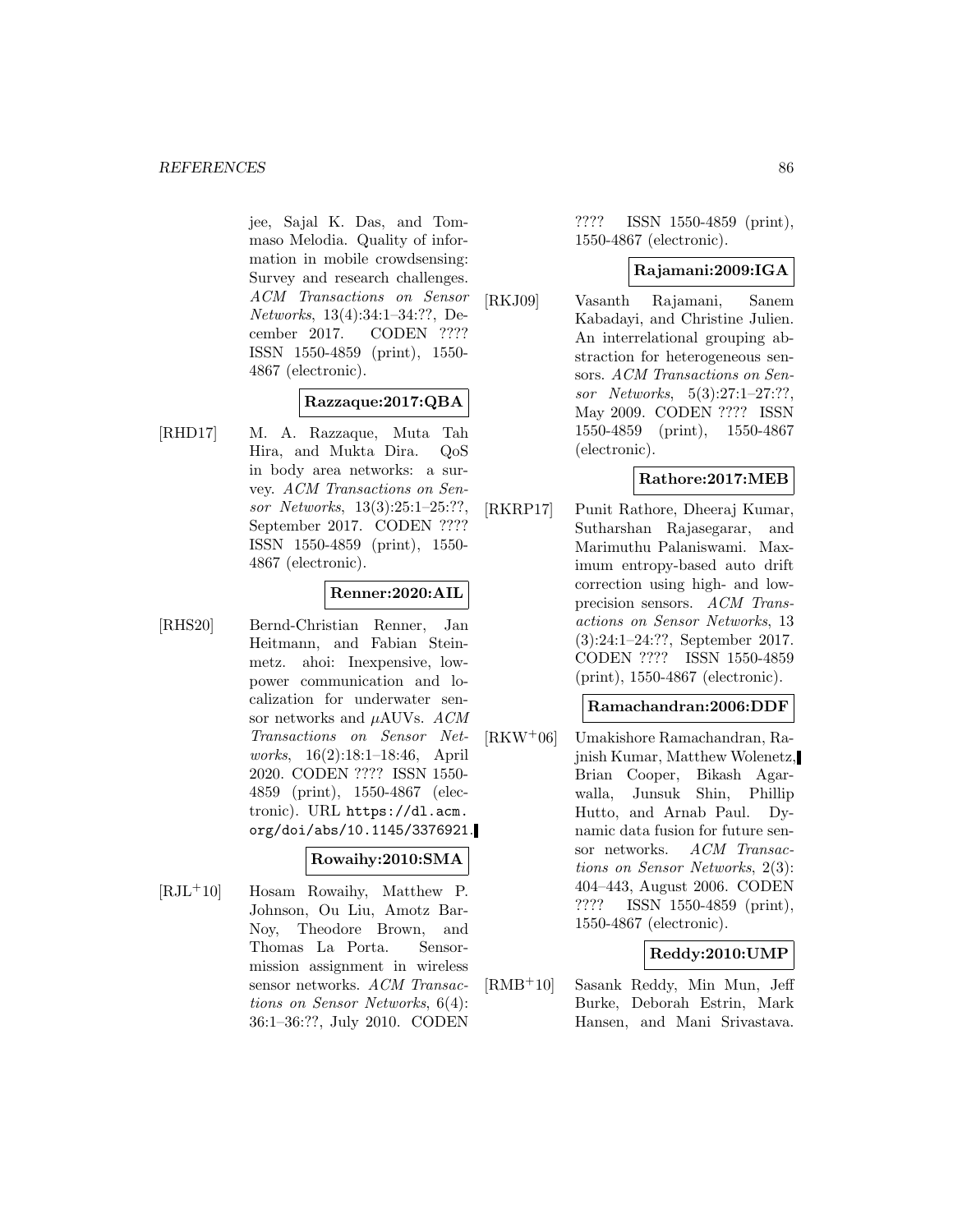Using mobile phones to determine transportation modes. ACM Transactions on Sensor Networks, 6(2):13:1–13:??, February 2010. CODEN ???? ISSN 1550-4859 (print), 1550- 4867 (electronic).

## **Ruj:2009:KPU**

[RR09] Sushmita Ruj and Bimal Roy. Key predistribution using combinatorial designs for grid-group deployment scheme in wireless sensor networks. ACM Transactions on Sensor Networks, 6(1): 4:1–4:??, December 2009. CO-DEN ???? ISSN 1550-4859 (print), 1550-4867 (electronic).

## **Reijers:2019:IAT**

[RS19] Niels Reijers and Chi-Sheng Shih. Improved ahead-oftime compilation of stack-based JVM Bytecode on resourceconstrained devices. ACM Transactions on Sensor Networks, 15(3):34:1–34:??, August 2019. CODEN ???? ISSN 1550- 4859 (print), 1550-4867 (electronic). URL https://dl. acm.org/ft\_gateway.cfm?id= 3341170.

## **Roy:2021:OSD**

[RSK<sup>+</sup>21] Dhrubojyoti Roy, Sangeeta Srivastava, Aditya Kusupati, Pranshu Jain, Manik Varma, and Anish Arora. One size does not fit all: Multi-scale, cascaded RNNs for radar classification. ACM Transactions on Sensor Networks, 17(2):12:1–12:27, June 2021. CODEN ???? ISSN 15504859 (print), 1550-4867 (electronic). URL https://dl.acm. org/doi/10.1145/3439957.

### **Saeed:2019:RTC**

[SAK<sup>+</sup>19] Ahmed Saeed, Ahmed Abdelkader, Mouhyemen Khan, Azin Neishaboori, Khaled A. Harras, and Amr Mohamed. On realistic target coverage by autonomous drones. ACM Transactions on Sensor Networks, 15(3):32:1–32:??, August 2019. CODEN ???? ISSN 1550-4859 (print), 1550-4867 (electronic). URL https://dl.acm.org/ft\_ gateway.cfm?id=3325512.

## **Sang:2010:LAO**

[SAZ10] Lifeng Sang, Anish Arora, and Hongwei Zhang. On link asymmetry and one-way estimation in wireless sensor networks. ACM Transactions on Sensor Networks, 6(2):12:1–12:??, February 2010. CODEN ???? ISSN 1550- 4859 (print), 1550-4867 (electronic).

## **Sharma:2016:NOD**

[SB16] Gokarna Sharma and Costas Busch. Near-optimal deterministic Steiner tree maintenance in sensor networks. ACM Transactions on Sensor Networks, 12(1): 4:1–4:??, March 2016. CODEN ???? ISSN 1550-4859 (print), 1550-4867 (electronic).

## **Salimitari:2020:PTA**

[SBCF20] Mehrdad Salimitari, Shameek Bhattacharjee, Mainak Chatterjee, and Yaser P. Fallah. A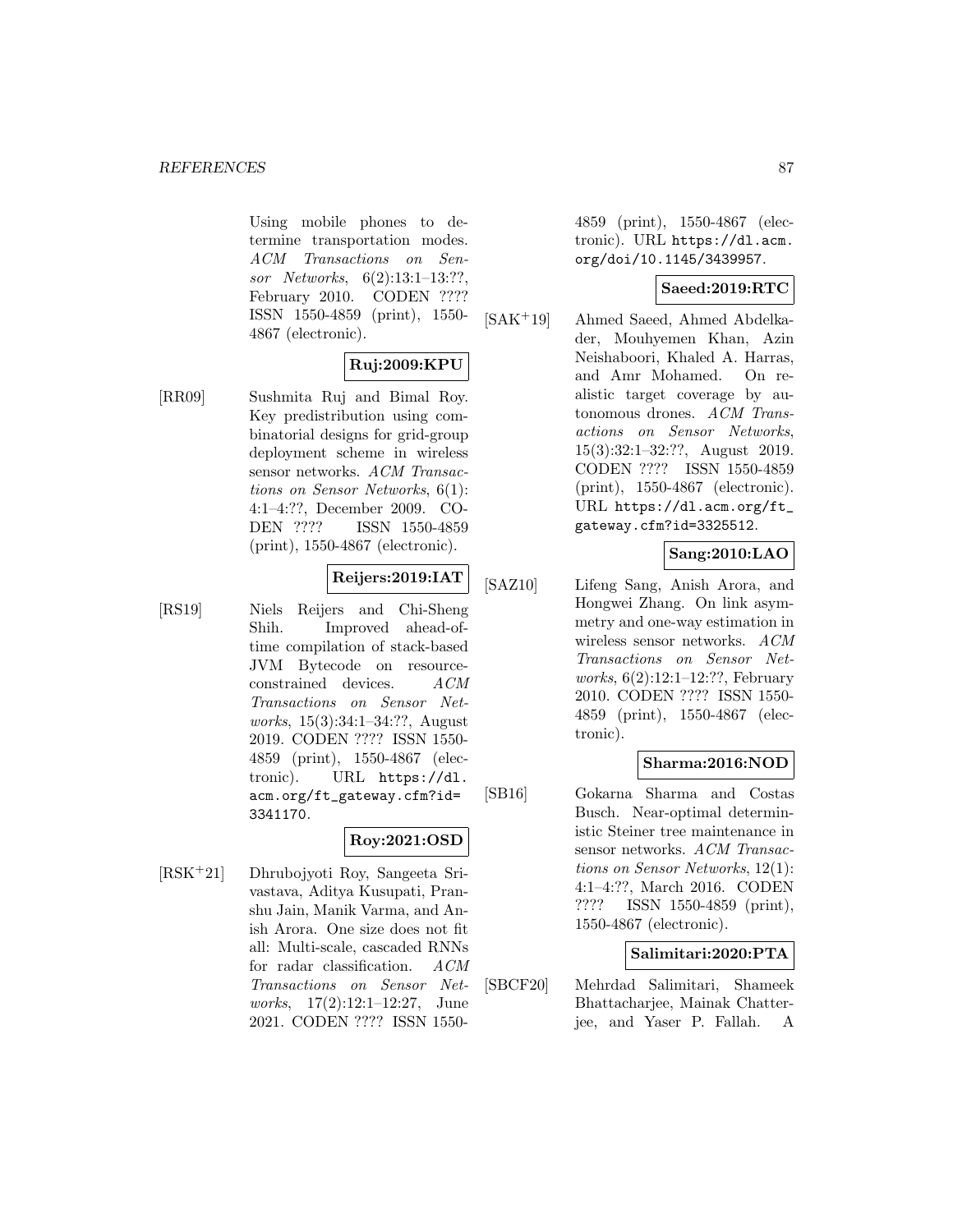prospect theoretic approach for trust management in IoT networks under manipulation attacks. ACM Transactions on Sensor Networks, 16(3):26:1– 26:26, August 2020. CO-DEN ???? ISSN 1550-4859 (print), 1550-4867 (electronic). URL https://dl.acm.org/ doi/abs/10.1145/3392058.

## **Shah:2018:DGC**

[SBSD18] Vijay K. Shah, Shameek Bhattacharjee, Simone Silvestri, and Sajal K. Das. Designing green communication systems for smart and connected communities via dynamic spectrum access. ACM Transactions on Sensor Networks, 14(3–4):31:1– 31:??, December 2018. CODEN ???? ISSN 1550-4859 (print), 1550-4867 (electronic).

## **Sun:2012:QCC**

[SC12] Xusheng Sun and Edward J. Coyle. Quantization, channel compensation, and optimal energy allocation for estimation in sensor networks. ACM Transactions on Sensor Networks, 8 (2):15:1–15:??, March 2012. CO-DEN ???? ISSN 1550-4859 (print), 1550-4867 (electronic).

## **Salmani:2015:RRR**

[SC15] Vahid Salmani and Pai H. Chou. Resilient round robin: a lightweight deterministic MAC primitive. ACM Transactions on Sensor Networks, 11(2):31:1– 31:??, February 2015. CODEN

???? ISSN 1550-4859 (print), 1550-4867 (electronic).

### **Shu:2015:TLW**

[SCG<sup>+</sup>15] Yuanchao Shu, Peng Cheng, Yu Gu, Jiming Chen, and Tian He. TOC: Localizing wireless rechargeable sensors with time of charge. ACM Transactions on Sensor Networks, 11(3):44:1– 44:??, February 2015. CODEN ???? ISSN 1550-4859 (print), 1550-4867 (electronic).

## **Schieferdecker:2015:LFD**

[Sch15] Dennis Schieferdecker. Locationfree detection of network boundaries. ACM Transactions on Sensor Networks, 11(4):58:1– 58:??, December 2015. CODEN ???? ISSN 1550-4859 (print), 1550-4867 (electronic).

## **Shan:2014:BML**

[SCL<sup>+</sup>14] Mengfan Shan, Guihai Chen, Dijun Luo, Xiaojun Zhu, and Xiaobing Wu. Building maximum lifetime shortest path data aggregation trees in wireless sensor networks. ACM Transactions on Sensor Networks, 11(1):11:1– 11:??, August 2014. CODEN ???? ISSN 1550-4859 (print), 1550-4867 (electronic).

## **Shi:2019:DSC**

[SCL<sup>+</sup>19] Tuo Shi, Siyao Cheng, Jianzhong Li, Hong Gao, and Zhipeng Cai. Dominating sets construction in RF-based battery-free sensor networks with full coverage guarantee. ACM Transactions on Sensor Networks, 15(4):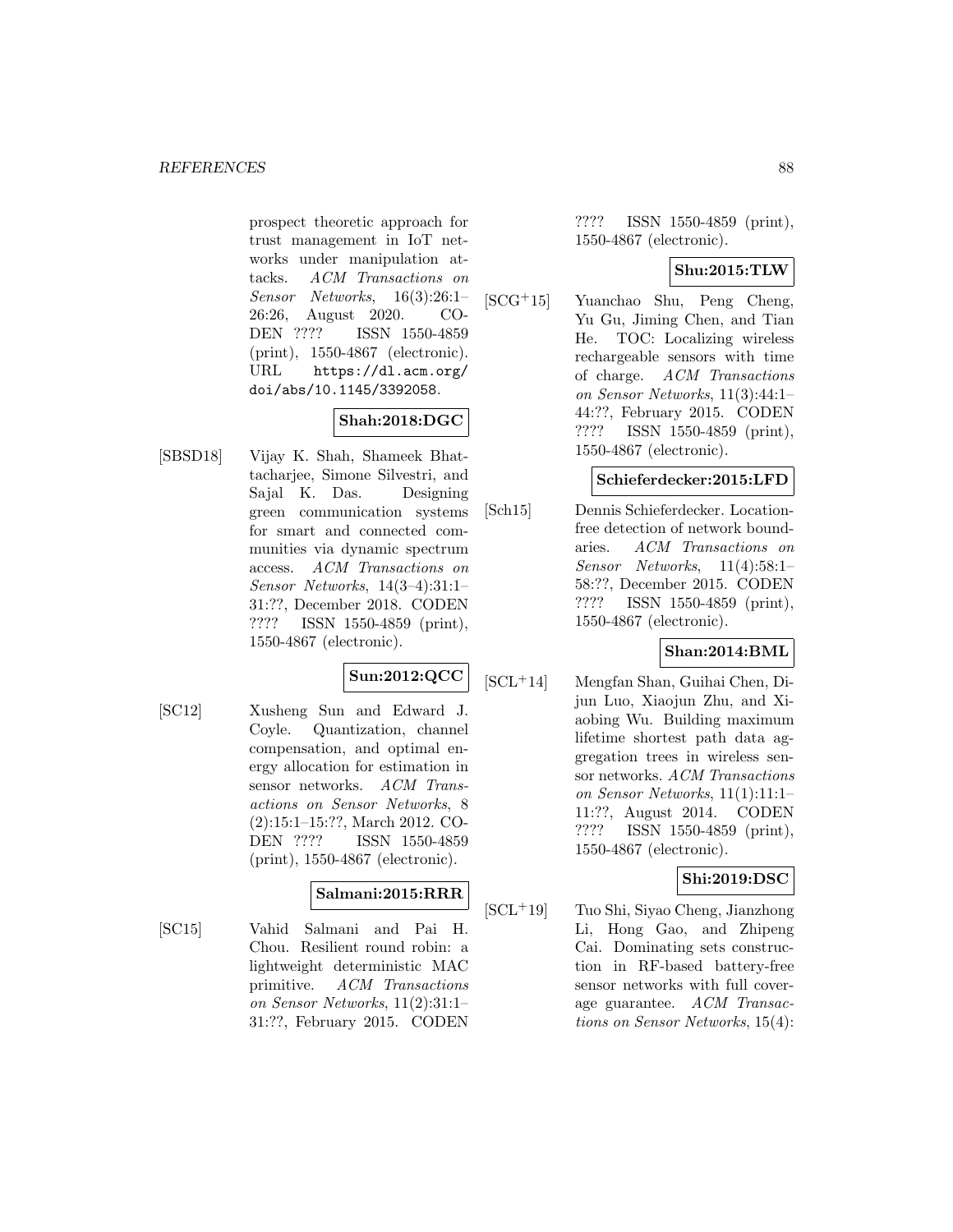43:1–43:??, October 2019. CO-DEN ???? ISSN 1550-4859 (print), 1550-4867 (electronic). URL https://dl.acm.org/ft\_ gateway.cfm?id=3352486.

### **Shi:2022:ECTb**

[SCS22] Junyang Shi, Xingjian Chen, and Mo Sha. Enabling crosstechnology communication from LoRa to ZigBee in the 2.4 GHz band. ACM Transactions on Sensor Networks, 18 (2):21:1–21:23, May 2022. CO-DEN ???? ISSN 1550- 4859 (print), 1550-4867 (electronic). URL https://dl.acm. org/doi/10.1145/3491222.

### **Sheu:2013:ACC**

[SCWC13] Jang-Ping Sheu, Guey-Yun Chang, Shan-Hung Wu, and Yen-Ting Chen. Adaptive kcoverage contour evaluation and deployment in wireless sensor networks. ACM Transactions on Sensor Networks, 9(4):40:1– 40:??, July 2013. CODEN ???? ISSN 1550-4859 (print), 1550- 4867 (electronic).

## **Sutton:2019:BLL**

[SDBT19] Felix Sutton, Reto Da Forno, Jan Beutel, and Lothar Thiele. BLITZ: Low latency and energyefficient communication for event-triggered wireless sensing systems. ACM Transactions on Sensor Networks, 15 (2):25:1–25:??, April 2019. CO-DEN ???? ISSN 1550-4859 (print), 1550-4867 (electronic).

URL https://dl.acm.org/ft\_ gateway.cfm?id=3309702.

### **Strasser:2010:DRJ**

[SDC10] Mario Strasser, Boris Danev, and Srdjan Capkun. Detection of reactive jamming in sensor networks. ACM Transactions on Sensor Networks, 7(2):16:1– 16:??, August 2010. CODEN ???? ISSN 1550-4859 (print), 1550-4867 (electronic).

### **Srinivasan:2010:ESL**

[SDTL10] Kannan Srinivasan, Prabal Dutta, Arsalan Tavakoli, and Philip Levis. An empirical study of low-power wireless. ACM Transactions on Sensor Networks, 6(2):16:1–16:??, February 2010. CODEN ???? ISSN 1550- 4859 (print), 1550-4867 (electronic).

## **Shen:2020:SCP**

[SDX<sup>+</sup>20] Yiran Shen, Bowen Du, Weitao Xu, Chengwen Luo, Bo Wei, Lizhen Cui, and Hongkai Wen. Securing cyber-physical social interactions on wrist-worn devices. ACM Transactions on Sensor Networks, 16(2): 19:1–19:22, April 2020. CO-DEN ???? ISSN 1550-4859 (print), 1550-4867 (electronic). URL https://dl.acm.org/ doi/abs/10.1145/3378669.

### **Sundaram:2013:DTW**

[SEZA13] Vinaitheerthan Sundaram, Patrick Eugster, Xiangyu Zhang, and Vamsidhar Addanki. Diagnostic tracing for wireless sensor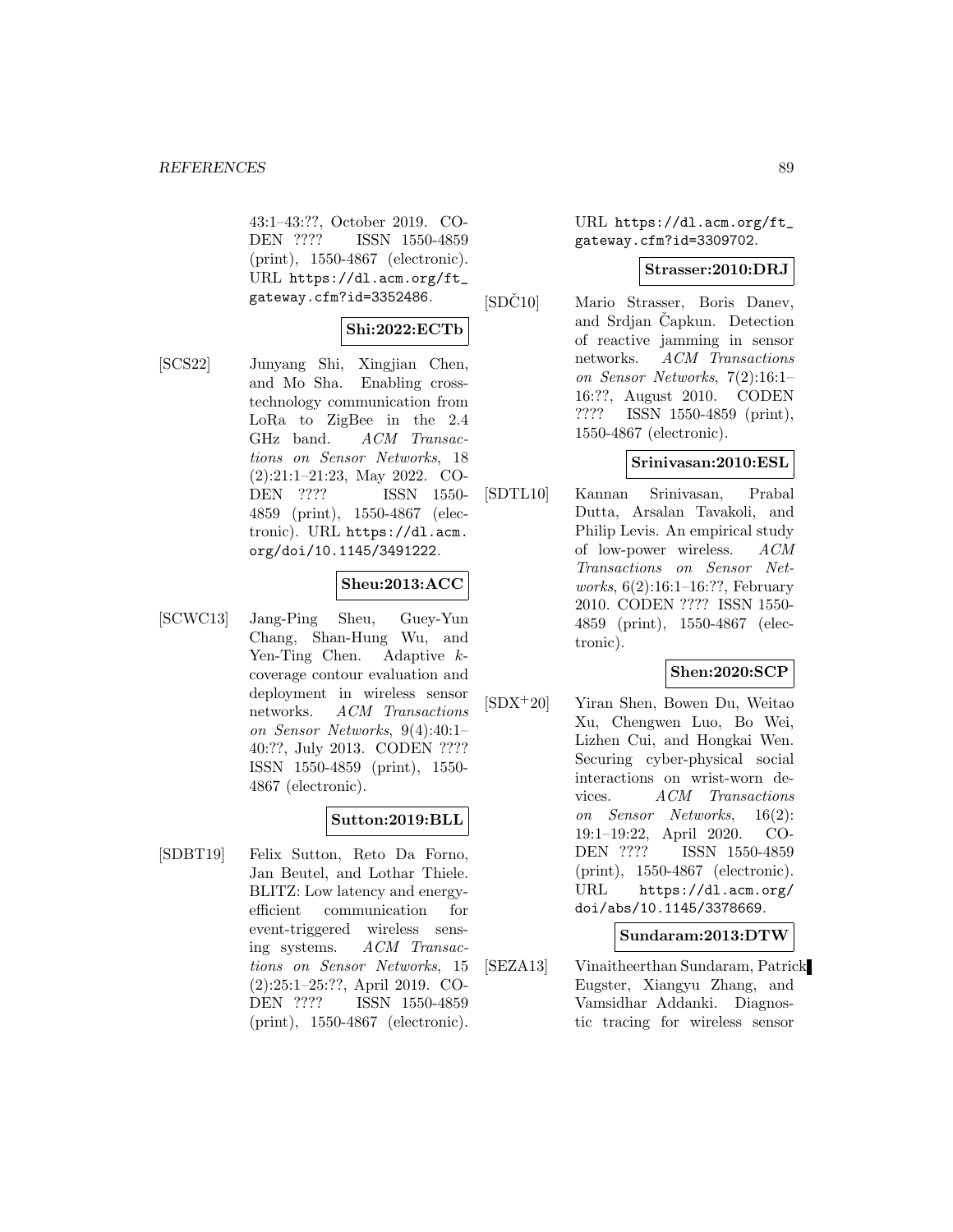networks. ACM Transactions on Sensor Networks, 9(4):38:1– 38:??, July 2013. CODEN ???? ISSN 1550-4859 (print), 1550- 4867 (electronic).

### **Sugihara:2008:PMS**

[SG08] Ryo Sugihara and Rajesh K. Gupta. Programming models for sensor networks: a survey. ACM Transactions on Sensor Networks, 4(2):8:1–8:??, March 2008. CODEN ???? ISSN 1550- 4859 (print), 1550-4867 (electronic).

### **Sugihara:2010:SCS**

[SG10] Ryo Sugihara and Rajesh K. Gupta. Speed control and scheduling of data mules in sensor networks. ACM Transactions on Sensor Networks, 7(1): 4:1–4:??, August 2010. CODEN ???? ISSN 1550-4859 (print), 1550-4867 (electronic).

## **Sugihara:2011:PPD**

[SG11] Ryo Sugihara and Rajesh K. Gupta. Path planning of data mules in sensor networks. ACM Transactions on Sensor Networks, 8(1):1:1–1:??, August 2011. CODEN ???? ISSN 1550- 4859 (print), 1550-4867 (electronic).

### **Steine:2015:DRA**

[SGB15] Marcel Steine, Marc Geilen, and Twan Basten. A distributed reconfiguration approach for quality-of-service provisioning in dynamic heterogeneous wireless

sensor networks. ACM Transactions on Sensor Networks, 11 (2):34:1–34:??, February 2015. CODEN ???? ISSN 1550-4859 (print), 1550-4867 (electronic).

### **Sharma:2010:SFD**

[SGG10] Abhishek B. Sharma, Leana Golubchik, and Ramesh Govindan. Sensor faults: Detection methods and prevalence in real-world datasets. ACM Transactions on Sensor Networks, 6(3):23:1– 23:??, June 2010. CODEN ???? ISSN 1550-4859 (print), 1550- 4867 (electronic).

### **Sengul:2008:APB**

[SGM08] Cigdem Sengul, Indranil Gupta, and Matthew J. Miller. Adaptive probability-based broadcast forwarding in energy-saving sensor networks. ACM Transactions on Sensor Networks, 4(2): 6:1–6:??, March 2008. CODEN ???? ISSN 1550-4859 (print), 1550-4867 (electronic).

## **Shi:2009:OBS**

[SH09] Yi Shi and Y. Thomas Hou. Optimal base station placement in wireless sensor networks. ACM Transactions on Sensor Networks, 5(4):32:1-32:??, November 2009. CODEN ???? ISSN 1550-4859 (print), 1550-4867 (electronic).

### **Shen:2020:COM**

[SHWW20] Shihao Shen, Yiwen Han, Xiaofei Wang, and Yan Wang. Computation offloading with multiple agents in edge-computing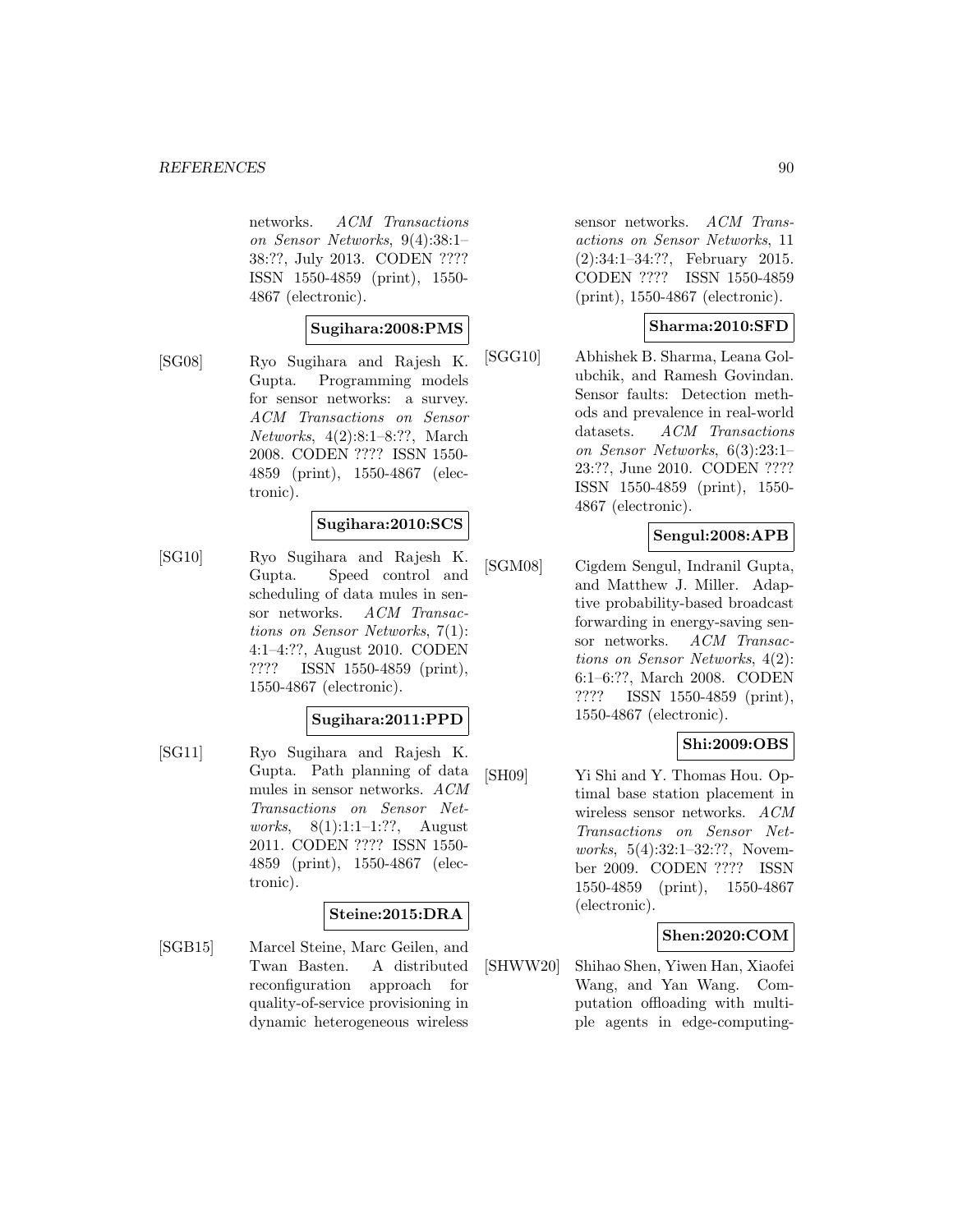supported IoT. ACM Transactions on Sensor Networks, 16(1): 8:1–8:27, February 2020. CO-DEN ???? ISSN 1550-4859 (print), 1550-4867 (electronic). URL https://dl.acm.org/ doi/abs/10.1145/3372025.

## **Syed:2013:TRM**

[SHY13] Affan A. Syed, John Heidemann, and Wei Ye. Tones for real: Managing multipath in underwater acoustic wakeup. ACM Transactions on Sensor Networks, 9 (2):27:1–27:??, March 2013. CO-DEN ???? ISSN 1550-4859 (print), 1550-4867 (electronic).

## **Sangogboye:2018:FPP**

[SJH<sup>+</sup>18] Fisayo Caleb Sangogboye, Ruoxi Jia, Tianzhen Hong, Costas Spanos, and Mikkel Baun Kjærgaard. A framework for privacy-preserving data publishing with enhanced utility for cyber-physical systems. ACM Transactions on Sensor Networks, 14(3–4):30:1–30:??, December 2018. CODEN ???? ISSN 1550-4859 (print), 1550- 4867 (electronic).

## **Singh:2011:MTT**

[SKM<sup>+</sup>11] Jaspreet Singh, Rajesh Kumar, Upamanyu Madhow, Subhash Suri, and Richard Cagley. Multiple-target tracking with binary proximity sensors. ACM Transactions on Sensor Networks, 8(1):5:1–5:??, August 2011. CODEN ???? ISSN 1550- 4859 (print), 1550-4867 (electronic).

## **Shen:2022:TMD**

[SLC<sup>+</sup>22] Xingfa Shen, Chuang Li, Weijie Chen, Yongcai Wang, and Quanbo Ge. Transition modeldriven unsupervised localization framework based on crowdsensed trajectory data. ACM Transactions on Sensor Networks, 18(2):26:1–26:21, May 2022. CODEN ???? ISSN 1550- 4859 (print), 1550-4867 (electronic). URL https://dl.acm. org/doi/10.1145/3499425.

## **Silva:2018:FPD**

[SML18] Nuno Silva, Eduardo R. B. Marques, and Luís M. B. Lopes. Flux: a platform for dynamically reconfigurable mobile crowdsensing. ACM Transactions on Sensor Networks, 14(3–4):20:1– 20:??, December 2018. CODEN ???? ISSN 1550-4859 (print), 1550-4867 (electronic).

### **Shrivastava:2009:TTB**

[SMMS09] Nisheeth Shrivastava, Raghuraman Mudumbai, Upamanyu Madhow, and Subhash Suri. Target tracking with binary proximity sensors. ACM Transactions on Sensor Networks, 5 (4):30:1–30:??, November 2009. CODEN ???? ISSN 1550-4859 (print), 1550-4867 (electronic).

## **Sen:2014:RRP**

[SMR<sup>+</sup>14] Rijurekha Sen, Abhinav Maurya, Bhaskaran Raman, Rupesh Mehta, Ramkrishnan Kalyanaraman, and Amarjeet Singh. Road-RFSense: a practical RF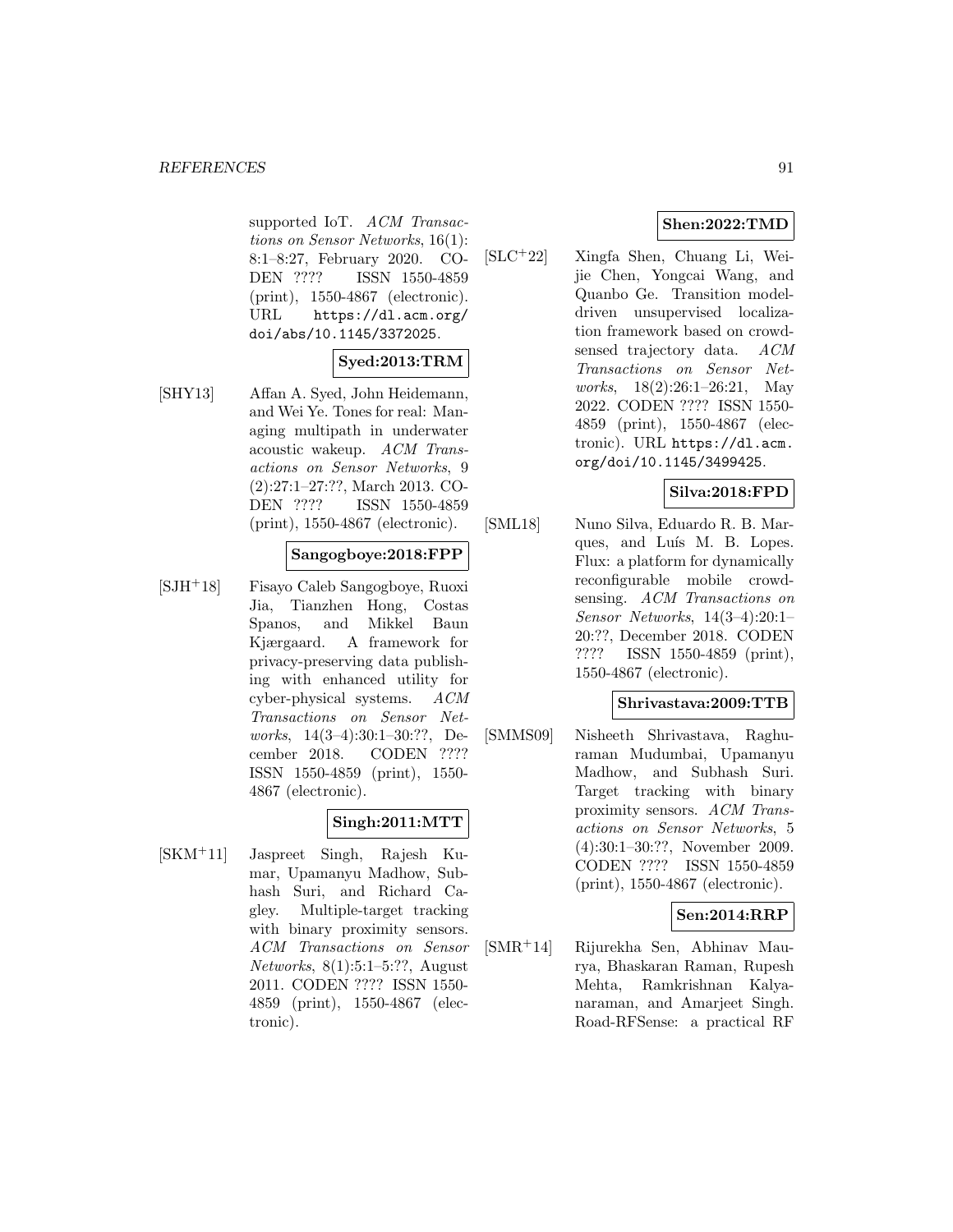sensing-based road traffic estimation system for developing regions. ACM Transactions on Sensor Networks, 11(1):4:1–4:??, August 2014. CODEN ???? ISSN 1550-4859 (print), 1550- 4867 (electronic).

## **Shi:2022:ECTa**

[SMS22] Junyang Shi, Di Mu, and Mo Sha. Enabling crosstechnology communication from LoRa to ZigBee via payload encoding in sub-1 GHz bands. ACM Transactions on Sensor Networks, 18(1):6:1–6:26, February 2022. CODEN ???? ISSN 1550-4859 (print), 1550- 4867 (electronic). URL https: //dl.acm.org/doi/10.1145/ 3470452.

## **Sun:2017:ITC**

[SMZ<sup>+</sup>17] Boyuan Sun, Qiang Ma, Shanfeng Zhang, Kebin Liu, and Yunhao Liu. iSelf: Towards cold-start emotion labeling using transfer learning with Smartphones. ACM Transactions on Sensor Networks, 13(4):30:1– 30:??, December 2017. CODEN ???? ISSN 1550-4859 (print), 1550-4867 (electronic).

## **Shen:2010:EDD**

[SPK<sup>+</sup>10] Chung-Ching Shen, William L. Plishker, Dong-Ik Ko, Shuvra S. Bhattacharyya, and Neil Goldsman. Energy-driven distribution of signal processing applications across wireless sensor networks. ACM Transactions on Sensor Networks, 6(3):24:1–24:??, June

2010. CODEN ???? ISSN 1550- 4859 (print), 1550-4867 (electronic).

## **Shin:2014:PDC**

[SPK14] Paul J. Shin, Johnny Park, and Avinash C. Kak. A predictive duty cycle adaptation framework using augmented sensing for wireless camera networks. ACM Transactions on Sensor Networks, 10(2):22:1–22:??, January 2014. CODEN ???? ISSN 1550- 4859 (print), 1550-4867 (electronic).

## **Shpungin:2013:IMS**

[SS13] Hanan Shpungin and Michael Segal. Improved multicriteria spanners for ad-hoc networks under energy and distance metrics. ACM Transactions on Sensor Networks, 9(4):37:1–37:??, July 2013. CODEN ???? ISSN 1550- 4859 (print), 1550-4867 (electronic).

## **Schmid:2010:ICP**

[SSC<sup>+</sup>10] Thomas Schmid, Roy Shea, Zainul Charbiwala, Jonathan Friedman, Mani B. Srivastava, and Young H. Cho. On the interaction of clocks, power, and synchronization in duty-cycled embedded sensor nodes. ACM Transactions on Sensor Networks, 7(3):24:1–24:??, September 2010. CODEN ???? ISSN 1550-4859 (print), 1550-4867 (electronic).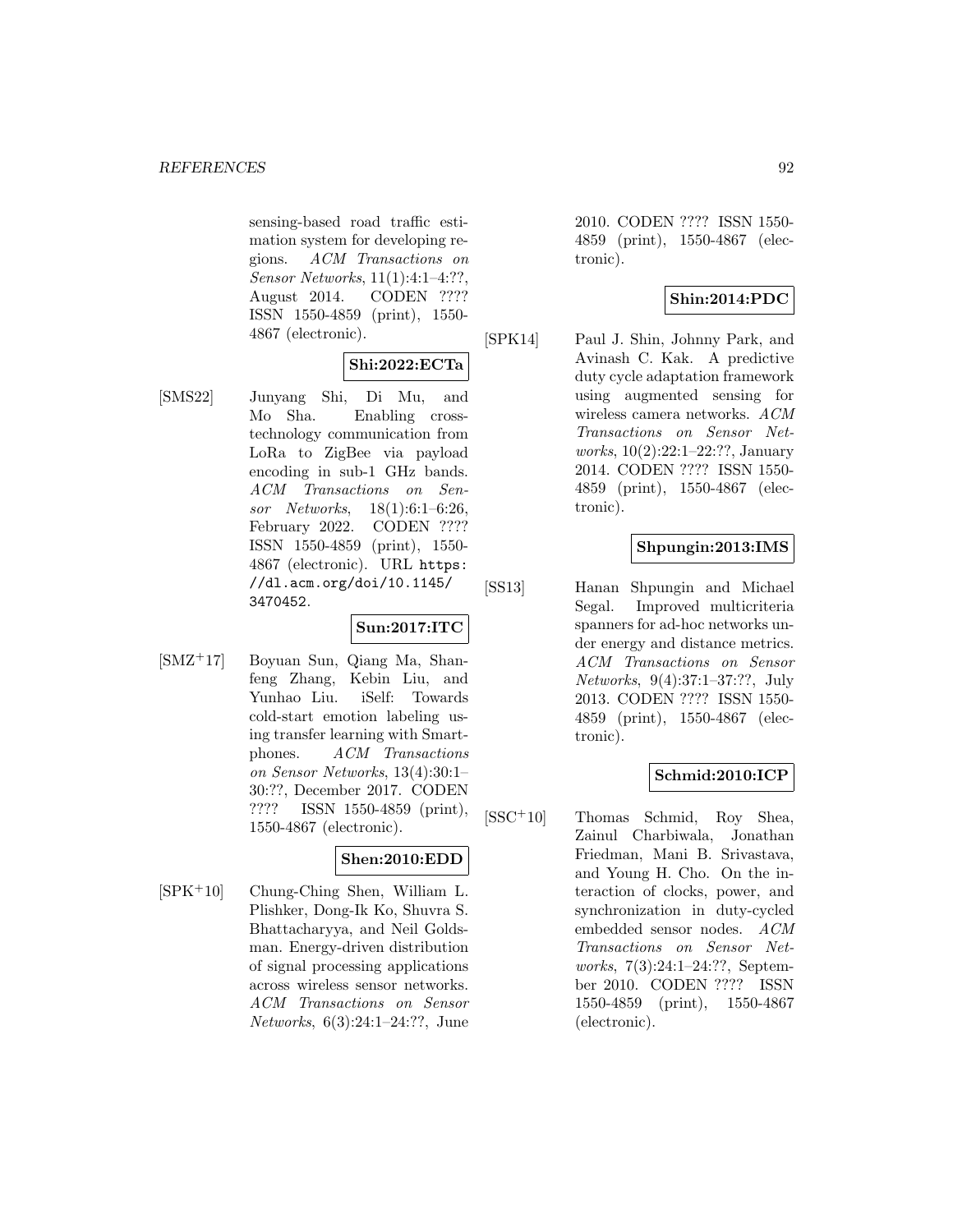## **Saukh:2010:BRL**

[SSGM10] Olga Saukh, Robert Sauter, Matthias Gauger, and Pedro José Marrón. On boundary recognition without location information in wireless sensor networks. ACM Transactions on Sensor Networks, 6(3):20:1– 20:??, June 2010. CODEN ???? ISSN 1550-4859 (print), 1550- 4867 (electronic).

### **Saifullah:2019:CEW**

[SSL<sup>+</sup>19] Abusayeed Saifullah, Sriram Sankar, Jie Liu, Chenyang Lu, Ranveer Chandra, and Bodhi Priyantha. CapNet: Exploiting wireless sensor networks for data center power capping. ACM Transactions on Sensor Networks, 15(1):6:1–6:??, February 2019. CODEN ???? ISSN 1550- 4859 (print), 1550-4867 (electronic). URL https://dl. acm.org/ft\_gateway.cfm?id= 3278624.

#### **Shrivastava:2008:DCS**

[SST08] Nisheeth Shrivastava, Subhash Suri, and Csaba D. Tóth. Detecting cuts in sensor networks. ACM Transactions on Sensor Networks, 4(2):10:1–10:??, March 2008. CODEN ???? ISSN 1550-4859 (print), 1550- 4867 (electronic).

### **Shirmohammadi:2012:SLS**

[ST12] Babak Shirmohammadi and Camillo J. Taylor. Self-localizing smart camera networks. ACM Transactions on Sensor Networks, 8(2):11:1–11:??, March

2012. CODEN ???? ISSN 1550- 4859 (print), 1550-4867 (electronic).

## **Su:2007:CAA**

[Su07] Xun Su. A combinatorial algorithmic approach to energy efficient information collection in wireless sensor networks. ACM Transactions on Sensor Networks, 3(1):??, March 2007. CO-DEN ???? ISSN 1550-4859 (print), 1550-4867 (electronic).

### **Silvestri:2019:FIS**

[SUZK19] Simone Silvestri, Rahul Urgaonkar, Murtaza Zafer, and Bong Jun Ko. A framework for the inference of sensing measurements based on correlation. ACM Transactions on Sensor Networks, 15(1):4:1– 4:??, February 2019. CO-DEN ???? ISSN 1550-4859 (print), 1550-4867 (electronic). URL https://dl.acm.org/ft\_ gateway.cfm?id=3272035.

### **Schroder:2022:IPB**

[SW22] Yannic Schröder and Lars Wolf. InPhase: Phase-based ranging and localization. ACM Transactions on Sensor Networks, 18 (2):24:1–24:39, May 2022. CO-DEN ???? ISSN 1550- 4859 (print), 1550-4867 (electronic). URL https://dl.acm. org/doi/10.1145/3494542.

### **Sun:2021:IDC**

[SWYW21] Danfeng Sun, Jia Wu, Jian Yang, and Huifeng Wu. Intelligent data collaboration in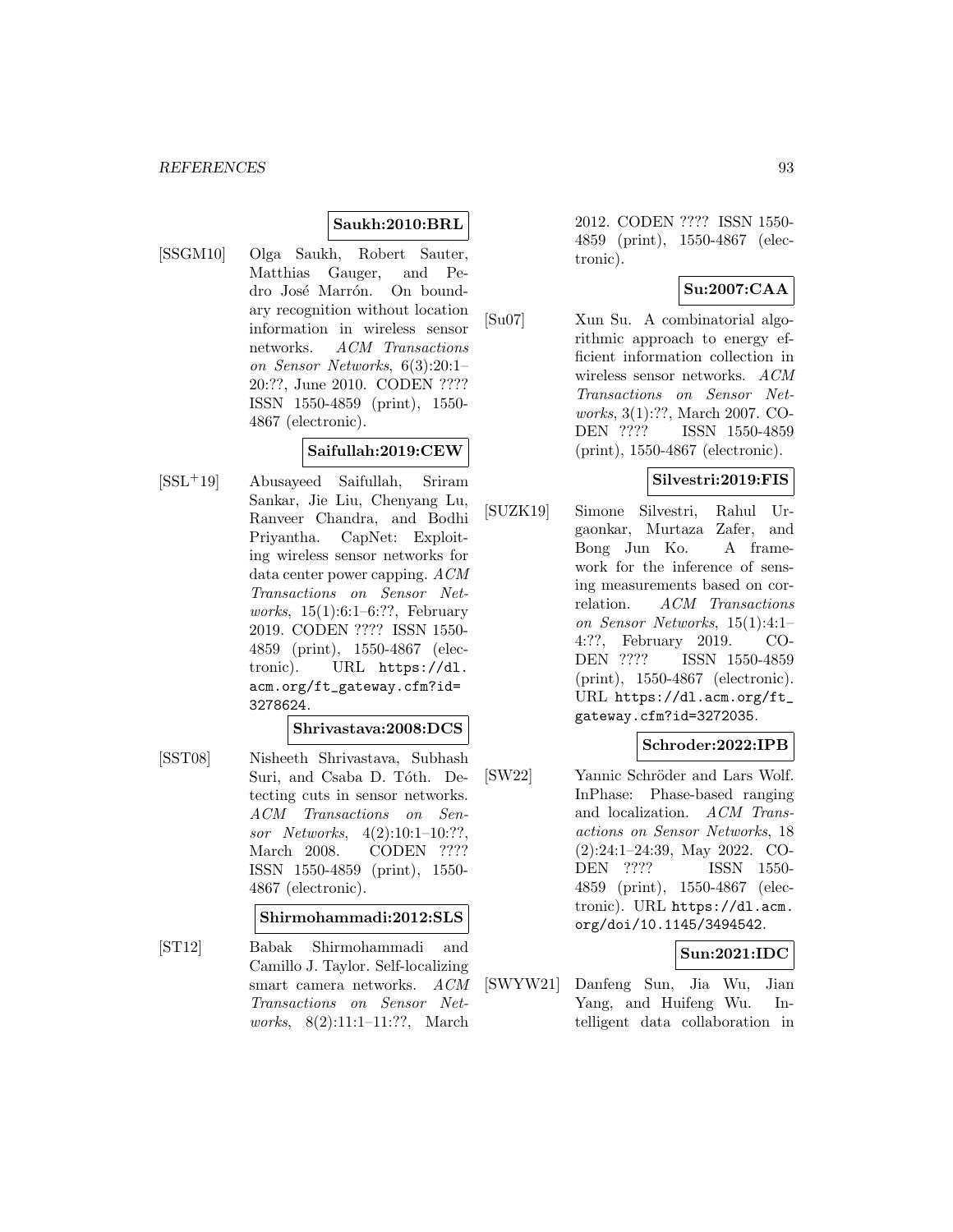heterogeneous-device IoT platforms. ACM Transactions on Sensor Networks, 17(3):22:1– 22:17, June 2021. CODEN ???? ISSN 1550-4859 (print), 1550-4867 (electronic). URL https://dl.acm.org/doi/10. 1145/3427912.

## **Song:2015:ETP**

[SXD<sup>+</sup>15] Wen-Zhan Song, Mingsen Xu, Debraj De, Deukhyoun Heo, Jong-Hoon Kim, and Byeong-Sam Kim. ECPC: Toward preserving downtime data persistence in disruptive wireless sensor networks. ACM Transactions on Sensor Networks, 11(2):24:1– 24:??, February 2015. CODEN ???? ISSN 1550-4859 (print), 1550-4867 (electronic).

## **Sadek:2009:EEC**

[SYL09] Ahmed K. Sadek, Wei Yu, and K. J. Ray Liu. On the energy efficiency of cooperative communications in wireless sensor networks. ACM Transactions on Sensor Networks, 6(1):5:1–5:??, December 2009. CODEN ???? ISSN 1550-4859 (print), 1550- 4867 (electronic).

## **Shuai:2012:TMP**

[SYOY12] Zaihong Shuai, Sangseok Yoon, Songhwai Oh, and Ming-Hsuan Yang. Traffic modeling and prediction using sensor networks: Who will go where and when? ACM Transactions on Sensor Networks, 9(1):6:1–6:??, November 2012. CODEN ???? ISSN

1550-4859 (print), 1550-4867 (electronic).

### **Song:2022:DMT**

[SYT22] Qun Song, Zhenyu Yan, and Rui Tan. DeepMTD: Moving target defense for deep visual sensing against adversarial examples. ACM Transactions on Sensor Networks, 18(1): 5:1–5:32, February 2022. CO-DEN ???? ISSN 1550- 4859 (print), 1550-4867 (electronic). URL https://dl.acm. org/doi/10.1145/3469032.

### **Shaabana:2019:CPH**

[SZ19] Ala Shaabana and Rong Zheng. CRONOS: a post-hoc data driven multi-sensor synchronization approach. ACM Transactions on Sensor Networks, 15(3): 26:1–26:??, August 2019. CO-DEN ???? ISSN 1550-4859 (print), 1550-4867 (electronic). URL https://dl.acm.org/ft\_ gateway.cfm?id=3309703.

### **Sarkar:2011:HSG**

[SZG11] Rik Sarkar, Xianjin Zhu, and Jie Gao. Hierarchical spatial gossip for multiresolution representations in sensor networks. ACM Transactions on Sensor Networks, 8(1):4:1–4:??, August 2011. CODEN ???? ISSN 1550- 4859 (print), 1550-4867 (electronic).

### **Sarkar:2013:DCR**

[SZG13] Rik Sarkar, Xianjin Zhu, and Jie Gao. Distributed and compact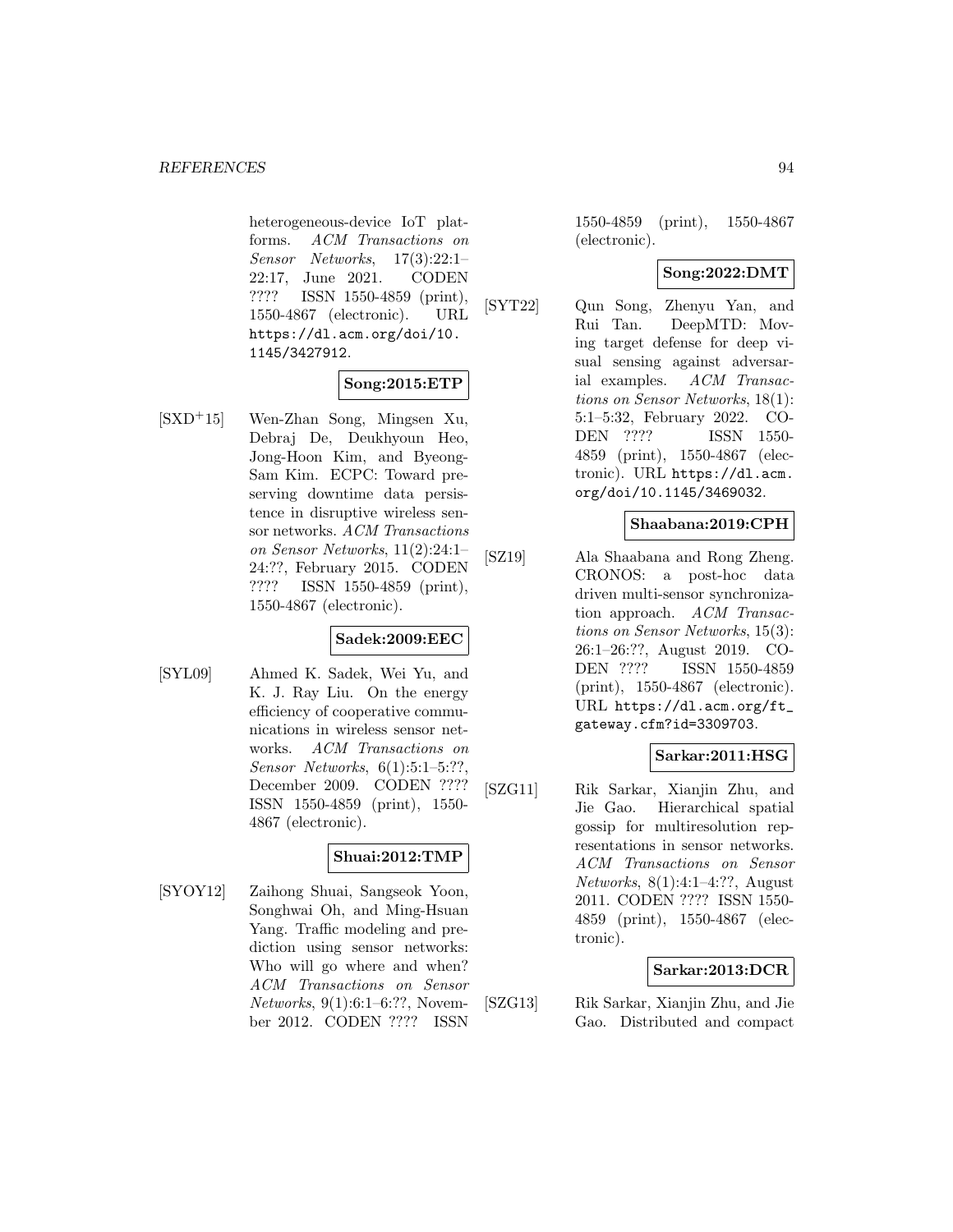routing using spatial distributions in wireless sensor networks. ACM Transactions on Sensor Networks, 9(3):32:1–32:??, May 2013. CODEN ???? ISSN 1550- 4859 (print), 1550-4867 (electronic).

### **Suresh:2015:TOM**

[SZG<sup>+</sup>15] Mahima Agumbe Suresh, Wei Zhang, Weijiao Gong, Radu Stoleru, Amin Rasekh, and M. Katherine Banks. Toward optimal monitoring of flow-based systems using mobile wireless sensor networks. ACM Transactions on Sensor Networks, 11 (3):48:1–48:??, February 2015. CODEN ???? ISSN 1550-4859 (print), 1550-4867 (electronic).

### **Shaabana:2017:ICI**

[SZX17] Ala Shaabana, Rong Zheng, and Zhipeng Xu. Inferring clothing insulation levels using mechanisms of heat transfer. ACM Transactions on Sensor Networks, 13(4):28:1–28:??, December 2017. CODEN ???? ISSN 1550-4859 (print), 1550- 4867 (electronic).

## **Song:2008:LPP**

[SZZC08] Hui Song, Sencun Zhu, Wensheng Zhang, and Guohong Cao. Least privilege and privilege deprivation: Toward tolerating mobile sink compromises in wireless sensor networks. ACM Transactions on Sensor Networks, 4(4):23:1–23:??, August 2008. CODEN ???? ISSN 15504859 (print), 1550-4867 (electronic).

### **Tas:2014:LCI**

[TAT14] Baris Tas, Nihat Altiparmak, and Ali Saman Tosun. Low-cost indoor location management for robots using IR leds and an IR camera. ACM Transactions on Sensor Networks, 10(4):63:1– 63:??, June 2014. CODEN ???? ISSN 1550-4859 (print), 1550- 4867 (electronic).

## **Tiwari:2007:EEW**

[TBL07] Ankit Tiwari, Prasanna Ballal, and Frank L. Lewis. Energyefficient wireless sensor network design and implementation for condition-based maintenance. ACM Transactions on Sensor Networks, 3(1):??, March 2007. CODEN ???? ISSN 1550- 4859 (print), 1550-4867 (electronic).

## **Tovar:2014:CFS**

[TCB<sup>+</sup>14] Benjamin Tovar, Fred Cohen, Leonardo Bobadilla, Justin Czarnowski, and Steven M. Lavalle. Combinatorial filters: Sensor beams, obstacles, and possible paths. ACM Transactions on Sensor Networks, 10(3): 47:1–47:??, April 2014. CODEN ???? ISSN 1550-4859 (print), 1550-4867 (electronic).

### **Tan:2017:JDC**

[TCN<sup>+</sup>17] Rui Tan, Sheng-Yuan Chiu, Hoang Hai Nguyen, David K. Y. Yau, and Deokwoo Jung. A joint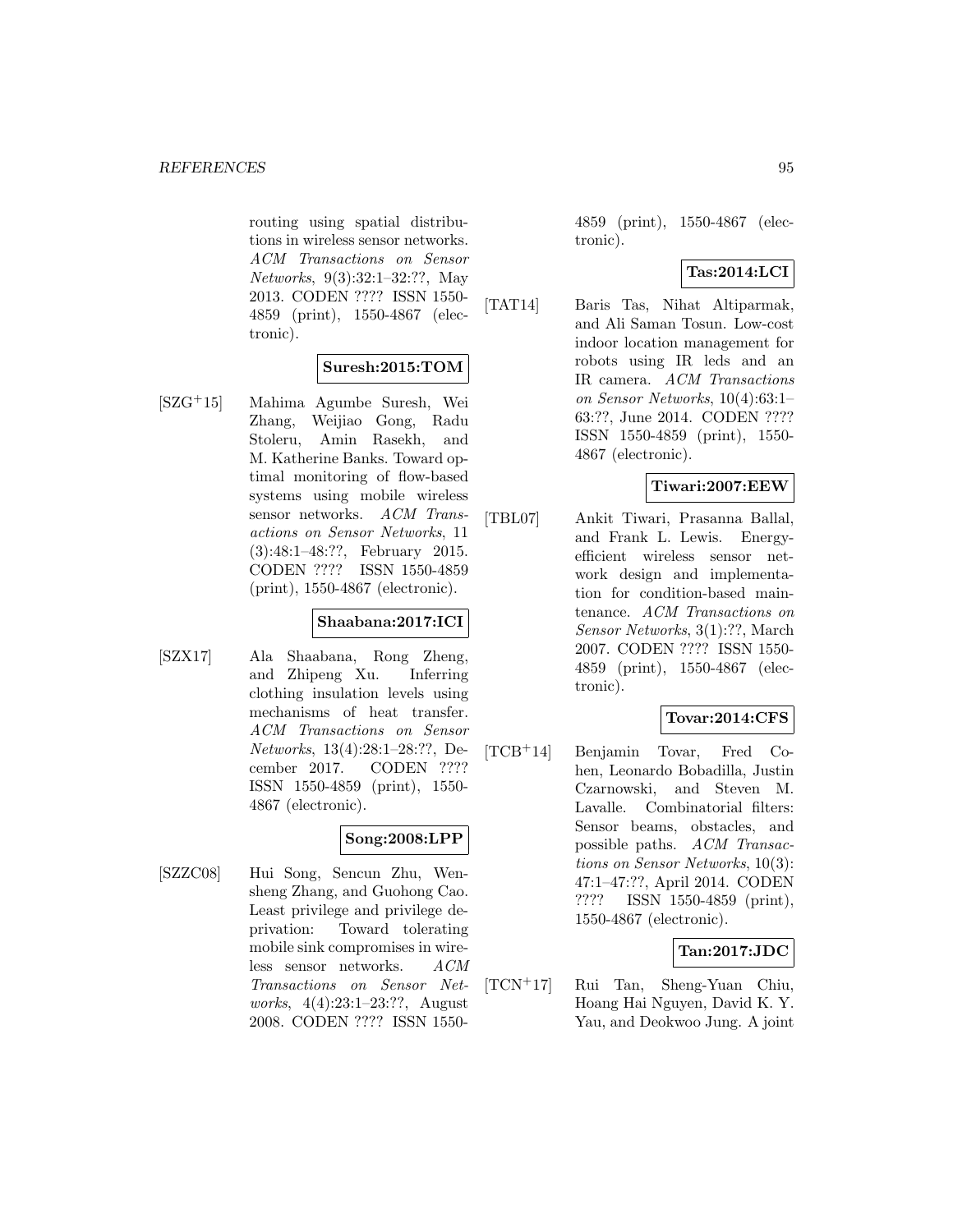data compression and encryption approach for wireless energy auditing networks. ACM Transactions on Sensor Networks, 13 (2):9:1–9:??, June 2017. CODEN ???? ISSN 1550-4859 (print), 1550-4867 (electronic).

## **Tiloca:2019:DDS**

[TDD<sup>+</sup>19] Marco Tiloca, Domenico De Guglielmo, Gianluca Dini, Giuseppe Anastasi, and Sajal K. Das. DISH: DIstributed SHuffling against selective jamming attack in IEEE 802.15.4e TSCH networks. ACM Transactions on Sensor Networks, 15(1):3:1– 3:??, February 2019. CO-DEN ???? ISSN 1550-4859 (print), 1550-4867 (electronic). URL https://dl.acm.org/ft\_ gateway.cfm?id=3241052.

## **Teng:2017:IIO**

[TGG<sup>+</sup>17] Xiaoqiang Teng, Deke Guo, Yulan Guo, Xiaolei Zhou, Zeliu Ding, and Zhong Liu. IONavi: an indoor-outdoor navigation service via mobile crowdsensing. ACM Transactions on Sensor Networks, 13(2):12:1– 12:??, June 2017. CODEN ???? ISSN 1550-4859 (print), 1550- 4867 (electronic).

### **Teng:2019:CTU**

[TGG<sup>+</sup>19] Xiaoqiang Teng, Deke Guo, Yulan Guo, Xiaolei Zhou, and Zhong Liu. CloudNavi: Toward ubiquitous indoor navigation service with 3D point clouds. ACM Transactions on Sensor Networks, 15(1):1:1–

1:??, February 2019. CO-DEN ???? ISSN 1550-4859 (print), 1550-4867 (electronic). URL https://dl.acm.org/ft\_ gateway.cfm?id=3216722.

## **Tan:2014:CPL**

[TJLK14] Guang Tan, Hongbo Jiang, Jun Liu, and Anne-Marie Kermarrec. Convex partitioning of largescale sensor networks in complex fields: Algorithms and applications. ACM Transactions on Sensor Networks, 10(3):41:1– 41:??, April 2014. CODEN ???? ISSN 1550-4859 (print), 1550- 4867 (electronic).

## **Tang:2013:EED**

[TJWK13] Bin Tang, Neeraj Jaggi, Haijie Wu, and Rohini Kurkal. Energyefficient data redistribution in sensor networks. ACM Transactions on Sensor Networks, 9 (2):11:1–11:??, March 2013. CO-DEN ???? ISSN 1550-4859 (print), 1550-4867 (electronic).

## **Tan:2013:CBA**

 $[TJZ^+13]$  Guang Tan, Hongbo Jiang, Shengkai Zhang, Zhimeng Yin, and Anne-Marie Kermarrec. Connectivity-based and anchorfree localization in large-scale 2D/3D sensor networks. ACM Transactions on Sensor Networks, 10(1):6:1–6:??, November 2013. CODEN ???? ISSN 1550- 4859 (print), 1550-4867 (electronic).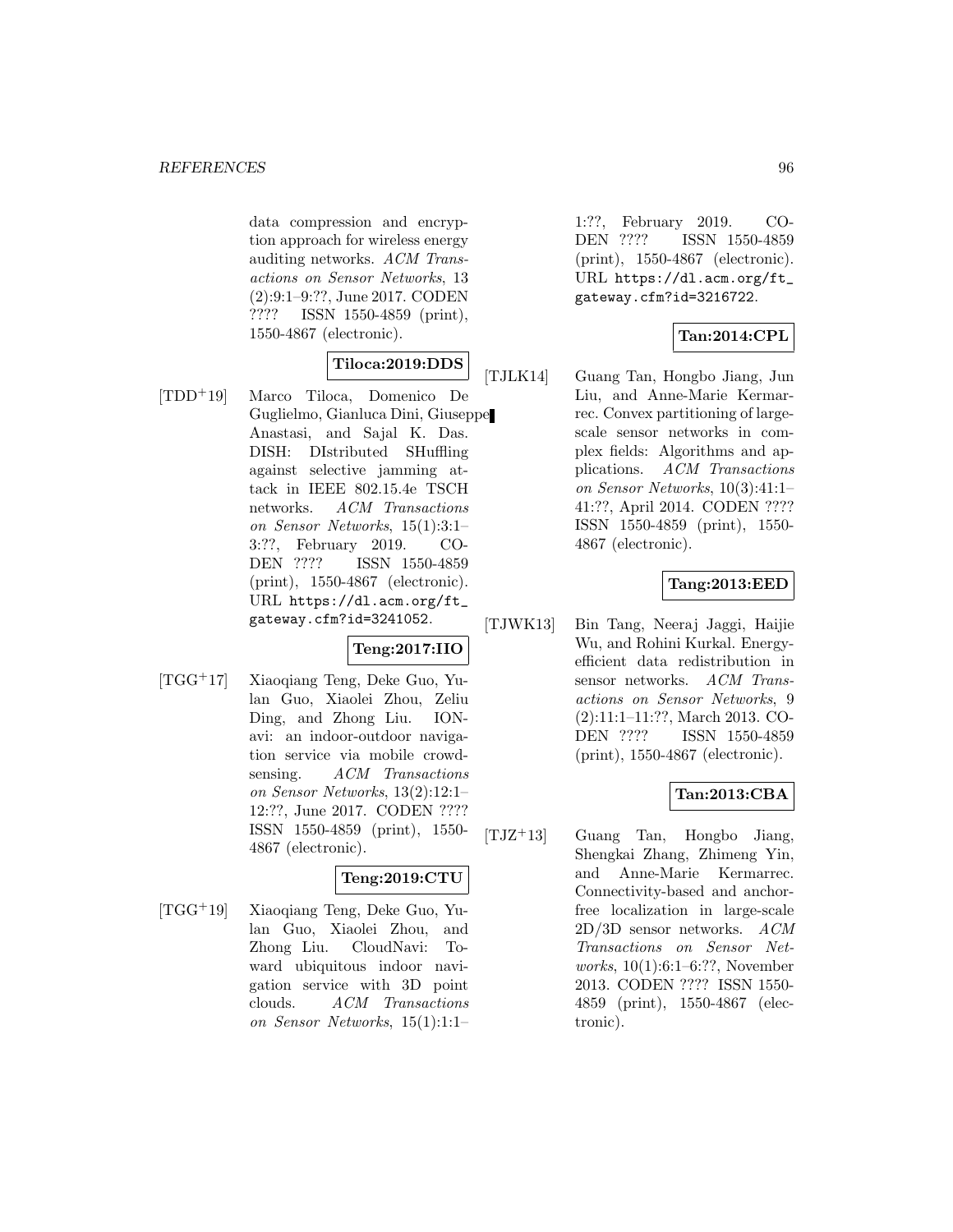#### **Taherkordi:2013:OSN**

[TLRE13] Amir Taherkordi, Frederic Loiret, Romain Rouvoy, and Frank Eliassen. Optimizing sensor network reprogramming via in situ reconfigurable components. ACM Transactions on Sensor Networks, 9(2):14:1–14:??, March 2013. CODEN ???? ISSN 1550-4859 (print), 1550- 4867 (electronic).

### **Tessens:2014:CST**

[TMAP14] Linda Tessens, Marleen Morbee, Hamid Aghajan, and Wilfried Philips. Camera selection for tracking in distributed smart camera networks. ACM Transactions on Sensor Networks, 10(2):23:1–23:??, January 2014. CODEN ???? ISSN 1550- 4859 (print), 1550-4867 (electronic).

### **Tavakoli:2018:DIA**

[TNBG18] Rasool Tavakoli, Majid Nabi, Twan Basten, and Kees Goossens. Dependable interference-aware time-slotted channel hopping for wireless sensor networks. ACM Transactions on Sensor Networks, 14(1):3:1–3:??, March 2018. CODEN ???? ISSN 1550- 4859 (print), 1550-4867 (electronic).

### **Tague:2007:CSA**

[TP07] Patrick Tague and Radha Poovendran. A canonical seed assignment model for key predistribution in wireless sensor networks. ACM Transactions

on Sensor Networks, 3(4):19:1– 19:??, October 2007. CODEN ???? ISSN 1550-4859 (print), 1550-4867 (electronic).

## **Tan:2017:URP**

[TPM<sup>+</sup>17] Rui Tan, Dennis E. Phillips, Mohammad-Mahdi Moazzami, Guoliang Xing, and Jinzhu Chen. Unsupervised residential power usage monitoring using a wireless sensor network. ACM Transactions on Sensor Networks, 13(3):20:1–20:??, September 2017. CODEN ???? ISSN 1550-4859 (print), 1550-4867 (electronic).

## **Thai:2014:DTV**

[TTBH14] My T. Thai, Ravi Tiwari, Raja Bose, and Abdelsalam Helal. On detection and tracking of variant phenomena clouds. ACM Transactions on Sensor Networks, 10(2):34:1–34:??, January 2014. CODEN ???? ISSN 1550- 4859 (print), 1550-4867 (electronic).

## **Tan:2013:FBV**

[TXC<sup>+</sup>13] Rui Tan, Guoliang Xing, Jinzhu Chen, Wen-Zhan Song, and Renjie Huang. Fusion-based volcanic earthquake detection and timing in wireless sensor networks. ACM Transactions on Sensor Networks, 9(2):17:1– 17:??, March 2013. CODEN ???? ISSN 1550-4859 (print), 1550- 4867 (electronic).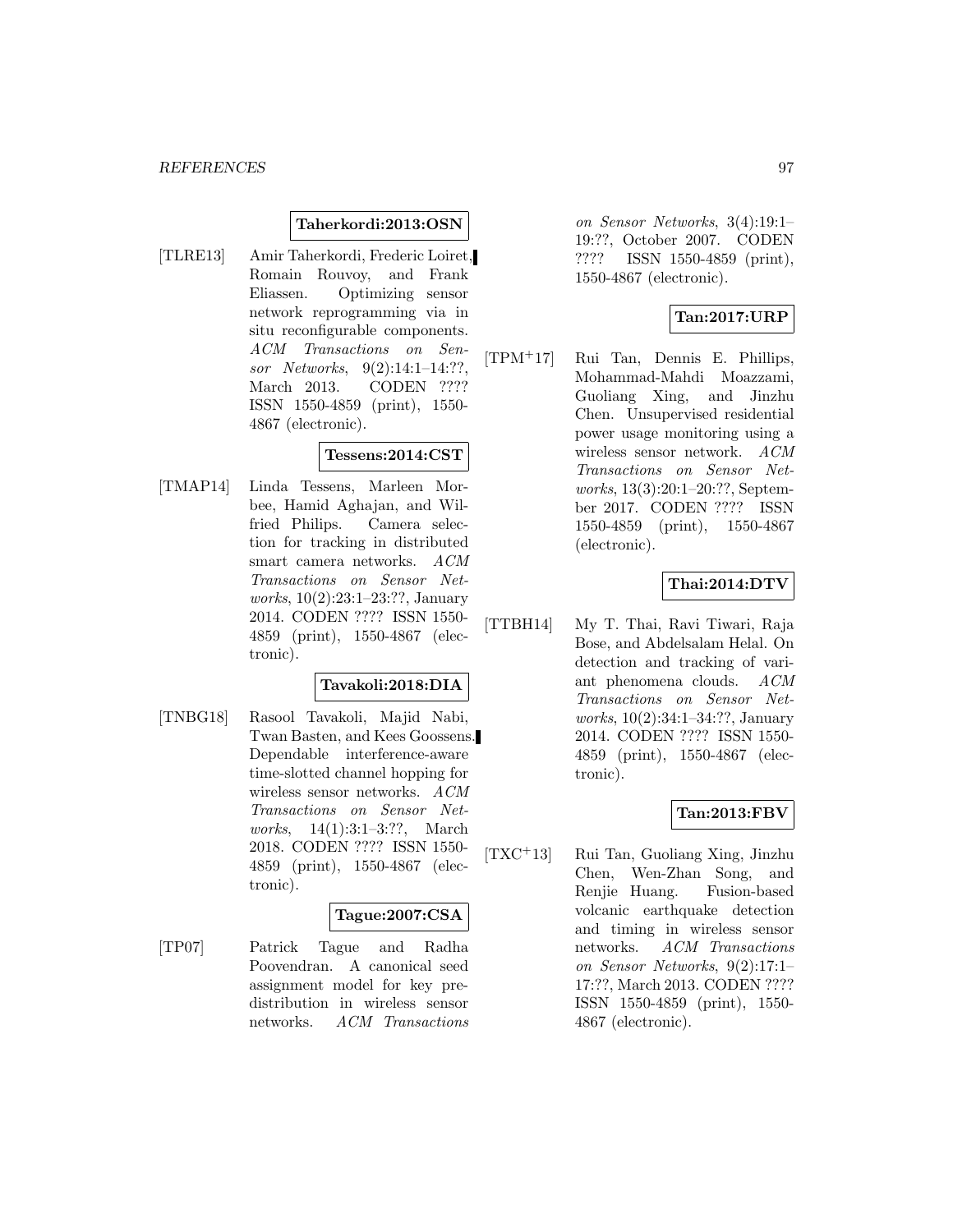## **Tan:2013:SLC**

[TXY<sup>+</sup>13] Rui Tan, Guoliang Xing, Zhaohui Yuan, Xue Liu, and Jianguo Yao. System-level calibration for data fusion in wireless sensor networks. ACM Transactions on Sensor Networks, 9(3): 28:1–28:??, May 2013. CODEN ???? ISSN 1550-4859 (print), 1550-4867 (electronic).

### **Trigoni:2007:WSR**

[TYD<sup>+</sup>07] Niki Trigoni, Yong Yao, Alan Demers, Johannes Gehrke, and Rajmohan Rajaraman. Wave scheduling and routing in sensor networks. ACM Transactions on Sensor Networks, 3(1): ??, March 2007. CODEN ???? ISSN 1550-4859 (print), 1550- 4867 (electronic).

### **Tian:2015:SSH**

[TYGW15] Jie Tian, Tan Yan, Xin Gao, and Guiling Wang. Scheduling survivability-heterogeneous sensor networks for critical location surveillance. ACM Transactions on Sensor Networks, 11(4):56:1– 56:??, December 2015. CODEN ???? ISSN 1550-4859 (print), 1550-4867 (electronic).

#### **Voulkidis:2013:EEW**

[VAC13] Artemis C. Voulkidis, Markos P. Anastasopoulos, and Panayotis G. Cottis. Energy efficiency in wireless sensor networks: a game-theoretic approach based on coalition formation. ACM Transactions on Sensor Networks, 9(4):43:1– 43:??, July 2013. CODEN ????

ISSN 1550-4859 (print), 1550- 4867 (electronic).

### **Voulgaris:2016:DNL**

[VDV16] Spyros Voulgaris, Matthew Dobson, and Maarten Van Steen. Decentralized network-level synchronization in mobile ad hoc networks. ACM Transactions on Sensor Networks, 12(1):5:1– 5:??, March 2016. CODEN ???? ISSN 1550-4859 (print), 1550- 4867 (electronic).

### **Venkatasubramanian:2010:PVB**

[VG10] Krishna K. Venkatasubramanian and Sandeep K. S. Gupta. Physiological value-based efficient usable security solutions for body sensor networks. ACM Transactions on Sensor Networks, 6(4): 31:1–31:??, July 2010. CODEN ???? ISSN 1550-4859 (print), 1550-4867 (electronic).

### **Vicaire:2009:ALT**

[VHC<sup>+</sup>09] Pascal Vicaire, Tian He, Qing Cao, Ting Yan, Gang Zhou, Lin Gu, Liqian Luo, Radu Stoleru, John A. Stankovic, and Tarek F. Abdelzaher. Achieving long-term surveillance in VigilNet. ACM Transactions on Sensor Networks, 5(1):9:1–9:??, February 2009. CODEN ???? ISSN 1550-4859 (print), 1550- 4867 (electronic).

#### **Vedantam:2010:ADE**

[VMS10] Satish Vedantam, Urbashi Mitra, and Ashutosh Sabharwal. Asymptotic distortion exponents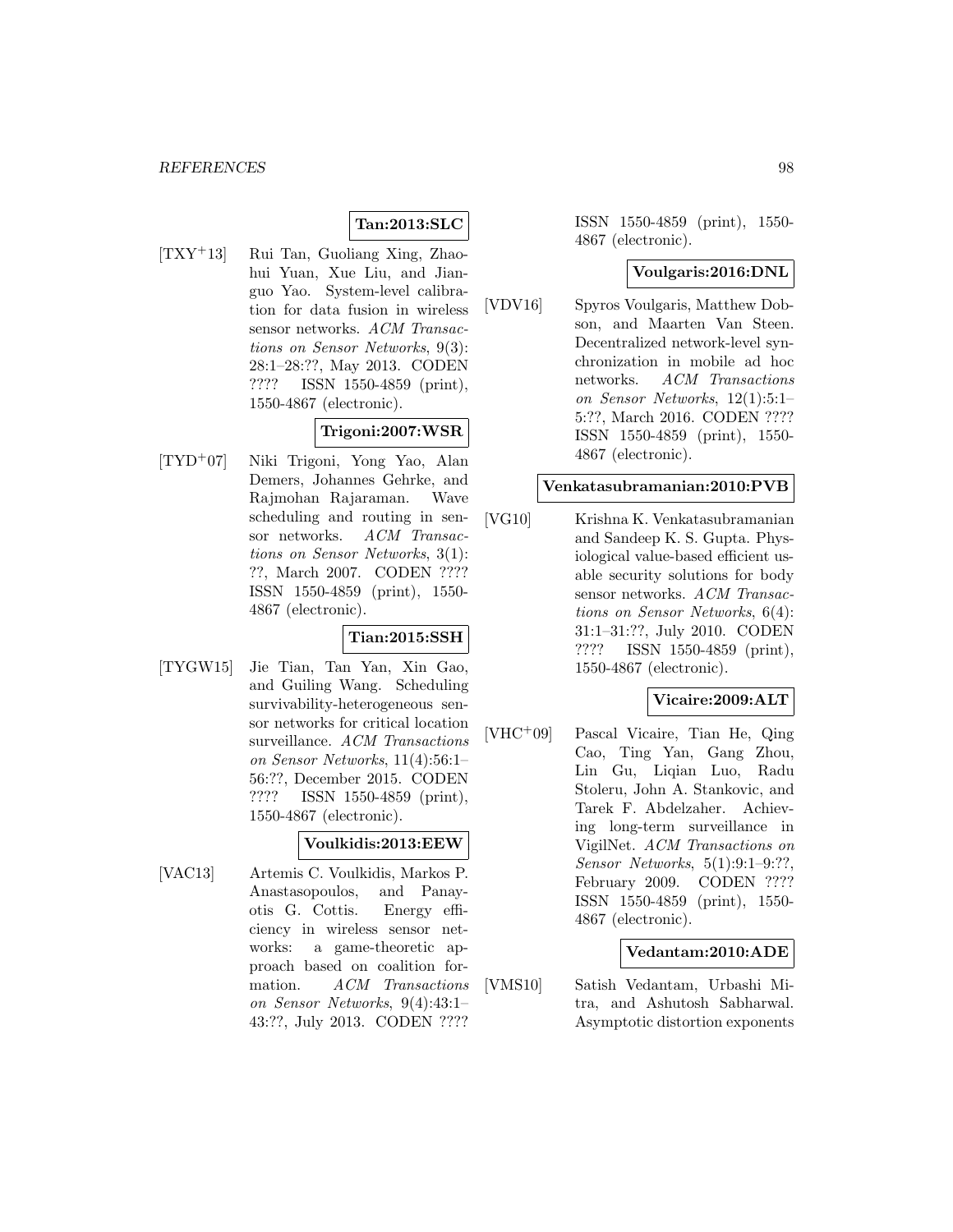for the estimation of timevarying channels in multihop sensor networks. ACM Transactions on Sensor Networks, 6(4): 33:1–33:??, July 2010. CODEN ???? ISSN 1550-4859 (print), 1550-4867 (electronic).

## **Verma:2020:QPF**

[VPB<sup>+</sup>20] Rahul Kumar Verma, K. K. Pattanaik, Sourabh Bharti, Divya Saxena, and Jiannong Cao. A query processing framework for efficient network resource utilization in shared sensor networks. ACM Transactions on Sensor Networks, 16(4):31:1– 31:28, October 2020. CO-DEN ???? ISSN 1550- 4859 (print), 1550-4867 (electronic). URL https://dl.acm. org/doi/10.1145/3397809.

### **Viswanatha:2015:EER**

[VRSR15] Kumar Viswanatha, Sharadh Ramaswamy, Ankur Saxena, and Kenneth Rose. Error/ erasure-resilient and complexityconstrained zero-delay distributed coding for large-scale sensor networks. ACM Transactions on Sensor Networks, 11(2):35:1– 35:??, February 2015. CODEN ???? ISSN 1550-4859 (print), 1550-4867 (electronic).

### **Viswanathan:2018:EEG**

[VTY18] Sreejaya Viswanathan, Rui Tan, and David K. Y. Yau. Exploiting electrical grid for accurate and secure clock synchronization. ACM Transactions on Sensor Networks, 14(2):12:1–

12:??, July 2018. CODEN ???? ISSN 1550-4859 (print), 1550- 4867 (electronic).

## **Wang:2017:SNP**

[WB17] Changda Wang and Elisa Bertino. Sensor network provenance compression using dynamic Bayesian networks. ACM Transactions on Sensor Networks, 13(1):5:1–5:??, February 2017. CODEN ???? ISSN 1550- 4859 (print), 1550-4867 (electronic).

## **Wang:2010:DEE**

[WBS10] Zijian Wang, Eyuphan Bulut, and Boleslaw K. Szymanski. Distributed energy-efficient target tracking with binary sensor networks. ACM Transactions on Sensor Networks, 6(4):32:1– 32:??, July 2010. CODEN ???? ISSN 1550-4859 (print), 1550- 4867 (electronic).

## **Wu:2014:DPF**

[WBS14] Xiuchao Wu, Kenneth N. Brown, and Cormac J. Sreenan. Data pre-forwarding for opportunistic data collection in wireless sensor networks. ACM Transactions on Sensor Networks, 11(1): 8:1–8:??, August 2014. CODEN ???? ISSN 1550-4859 (print), 1550-4867 (electronic).

### **Wettergren:2009:OPD**

[WC09] Thomas A. Wettergren and Russell Costa. Optimal placement of distributed sensors against moving targets. ACM Transactions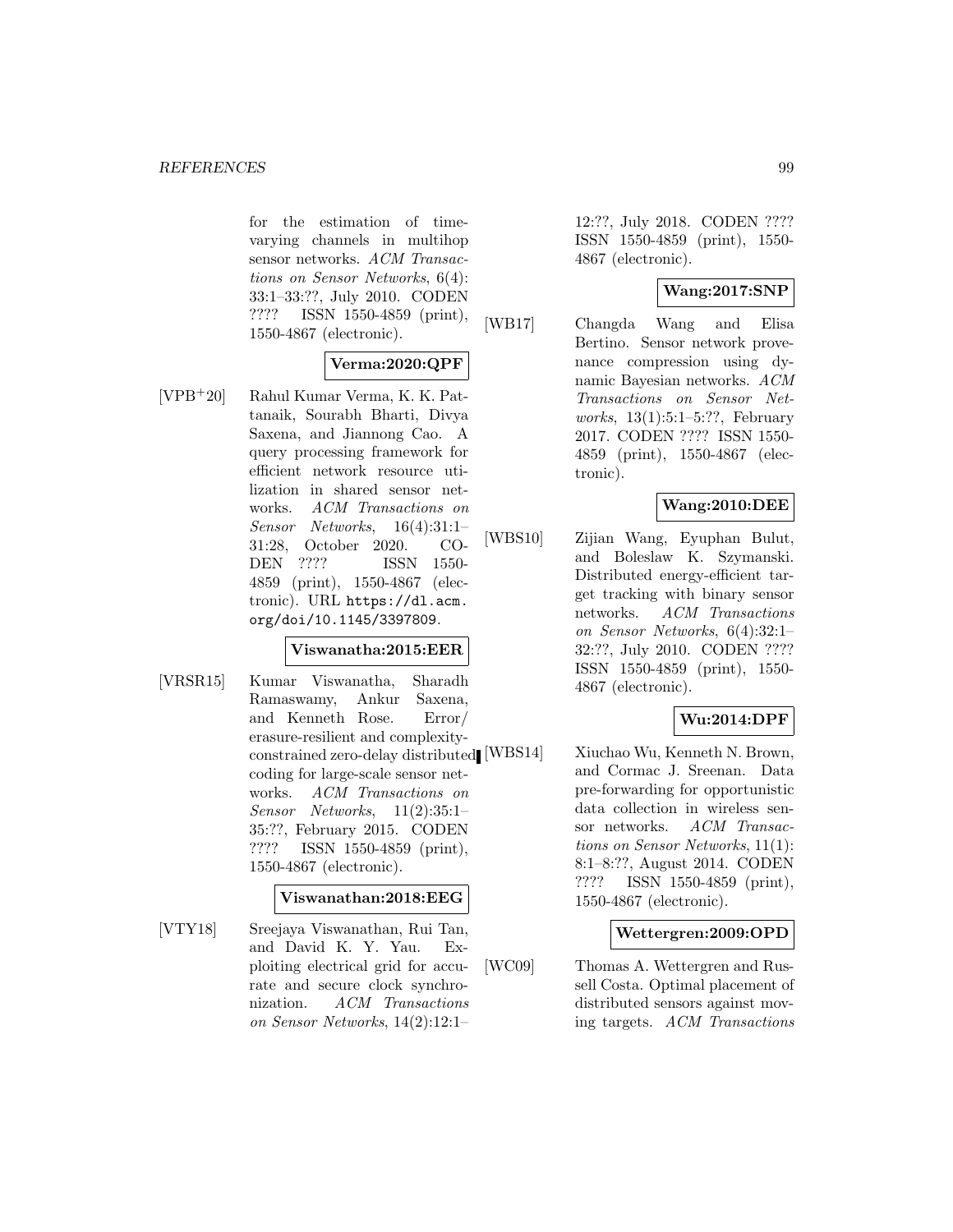on Sensor Networks, 5(3):26:1– 26:??, May 2009. CODEN ???? ISSN 1550-4859 (print), 1550- 4867 (electronic).

### **Wettergren:2012:OMP**

[WC12] Thomas A. Wettergren and Russell Costa. Optimal multiobjective placement of distributed sensors against moving targets. ACM Transactions on Sensor Networks, 8(3):21:1–21:??, July 2012. CODEN ???? ISSN 1550- 4859 (print), 1550-4867 (electronic).

## **Wang:2013:AFV**

[WC13] Yi Wang and Guohong Cao. Achieving full-view coverage in camera sensor networks. ACM Transactions on Sensor Networks, 10(1):3:1–3:??, November 2013. CODEN ???? ISSN 1550- 4859 (print), 1550-4867 (electronic).

### **Winkler:2020:OOI**

[WCPC20] Daniel A. Winkler, Miguel A. Carreira-Perpiñán, and Alberto E. Cerpa. OPTICS: OP-Timizing Irrigation Control at Scale. ACM Transactions on Sensor Networks, 16(3):22:1– 22:38, August 2020. CO-DEN ???? ISSN 1550-4859 (print), 1550-4867 (electronic). URL https://dl.acm.org/ doi/abs/10.1145/3372024.

### **Wei:2018:SSA**

[WCV<sup>+</sup>18] Peter Wei, Xiaoqi Chen, Jordan Vega, Stephen Xia, Rishikanth Chandrasekaran, and Xiaofan Jiang. A scalable system for apportionment and tracking of energy footprints in commercial buildings. ACM Transactions on Sensor Networks, 14(3–4):22:1– 22:??, December 2018. CODEN ???? ISSN 1550-4859 (print), 1550-4867 (electronic).

## **Wang:2009:SST**

[WDLN09] Ronghua Wang, Wenliang Du, Xiaogang Liu, and Peng Ning. ShortPK: a short-term public key scheme for broadcast authentication in sensor networks. ACM Transactions on Sensor Networks, 6(1):9:1–9:??, December 2009. CODEN ???? ISSN 1550-4859 (print), 1550- 4867 (electronic).

### **Wan:2011:EEC**

[WEC11] Chieh-Yih Wan, Shane B. Eisenman, and Andrew T. Campbell. Energy-efficient congestion detection and avoidance in sensor networks. ACM Transactions on Sensor Networks, 7(4):32:1– 32:??, February 2011. CODEN ???? ISSN 1550-4859 (print), 1550-4867 (electronic).

### **Wan:2007:OTM**

[WECC07] Chieh-Yih Wan, Shane B. Eisenman, Andrew T. Campbell, and Jon Crowcroft. Overload traffic management for sensor networks. ACM Transactions on Sensor Networks, 3(4):18:1– 18:??, October 2007. CODEN ???? ISSN 1550-4859 (print), 1550-4867 (electronic).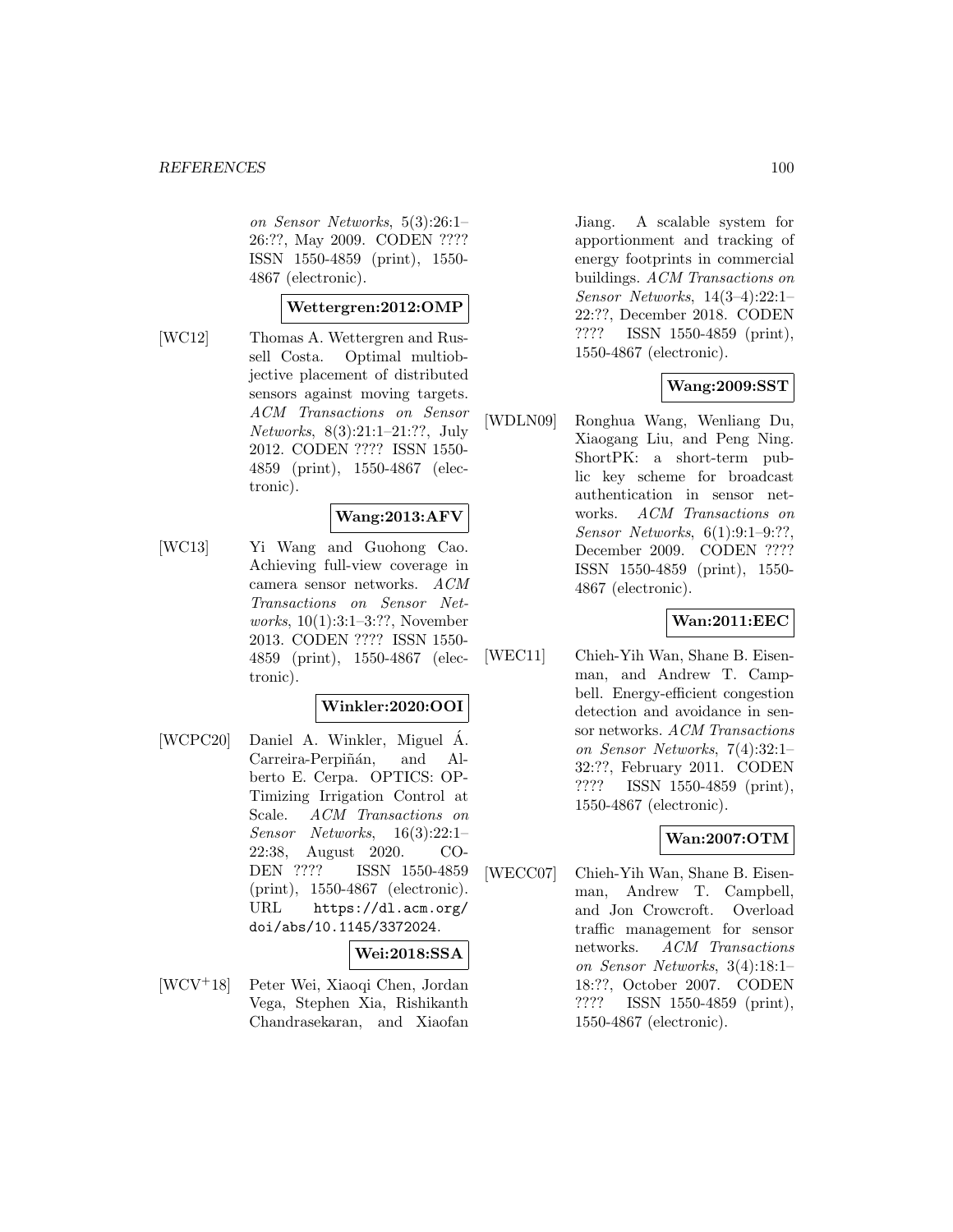## **Wu:2016:RFM**

[WHST16] Fang-Jing Wu, Hsiu-Chi Hsu, Chien-Chung Shen, and Yu-Chee Tseng. Range-free mobile actor relocation in a twotiered wireless sensor and actor network. ACM Transactions on Sensor Networks, 12(2):15:1– 15:??, May 2016. CODEN ???? ISSN 1550-4859 (print), 1550- 4867 (electronic).

## **Wei:2019:RCE**

[WHYC19] Bo Wei, Wen Hu, Mingrui Yang, and Chun Tung Chou. From real to complex: Enhancing radiobased activity recognition using complex-valued CSI. ACM Transactions on Sensor Networks, 15(3):35:1–35:??, August 2019. CODEN ???? ISSN 1550- 4859 (print), 1550-4867 (electronic). URL https://dl. acm.org/ft\_gateway.cfm?id= 3338026.

### **Wang:2011:OSM**

[WIF<sup>+</sup>11] Guiling Wang, Mary Jane Irwin, Haoying Fu, Piotr Berman, Wensheng Zhang, and Tom La Porta. Optimizing sensor movement planning for energy efficiency. ACM Transactions on Sensor Networks, 7(4):33:1– 33:??, February 2011. CODEN ???? ISSN 1550-4859 (print), 1550-4867 (electronic).

### **Wei:2021:DDS**

[WJ21] Peter Wei and Xiaofan Jiang. A data-driven system for citywide energy footprinting and apportionment. ACM Transactions on Sensor Networks, 17 (2):11:1–11:24, June 2021. CO-DEN ???? ISSN 1550- 4859 (print), 1550-4867 (electronic). URL https://dl.acm. org/doi/10.1145/3433639.

### **Wang:2016:CBS**

[WJD16] Chen Wang, Hongbo Jiang, and Yan Dong. Connectivity-based space filling curve construction algorithms in high genus 3D surface WSNs. ACM Transactions on Sensor Networks, 12(3):22:1– 22:??, August 2016. CODEN ???? ISSN 1550-4859 (print), 1550-4867 (electronic).

### **Weiss:2021:DBS**

[WJZ21] Wolfgang Weiss, Víctor J. Expósito Jiménez, and Herwig Zeiner. Dynamic buffer sizing for outof-order event compensation for time-sensitive applications. ACM Transactions on Sensor Networks, 17(1):1:1–1:23, January 2021. CODEN ???? ISSN 1550-4859 (print), 1550- 4867 (electronic). URL https: //dl.acm.org/doi/10.1145/ 3410403.

### **Wang:2014:MLA**

[WKA14] Dong Wang, Lance Kaplan, and Tarek F. Abdelzaher. Maximum likelihood analysis of conflicting observations in social sensing. ACM Transactions on Sensor Networks, 10(2):30:1–30:??, January 2014. CODEN ???? ISSN 1550-4859 (print), 1550- 4867 (electronic).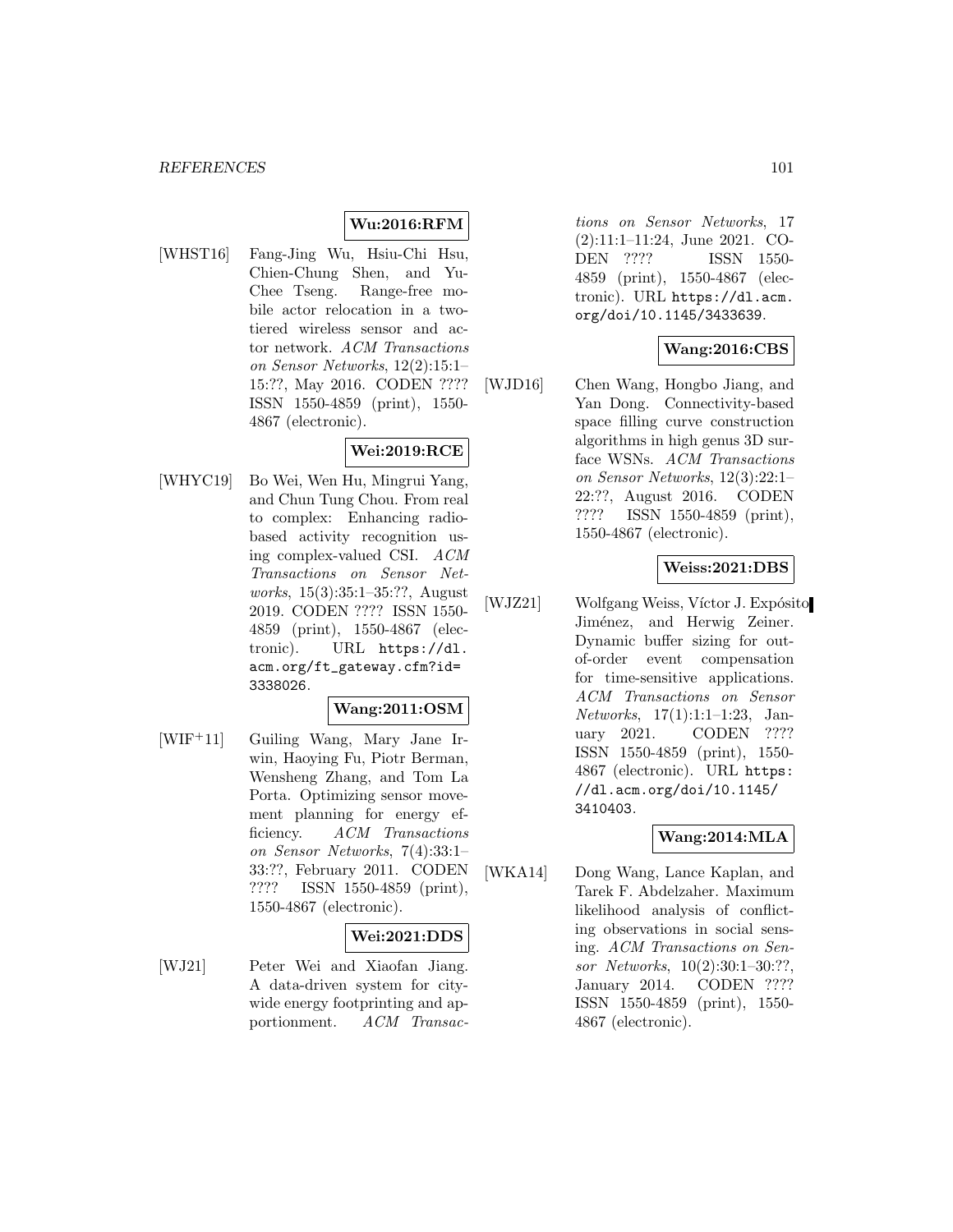## **Wang:2017:EWN**

[WKYH17] Shuai Wang, Song Min Kim, Zhimeng Yin, and Tian He. Encode when necessary: Correlated network coding under unreliable wireless links. ACM Transactions on Sensor Networks, 13(1): 7:1–7:??, February 2017. CO-DEN ???? ISSN 1550-4859 (print), 1550-4867 (electronic).

## **Wan:2014:DDA**

[WL14] Jiuqing Wan and Li Liu. Distributed data association in smart camera networks using belief propagation. ACM Transactions on Sensor Networks, 10(2): 19:1–19:??, January 2014. CO-DEN ???? ISSN 1550-4859 (print), 1550-4867 (electronic).

## **Wang:2010:EED**

[WLD10] Jing Wang, Yonghe Liu, and Sajal K. Das. Energy-efficient data gathering in wireless sensor networks with asynchronous sampling. ACM Transactions on Sensor Networks, 6(3):22:1– 22:??, June 2010. CODEN ???? ISSN 1550-4859 (print), 1550- 4867 (electronic).

## **Wu:2016:EMC**

[WLS<sup>+</sup>16] Yafeng Wu, Kin Sum Liu, John A. Stankovic, Tian He, and Shan Lin. Efficient multichannel communications in wireless sensor networks. ACM Transactions on Sensor Networks, 12(1): 3:1–3:??, March 2016. CODEN ???? ISSN 1550-4859 (print), 1550-4867 (electronic).

## **Wu:2012:SSM**

[WLW12] Xiaopei Wu, Mingyan Liu, and Yue Wu. In-situ soil moisture sensing: Optimal sensor placement and field estimation. ACM Transactions on Sensor Networks, 8(4):33:1–33:??, September 2012. CODEN ???? ISSN 1550-4859 (print), 1550- 4867 (electronic).

## **Wang:2020:TEM**

[WLW<sup>+</sup>20] Yanyan Wang, Jia Liu, Xia Wang, Xingyu Chen, Yingli Yan, and Lijun Chen. Time-efficient missing tag identification in an open RFID system. ACM Transactions on Sensor Networks, 16(3):21:1–21:27, August 2020. CODEN ???? ISSN 1550-4859 (print), 1550-4867 (electronic). URL https://dl.acm.org/ doi/abs/10.1145/3386242.

#### **Wang:2013:MSA**

[WLZ13] Dan Wang, Jiangchuan Liu, and Qian Zhang. On mobile sensor assisted field coverage. ACM Transactions on Sensor Networks, 9(2):22:1–22:??, March 2013. CODEN ???? ISSN 1550- 4859 (print), 1550-4867 (electronic).

### **Wu:2019:EIL**

[WMT<sup>+</sup>19] Hang Wu, Ziliang Mo, Jiajie Tan, Suining He, and S.- H. Gary Chan. Efficient indoor localization based on geomagnetism. ACM Transactions on Sensor Networks, 15(4): 42:1–42:??, October 2019. CO-DEN ???? ISSN 1550-4859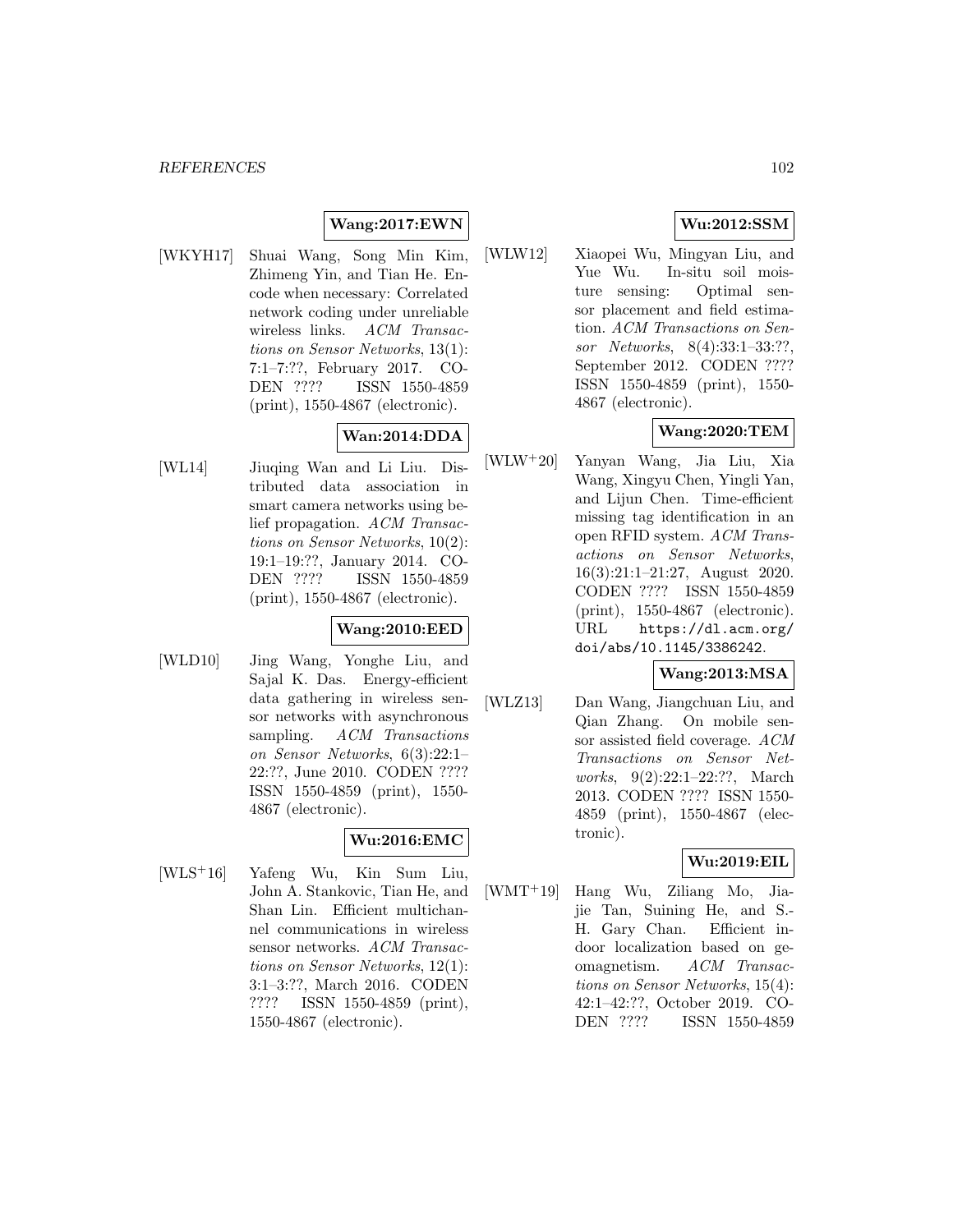(print), 1550-4867 (electronic). URL https://dl.acm.org/ft\_ gateway.cfm?id=3342517.

## **Wang:2016:FTM**

[WPL<sup>+</sup>16] Tian Wang, Zhen Peng, Junbin Liang, Sheng Wen, Md Zakirul Alam Bhuiyan, Yiqiao Cai, and Jiannong Cao. Following targets for mobile tracking in wireless sensor networks. ACM Transactions on Sensor Networks, 12(4):31:1–31:??, November 2016. CODEN ???? ISSN 1550-4859 (print), 1550-4867 (electronic).

## **Wang:2010:MLL**

[WRS10] Chao Wang, Parameswaran Ramanathan, and Kewal K. Saluja. Modeling latency — lifetime trade-off for target detection in mobile sensor networks. ACM Transactions on Sensor Networks, 7(1):8:1–8:??, August 2010. CODEN ???? ISSN 1550- 4859 (print), 1550-4867 (electronic).

## **Wang:2011:DSS**

[WRYL11] Qian Wang, Kui Ren, Shucheng Yu, and Wenjing Lou. Dependable and secure sensor data storage with dynamic integrity assurance. ACM Transactions on Sensor Networks, 8(1):9:1–9:??, August 2011. CODEN ???? ISSN 1550-4859 (print), 1550- 4867 (electronic).

## **Won:2014:LSG**

[WS14] Myounggyu Won and Radu Stoleru. A low-stretch-guaranteed and lightweight geographic routing protocol for large-scale wireless sensor networks. ACM Transactions on Sensor Networks, 11(1):18:1–18:??, August 2014. CODEN ???? ISSN 1550- 4859 (print), 1550-4867 (electronic).

## **Wu:2022:PFG**

[WTC22] Hang Wu, Jiajie Tan, and S.- H. Gary Chan. Pedometer-free geomagnetic fingerprinting with casual walking speed. ACM Transactions on Sensor Networks, 18(1):8:1–8:21, February 2022. CODEN ???? ISSN 1550- 4859 (print), 1550-4867 (electronic). URL https://dl.acm. org/doi/10.1145/3470850.

### **Wang:2016:EEA**

[WTX<sup>+</sup>16] Yu Wang, Rui Tan, Guoliang Xing, Jianxun Wang, Xiaobo Tan, and Xiaoming Liu. Energyefficient aquatic environment monitoring using Smartphonebased robots. ACM Transactions on Sensor Networks, 12(3):25:1– 25:??, August 2016. CODEN ???? ISSN 1550-4859 (print), 1550-4867 (electronic).

## **Winkler:2019:DDI**

[WWB<sup>+</sup>19] Daniel A. Winkler, Robert Wang, François Blanchette, Miguel A. Carreira-Perpiñán, and Alberto E. Cerpa. DIC-TUM: Distributed Irrigation aCtuation with Turf hUmidity Modeling. ACM Transactions on Sensor Networks, 15(4): 41:1–41:??, October 2019. CO-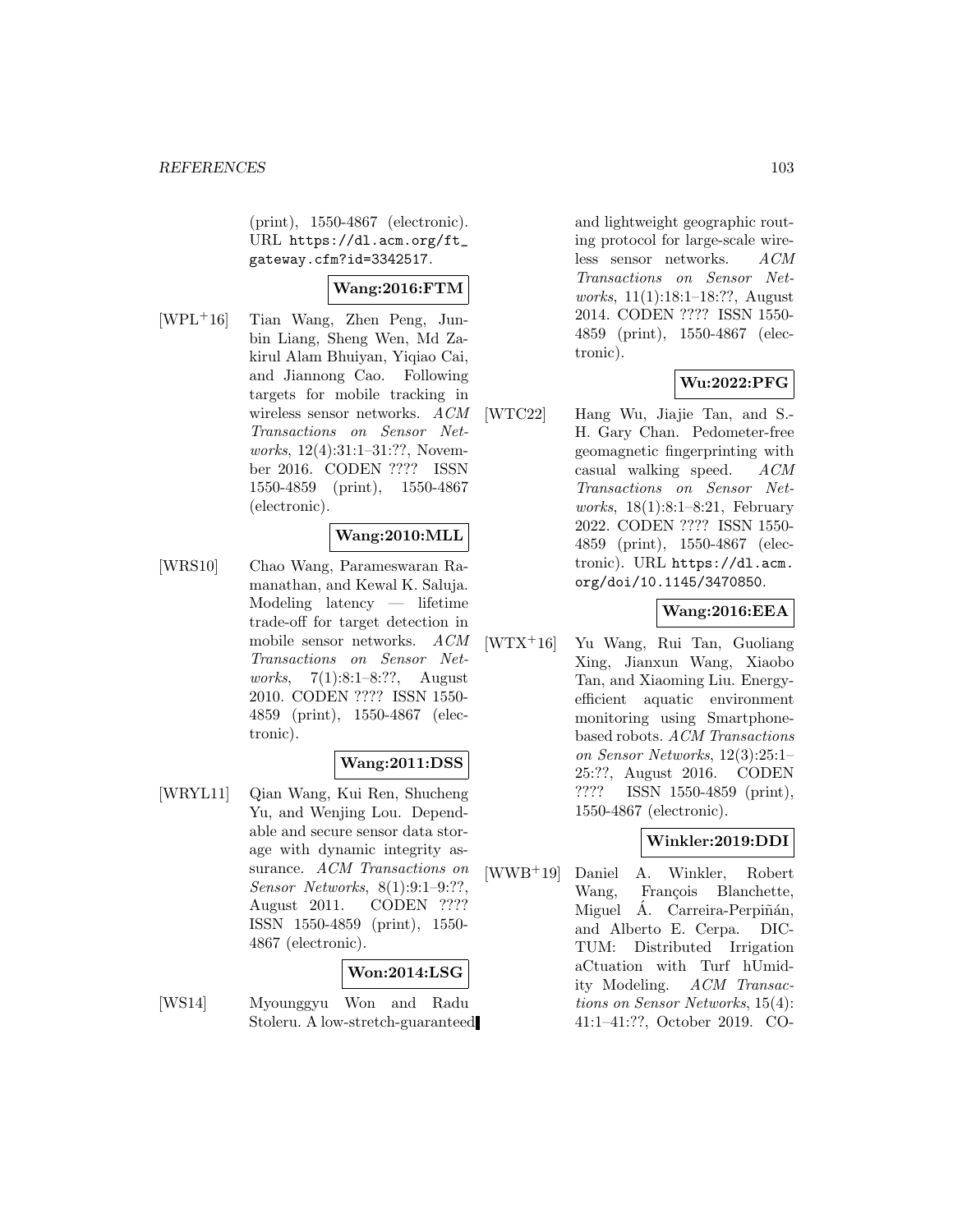DEN ???? ISSN 1550-4859 (print), 1550-4867 (electronic). URL https://dl.acm.org/ft\_ gateway.cfm?id=3342514.

## **Wang:2011:MMR**

[WWFX11] Xiaorui Wang, Xiaodong Wang, Xing Fu, and Guoliang Xing. MCRT: Multichannel real-time communications in wireless sensor networks. ACM Transactions on Sensor Networks, 8(1): 2:1–2:??, August 2011. CODEN ???? ISSN 1550-4859 (print), 1550-4867 (electronic).

## **Wu:2015:SSM**

[WWL15] Xiaopei Wu, Qingsi Wang, and Mingyan Liu. In-situ soil moisture sensing: Measurement scheduling and estimation using sparse sampling. ACM Transactions on Sensor Networks, 11(2): 26:1–26:??, February 2015. CO-DEN ???? ISSN 1550-4859 (print), 1550-4867 (electronic).

## **Wang:2016:BTD**

[WWL<sup>+</sup>16] Chen Wang, Wei Wei, Hongzhi Lin, Hongbo Jiang, and John C. S. Lui. BLOW–UP: Toward distributed and scalable space filling curve construction in 3D volumetric WSNs. ACM Transactions on Sensor Networks, 12 (4):30:1–30:??, November 2016. CODEN ???? ISSN 1550-4859 (print), 1550-4867 (electronic).

## **Wang:2013:DDD**

[WWLX13] Xiaodong Wang, Xiaorui Wang, Liu Liu, and Guoliang Xing. DutyCon: a dynamic duty-cycle

control approach to end-to-end delay guarantees in wireless sensor networks. ACM Transactions on Sensor Networks, 9(4): 42:1–42:??, July 2013. CODEN ???? ISSN 1550-4859 (print), 1550-4867 (electronic).

## **Wang:2013:MTP**

[WWXY13] Xiaodong Wang, Xiaorui Wang, Guoliang Xing, and Yanjun Yao. Minimum transmission power configuration in real-time sensor networks with overlapping channels. ACM Transactions on Sensor Networks, 9(2):10:1– 10:??, March 2013. CODEN ???? ISSN 1550-4859 (print), 1550- 4867 (electronic).

## **Wang:2021:PPD**

[WWZ<sup>+</sup>21] Jing Wang, Libing Wu, Sherali Zeadally, Muhammad Khurram Khan, and Debiao He. Privacy-preserving data aggregation against malicious data mining attack for IoT-enabled smart grid. ACM Transactions on Sensor Networks, 17 (3):25:1–25:25, June 2021. CO-DEN ???? ISSN 1550- 4859 (print), 1550-4867 (electronic). URL https://dl.acm. org/doi/10.1145/3440249.

### **Wang:2008:SLC**

[WX08] Chen Wang and Li Xiao. Sensor localization in concave environments. ACM Transactions on Sensor Networks, 4(1):3:1– 3:??, January 2008. CODEN ???? ISSN 1550-4859 (print), 1550-4867 (electronic).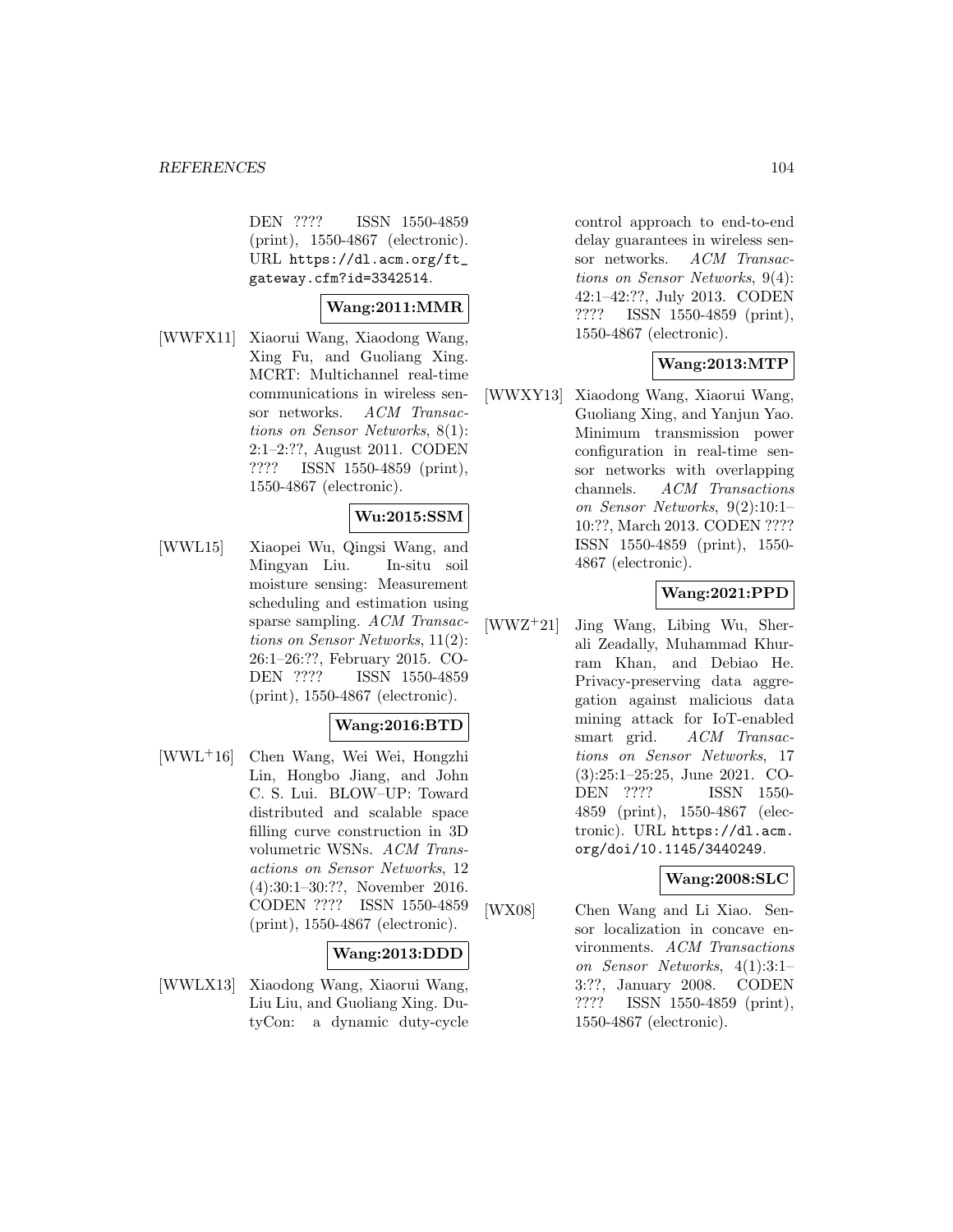### **Wang:2019:EEC**

[WXL<sup>+</sup>19] Wei Wang, Tiantian Xie, Xin Liu, Yao Yao, and Ting Zhu. ECT: Exploiting crosstechnology transmission for reducing packet delivery delay in IoT networks. ACM Transactions on Sensor Networks, 15 (2):20:1–20:??, April 2019. CO-DEN ???? ISSN 1550-4859 (print), 1550-4867 (electronic). URL https://dl.acm.org/ft\_ gateway.cfm?id=3293536.

### **Wang:2019:CMC**

[WYY<sup>+</sup>19] Liang Wang, Zhiwen Yu, Dingqi Yang, Tao Ku, Bin Guo, and Huadong Ma. Collaborative mobile crowdsensing in opportunistic D2D networks: a graphbased approach. ACM Transactions on Sensor Networks, 15(3): 30:1–30:??, August 2019. CO-DEN ???? ISSN 1550-4859 (print), 1550-4867 (electronic). URL https://dl.acm.org/ft\_ gateway.cfm?id=3317689.

### **Wang:2007:SPP**

[WZL07] Dan Wang, Qian Zhang, and Jiangchuan Liu. The selfprotection problem in wireless sensor networks. ACM Transactions on Sensor Networks, 3(4): 20:1–20:??, October 2007. CO-DEN ???? ISSN 1550-4859 (print), 1550-4867 (electronic).

#### **Wang:2008:PNC**

[WZL08] Dan Wang, Qian Zhang, and Jiangchuan Liu. Partial network coding: Concept, performance, and application for continuous data collection in sensor networks. ACM Transactions on Sensor Networks, 4(3): 14:1–14:??, May 2008. CODEN ???? ISSN 1550-4859 (print), 1550-4867 (electronic).

## **Wang:2021:CQC**

[WZLM21] Yuting Wang, Xiaolong Zheng, Liang Liu, and Huadong Ma. CoHop: Quantitative correlationbased channel hopping for lowpower wireless networks. ACM Transactions on Sensor Networks, 17(2):15:1–15:29, June 2021. CODEN ???? ISSN 1550- 4859 (print), 1550-4867 (electronic). URL https://dl.acm. org/doi/10.1145/3440248.

#### **Wang:2021:SEM**

[WZZ<sup>+</sup>21] Beilun Wang, Jiaqi Zhang, Yan Zhang, Meng Wang, and Sen Wang. Scalable estimator for multi-task Gaussian graphical models based in an IoT network. ACM Transactions on Sensor Networks, 17(3):23:1– 23:33, June 2021. CODEN ???? ISSN 1550-4859 (print), 1550-4867 (electronic). URL https://dl.acm.org/doi/10. 1145/3432312.

### **Xu:2015:HDA**

[XAKV15] Xi Xu, Rashid Ansari, Ashfaq Khokhar, and Athanasios V. Vasilakos. Hierarchical data aggregation using compressive sensing (HDACS) in WSNs. ACM Transactions on Sensor Networks, 11(3):45:1–45:??,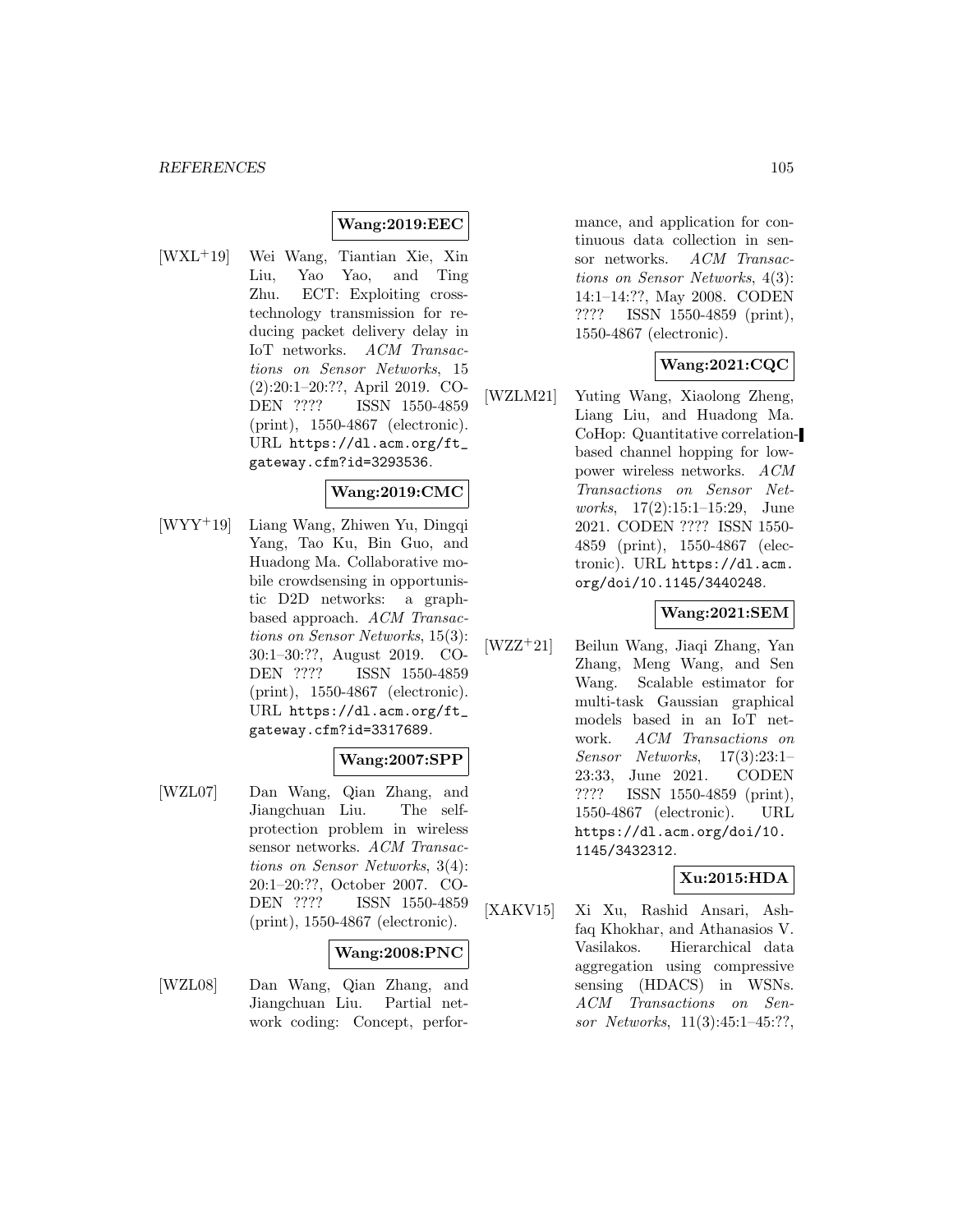February 2015. CODEN ???? ISSN 1550-4859 (print), 1550- 4867 (electronic).

## **Xiao:2013:RLA**

[XBWX13] Qingjun Xiao, Kai Bu, Zhijun Wang, and Bin Xiao. Robust localization against outliers in wireless sensor networks. ACM Transactions on Sensor Networks, 9(2):24:1–24:??, March 2013. CODEN ???? ISSN 1550- 4859 (print), 1550-4867 (electronic).

## **Xu:2015:OEE**

[XCC<sup>+</sup>15] Lijie Xu, Guihai Chen, Jiannong Cao, Shan Lin, Haipeng Dai, Xiaobing Wu, and Fan Wu. Optimizing energy efficiency for minimum latency broadcast in low-duty-cycle sensor networks. ACM Transactions on Sensor Networks, 11(4):57:1–57:??, December 2015. CODEN ???? ISSN 1550-4859 (print), 1550- 4867 (electronic).

## **Xie:2016:LLI**

[XCT<sup>+</sup>16] Bo Xie, Kongyang Chen, Guang Tan, Mingming Lu, Yunhuai Liu, Jie Wu, and Tian He. LIPS: a light intensity-based positioning system for indoor environments. ACM Transactions on Sensor Networks, 12(4):28:1– 28:??, November 2016. CODEN ???? ISSN 1550-4859 (print), 1550-4867 (electronic).

### **Xu:2021:SBI**

[XDM<sup>+</sup>21] Jingao Xu, Erqun Dong, Qiang Ma, Chenshu Wu, and Zheng Yang. Smartphone-based indoor visual navigation with leaderfollower mode. ACM Transactions on Sensor Networks, 17 (2):18:1–18:22, June 2021. CO-DEN ???? ISSN 1550- 4859 (print), 1550-4867 (electronic). URL https://dl.acm. org/doi/10.1145/3448417.

### **Xia:2014:MMU**

[XDX<sup>+</sup>14] Ming Xia, Yabo Dong, Wenyuan Xu, Xiangyang Li, and Dongming Lu. MC 2: Multimode user-centric design of wireless sensor networks for long-term monitoring. ACM Transactions on Sensor Networks, 10(3):52:1– 52:??, April 2014. CODEN ???? ISSN 1550-4859 (print), 1550- 4867 (electronic).

## **Xu:2021:ECC**

[XFZ<sup>+</sup>21] Xiaolong Xu, Zijie Fang, Jie Zhang, Qiang He, Dongxiao Yu, Lianyong Qi, and Wanchun Dou. Edge content caching with deep spatiotemporal residual network for IoV in smart city. ACM Transactions on Sensor Networks, 17(3):29:1–29:33, June 2021. CODEN ???? ISSN 1550- 4859 (print), 1550-4867 (electronic). URL https://dl.acm. org/doi/10.1145/3447032.

## **Xu:2017:GKG**

[XJR<sup>+</sup>17] Weitao Xu, Chitra Javali, Girish Revadigar, Chengwen Luo, Neil Bergmann, and Wen Hu. Gait-Key: a gait-based shared secret key generation protocol for wearable devices. ACM Transactions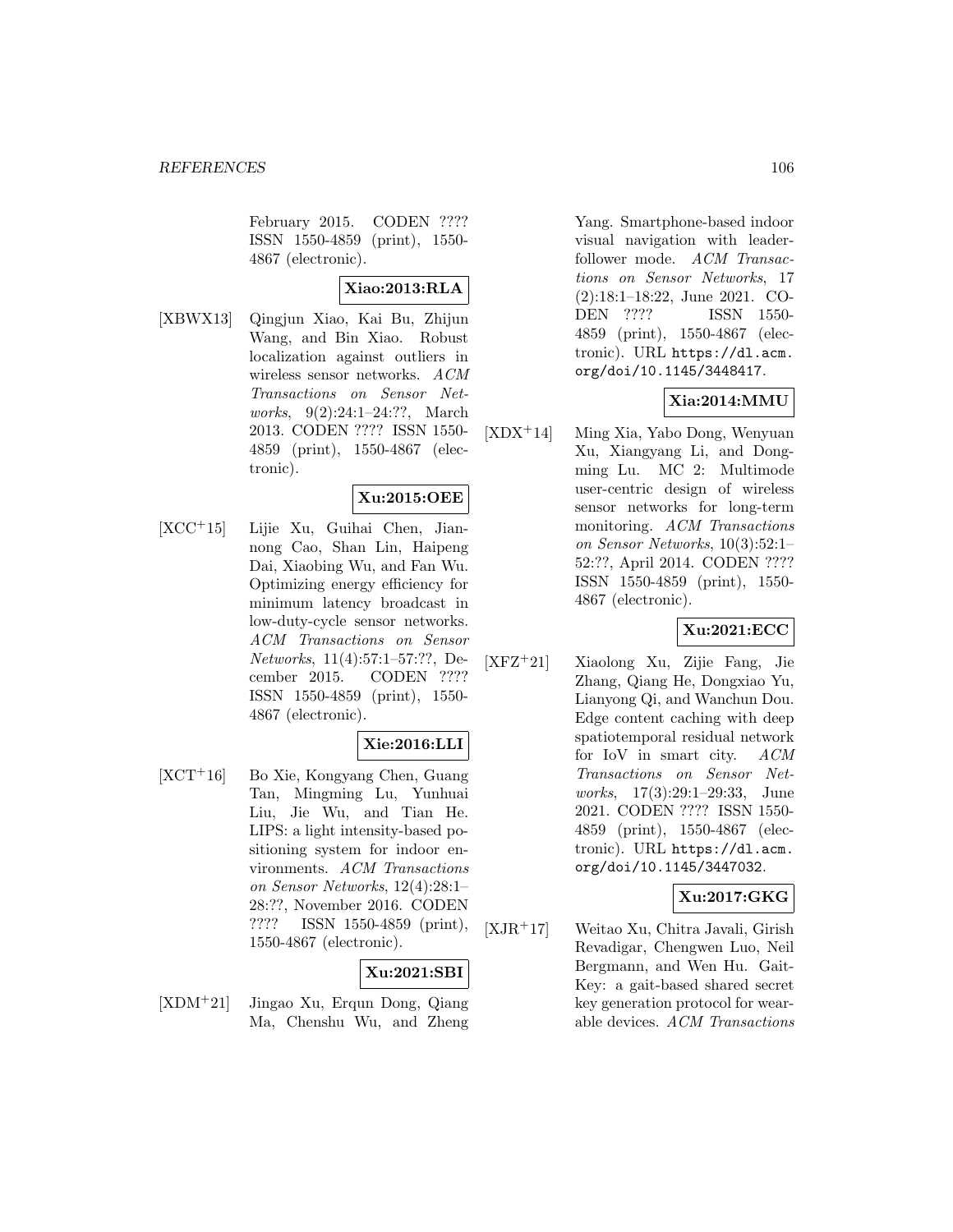on Sensor Networks, 13(1):6:1– 6:??, February 2017. CODEN ???? ISSN 1550-4859 (print), 1550-4867 (electronic).

$$
\boxed{\text{Xu:2022:ACC}} \quad \text{[X]}
$$

[XKW<sup>+</sup>22] Ran Xu, Rakesh Kumar, Pengcheng Wang, Peter Bai, Ganga Meghanath, Somali Chaterji, Subrata Mitra, and Saurabh Bagchi. ApproxNet: Content and contention-aware video object classification system for embedded clients. ACM Transactions on Sensor Networks, 18 (1):11:1–11:27, February 2022. CODEN ???? ISSN 1550- 4859 (print), 1550-4867 (electronic). URL https://dl.acm. org/doi/10.1145/3463530.

## **Xing:2007:MPC**

[XLZ<sup>+</sup>07] Guoliang Xing, Chenyang Lu, Ying Zhang, Qingfeng Huang, and Robert Pless. Minimum power configuration for wireless communication in sensor networks. ACM Transactions on Sensor Networks, 3(2):11:1– 11:??, June 2007. CODEN ???? ISSN 1550-4859 (print), 1550- 4867 (electronic).

## **Xu:2013:RTR**

[XRH<sup>+</sup>13] Yinsheng Xu, Fengyuan Ren, Tao He, Chuang Lin, Canfeng Chen, and Sajal K. Das. Realtime routing in wireless sensor networks: a potential field approach. ACM Transactions on Sensor Networks, 9(3):35:1– 35:??, May 2013. CODEN ????

ISSN 1550-4859 (print), 1550- 4867 (electronic).

### **Xu:2010:CGM**

RS10] Xiaochun Xu, Nageswara S. V. Rao, and Sartaj Sahni. A computational geometry method for localization using differences of distances. ACM Transactions on Sensor Networks, 6(2):10:1– 10:??, February 2010. CODEN ???? ISSN 1550-4859 (print), 1550-4867 (electronic).

## **Xu:2008:DWS**

[XTZ08] Wenyuan Xu, Wade Trappe, and Yanyong Zhang. Defending wireless sensor networks from radio interference through channel adaptation. ACM Transactions on Sensor Networks, 4(4):18:1– 18:??, August 2008. CODEN ???? ISSN 1550-4859 (print), 1550-4867 (electronic).

## **Xiong:2012:CBP**

[XWDN12] Kaiqi Xiong, Ronghua Wang, Wenliang Du, and Peng Ning. Containing bogus packet insertion attacks for broadcast authentication in sensor networks. ACM Transactions on Sensor Networks, 8(3):20:1–20:??, July 2012. CODEN ???? ISSN 1550- 4859 (print), 1550-4867 (electronic).

## **Xing:2020:DRL**

[XWW<sup>+</sup>20] Tianzhang Xing, Qing Wang, Chase Q. Wu, Wei Xi, and Xiaojiang Chen. dWatch: a reliable and low-power drowsiness detection system for drivers based on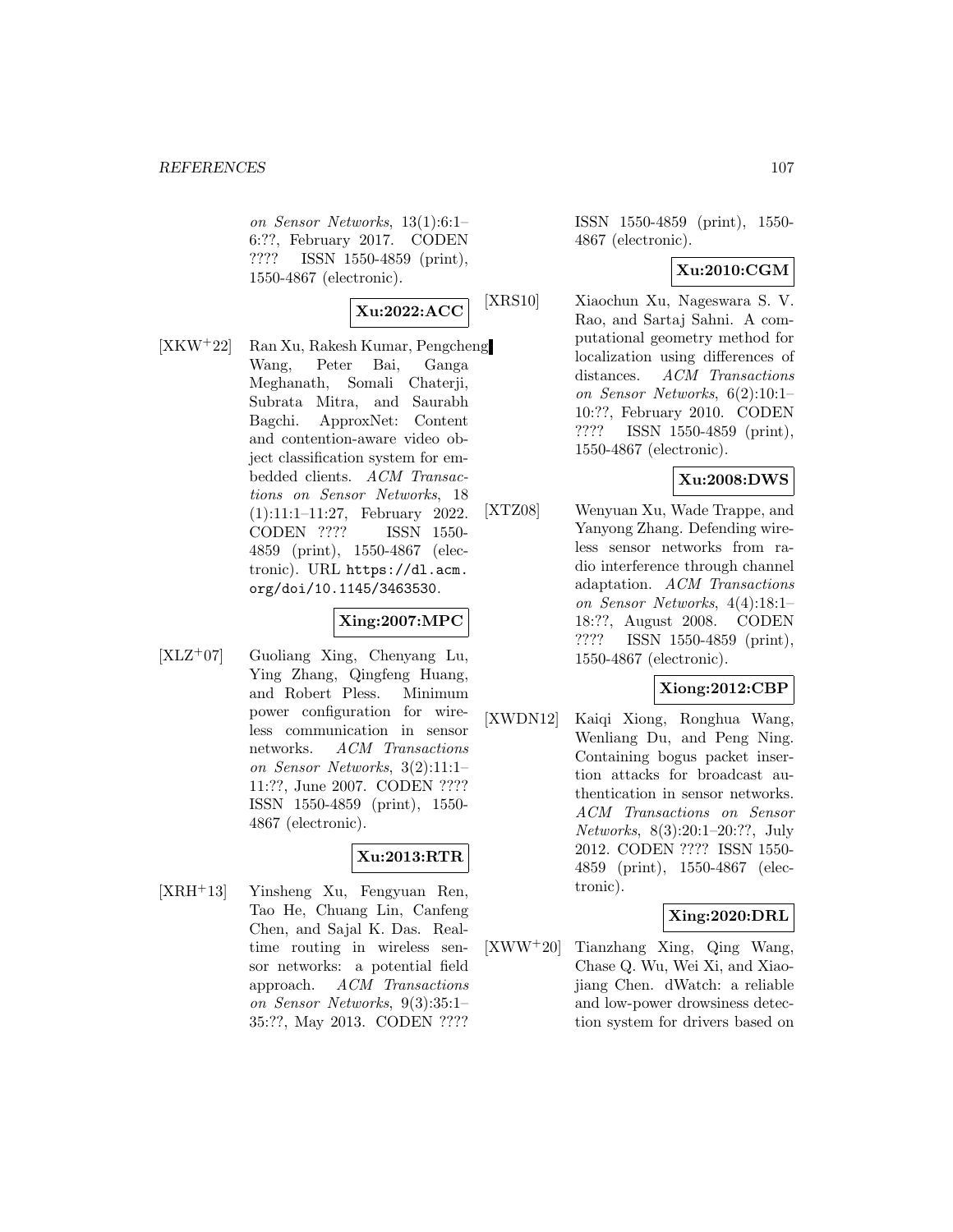mobile devices. ACM Transactions on Sensor Networks, 16 (4):37:1–37:22, October 2020. CODEN ???? ISSN 1550- 4859 (print), 1550-4867 (electronic). URL https://dl.acm. org/doi/10.1145/3407899.

## **Xing:2005:ICC**

[XWZ<sup>+</sup>05] Guoliang Xing, Xiaorui Wang, Yuanfang Zhang, Chenyang Lu, Robert Pless, and Christopher Gill. Integrated coverage and connectivity configuration for energy conservation in sensor networks. ACM Transactions on Sensor Networks, 1(1):36–72, August 2005. CODEN ???? ISSN 1550-4859 (print), 1550- 4867 (electronic).

## **Xu:2016:EET**

[XXHL16] Miao Xu, Wenyuan Xu, Tingrui Han, and Zhiyun Lin. Energyefficient time synchronization in wireless sensor networks via temperature-aware compensation. ACM Transactions on Sensor Networks, 12(2):12:1– 12:??, May 2016. CODEN ???? ISSN 1550-4859 (print), 1550- 4867 (electronic).

## **Xie:2022:GST**

[XYW<sup>+</sup>22] Lei Xie, Peicheng Yang, Chuyu Wang, Tao Gu, Gaolei Duan, Xinran Lu, and Sanglu Lu. Gait-Tracker: 3D skeletal tracking for gait analysis based on inertial measurement units. ACM Transactions on Sensor Networks, 18 (2):27:1–27:27, May 2022. CO-DEN ???? ISSN 15504859 (print), 1550-4867 (electronic). URL https://dl.acm. org/doi/10.1145/3502722.

## **Xu:2020:QAV**

[XZL<sup>+</sup>20] Zichuan Xu, Zhiheng Zhang, Weifa Liang, Qiufen Xia, Omer Rana, and Guowei Wu. QoSaware VNF placement and service chaining for IoT applications in multi-tier mobile edge networks. ACM Transactions on Sensor Networks, 16(3):23:1– 23:27, August 2020. CO-DEN ???? ISSN 1550-4859 (print), 1550-4867 (electronic). URL https://dl.acm.org/ doi/abs/10.1145/3387705.

## **Yu:2017:EEC**

[YB17] Xiaohan Yu and Seung Jun Baek. Energy-efficient collection of sparse data in wireless sensor networks using sparse random matrices. ACM Transactions on Sensor Networks, 13 (3):22:1–22:??, September 2017. CODEN ???? ISSN 1550-4859 (print), 1550-4867 (electronic).

## **Yu:2019:PIM**

[YCL<sup>+</sup>19] Ruiyun Yu, Jiannong Cao, Rui Liu, Wenyu Gao, Xingwei Wang, and Junbin Liang. Participant incentive mechanism toward quality-oriented sensing: Understanding and application. ACM Transactions on Sensor Networks, 15(2):21:1–21:??, April 2019. CODEN ???? ISSN 1550- 4859 (print), 1550-4867 (electronic). URL https://dl.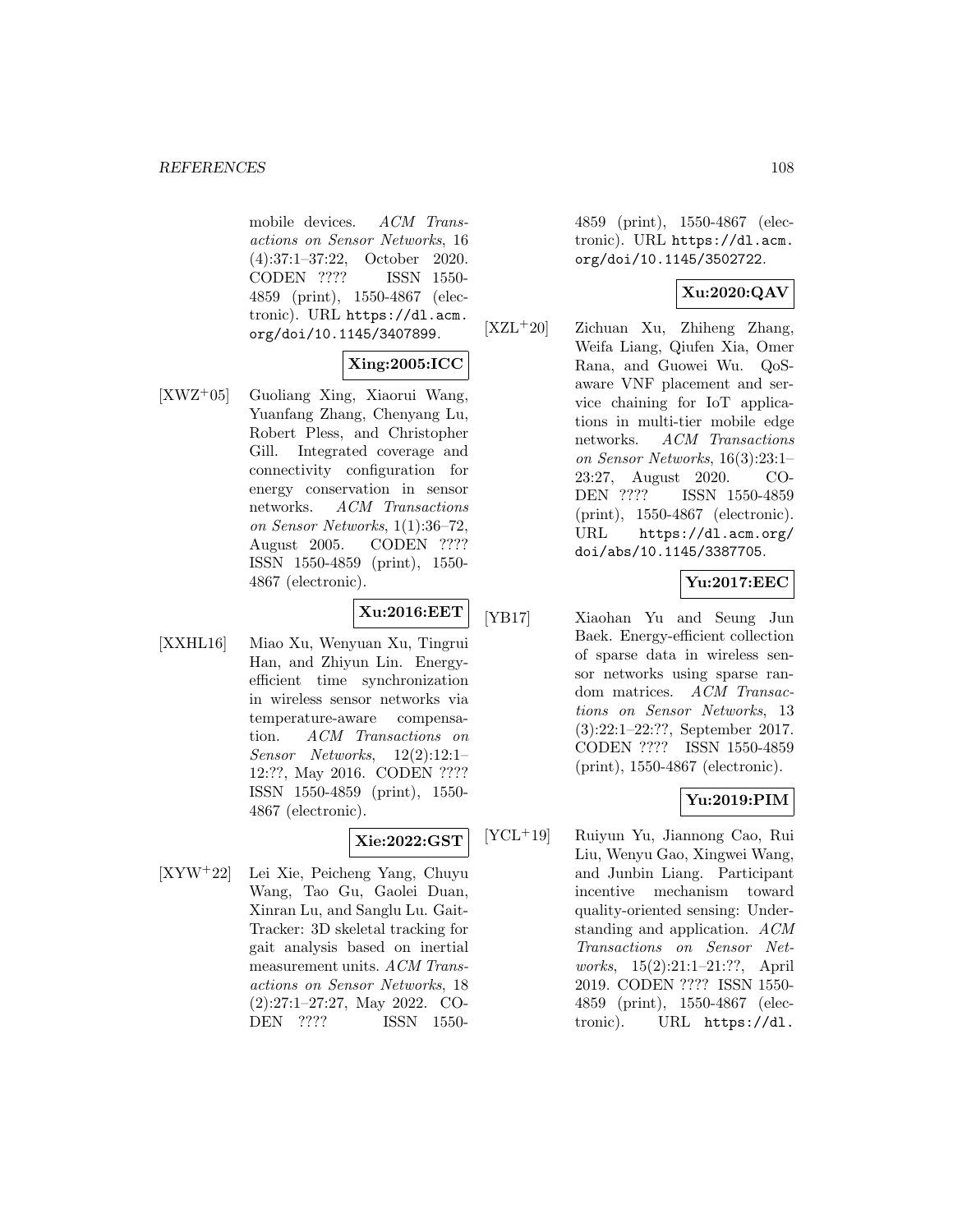acm.org/ft\_gateway.cfm?id= 3303703.

### **Yang:2013:ASS**

[YH13] Ou Yang and Wendi Heinzelman. An adaptive sensor sleeping solution based on sleeping multipath routing and dutycycled MAC protocols. ACM Transactions on Sensor Networks, 10(1):10:1-10:??, November 2013. CODEN ???? ISSN 1550-4859 (print), 1550-4867 (electronic).

## **Yang:2013:BTI**

[YJWL13] Zheng Yang, Lirong Jian, Chenshu Wu, and Yunhao Liu. Beyond triangle inequality: Sifting noisy and outlier distance measurements for localization. ACM Transactions on Sensor Networks, 9(2):26:1–26:??, March 2013. CODEN ???? ISSN 1550- 4859 (print), 1550-4867 (electronic).

#### **Yen:2013:DLM**

[YLL13] Li-Hsing Yen, Che-Ming Lin, and Victor C. M. Leung. Distributed lifetime-maximized target coverage game. ACM Transactions on Sensor Networks, 9 (4):46:1–46:??, July 2013. CO-DEN ???? ISSN 1550-4859 (print), 1550-4867 (electronic).

### **Yang:2019:NAK**

[YLSZ19] Zheng Yang, Junyu Lai, Yingbing Sun, and Jianying Zhou. A novel authenticated key agreement protocol with dynamic credential for WSNs. ACM Transactions on Sensor Networks, 15 (2):22:1–22:??, April 2019. CO-DEN ???? ISSN 1550-4859 (print), 1550-4867 (electronic). URL https://dl.acm.org/ft\_ gateway.cfm?id=3303704.

## **Yang:2014:DOL**

[YM14] Shusen Yang and Julie A. Mccann. Distributed optimal lexicographic max-min rate allocation in solar-powered wireless sensor networks. ACM Transactions on Sensor Networks, 11(1): 9:1–9:??, August 2014. CODEN ???? ISSN 1550-4859 (print), 1550-4867 (electronic).

### **Yuan:2013:STA**

[YPW<sup>+</sup>13] Yi Yuan, Dawei Pan, Dan Wang, Xiaohua Xu, Yu Peng, Xiyuan Peng, and Peng-Jun Wan. A study towards applying thermal inertia for energy conservation in rooms. ACM Transactions on Sensor Networks, 10(1):7:1– 7:??, November 2013. CODEN ???? ISSN 1550-4859 (print), 1550-4867 (electronic).

### **Yang:2017:VSS**

[YPZ<sup>+</sup>17] Zhicheng Yang, Parth H. Pathak, Yunze Zeng, Xixi Liran, and Prasant Mohapatra. Vital sign and sleep monitoring using millimeter wave. ACM Transactions on Sensor Networks, 13(2): 14:1–14:??, June 2017. CODEN ???? ISSN 1550-4859 (print), 1550-4867 (electronic).

#### **Yoon:2017:FBC**

[YRB<sup>+</sup>17] Hee Jung Yoon, Ho-Kyeong RA, Can Basaran, Sang Hyuk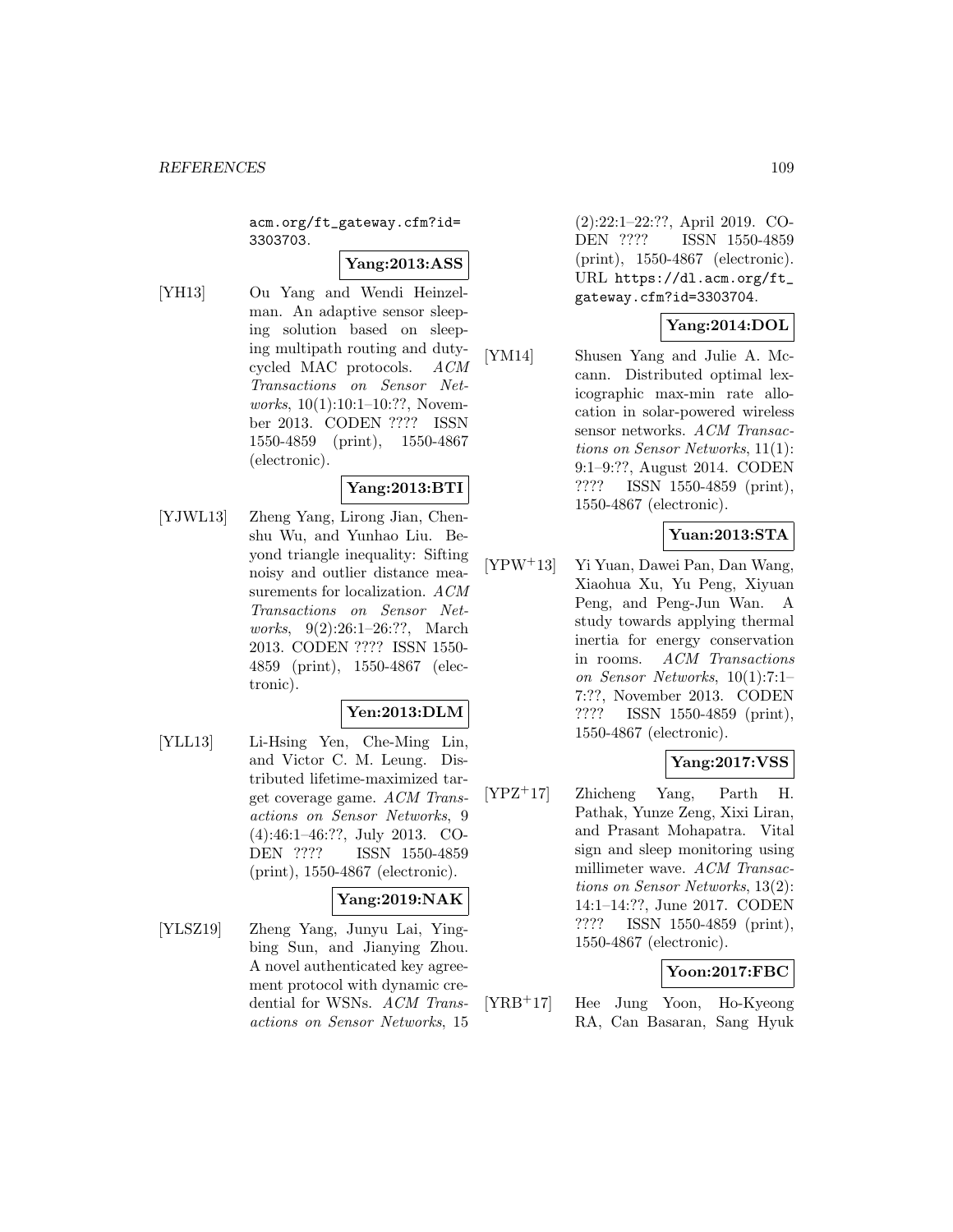Son, Taejoon Park, and Jeonggil Ko. Fuzzy bin-based classification for detecting children's presence with 3D depth cameras. ACM Transactions on Sensor Networks, 13(3):21:1–21:??, September 2017. CODEN ???? ISSN 1550-4859 (print), 1550- 4867 (electronic).

## **Yoon:2007:CAC**

[YS07] Sunhee Yoon and Cyrus Shahabi. The Clustered AGgregation (CAG) technique leveraging spatial and temporal correlations in wireless sensor networks. ACM Transactions on Sensor Networks, 3(1):??, March 2007. CODEN ???? ISSN 1550- 4859 (print), 1550-4867 (electronic).

### **Yang:2015:PBD**

[YSK<sup>+</sup>15] Yong Yang, Lu Su, Mohammad Khan, Michael Lemay, Tarek Abdelzaher, and Jiawei Han. Power-based diagnosis of node silence in remote high-end sensing systems. ACM Transactions on Sensor Networks, 11(2):33:1– 33:??, February 2015. CODEN ???? ISSN 1550-4859 (print), 1550-4867 (electronic).

### **Yap:2008:MWA**

[YSM08] Kok-KIONG Yap, Vikram Srinivasan, and Mehul Motani. MAX: Wide area human-centric search of the physical world. ACM Transactions on Sensor Networks, 4(4):26:1–26:??, August 2008. CODEN ???? ISSN 15504859 (print), 1550-4867 (electronic).

### **Yang:2013:TSS**

[YSZC13] Yi Yang, Min Shao, Sencun Zhu, and Guohong Cao. Towards statistically strong source anonymity for sensor networks. ACM Transactions on Sensor Networks, 9(3):34:1–34:??, May 2013. CODEN ???? ISSN 1550- 4859 (print), 1550-4867 (electronic).

## **Yu:2014:CCW**

[YTB<sup>+</sup>14] Zuoming Yu, Jin Teng, Xiaole Bai, Dong Xuan, and Weijia Jia. Connected coverage in wireless networks with directional antennas. ACM Transactions on Sensor Networks, 10(3):51:1– 51:??, April 2014. CODEN ???? ISSN 1550-4859 (print), 1550- 4867 (electronic).

### **Yang:2022:ASE**

[YTR<sup>+</sup>22] Fan Yang, Ashok Samraj Thangarajan, Gowri Sankar Ramachandran, Wouter Joosen, and Danny Hughes. AsTAR: Sustainable energy harvesting for the Internet of Things through adaptive task scheduling. ACM Transactions on Sensor Networks, 18(1):4:1– 4:34, February 2022. CODEN ???? ISSN 1550-4859 (print), 1550-4867 (electronic). URL https://dl.acm.org/doi/10. 1145/3467894.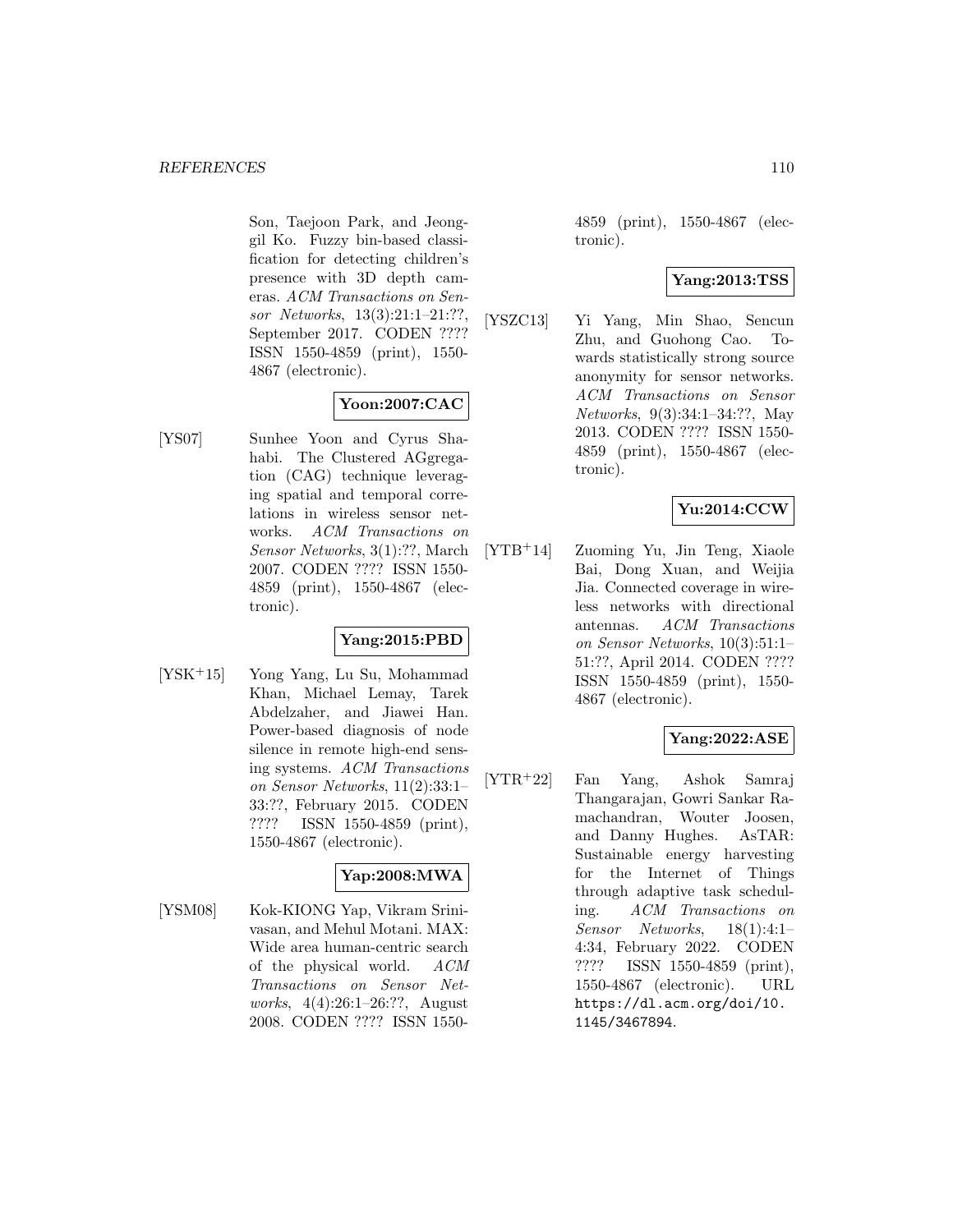#### **Yoon:2007:TST**

[YVS07] Suyoung Yoon, Chanchai Veerarittiphan, and Mihail L. Sichitiu. Tiny-sync: Tight time synchronization for wireless sensor networks. ACM Transactions on Sensor Networks, 3(2):8:1– 8:??, June 2007. CODEN ???? ISSN 1550-4859 (print), 1550- 4867 (electronic).

# **Yang:2021:MMN**

[YWD<sup>+</sup>21] Panlong Yang, Tao Wu, Haipeng Dai, Xunpeng Rao, Xiaoyu Wang, Peng-Jun Wan, and Xin He. MORE: Multi-node mobile charging scheduling for deadline constraints. ACM Transactions on Sensor Networks, 17 (1):7:1–7:21, January 2021. CO-DEN ???? ISSN 1550- 4859 (print), 1550-4867 (electronic). URL https://dl.acm. org/doi/10.1145/3410454.

# **Yin:2017:THM**

[YXFL17] Yafeng Yin, Lei Xie, Yuanyuan Fan, and Sanglu Lu. Tracking human motions in photographing: a context-aware energysaving scheme for smart phones. ACM Transactions on Sensor Networks, 13(4):29:1–29:??, December 2017. CODEN ???? ISSN 1550-4859 (print), 1550- 4867 (electronic).

#### **Yin:2019:ABC**

[YXG<sup>+</sup>19] Yafeng Yin, Lei Xie, Tao Gu, Yijia Lu, and Sanglu Lu. AirContour: Building contour-based model for in-air writing ges-

ture recognition. ACM Transactions on Sensor Networks, 15(4): 44:1–44:??, October 2019. CO-DEN ???? ISSN 1550-4859 (print), 1550-4867 (electronic). URL https://dl.acm.org/ft\_ gateway.cfm?id=3343855.

### **Yin:2019:SBM**

[YYC<sup>+</sup>19] Junjie Yin, Zheng Yang, Hao Cao, Tongtong Liu, Zimu Zhou, and Chenshu Wu. A survey on Bluetooth 5.0 and Mesh: New milestones of IoT. ACM Transactions on Sensor Networks, 15(3):28:1–28:??, August 2019. CODEN ???? ISSN 1550-4859 (print), 1550-4867 (electronic). URL https://dl.acm.org/ft\_ gateway.cfm?id=3317687.

### **Yau:2010:QMS**

[YYM<sup>+</sup>10] David K. Y. Yau, Nung Kwan Yip, Chris Y. T. Ma, Nageswara S. V. Rao, and Mallikarjun Shankar. Quality of monitoring of stochastic events by periodic and proportional-share scheduling of sensor coverage. ACM Transactions on Sensor Networks, 7(2):18:1–18:??, August 2010. CODEN ???? ISSN 1550- 4859 (print), 1550-4867 (electronic).

#### **Yin:2008:ARU**

[YYSL08] Jie Yin, Qiang Yang, Dou Shen, and Ze-Nian Li. Activity recognition via user-trace segmentation. ACM Transactions on Sensor Networks, 4(4):19:1–19:??, August 2008. CODEN ????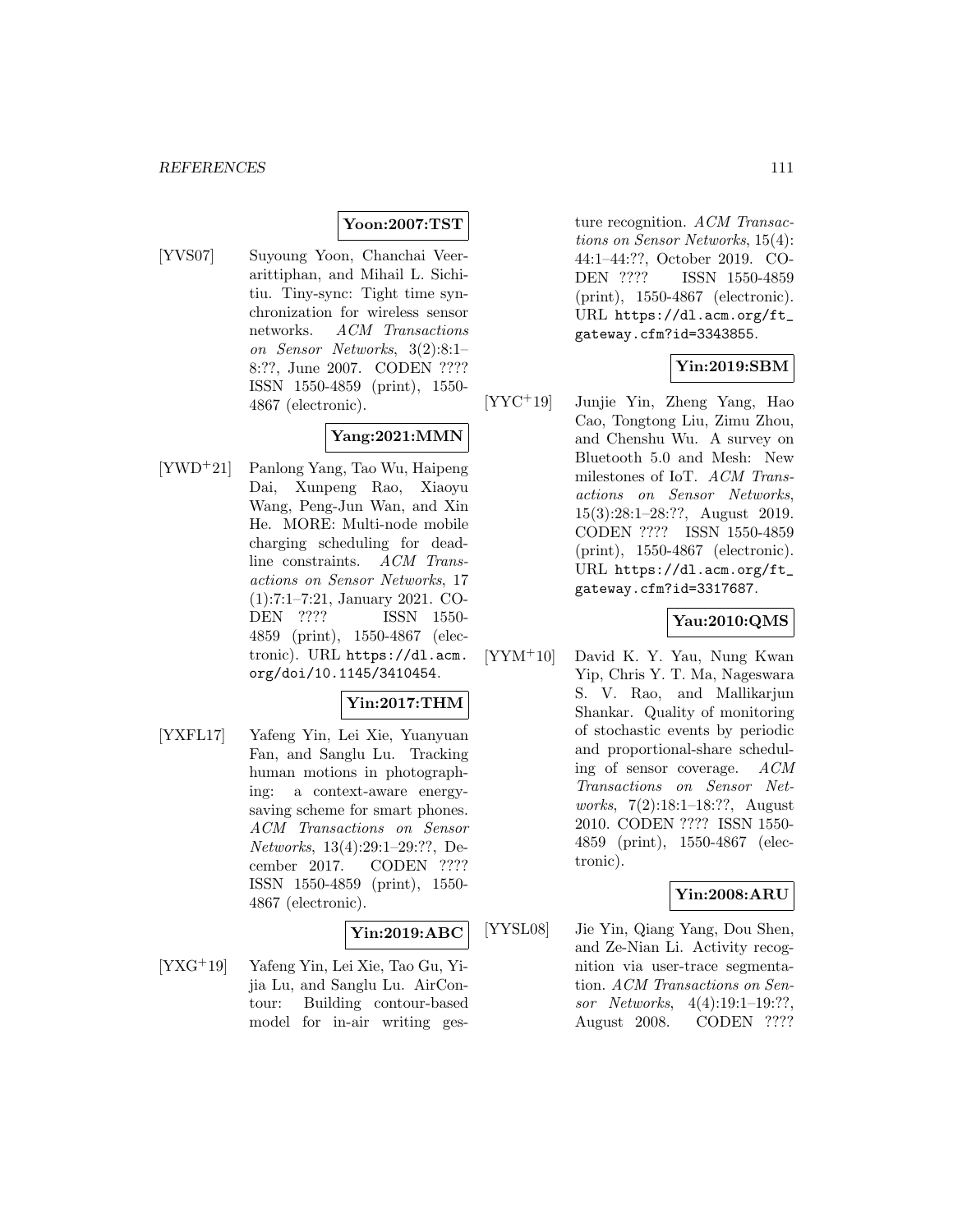ISSN 1550-4859 (print), 1550- 4867 (electronic).

## **Yan:2022:OBU**

[YYXL22] Yubo Yan, Panlong Yang, Jie Xiong, and Xiang-Yang Li. OpenCarrier: Breaking the user limit for uplink MU-MIMO transmissions with coordinated APs. ACM Transactions on Sensor Networks, 18(2):19:1– 19:21, May 2022. CODEN ???? ISSN 1550-4859 (print), 1550-4867 (electronic). URL https://dl.acm.org/doi/10. 1145/3488382.

#### **Zheng:2007:LUB**

[ZBA07] Yunhui Zheng, David J. Brady, and Pankaj K. Agarwal. Localization using boundary sensors: an analysis based on graph theory. ACM Transactions on Sensor Networks, 3(4):21:1–21:??, October 2007. CODEN ???? ISSN 1550-4859 (print), 1550- 4867 (electronic).

#### **Zhang:2014:AIP**

[ZCLJ14] Hongwei Zhang, Xin Che, Xiaohui Liu, and Xi Ju. Adaptive instantiation of the protocol interference model in wireless networked sensing and control. ACM Transactions on Sensor Networks, 10(2):28:1–28:??, January 2014. CODEN ???? ISSN 1550-4859 (print), 1550- 4867 (electronic).

### **Zhou:2009:VRC**

[ZDG09] Zongheng Zhou, Samir R. Das, and Himanshu Gupta. Variable radii connected sensor cover in sensor networks. ACM Transactions on Sensor Networks, 5(1): 8:1–8:??, February 2009. CO-DEN ???? ISSN 1550-4859 (print), 1550-4867 (electronic).

### **Zhao:2021:LLD**

[ZDS<sup>+</sup>21] Guangrong Zhao, Bowen Du, Yiran Shen, Zhenyu Lao, Lizhen Cui, and Hongkai Wen. LeaD: Learn to decode vibration-based communication for intelligent Internet of Things. ACM Transactions on Sensor Networks, 17 (3):26:1–26:25, June 2021. CO-DEN ???? ISSN 1550- 4859 (print), 1550-4867 (electronic). URL https://dl.acm. org/doi/10.1145/3440250.

#### **Zhu:2010:FTR**

[ZDW<sup>+</sup>10] Mengxia Zhu, Song Ding, Qishi Wu, R. R. Brooks, N. S. V. Rao, and S. S. Iyengar. Fusion of threshold rules for target detection in wireless sensor networks. ACM Transactions on Sensor Networks, 6(2):18:1– 18:??, February 2010. CODEN ???? ISSN 1550-4859 (print), 1550-4867 (electronic).

### **Zhu:2021:DBA**

[ZGH<sup>+</sup>21] Yi Zhu, Abhishek Gupta, Shaohan Hu, Weida Zhong, Lu Su, and Chunming Qiao. Driver behavior-aware parking availability crowdsensing system using truth discovery. ACM Transactions on Sensor Networks, 17 (4):41:1–41:26, July 2021. CO-DEN ???? ISSN 1550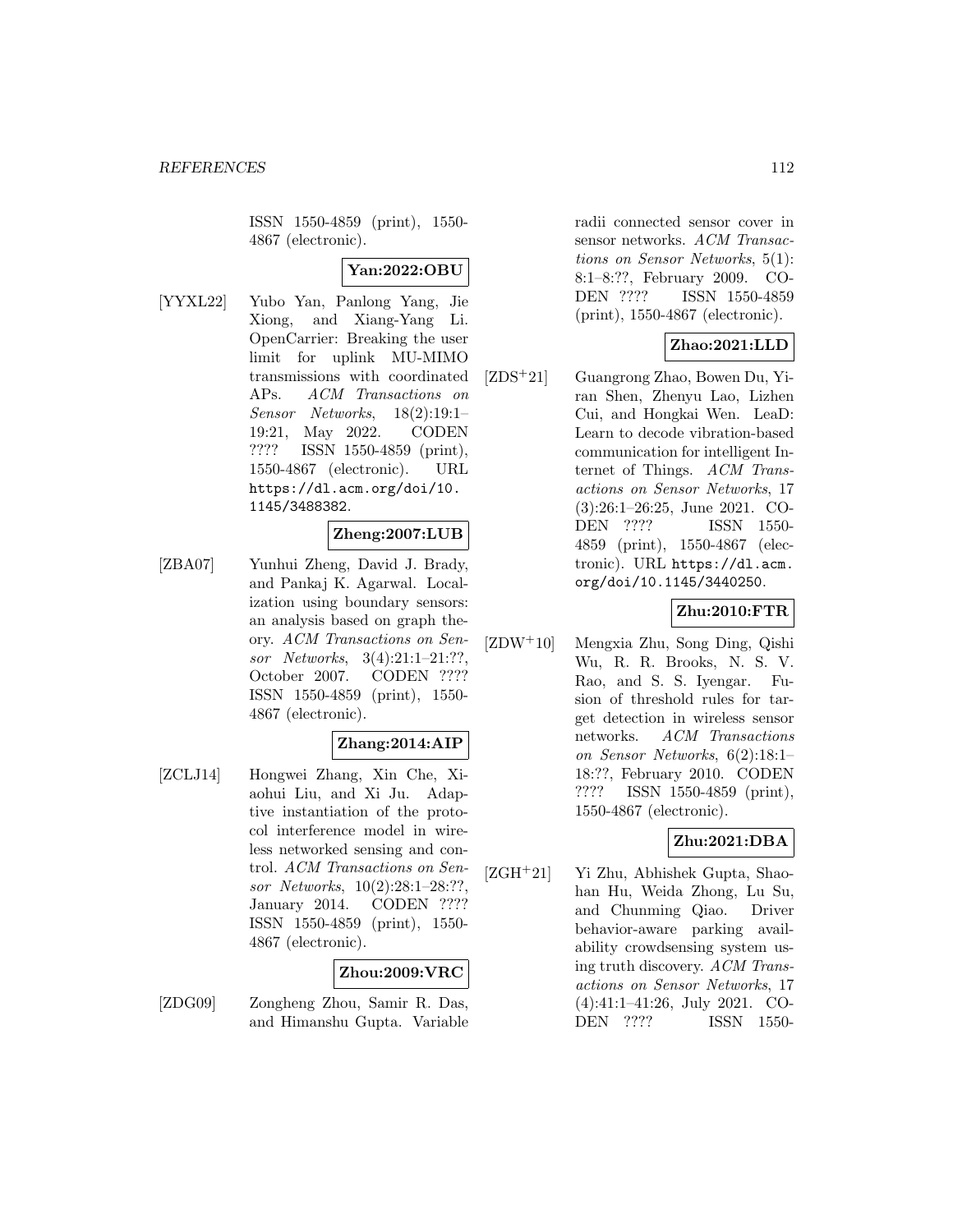4859 (print), 1550-4867 (electronic). URL https://dl.acm. org/doi/10.1145/3460200.

# **Zhu:2012:ALT**

[ZGHZ12] Ting Zhu, Yu Gu, Tian He, and Zhi-Li Zhang. Achieving longterm operation with a capacitordriven energy storage and sharing network. ACM Transactions on Sensor Networks, 8(4):32:1– 32:??, September 2012. CODEN ???? ISSN 1550-4859 (print), 1550-4867 (electronic).

# **Zhang:2022:LQE**

[ZGJ<sup>+</sup>22] Jia Zhang, Xiuzhen Guo, Haotian Jiang, Xiaolong Zheng, and Yuan He. Link quality estimation of cross-technology communication: The case with physicallevel emulation. ACM Transactions on Sensor Networks, 18 (1):14:1–14:20, February 2022. CODEN ???? ISSN 1550- 4859 (print), 1550-4867 (electronic). URL https://dl.acm. org/doi/10.1145/3482527.

### **Zhu:2011:SNL**

[ZGT11] Yuanchen Zhu, Steven J. Gortler, and Dylan Thurston. Sensor network localization using sensor perturbation. ACM Transactions on Sensor Networks, 7(4):36:1–36:??, February 2011. CODEN ???? ISSN 1550- 4859 (print), 1550-4867 (electronic).

### **Zhao:2016:CCA**

[ZGX<sup>+</sup>16] Yawei Zhao, Deke Guo, Jia Xu, Pin Lv, Tao Chen, and

Jianping Yin. CATS: Cooperative allocation of tasks and scheduling of sampling intervals for maximizing data sharing in WSNs. ACM Transactions on Sensor Networks, 12(4):29:1– 29:??, November 2016. CODEN ???? ISSN 1550-4859 (print), 1550-4867 (electronic).

### **Zhang:2005:UBL**

[ZH05] Honghai Zhang and Jennifer C. Hou. On the upper bound of  $\alpha$ -lifetime for large sensor networks. ACM Transactions on Sensor Networks, 1(2):272–300, November 2005. CODEN ???? ISSN 1550-4859 (print), 1550- 4867 (electronic).

### **Zhao:2005:I**

[Zha05] Feng Zhao. Introduction. ACM Transactions on Sensor Networks, 1(1):1–2, August 2005. CODEN ???? ISSN 1550-4859 (print), 1550-4867 (electronic).

### **Zarepour:2017:SSE**

[ZHCA17] Eisa Zarepour, Mahbub Hassan, Chun Tung Chou, and Adesoji A. Adesina. SEMON: Sensorless event monitoring in self-powered wireless nanosensor networks. ACM Transactions on Sensor Networks, 13(2):15:1– 15:??, June 2017. CODEN ???? ISSN 1550-4859 (print), 1550- 4867 (electronic).

### **Zhu:2020:RAH**

[ZHJ<sup>+</sup>20] Shaoyi Zhu, Weiqing Huang, Chenggang Jia, Siye Wang, Bowen Li, and Yanfang Zhang.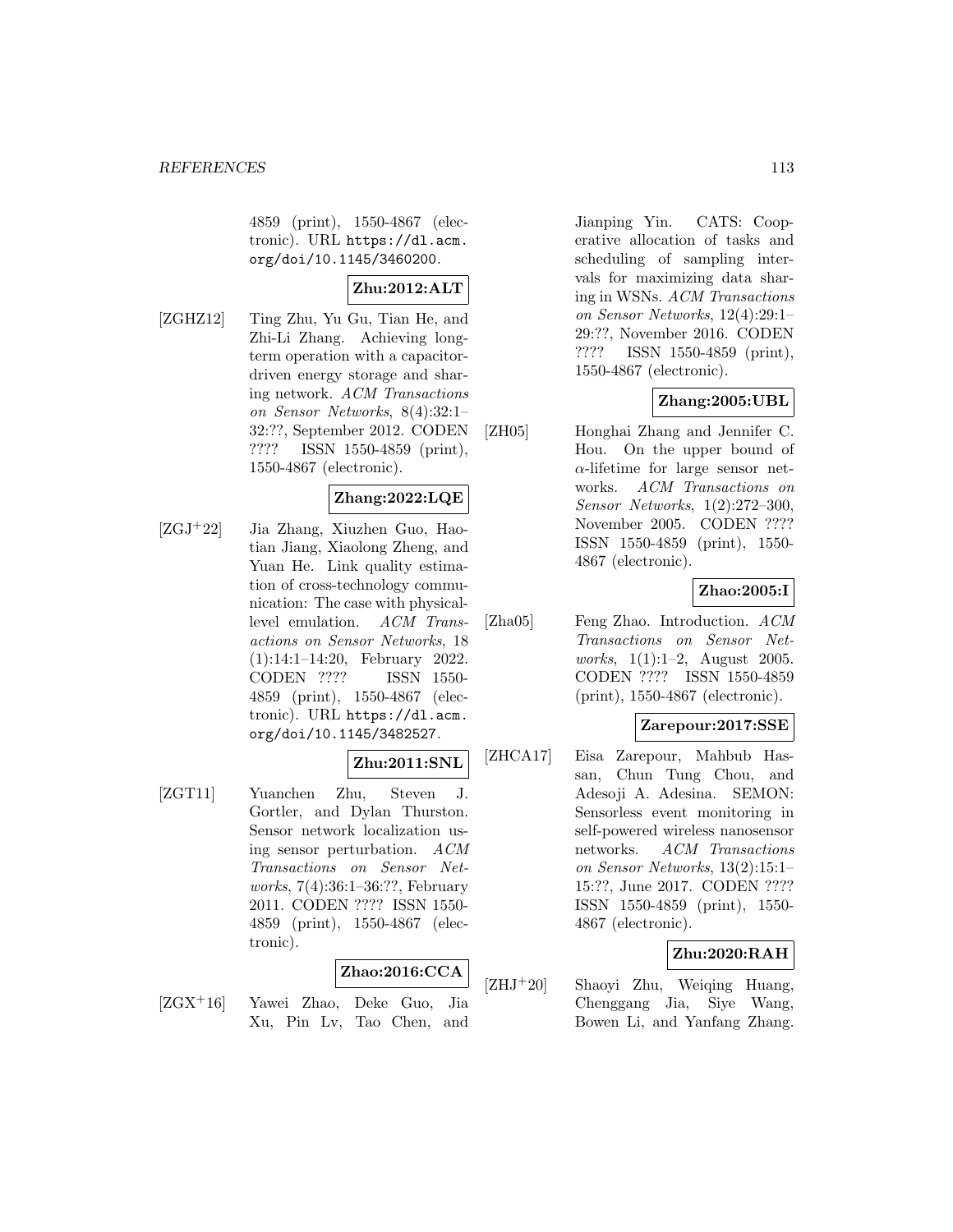RF-AMOC: Human-related RFID tag movement identification in access management of carries. ACM Transactions on Sensor Networks, 16(4):33:1– 33:23, October 2020. CODEN ???? ISSN 1550-4859 (print), 1550-4867 (electronic). URL https://dl.acm.org/doi/10. 1145/3399678.

#### **Zhou:2006:MSR**

[ZHKS06] Gang Zhou, Tian He, Sudha Krishnamurthy, and John A. Stankovic. Models and solutions for radio irregularity in wireless sensor networks. ACM Transactions on Sensor Networks, 2 (2):221–262, May 2006. CODEN ???? ISSN 1550-4859 (print), 1550-4867 (electronic).

# **Zhang:2015:GND**

 $[ZHL^+15]$  Desheng Zhang, Tian He, Yunhuai Liu, Yu Gu, Fan Ye, Raghu K. Ganti, and Hui Lei. Generic neighbor discovery accelerations in mobile applications. ACM Transactions on Sensor Networks, 11(4):63:1– 63:??, December 2015. CODEN ???? ISSN 1550-4859 (print), 1550-4867 (electronic).

### **Zhang:2016:CSL**

[ZHZ<sup>+</sup>16] Desheng Zhang, Tian He, Fan Zhang, Mingming Lu, Yunhuai Liu, Haengju Lee, and Sang H. Son. Carpooling service for large-scale taxicab networks. ACM Transactions on Sensor Networks, 12(3):18:1– 18:??, August 2016. CODEN

???? ISSN 1550-4859 (print), 1550-4867 (electronic).

#### **Zhang:2010:RTD**

[ZJX10] Jun Zhang, Xiaohua Jia, and Guoliang Xing. Real-time data aggregation in contention-based wireless sensor networks. ACM Transactions on Sensor Networks, 7(1):2:1–2:??, August 2010. CODEN ???? ISSN 1550- 4859 (print), 1550-4867 (electronic).

# **Zhang:2012:ACI**

[ZJZ12] Jun Zhang, Xiaohua Jia, and Yuan Zhou. Analysis of capacity improvement by directional antennas in wireless sensor networks. ACM Transactions on Sensor Networks, 9(1):3:1–3:??, November 2012. CODEN ???? ISSN 1550-4859 (print), 1550- 4867 (electronic).

### **Zamalloa:2007:AUA**

[ZK07] Marco Zúñiga Zamalloa and Bhaskar Krishnamachari. An analysis of unreliability and asymmetry in low-power wireless links. ACM Transactions on Sensor Networks, 3(2):7:1– 7:??, June 2007. CODEN ???? ISSN 1550-4859 (print), 1550- 4867 (electronic).

### **Zhang:2010:DMM**

[ZKS10] Zhiguo Zhang, Ajay D. Kshemkalyani, and Sol M. Shatz. Dynamic multiroot, multiquery processing based on data sharing in sensor networks. ACM Transactions on Sensor Networks, 6(3):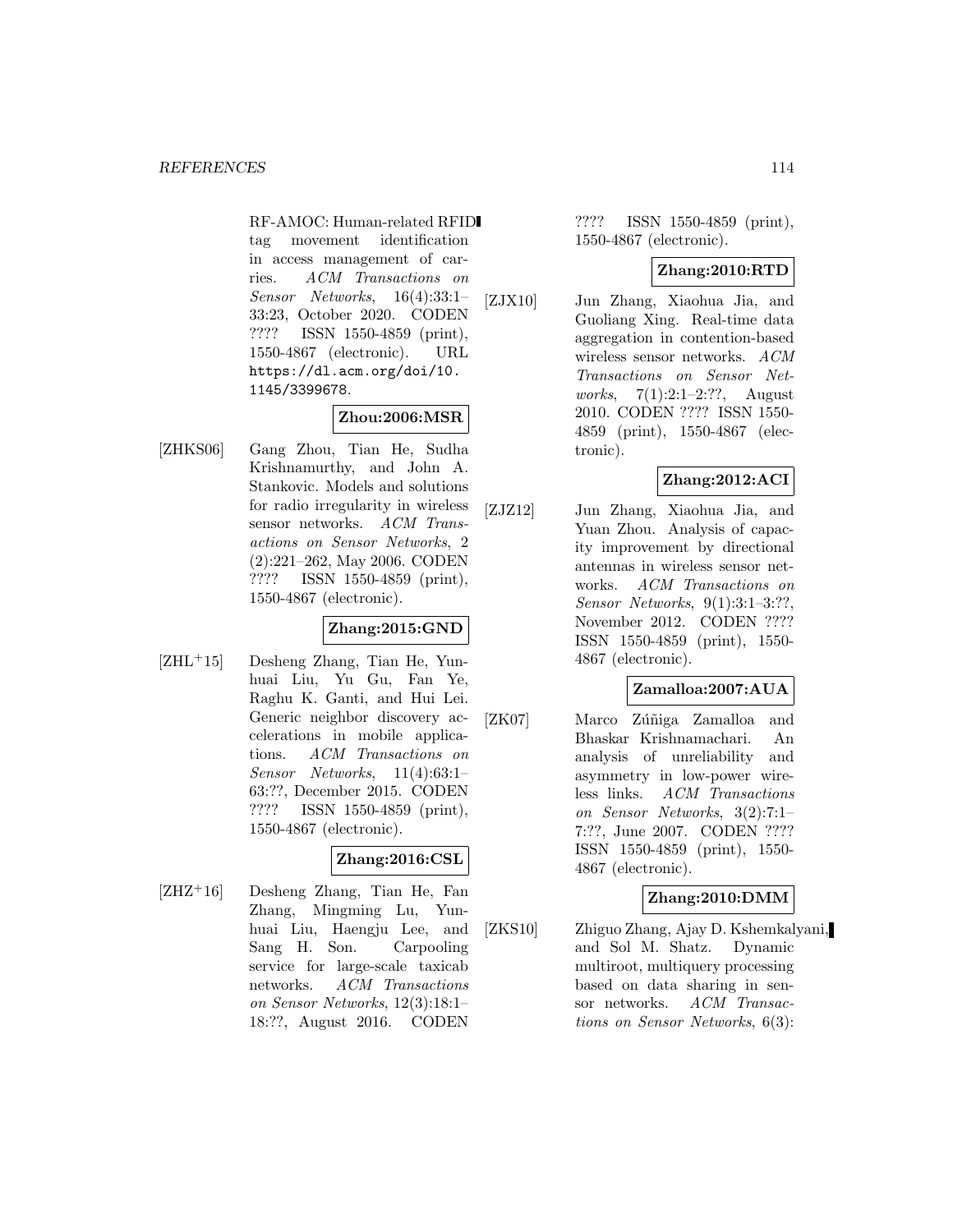25:1–25:??, June 2010. CODEN ???? ISSN 1550-4859 (print), 1550-4867 (electronic).

## **Zhang:2010:RPA**

[ZLGG10] Lei Zhang, Ligang Liu, Craig Gotsman, and Steven J. Gortler. An as-rigid-as-possible approach to sensor network localization. ACM Transactions on Sensor Networks, 6(4):35:1–35:??, July 2010. CODEN ???? ISSN 1550- 4859 (print), 1550-4867 (electronic).

# **Zhu:2019:BSB**

[ZLGL19] Tongxin Zhu, Jianzhong Li, Hong Gao, and Yingshu Li. Broadcast scheduling in batteryfree wireless sensor networks. ACM Transactions on Sensor Networks, 15(4):49:1–49:??, October 2019. CODEN ???? ISSN 1550-4859 (print), 1550-4867 (electronic). URL https://dl. acm.org/ft\_gateway.cfm?id= 3356472.

### **Zhu:2020:LED**

[ZLGL20] Tongxin Zhu, Jianzhong Li, Hong Gao, and Yingshu Li. Latency-efficient data collection scheduling in battery-free wireless sensor networks. ACM Transactions on Sensor Networks, 16(3):25:1–25:21, August 2020. CODEN ???? ISSN 1550- 4859 (print), 1550-4867 (electronic). URL https://dl.acm. org/doi/abs/10.1145/3390956.

### **Zhou:2022:CSB**

[ZLL<sup>+</sup>22] Siwang Zhou, Yi Lian, Daibo

Liu, Hongbo Jiang, Yonghe Liu, and Keqin Li. Compressive sensing based distributed data storage for mobile crowdsensing. ACM Transactions on Sensor Networks, 18(2):25:1–25:21, May 2022. CODEN ???? ISSN 1550- 4859 (print), 1550-4867 (electronic). URL https://dl.acm. org/doi/10.1145/3498321.

### **Zhang:2015:ARF**

[ZLW<sup>+</sup>15] Shigeng Zhang, Xuan Liu, Jianxin Wang, Jiannong Cao, and Geyong Min. Accurate range-free localization for anisotropic wireless sensor networks. ACM Transactions on Sensor Networks, 11(3):51:1– 51:??, May 2015. CODEN ???? ISSN 1550-4859 (print), 1550- 4867 (electronic).

### **Zhang:2019:WEM**

[ZLYW19] Qian Zhang, Fan Li, Song Yang, and Yu Wang. W3W: Energy management of hybrid energy supplied sensors for Internet of Things. ACM Transactions on Sensor Networks, 15(1): 10:1–10:??, February 2019. CO-DEN ???? ISSN 1550-4859 (print), 1550-4867 (electronic). URL https://dl.acm.org/ft\_ gateway.cfm?id=3280964.

### **Zhang:2021:EED**

[ZLZ21] Yufan Zhang, Ertao Li, and Yi-Hua Zhu. Energy-efficient dual-codebook-based backscatter communications for wireless powered networks. ACM Transactions on Sensor Networks, 17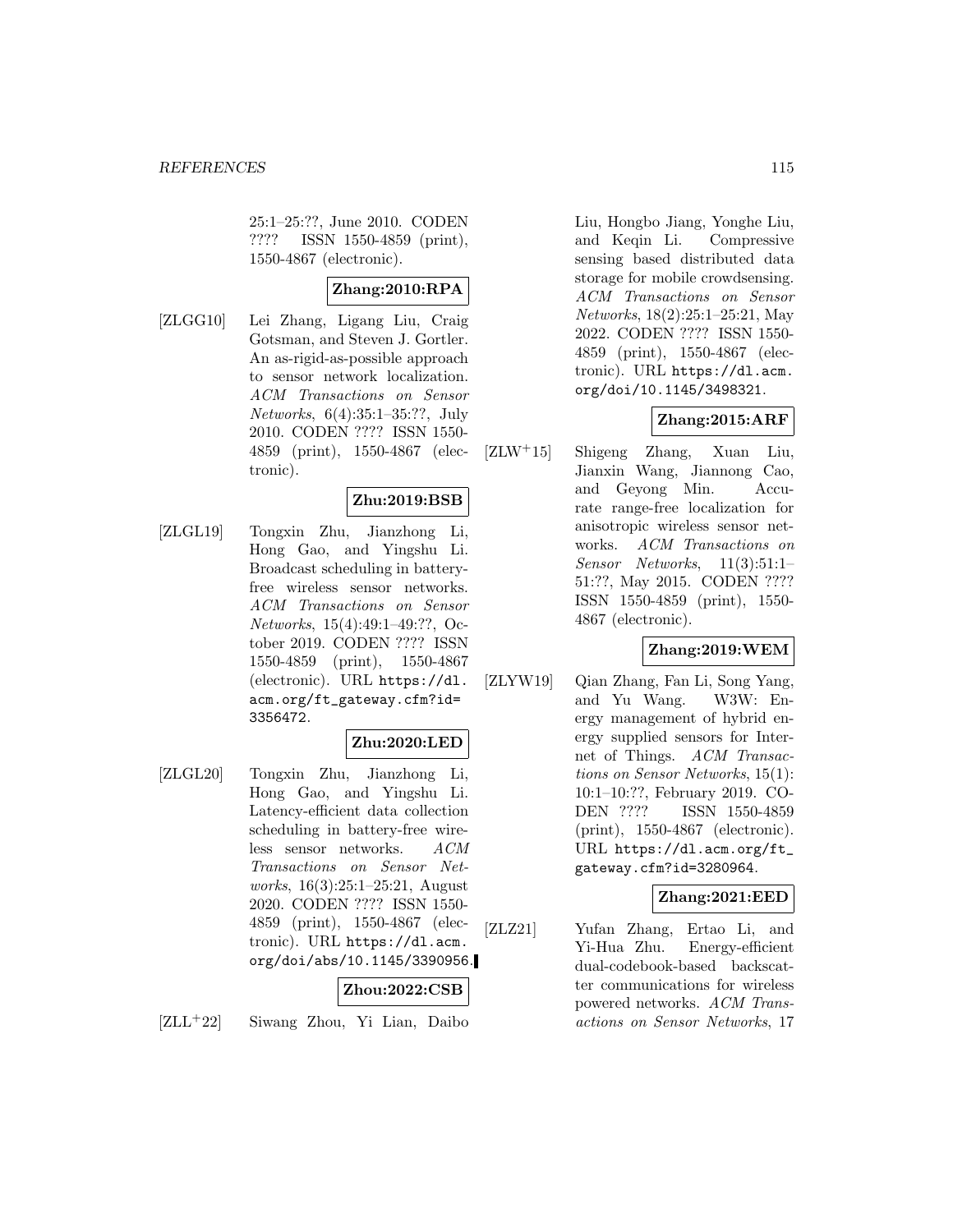(1):9:1–9:20, January 2021. CO-DEN ???? ISSN 1550- 4859 (print), 1550-4867 (electronic). URL https://dl.acm. org/doi/10.1145/3426885.

#### **Zordan:2014:PLC**

[ZMVR14] Davide Zordan, Borja Martinez, Ignasi Vilajosana, and Michele Rossi. On the performance of lossy compression schemes for energy constrained sensor networking. ACM Transactions on Sensor Networks, 11(1):15:1– 15:??, August 2014. CODEN ???? ISSN 1550-4859 (print), 1550-4867 (electronic).

## **Zhu:2009:SSF**

[ZSG09] Xianjin Zhu, Rik Sarkar, and Jie Gao. Segmenting a sensor field: Algorithms and applications in network design. ACM Transactions on Sensor Networks, 5(2): 12:1–12:??, March 2009. CO-DEN ???? ISSN 1550-4859 (print), 1550-4867 (electronic).

### **Zhu:2006:LES**

[ZSJ06] Sencun Zhu, Sanjeev Setia, and Sushil Jajodia. LEAP+: Efficient security mechanisms for large-scale distributed sensor networks. ACM Transactions on Sensor Networks, 2(4):500–528, November 2006. CODEN ???? ISSN 1550-4859 (print), 1550- 4867 (electronic).

# **Zhu:2007:IHH**

[ZSJN07] Sencun Zhu, Sanjeev Setia, Sushil Jajodia, and Peng Ning.

Interleaved hop-by-hop authentication against false data injection attacks in sensor networks. ACM Transactions on Sensor Networks, 3(3):14:1–14:??, August 2007. CODEN ???? ISSN 1550-4859 (print), 1550-4867 (electronic).

#### **Zamalloa:2008:EGR**

[ZSKH08] Marco Zúñiga Zamalloa, Karim Seada, Bhaskar Krishnamachari, and Ahmed Helmy. Efficient geographic routing over lossy links in wireless sensor networks. ACM Transactions on Sensor Networks, 4(3):12:1–12:??, May 2008. CODEN ???? ISSN 1550- 4859 (print), 1550-4867 (electronic).

### **Zhao:2020:DPS**

[ZSZ20] Ping Zhao, Jiaxin Sun, and Guanglin Zhang. DAML: Practical secure protocol for data aggregation based on machine learning. ACM Transactions on Sensor Networks, 16(4):34:1– 34:18, October 2020. CO-DEN ???? ISSN 1550- 4859 (print), 1550-4867 (electronic). URL https://dl.acm. org/doi/10.1145/3404192.

#### **Zheng:2010:ODD**

[ZVPS10] Rong Zheng, Khuong Vu, Amit Pendharkar, and Gangbing Song. Obstacle discovery in distributed actuator and sensor networks. ACM Transactions on Sensor Networks, 7(3):22:1– 22:??, September 2010. CODEN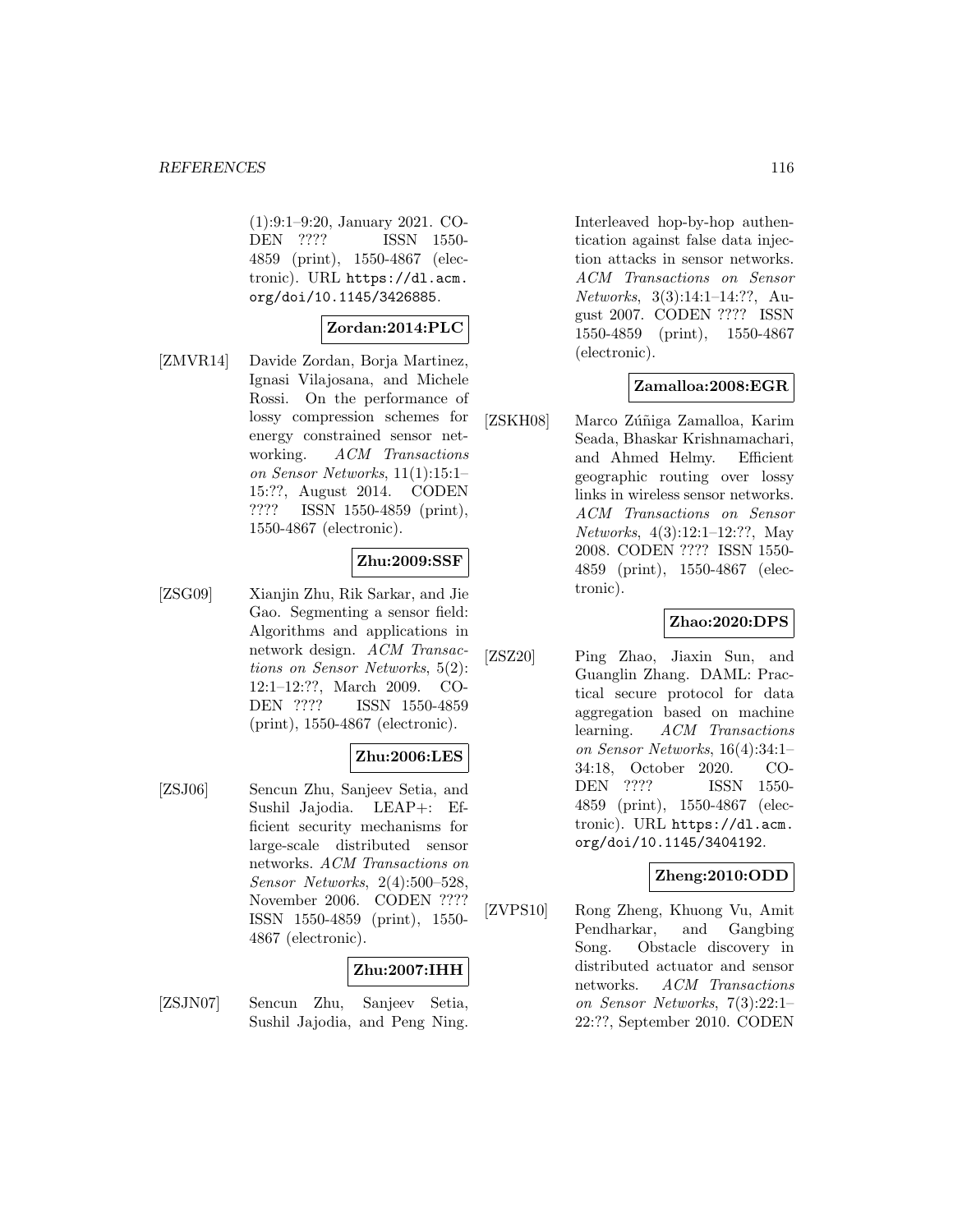???? ISSN 1550-4859 (print), 1550-4867 (electronic).

## **Zhang:2005:ODS**

[ZW05] Xin Zhang and Stephen B. Wicker. On the optimal distribution of sensors in a random field. ACM Transactions on Sensor Networks, 1(2):301– 306, November 2005. CODEN ???? ISSN 1550-4859 (print), 1550-4867 (electronic).

#### **Zheng:2020:UMM**

[ZWWZ20] Zimu Zheng, Feng Wang, Dan Wang, and Liang Zhang. An urban mobility model with buildings involved: Bridging theory to practice. ACM Transactions on Sensor Networks, 16 (1):10:1–10:24, February 2020. CODEN ???? ISSN 1550-4859 (print), 1550-4867 (electronic). URL https://dl.acm.org/ doi/abs/10.1145/3366689.

### **Zhou:2021:DSS**

[ZWY21] Pengzhan Zhou, Cong Wang, and Yuanyuan Yang. Design of self-sustainable wireless sensor networks with energy harvesting and wireless charging. ACM Transactions on Sensor Networks, 17(4):45:1–45:38, July 2021. CODEN ???? ISSN 1550- 4859 (print), 1550-4867 (electronic). URL https://dl.acm. org/doi/10.1145/3459081.

#### **Zhang:2019:DEF**

[ZYZ<sup>+</sup>19] Qingquan Zhang, Yao Yao, Ting Zhu, Ziqiao Zhou, Wei Xu, Ping Yi, and Sheng Xiao. Dynamic enhanced field division: an advanced localizing and tracking middleware. ACM Transactions on Sensor Networks, 15(1): 2:1–2:??, February 2019. CO-DEN ???? ISSN 1550-4859 (print), 1550-4867 (electronic). URL https://dl.acm.org/ft\_ gateway.cfm?id=3216721.

#### **Zhang:2021:PLB**

[ZZ21] Yifan Zhang and Xinglin Zhang. Price learning-based incentive mechanism for mobile crowd sensing. ACM Transactions on Sensor Networks, 17(2):17:1– 17:24, June 2021. CODEN ???? ISSN 1550-4859 (print), 1550-4867 (electronic). URL https://dl.acm.org/doi/10. 1145/3447622.

## **Zhao:2020:UST**

[ZZX<sup>+</sup>20] Yi Zhao, Zimu Zhou, Wang Xu, Tongtong Liu, and Zheng Yang. Urban scale trade area characterization for commercial districts with cellular footprints. ACM Transactions on Sensor Networks, 16(4):42:1– 42:20, October 2020. CODEN ???? ISSN 1550-4859 (print), 1550-4867 (electronic). URL https://dl.acm.org/doi/10. 1145/3412372.

#### **Zhang:2020:CAD**

 $[ZZZ^+20]$  Jianhui Zhang, Siwen Zheng, Tianhao Zhang, Mengmeng Wang, and Zhi Li. Chargeaware duty cycling methods for wireless systems under energy harvesting heterogeneity. ACM Transactions on